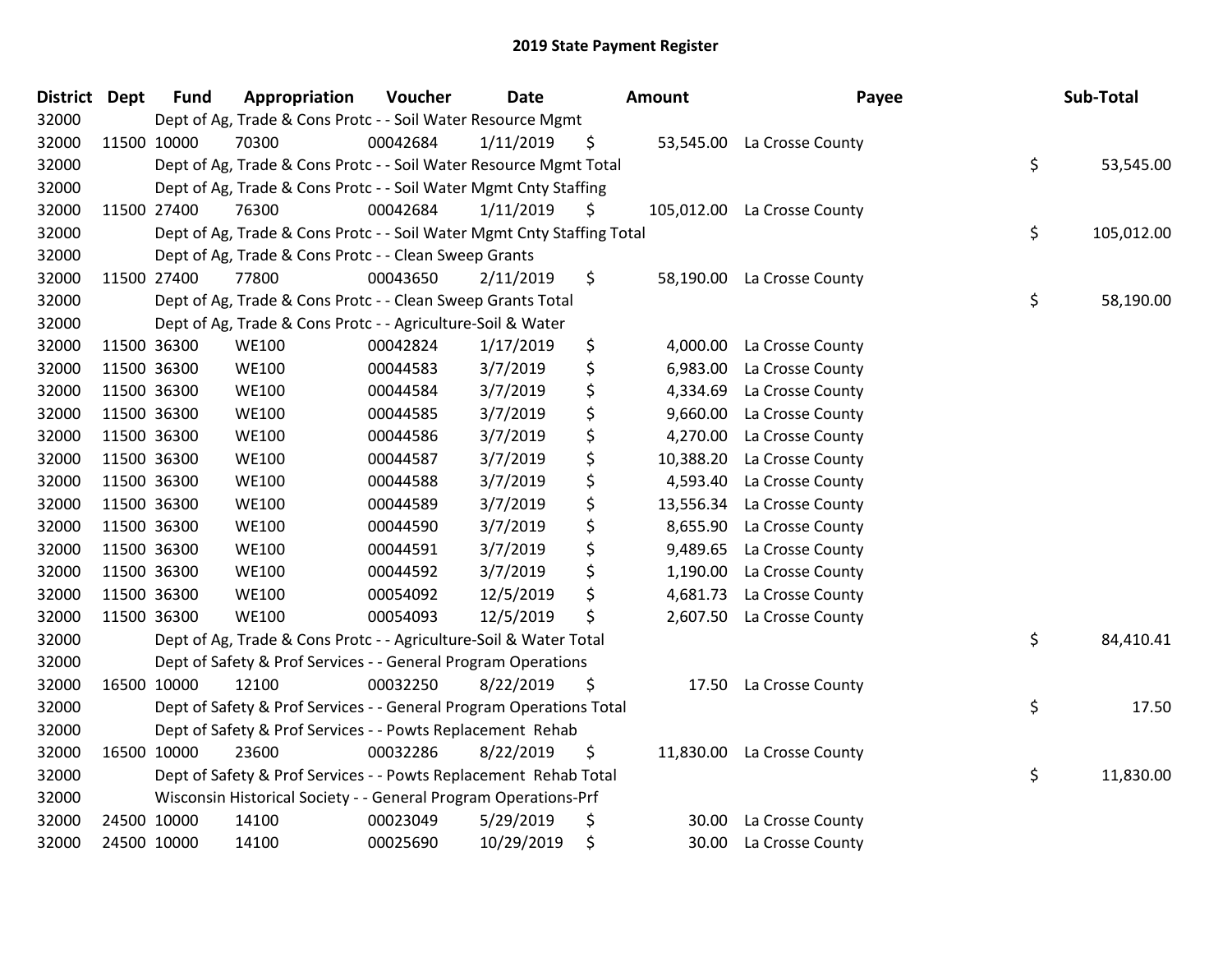| <b>District Dept</b> |             | <b>Fund</b> | Appropriation                                                         | Voucher  | <b>Date</b> |    | <b>Amount</b> | Payee                      | Sub-Total       |
|----------------------|-------------|-------------|-----------------------------------------------------------------------|----------|-------------|----|---------------|----------------------------|-----------------|
| 32000                |             |             | Wisconsin Historical Society - - General Program Operations-Prf Total |          |             |    |               |                            | \$<br>60.00     |
| 32000                |             |             | Dept of Natural Resources - - Gen Program Ops-State Funds             |          |             |    |               |                            |                 |
| 32000                |             | 37000 21200 | 16100                                                                 | 00291412 | 1/15/2019   | \$ | 2,213.40      | La Crosse County           |                 |
| 32000                | 37000 21200 |             | 16100                                                                 | 00304610 | 3/14/2019   | \$ | 841.34        | La Crosse County           |                 |
| 32000                | 37000 21200 |             | 16100                                                                 | 00321443 | 5/22/2019   | \$ | 137.21        | La Crosse County           |                 |
| 32000                | 37000 21200 |             | 16100                                                                 | 00350648 | 8/29/2019   | \$ | 151.19        | La Crosse County           |                 |
| 32000                |             |             | Dept of Natural Resources - - Gen Program Ops-State Funds Total       |          |             |    |               |                            | \$<br>3,343.14  |
| 32000                |             |             | Dept of Natural Resources - - General Program Operations --           |          |             |    |               |                            |                 |
| 32000                | 37000 21200 |             | 25400                                                                 | 00308901 | 4/18/2019   | \$ | 60.00         | La Crosse County           |                 |
| 32000                | 37000 21200 |             | 25400                                                                 | 00317220 | 4/29/2019   | \$ | 330.00        | La Crosse County           |                 |
| 32000                | 37000 21200 |             | 25400                                                                 | 00355860 | 9/11/2019   | \$ | 210.00        | La Crosse County           |                 |
| 32000                |             |             | Dept of Natural Resources - - General Program Operations -- Total     |          |             |    |               |                            | \$<br>600.00    |
| 32000                |             |             | Dept of Natural Resources - - GPO -Federal Funds                      |          |             |    |               |                            |                 |
| 32000                | 37000 21200 |             | 38100                                                                 | 00307356 | 3/27/2019   | \$ |               | 6,684.74 La Crosse County  |                 |
| 32000                |             |             | Dept of Natural Resources - - GPO -Federal Funds Total                |          |             |    |               |                            | \$<br>6,684.74  |
| 32000                |             |             | Dept of Natural Resources - - Venison Processing                      |          |             |    |               |                            |                 |
| 32000                | 37000 21200 |             | 54900                                                                 | 00304022 | 3/29/2019   | \$ | 1,505.00      | La Crosse County           |                 |
| 32000                | 37000 21200 |             | 54900                                                                 | 00307619 | 3/28/2019   | \$ |               | 150.00 La Crosse County    |                 |
| 32000                |             |             | Dept of Natural Resources - - Venison Processing Total                |          |             |    |               |                            | \$<br>1,655.00  |
| 32000                |             |             | Dept of Natural Resources - - Enf A - Boating Enforcement             |          |             |    |               |                            |                 |
| 32000                | 37000 21200 |             | 55000                                                                 | 00307356 | 3/27/2019   | \$ | 12,588.40     | La Crosse County           |                 |
| 32000                |             |             | Dept of Natural Resources - - Enf A - Boating Enforcement Total       |          |             |    |               |                            | \$<br>12,588.40 |
| 32000                |             |             | Dept of Natural Resources - - Wildlife Damage Claims & Abat           |          |             |    |               |                            |                 |
| 32000                |             | 37000 21200 | 55300                                                                 | 00304022 | 3/29/2019   | \$ |               | 16,378.98 La Crosse County |                 |
| 32000                |             |             | Dept of Natural Resources - - Wildlife Damage Claims & Abat Total     |          |             |    |               |                            | \$<br>16,378.98 |
| 32000                |             |             | Dept of Natural Resources - - Resaids - County Cons Aids              |          |             |    |               |                            |                 |
| 32000                | 37000 21200 |             | 56300                                                                 | 00374944 | 12/5/2019   | \$ | 14,641.00     | La Crosse County           |                 |
| 32000                | 37000 21200 |             | 56300                                                                 | 00375632 | 12/6/2019   | \$ | 3,248.00      | La Crosse County           |                 |
| 32000                |             |             | Dept of Natural Resources - - Resaids - County Cons Aids Total        |          |             |    |               |                            | \$<br>17,889.00 |
| 32000                |             |             | Dept of Natural Resources - - Ra- Cnty Snow Trail & Area Aid          |          |             |    |               |                            |                 |
| 32000                | 37000 21200 |             | 57400                                                                 | 00290451 | 1/15/2019   | \$ | 11,668.39     | La Crosse County           |                 |
| 32000                | 37000 21200 |             | 57400                                                                 | 00293696 | 1/25/2019   | Ś  | 6,379.00      | La Crosse County           |                 |
| 32000                |             |             | Dept of Natural Resources - - Ra- Cnty Snow Trail & Area Aid Total    |          |             |    |               |                            | \$<br>18,047.39 |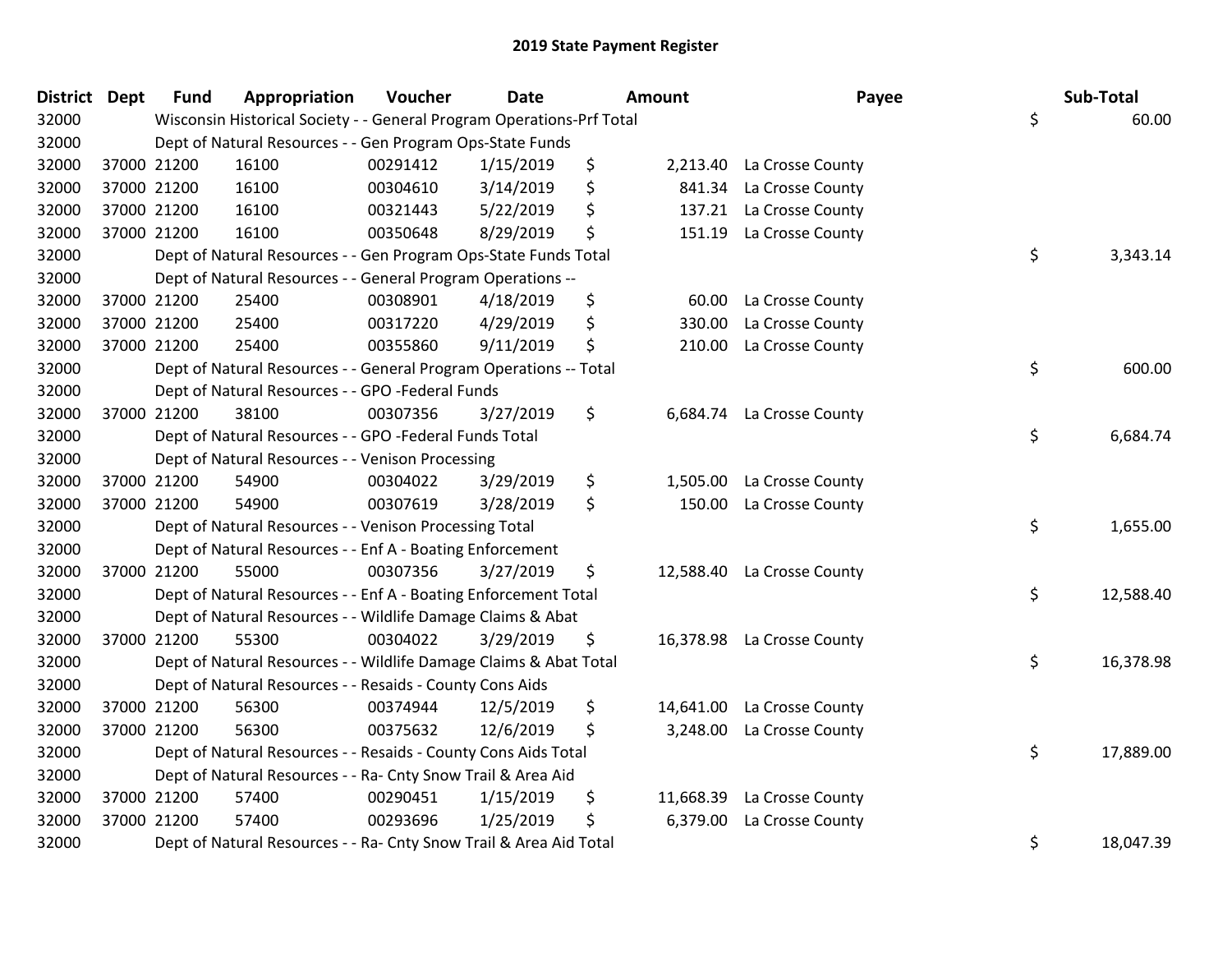| <b>District</b> | <b>Dept</b> | <b>Fund</b> | Appropriation                                                      | Voucher  | <b>Date</b> | Amount           | Payee            | Sub-Total        |
|-----------------|-------------|-------------|--------------------------------------------------------------------|----------|-------------|------------------|------------------|------------------|
| 32000           |             |             | Dept of Natural Resources - - Ra- Snowmobile Trail Areas           |          |             |                  |                  |                  |
| 32000           |             | 37000 21200 | 57500                                                              | 00360381 | 10/7/2019   | \$<br>13,947.77  | La Crosse County |                  |
| 32000           |             | 37000 21200 | 57500                                                              | 00367314 | 10/25/2019  | \$<br>19,260.00  | La Crosse County |                  |
| 32000           |             | 37000 21200 | 57500                                                              | 00373733 | 11/25/2019  | \$<br>20,535.00  | La Crosse County |                  |
| 32000           |             |             | Dept of Natural Resources - - Ra- Snowmobile Trail Areas Total     |          |             |                  |                  | \$<br>53,742.77  |
| 32000           |             |             | Dept of Natural Resources - - Resaids - Pymt In Lieu Tax Fed       |          |             |                  |                  |                  |
| 32000           |             | 37000 21200 | 58400                                                              | 00364663 | 10/15/2019  | \$<br>24,761.00  | La Crosse County |                  |
| 32000           |             |             | Dept of Natural Resources - - Resaids - Pymt In Lieu Tax Fed Total |          |             |                  |                  | \$<br>24,761.00  |
| 32000           |             |             | Dept of Natural Resources - - GPO - Sd Water Loan Prog, Fed        |          |             |                  |                  |                  |
| 32000           |             | 37000 57300 | 48200                                                              | 00300926 | 3/15/2019   | \$<br>5,948.00   | La Crosse County |                  |
| 32000           |             | 37000 57300 | 48200                                                              | 00310931 | 4/30/2019   | \$<br>3,913.00   | La Crosse County |                  |
| 32000           |             | 37000 57300 | 48200                                                              | 00329985 | 7/5/2019    | \$<br>3,913.00   | La Crosse County |                  |
| 32000           |             | 37000 57300 | 48200                                                              | 00373459 | 11/27/2019  | \$<br>3,913.00   | La Crosse County |                  |
| 32000           |             |             | Dept of Natural Resources - - GPO - Sd Water Loan Prog, Fed Total  |          |             |                  |                  | \$<br>17,687.00  |
| 32000           |             |             | WI Dept of Transportation - - Eldly&Disa Co/Aid Sf                 |          |             |                  |                  |                  |
| 32000           |             | 39500 21100 | 16800                                                              | 00356667 | 2/28/2019   | \$<br>269,614.00 | La Crosse County |                  |
| 32000           |             |             | WI Dept of Transportation - - Eldly&Disa Co/Aid Sf Total           |          |             |                  |                  | \$<br>269,614.00 |
| 32000           |             |             | WI Dept of Transportation - - Tc, Trns Oper Aid Sf                 |          |             |                  |                  |                  |
| 32000           |             | 39500 21100 | 17700                                                              | 00392825 | 6/12/2019   | \$<br>12,466.00  | La Crosse County |                  |
| 32000           |             | 39500 21100 | 17700                                                              | 00417106 | 7/30/2019   | \$<br>37,401.00  | La Crosse County |                  |
| 32000           |             |             | WI Dept of Transportation - - Tc, Trns Oper Aid Sf Total           |          |             |                  |                  | \$<br>49,867.00  |
| 32000           |             |             | WI Dept of Transportation - - Trnst/Trns-Rel Aid F                 |          |             |                  |                  |                  |
| 32000           |             | 39500 21100 | 18200                                                              | 00423913 | 8/15/2019   | \$<br>43,115.94  | La Crosse County |                  |
| 32000           |             | 39500 21100 | 18200                                                              | 00428249 | 8/27/2019   | \$<br>48,895.74  | La Crosse County |                  |
| 32000           |             | 39500 21100 | 18200                                                              | 00469952 | 12/11/2019  | \$<br>53,630.84  | La Crosse County |                  |
| 32000           |             |             | WI Dept of Transportation - - Trnst/Trns-Rel Aid F Total           |          |             |                  |                  | \$<br>145,642.52 |
| 32000           |             |             | WI Dept of Transportation - - Hwy Sfty Loc Aid Ffd                 |          |             |                  |                  |                  |
| 32000           |             | 39500 21100 | 18500                                                              | 00342347 | 1/15/2019   | \$<br>1,897.15   | La Crosse County |                  |
| 32000           |             | 39500 21100 | 18500                                                              | 00366103 | 3/27/2019   | \$<br>999.87     | La Crosse County |                  |
| 32000           |             | 39500 21100 | 18500                                                              | 00421159 | 8/12/2019   | \$<br>1,746.20   | La Crosse County |                  |
| 32000           |             | 39500 21100 | 18500                                                              | 00435001 | 9/17/2019   | \$<br>27.36      | La Crosse County |                  |
| 32000           |             | 39500 21100 | 18500                                                              | 00436542 | 9/23/2019   | \$<br>3,898.75   | La Crosse County |                  |
| 32000           |             | 39500 21100 | 18500                                                              | 00443720 | 10/4/2019   | \$<br>739.29     | La Crosse County |                  |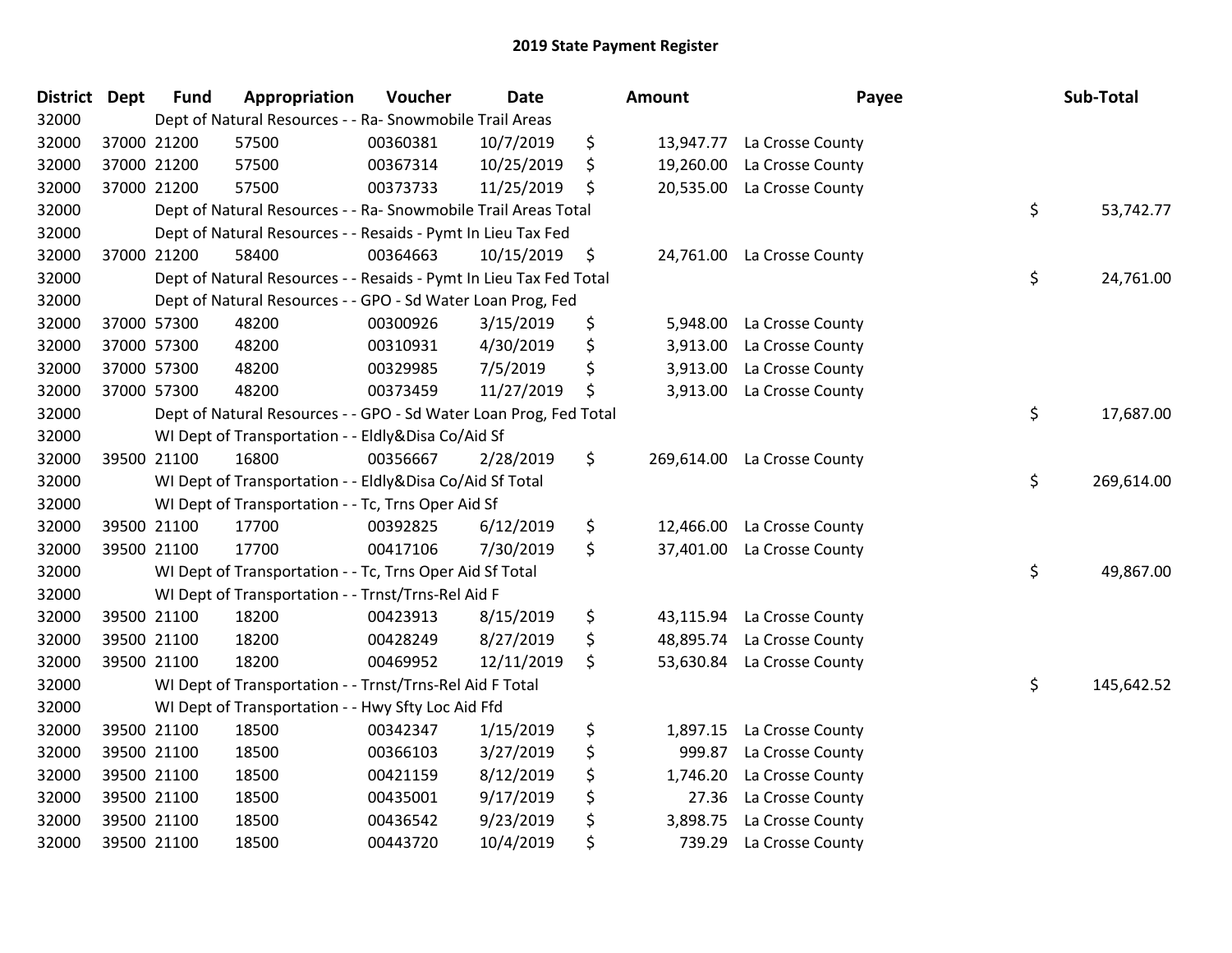| <b>District</b> | Dept        | <b>Fund</b> | <b>Appropriation</b>                                     | Voucher  | <b>Date</b> | <b>Amount</b>    | Payee            | Sub-Total          |
|-----------------|-------------|-------------|----------------------------------------------------------|----------|-------------|------------------|------------------|--------------------|
| 32000           |             |             | WI Dept of Transportation - - Hwy Sfty Loc Aid Ffd Total |          |             |                  |                  | \$<br>9,308.62     |
| 32000           |             |             | WI Dept of Transportation - - Trans Aids To Co.-Sf       |          |             |                  |                  |                    |
| 32000           |             | 39500 21100 | 19000                                                    | 00335804 | 1/7/2019    | \$<br>406,227.87 | La Crosse County |                    |
| 32000           |             | 39500 21100 | 19000                                                    | 00401129 | 7/1/2019    | \$<br>812,455.74 | La Crosse County |                    |
| 32000           |             | 39500 21100 | 19000                                                    | 00443947 | 10/7/2019   | \$<br>406,227.90 | La Crosse County |                    |
| 32000           |             |             | WI Dept of Transportation - - Trans Aids To Co.-Sf Total |          |             |                  |                  | \$<br>1,624,911.51 |
| 32000           |             |             | WI Dept of Transportation - - Trnsprt Alternats Lf       |          |             |                  |                  |                    |
| 32000           |             | 39500 21100 | 22600                                                    | 00347640 | 1/31/2019   | \$<br>10,479.88  | La Crosse County |                    |
| 32000           | 39500 21100 |             | 22600                                                    | 00347642 | 1/31/2019   | \$<br>11,118.87  | La Crosse County |                    |
| 32000           |             | 39500 21100 | 22600                                                    | 00358290 | 3/6/2019    | \$<br>0.00       | La Crosse County |                    |
| 32000           |             | 39500 21100 | 22600                                                    | 00375312 | 4/24/2019   | \$<br>0.00       | La Crosse County |                    |
| 32000           |             | 39500 21100 | 22600                                                    | 00386257 | 5/24/2019   | \$<br>0.00       | La Crosse County |                    |
| 32000           |             | 39500 21100 | 22600                                                    | 00407267 | 7/1/2019    | \$<br>10,043.80  | La Crosse County |                    |
| 32000           | 39500 21100 |             | 22600                                                    | 00411634 | 7/15/2019   | \$<br>8,377.18   | La Crosse County |                    |
| 32000           |             | 39500 21100 | 22600                                                    | 00413488 | 7/18/2019   | \$<br>0.00       | La Crosse County |                    |
| 32000           |             | 39500 21100 | 22600                                                    | 00427423 | 8/27/2019   | \$<br>7,382.41   | La Crosse County |                    |
| 32000           |             | 39500 21100 | 22600                                                    | 00427640 | 8/26/2019   | \$<br>1,012.26   | La Crosse County |                    |
| 32000           |             | 39500 21100 | 22600                                                    | 00438260 | 9/27/2019   | \$<br>6,097.19   | La Crosse County |                    |
| 32000           | 39500 21100 |             | 22600                                                    | 00438281 | 9/26/2019   | \$<br>0.00       | La Crosse County |                    |
| 32000           |             | 39500 21100 | 22600                                                    | 00468214 | 12/6/2019   | \$<br>507.46     | La Crosse County |                    |
| 32000           |             |             | WI Dept of Transportation - - Trnsprt Alternats Lf Total |          |             |                  |                  | \$<br>55,019.06    |
| 32000           |             |             | WI Dept of Transportation - - Trnsprt Alternats Ff       |          |             |                  |                  |                    |
| 32000           |             | 39500 21100 | 22700                                                    | 00345794 | 1/25/2019   | \$<br>236.74     | La Crosse County |                    |
| 32000           | 39500 21100 |             | 22700                                                    | 00358290 | 3/6/2019    | \$<br>6,475.77   | La Crosse County |                    |
| 32000           |             | 39500 21100 | 22700                                                    | 00361609 | 3/19/2019   | \$<br>2,764.59   | La Crosse County |                    |
| 32000           |             | 39500 21100 | 22700                                                    | 00375311 | 4/24/2019   | \$<br>5,115.22   | La Crosse County |                    |
| 32000           |             | 39500 21100 | 22700                                                    | 00375312 | 4/24/2019   | \$<br>7,687.29   | La Crosse County |                    |
| 32000           |             | 39500 21100 | 22700                                                    | 00375313 | 4/24/2019   | \$<br>278.46     | La Crosse County |                    |
| 32000           |             | 39500 21100 | 22700                                                    | 00375314 | 4/24/2019   | \$<br>449.23     | La Crosse County |                    |
| 32000           | 39500 21100 |             | 22700                                                    | 00386245 | 5/24/2019   | \$<br>1,094.86   | La Crosse County |                    |
| 32000           |             | 39500 21100 | 22700                                                    | 00386252 | 5/24/2019   | \$<br>10.78      | La Crosse County |                    |
| 32000           |             | 39500 21100 | 22700                                                    | 00386257 | 5/24/2019   | \$<br>9,910.17   | La Crosse County |                    |
| 32000           |             | 39500 21100 | 22700                                                    | 00413488 | 7/18/2019   | \$<br>920.90     | La Crosse County |                    |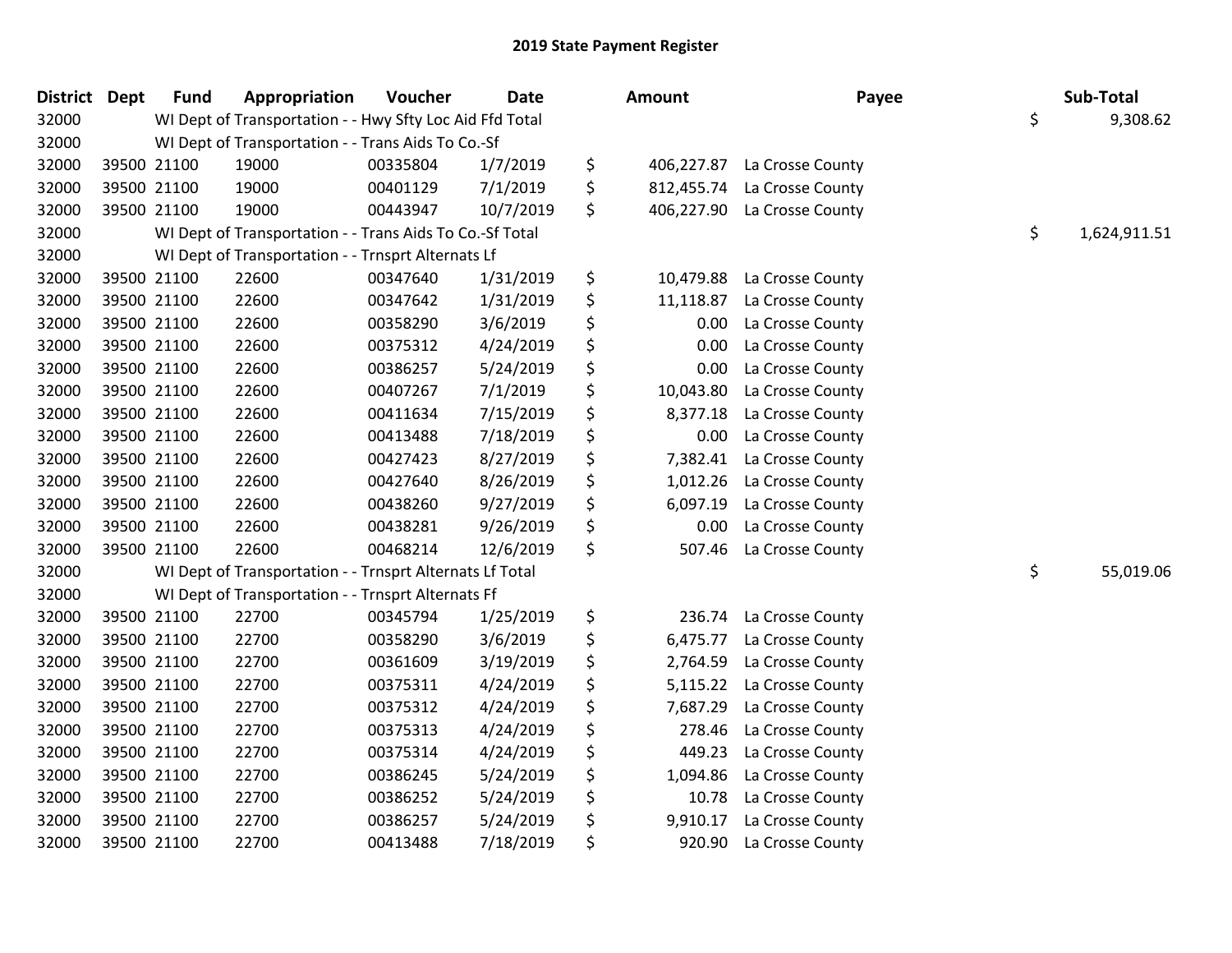| <b>District</b> | <b>Dept</b> | <b>Fund</b> | Appropriation                                            | Voucher  | <b>Date</b> | <b>Amount</b>    | Payee                     | Sub-Total        |
|-----------------|-------------|-------------|----------------------------------------------------------|----------|-------------|------------------|---------------------------|------------------|
| 32000           |             | 39500 21100 | 22700                                                    | 00422920 | 8/13/2019   | \$<br>1,168.70   | La Crosse County          |                  |
| 32000           |             | 39500 21100 | 22700                                                    | 00438245 | 9/26/2019   | \$<br>2,956.08   | La Crosse County          |                  |
| 32000           |             | 39500 21100 | 22700                                                    | 00438281 | 9/26/2019   | \$<br>2,073.66   | La Crosse County          |                  |
| 32000           |             | 39500 21100 | 22700                                                    | 00454080 | 10/28/2019  | \$<br>2,747.53   | La Crosse County          |                  |
| 32000           |             | 39500 21100 | 22700                                                    | 00454081 | 10/29/2019  | \$<br>9,297.84   | La Crosse County          |                  |
| 32000           |             | 39500 21100 | 22700                                                    | 00454108 | 10/28/2019  | \$<br>2,299.50   | La Crosse County          |                  |
| 32000           |             | 39500 21100 | 22700                                                    | 00462290 | 11/15/2019  | \$<br>262.88     | La Crosse County          |                  |
| 32000           |             | 39500 21100 | 22700                                                    | 00462292 | 11/15/2019  | \$<br>1,806.43   | La Crosse County          |                  |
| 32000           |             | 39500 21100 | 22700                                                    | 00462503 | 11/20/2019  | \$               | 7,341.24 La Crosse County |                  |
| 32000           |             |             | WI Dept of Transportation - - Trnsprt Alternats Ff Total |          |             |                  |                           | \$<br>64,897.86  |
| 32000           |             |             | WI Dept of Transportation - - Loc Rd Imp Prg St Fd       |          |             |                  |                           |                  |
| 32000           |             | 39500 21100 | 27800                                                    | 00465136 | 11/29/2019  | \$<br>3,826.60   | La Crosse County          |                  |
| 32000           |             |             | WI Dept of Transportation - - Loc Rd Imp Prg St Fd Total |          |             |                  |                           | \$<br>3,826.60   |
| 32000           |             |             | WI Dept of Transportation - - Loc Trns Facl Impffd       |          |             |                  |                           |                  |
| 32000           |             | 39500 21100 | 28600                                                    | 00361855 | 3/20/2019   | \$<br>177,291.47 | La Crosse County          |                  |
| 32000           |             |             | WI Dept of Transportation - - Loc Trns Facl Impffd Total |          |             |                  |                           | \$<br>177,291.47 |
| 32000           |             |             | WI Dept of Transportation - - St Hwy Rehab, Sf           |          |             |                  |                           |                  |
| 32000           |             | 39500 21100 | 36300                                                    | 00334440 | 1/2/2019    | \$<br>30.00      | La Crosse County          |                  |
| 32000           |             | 39500 21100 | 36300                                                    | 00340361 | 1/10/2019   | \$<br>32,670.53  | La Crosse County          |                  |
| 32000           |             | 39500 21100 | 36300                                                    | 00356933 | 2/28/2019   | \$<br>25.00      | La Crosse County          |                  |
| 32000           |             | 39500 21100 | 36300                                                    | 00357963 | 3/13/2019   | \$<br>1,787.43   | La Crosse County          |                  |
| 32000           |             | 39500 21100 | 36300                                                    | 00365182 | 4/10/2019   | \$<br>108.00     | La Crosse County          |                  |
| 32000           |             | 39500 21100 | 36300                                                    | 00375249 | 5/3/2019    | \$<br>108.00     | La Crosse County          |                  |
| 32000           |             | 39500 21100 | 36300                                                    | 00383307 | 6/5/2019    | \$<br>108.00     | La Crosse County          |                  |
| 32000           |             | 39500 21100 | 36300                                                    | 00432696 | 10/3/2019   | \$<br>162.00     | La Crosse County          |                  |
| 32000           |             | 39500 21100 | 36300                                                    | 00446924 | 10/31/2019  | \$<br>30.00      | La Crosse County          |                  |
| 32000           |             | 39500 21100 | 36300                                                    | 00454631 | 10/29/2019  | \$<br>32,553.38  | La Crosse County          |                  |
| 32000           |             | 39500 21100 | 36300                                                    | 00461163 | 11/14/2019  | \$<br>30.00      | La Crosse County          |                  |
| 32000           |             | 39500 21100 | 36300                                                    | 00461199 | 11/14/2019  | \$<br>791.76     | La Crosse County          |                  |
| 32000           |             |             | WI Dept of Transportation - - St Hwy Rehab, Sf Total     |          |             |                  |                           | \$<br>68,404.10  |
| 32000           |             |             | WI Dept of Transportation - - Hwy Mgmt & Opers Sf        |          |             |                  |                           |                  |
| 32000           |             | 39500 21100 | 36500                                                    | 00349737 | 2/6/2019    | \$<br>875.45     | La Crosse County          |                  |
| 32000           |             | 39500 21100 | 36500                                                    | 00378930 | 5/24/2019   | \$<br>285.27     | La Crosse County          |                  |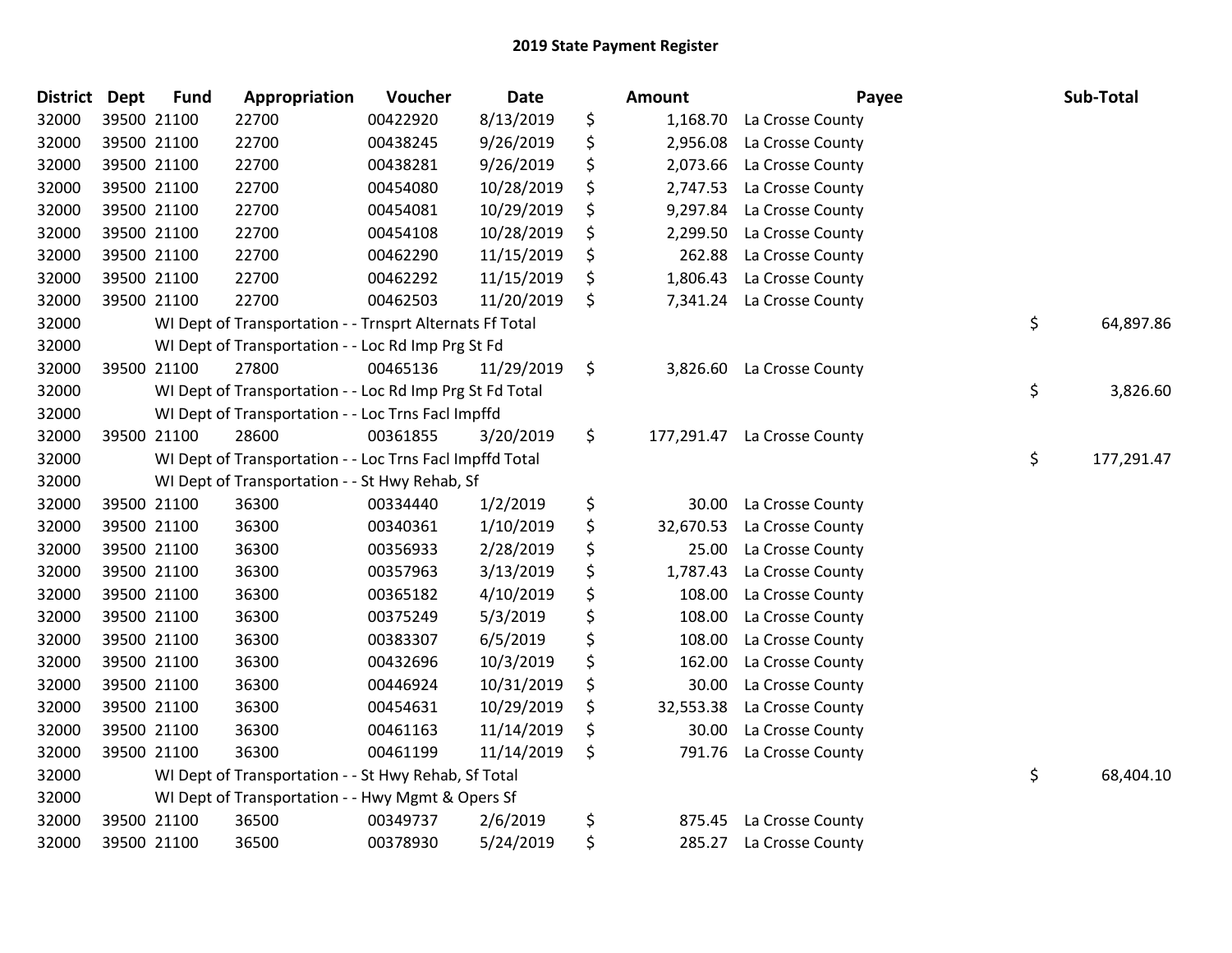| District Dept |             | <b>Fund</b> | Appropriation                                            | Voucher  | <b>Date</b> | Amount           | Payee                       | Sub-Total          |
|---------------|-------------|-------------|----------------------------------------------------------|----------|-------------|------------------|-----------------------------|--------------------|
| 32000         | 39500 21100 |             | 36500                                                    | 00454631 | 10/29/2019  | \$<br>56.73      | La Crosse County            |                    |
| 32000         |             |             | WI Dept of Transportation - - Hwy Mgmt & Opers Sf Total  |          |             |                  |                             | \$<br>1,217.45     |
| 32000         |             |             | WI Dept of Transportation - - Routine Maint Sf           |          |             |                  |                             |                    |
| 32000         |             | 39500 21100 | 36800                                                    | 00340361 | 1/10/2019   | \$               | 175,819.42 La Crosse County |                    |
| 32000         | 39500 21100 |             | 36800                                                    | 00352766 | 2/19/2019   | \$               | 332,304.92 La Crosse County |                    |
| 32000         |             | 39500 21100 | 36800                                                    | 00357963 | 3/13/2019   | \$<br>292,933.28 | La Crosse County            |                    |
| 32000         |             | 39500 21100 | 36800                                                    | 00361596 | 3/19/2019   | \$<br>157,056.24 | La Crosse County            |                    |
| 32000         |             | 39500 21100 | 36800                                                    | 00369967 | 4/19/2019   | \$               | 261,045.82 La Crosse County |                    |
| 32000         |             | 39500 21100 | 36800                                                    | 00378926 | 5/24/2019   | \$<br>289,511.85 | La Crosse County            |                    |
| 32000         |             | 39500 21100 | 36800                                                    | 00378930 | 5/24/2019   | \$<br>511,247.27 | La Crosse County            |                    |
| 32000         |             | 39500 21100 | 36800                                                    | 00391547 | 6/7/2019    | \$<br>183,535.77 | La Crosse County            |                    |
| 32000         |             | 39500 21100 | 36800                                                    | 00415961 | 7/25/2019   | \$<br>130,833.45 | La Crosse County            |                    |
| 32000         | 39500 21100 |             | 36800                                                    | 00424878 | 8/19/2019   | \$<br>34,497.26  | La Crosse County            |                    |
| 32000         | 39500 21100 |             | 36800                                                    | 00435049 | 9/18/2019   | \$<br>426.66     | La Crosse County            |                    |
| 32000         | 39500 21100 |             | 36800                                                    | 00454631 | 10/29/2019  | \$<br>193,805.55 | La Crosse County            |                    |
| 32000         |             | 39500 21100 | 36800                                                    | 00461199 | 11/14/2019  | \$<br>160,062.33 | La Crosse County            |                    |
| 32000         |             | 39500 21100 | 36800                                                    | 00461947 | 11/15/2019  | \$               | 145,225.71 La Crosse County |                    |
| 32000         |             | 39500 21100 | 36800                                                    | 00465334 | 11/26/2019  | \$               | 128,034.81 La Crosse County |                    |
| 32000         |             | 39500 21100 | 36800                                                    | 00475039 | 12/30/2019  | \$               | 151,927.85 La Crosse County |                    |
| 32000         |             |             | WI Dept of Transportation - - Routine Maint Sf Total     |          |             |                  |                             | \$<br>3,148,268.19 |
| 32000         |             |             | WI Dept of Transportation - - Adm & Planning Sfd         |          |             |                  |                             |                    |
| 32000         | 39500 21100 |             | 36900                                                    | 00454631 | 10/29/2019  | \$               | 1,717.04 La Crosse County   |                    |
| 32000         |             |             | WI Dept of Transportation - - Adm & Planning Sfd Total   |          |             |                  |                             | \$<br>1,717.04     |
| 32000         |             |             | WI Dept of Transportation - - St Hwy Rehab Fed Fd        |          |             |                  |                             |                    |
| 32000         |             | 39500 21100 | 38300                                                    | 00415961 | 7/25/2019   | \$               | 1,351.38 La Crosse County   |                    |
| 32000         |             |             | WI Dept of Transportation - - St Hwy Rehab Fed Fd Total  |          |             |                  |                             | \$<br>1,351.38     |
| 32000         |             |             | WI Dept of Transportation - - Adm & Planning Fd Fd       |          |             |                  |                             |                    |
| 32000         | 39500 21100 |             | 38900                                                    | 00454631 | 10/29/2019  | \$               | 6,868.16 La Crosse County   |                    |
| 32000         |             |             | WI Dept of Transportation - - Adm & Planning Fd Fd Total |          |             |                  |                             | \$<br>6,868.16     |
| 32000         |             |             | WI Dept of Transportation - - Dept Mgt & Oper St Fd      |          |             |                  |                             |                    |
| 32000         |             | 39500 21100 | 46100                                                    | 00349754 | 2/6/2019    | \$<br>5,822.08   | La Crosse County            |                    |
| 32000         |             | 39500 21100 | 46100                                                    | 00415416 | 8/7/2019    | \$<br>534.39     | La Crosse County            |                    |
| 32000         | 39500 21100 |             | 46100                                                    | 00458197 | 11/5/2019   | \$               | 1,335.61 La Crosse County   |                    |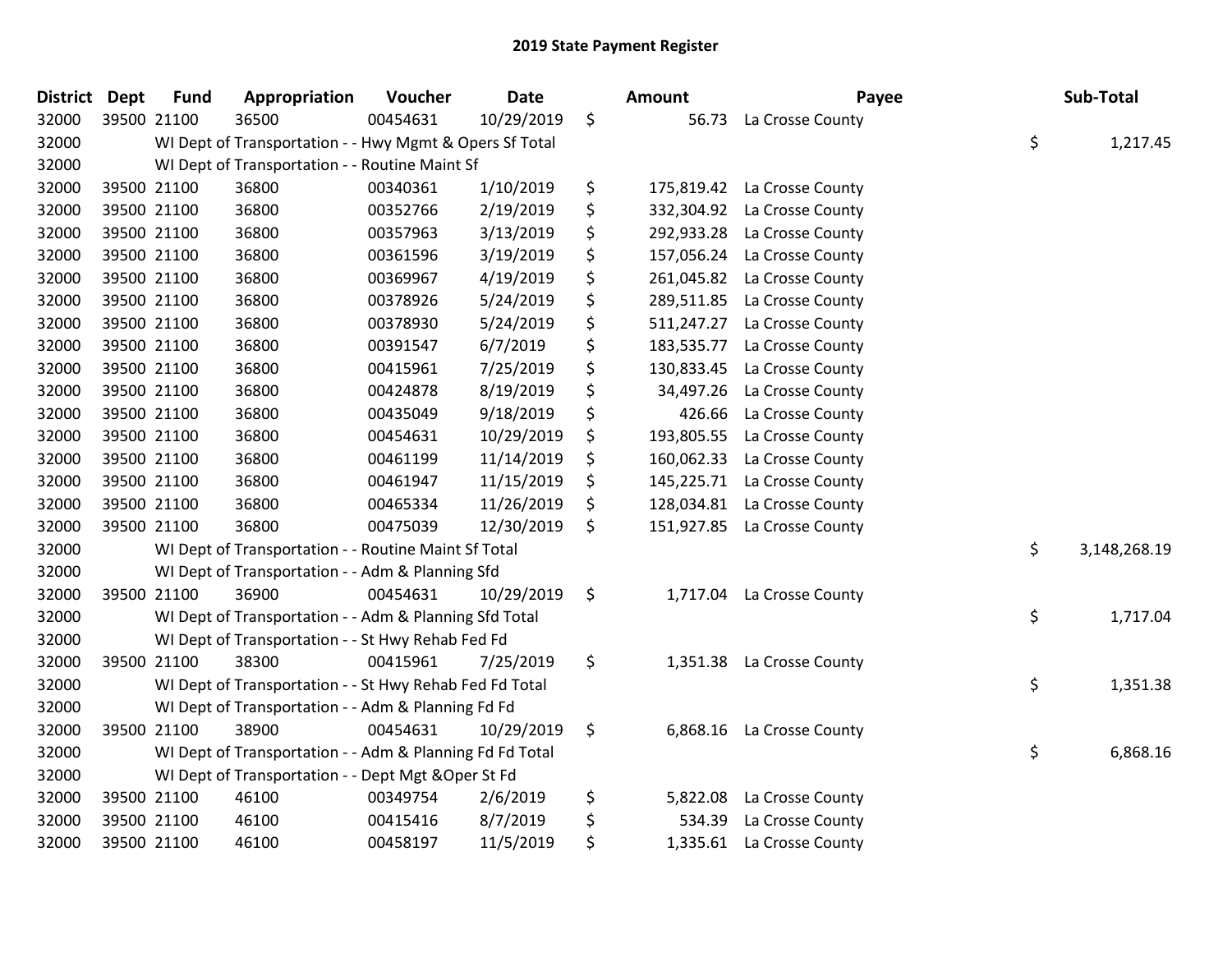| <b>District</b> | <b>Dept</b> | <b>Fund</b> | Appropriation                                                      | Voucher  | <b>Date</b> | <b>Amount</b>   | Payee                      | Sub-Total        |
|-----------------|-------------|-------------|--------------------------------------------------------------------|----------|-------------|-----------------|----------------------------|------------------|
| 32000           |             |             | WI Dept of Transportation - - Dept Mgt & Oper St Fd Total          |          |             |                 |                            | \$<br>7,692.07   |
| 32000           |             |             | WI Dept of Transportation - - Dept Mgt & Opr Loc Fd                |          |             |                 |                            |                  |
| 32000           |             | 39500 21100 | 47100                                                              | 00349754 | 2/6/2019    | \$<br>17,923.57 | La Crosse County           |                  |
| 32000           |             | 39500 21100 | 47100                                                              | 00415416 | 8/7/2019    | \$<br>0.00      | La Crosse County           |                  |
| 32000           |             |             | WI Dept of Transportation - - Dept Mgt & Opr Loc Fd Total          |          |             |                 |                            | \$<br>17,923.57  |
| 32000           |             |             | WI Dept of Transportation - - Dept Mgt & Opr Fed Fd                |          |             |                 |                            |                  |
| 32000           |             | 39500 21100 | 48100                                                              | 00349754 | 2/6/2019    | \$<br>94,982.58 | La Crosse County           |                  |
| 32000           |             | 39500 21100 | 48100                                                              | 00415416 | 8/7/2019    | \$<br>9,029.93  | La Crosse County           |                  |
| 32000           |             | 39500 21100 | 48100                                                              | 00458197 | 11/5/2019   | \$              | 22,568.53 La Crosse County |                  |
| 32000           |             |             | WI Dept of Transportation - - Dept Mgt & Opr Fed Fd Total          |          |             |                 |                            | \$<br>126,581.03 |
| 32000           |             |             | WI Dept of Transportation - - Transpor Safety Ff                   |          |             |                 |                            |                  |
| 32000           |             | 39500 21100 | 58200                                                              | 00395483 | 6/20/2019   | \$<br>640.46    | La Crosse County           |                  |
| 32000           |             |             | WI Dept of Transportation - - Transpor Safety Ff Total             |          |             |                 |                            | \$<br>640.46     |
| 32000           |             |             | Department of Corrections - - Services For Community Correct       |          |             |                 |                            |                  |
| 32000           | 41000 10000 |             | 10200                                                              | 00263349 | 1/29/2019   | \$<br>15,986.68 | La Crosse County           |                  |
| 32000           |             | 41000 10000 | 10200                                                              | 00268359 | 2/22/2019   | \$<br>15,986.68 | La Crosse County           |                  |
| 32000           |             | 41000 10000 | 10200                                                              | 00274600 | 3/21/2019   | \$<br>15,986.68 | La Crosse County           |                  |
| 32000           |             | 41000 10000 | 10200                                                              | 00281699 | 4/25/2019   | \$<br>15,986.68 | La Crosse County           |                  |
| 32000           |             | 41000 10000 | 10200                                                              | 00287778 | 5/28/2019   | \$<br>15,986.68 | La Crosse County           |                  |
| 32000           |             | 41000 10000 | 10200                                                              | 00297617 | 7/12/2019   | \$<br>15,986.68 | La Crosse County           |                  |
| 32000           |             | 41000 10000 | 10200                                                              | 00301197 | 7/30/2019   | \$<br>15,986.68 | La Crosse County           |                  |
| 32000           | 41000 10000 |             | 10200                                                              | 00306405 | 8/27/2019   | \$<br>15,986.68 | La Crosse County           |                  |
| 32000           | 41000 10000 |             | 10200                                                              | 00311366 | 9/26/2019   | \$<br>15,986.68 | La Crosse County           |                  |
| 32000           | 41000 10000 |             | 10200                                                              | 00318616 | 10/28/2019  | \$<br>15,986.68 | La Crosse County           |                  |
| 32000           |             | 41000 10000 | 10200                                                              | 00325750 | 11/27/2019  | \$<br>15,986.68 | La Crosse County           |                  |
| 32000           |             | 41000 10000 | 10200                                                              | 00331809 | 12/23/2019  | \$<br>16,459.44 | La Crosse County           |                  |
| 32000           |             |             | Department of Corrections - - Services For Community Correct Total |          |             |                 |                            | \$<br>192,312.92 |
| 32000           |             |             | Department of Corrections - - Purchased Services For Offende       |          |             |                 |                            |                  |
| 32000           |             | 41000 10000 | 11100                                                              | 00261127 | 1/17/2019   | \$<br>4,885.43  | La Crosse County           |                  |
| 32000           |             | 41000 10000 | 11100                                                              | 00261131 | 1/17/2019   | \$<br>7,153.68  | La Crosse County           |                  |
| 32000           |             | 41000 10000 | 11100                                                              | 00261137 | 1/17/2019   | \$<br>6,746.56  | La Crosse County           |                  |
| 32000           |             | 41000 10000 | 11100                                                              | 00261140 | 1/17/2019   | \$<br>8,782.16  | La Crosse County           |                  |
| 32000           | 41000 10000 |             | 11100                                                              | 00261143 | 1/17/2019   | \$<br>4,652.80  | La Crosse County           |                  |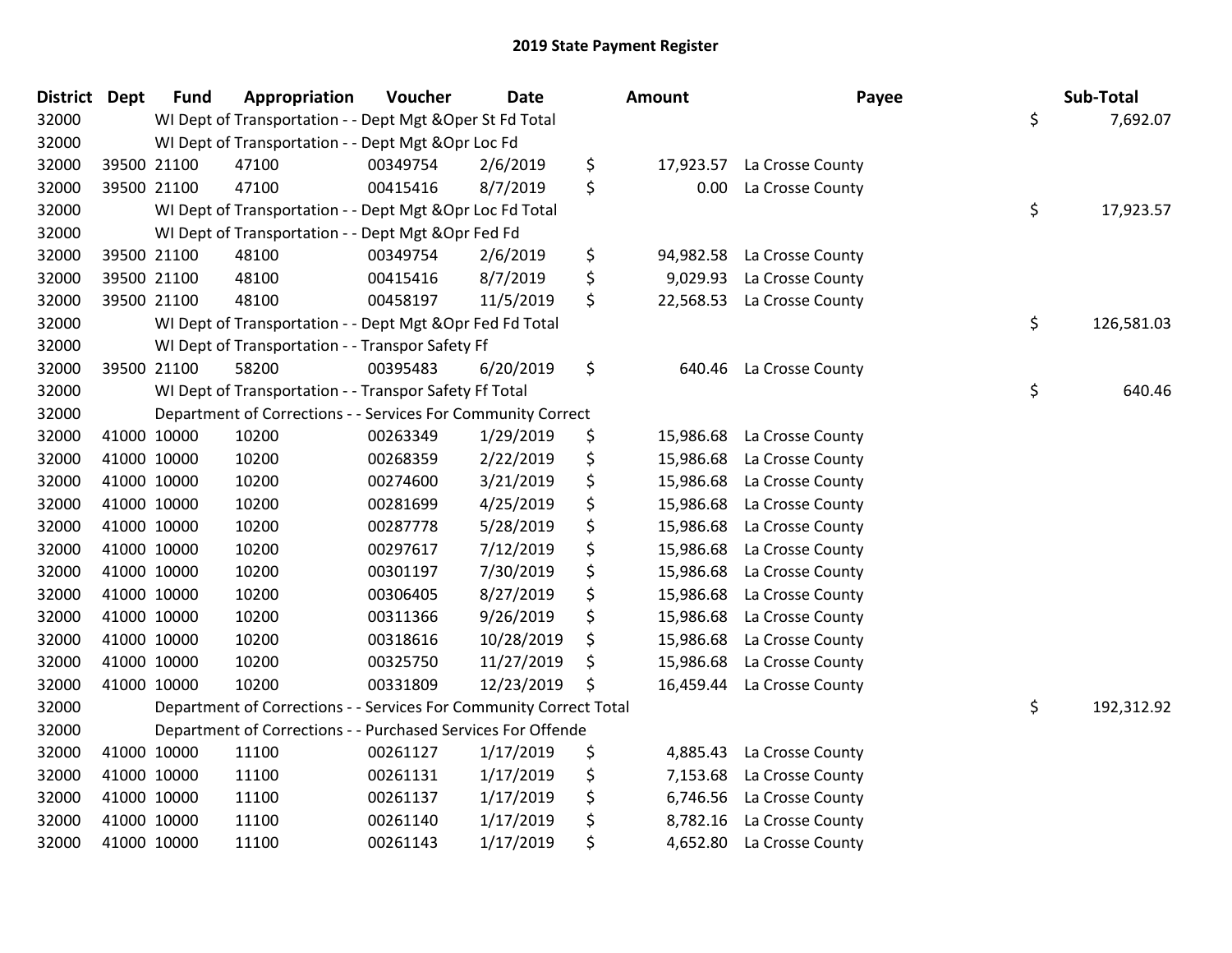| <b>District</b> | <b>Dept</b> | <b>Fund</b> | Appropriation                                                      | Voucher  | Date       | Amount           | Payee                                                                                                         | Sub-Total        |
|-----------------|-------------|-------------|--------------------------------------------------------------------|----------|------------|------------------|---------------------------------------------------------------------------------------------------------------|------------------|
| 32000           | 41000 10000 |             | 11100                                                              | 00264575 | 2/4/2019   | \$<br>1,744.80   | La Crosse County                                                                                              |                  |
| 32000           | 41000 10000 |             | 11100                                                              | 00272379 | 3/13/2019  | \$<br>2,995.74   | La Crosse County                                                                                              |                  |
| 32000           | 41000 10000 |             | 11100                                                              | 00282153 | 4/26/2019  | \$               | 3,348.18 La Crosse County                                                                                     |                  |
| 32000           | 41000 10000 |             | 11100                                                              | 00285644 | 5/13/2019  | \$<br>9,633.36   | La Crosse County                                                                                              |                  |
| 32000           | 41000 10000 |             | 11100                                                              | 00290716 | 6/7/2019   | \$<br>10,338.24  | La Crosse County                                                                                              |                  |
| 32000           | 41000 10000 |             | 11100                                                              | 00297405 | 7/10/2019  | \$<br>11,865.48  | La Crosse County                                                                                              |                  |
| 32000           | 41000 10000 |             | 11100                                                              | 00297417 | 7/11/2019  | \$<br>7,988.64   | La Crosse County                                                                                              |                  |
| 32000           | 41000 10000 |             | 11100                                                              | 00312578 | 9/26/2019  | \$<br>8,869.74   | La Crosse County                                                                                              |                  |
| 32000           | 41000 10000 |             | 11100                                                              | 00326315 | 11/27/2019 | \$<br>5,521.56   | La Crosse County                                                                                              |                  |
| 32000           | 41000 10000 |             | 11100                                                              | 00326823 | 12/2/2019  | \$<br>2,173.38   | La Crosse County                                                                                              |                  |
| 32000           | 41000 10000 |             | 11100                                                              | 00330131 | 12/17/2019 | \$               | 1,409.76 La Crosse County                                                                                     |                  |
| 32000           |             |             | Department of Corrections - - Purchased Services For Offende Total |          |            |                  |                                                                                                               | \$<br>98,109.51  |
| 32000           |             |             | Department of Corrections - - Corrections Contracts And Agre       |          |            |                  |                                                                                                               |                  |
| 32000           | 41000 10000 |             | 11400                                                              | 00257571 | 1/2/2019   | \$<br>566.06     | La Crosse County                                                                                              |                  |
| 32000           | 41000 10000 |             | 11400                                                              | 00298110 | 7/15/2019  | \$<br>154.38     | La Crosse County                                                                                              |                  |
| 32000           | 41000 10000 |             | 11400                                                              | 00314073 | 10/2/2019  | \$<br>977.74     | La Crosse County                                                                                              |                  |
| 32000           | 41000 10000 |             | 11400                                                              | 00318357 | 10/22/2019 | \$<br>13,122.30  | La Crosse County                                                                                              |                  |
| 32000           | 41000 10000 |             | 11400                                                              | 00324393 | 11/20/2019 | \$               | 31,544.98 La Crosse County                                                                                    |                  |
| 32000           | 41000 10000 |             | 11400                                                              | 00330889 | 12/20/2019 | \$               | 30,876.00 La Crosse County                                                                                    |                  |
| 32000           |             |             | Department of Corrections - - Corrections Contracts And Agre Total |          |            |                  |                                                                                                               | \$<br>77,241.46  |
| 32000           |             |             |                                                                    |          |            |                  | Department of Corrections - - Reimbursing Counties For Probation, Extended Supervision And Parole Holds       |                  |
| 32000           | 41000 10000 |             | 11600                                                              | 00320911 | 11/4/2019  | \$               | 163,021.30 La Crosse County                                                                                   |                  |
| 32000           |             |             |                                                                    |          |            |                  | Department of Corrections - - Reimbursing Counties For Probation, Extended Supervision And Parole Holds Total | \$<br>163,021.30 |
| 32000           |             |             | Department of Corrections - - Probation, Parole And Extended       |          |            |                  |                                                                                                               |                  |
| 32000           | 41000 10000 |             | 18700                                                              | 00320911 | 11/4/2019  | \$               | 68,378.70 La Crosse County                                                                                    |                  |
| 32000           |             |             | Department of Corrections - - Probation, Parole And Extended Total |          |            |                  |                                                                                                               | \$<br>68,378.70  |
| 32000           |             |             | Department of Corrections - - Juvenile Corrective Sanctions        |          |            |                  |                                                                                                               |                  |
| 32000           | 41000 10000 |             | 32900                                                              | 00304619 | 9/4/2019   | \$<br>390.00     | La Crosse County                                                                                              |                  |
| 32000           |             |             | Department of Corrections - - Juvenile Corrective Sanctions Total  |          |            |                  |                                                                                                               | \$<br>390.00     |
| 32000           |             |             | Department of Health Services - - State/Federal Aids               |          |            |                  |                                                                                                               |                  |
| 32000           | 43500 10000 |             | 00000                                                              | 90906    | 1/2/2019   | \$<br>277,783.00 | La Crosse County                                                                                              |                  |
| 32000           | 43500 10000 |             | 00000                                                              | 90907    | 2/1/2019   | \$<br>721,286.00 | La Crosse County                                                                                              |                  |
| 32000           | 43500 10000 |             | 00000                                                              | 90909    | 3/1/2019   | \$<br>946,061.00 | La Crosse County                                                                                              |                  |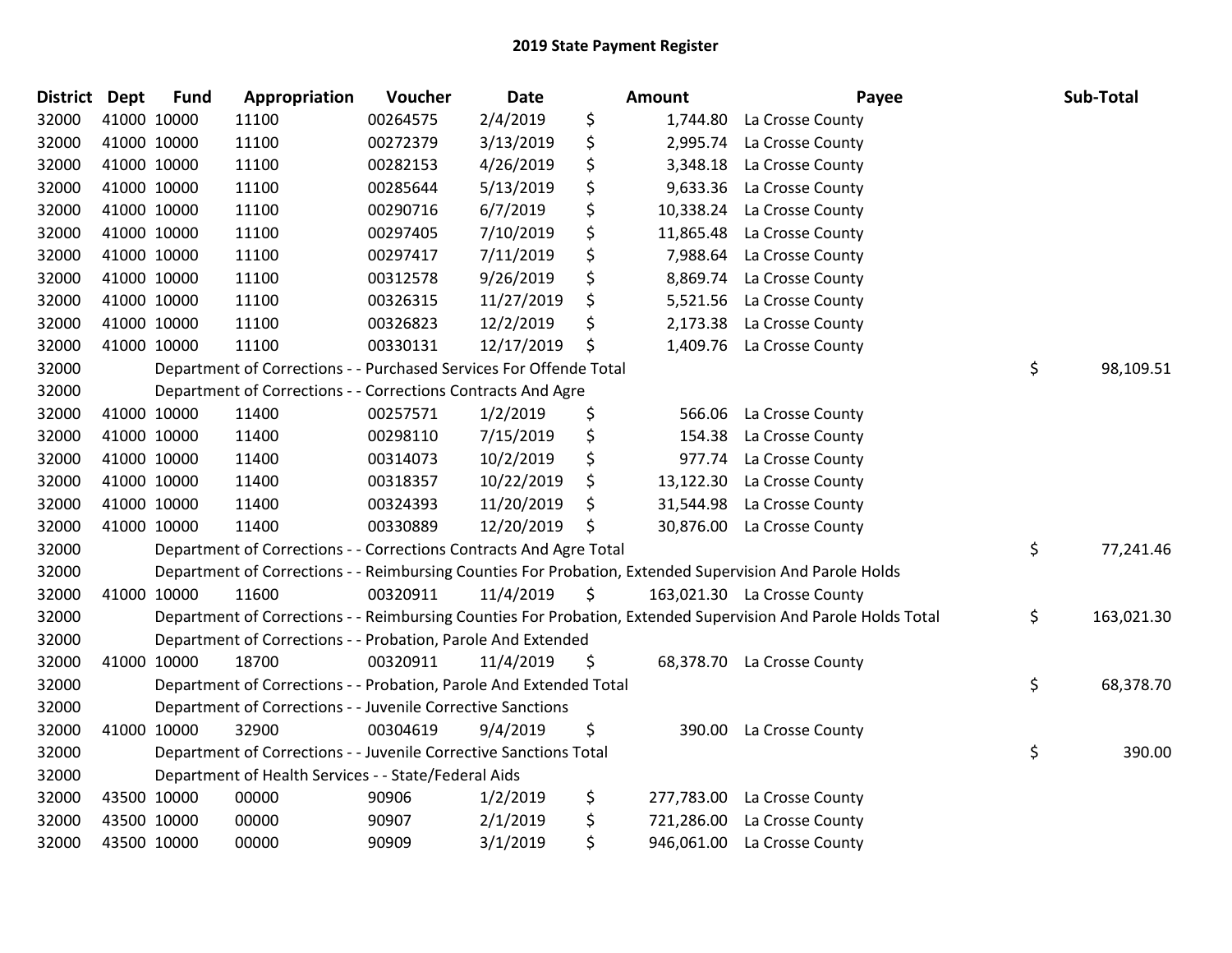| <b>District</b> | Dept | <b>Fund</b> | Appropriation                                                          | Voucher  | <b>Date</b> | <b>Amount</b>      | Payee            | Sub-Total           |
|-----------------|------|-------------|------------------------------------------------------------------------|----------|-------------|--------------------|------------------|---------------------|
| 32000           |      | 43500 10000 | 00000                                                                  | 90910    | 4/1/2019    | \$<br>378,543.00   | La Crosse County |                     |
| 32000           |      | 43500 10000 | 00000                                                                  | 90911    | 5/1/2019    | \$<br>779,545.00   | La Crosse County |                     |
| 32000           |      | 43500 10000 | 00000                                                                  | 90913    | 6/3/2019    | \$<br>3,990,240.00 | La Crosse County |                     |
| 32000           |      | 43500 10000 | 00000                                                                  | 90914    | 6/17/2019   | \$<br>574,379.00   | La Crosse County |                     |
| 32000           |      | 43500 10000 | 00000                                                                  | 92000    | 7/1/2019    | \$<br>1,717,295.00 | La Crosse County |                     |
| 32000           |      | 43500 10000 | 00000                                                                  | 92001    | 8/1/2019    | \$<br>1,500,393.00 | La Crosse County |                     |
| 32000           |      | 43500 10000 | 00000                                                                  | 92002    | 9/3/2019    | \$<br>1,817,478.00 | La Crosse County |                     |
| 32000           |      | 43500 10000 | 00000                                                                  | 92003    | 10/1/2019   | \$<br>680,373.00   | La Crosse County |                     |
| 32000           |      | 43500 10000 | 00000                                                                  | 92004    | 11/1/2019   | \$<br>1,476,613.00 | La Crosse County |                     |
| 32000           |      | 43500 10000 | 00000                                                                  | 92005    | 12/2/2019   | \$<br>1,573,027.00 | La Crosse County |                     |
| 32000           |      | 43500 10000 | 00000                                                                  | 92006    | 12/20/2019  | \$<br>893.00       | La Crosse County |                     |
| 32000           |      |             | Department of Health Services - - State/Federal Aids Total             |          |             |                    |                  | \$<br>16,433,909.00 |
| 32000           |      |             | Department of Health Services - - Public Health Dispensaries And       |          |             |                    |                  |                     |
| 32000           |      | 43500 10000 | 10700                                                                  | 00291029 | 7/3/2019    | \$<br>52.75        | La Crosse County |                     |
| 32000           |      | 43500 10000 | 10700                                                                  | 00291032 | 6/19/2019   | \$<br>52.75        | La Crosse County |                     |
| 32000           |      | 43500 10000 | 10700                                                                  | 00317535 | 10/18/2019  | \$<br>1,688.00     | La Crosse County |                     |
| 32000           |      | 43500 10000 | 10700                                                                  | 00318992 | 11/15/2019  | \$<br>71.25        | La Crosse County |                     |
| 32000           |      | 43500 10000 | 10700                                                                  | 00318993 | 10/25/2019  | \$<br>208.98       | La Crosse County |                     |
| 32000           |      | 43500 10000 | 10700                                                                  | 00319495 | 11/15/2019  | \$<br>32.39        | La Crosse County |                     |
| 32000           |      | 43500 10000 | 10700                                                                  | 00321984 | 11/27/2019  | \$<br>52.75        | La Crosse County |                     |
| 32000           |      | 43500 10000 | 10700                                                                  | 00327275 | 11/29/2019  | \$<br>42.88        | La Crosse County |                     |
| 32000           |      | 43500 10000 | 10700                                                                  | 00327278 | 11/29/2019  | \$<br>147.83       | La Crosse County |                     |
| 32000           |      |             | Department of Health Services - - Public Health Dispensaries And Total |          |             |                    |                  | \$<br>2,349.58      |
| 32000           |      |             | Department of Health Services - - Federal Wic Operations               |          |             |                    |                  |                     |
| 32000           |      | 43500 10000 | 14800                                                                  | 00262191 | 2/8/2019    | \$<br>59.76        | La Crosse County |                     |
| 32000           |      | 43500 10000 | 14800                                                                  | 00274703 | 4/4/2019    | \$<br>59.76        | La Crosse County |                     |
| 32000           |      | 43500 10000 | 14800                                                                  | 00276065 | 5/2/2019    | \$<br>74.70        | La Crosse County |                     |
| 32000           |      | 43500 10000 | 14800                                                                  | 00287160 | 6/12/2019   | \$<br>59.76        | La Crosse County |                     |
| 32000           |      | 43500 10000 | 14800                                                                  | 00293309 | 6/27/2019   | \$<br>119.52       | La Crosse County |                     |
| 32000           |      | 43500 10000 | 14800                                                                  | 00298171 | 7/30/2019   | \$<br>179.28       | La Crosse County |                     |
| 32000           |      | 43500 10000 | 14800                                                                  | 00311364 | 9/20/2019   | \$<br>47.70        | La Crosse County |                     |
| 32000           |      | 43500 10000 | 14800                                                                  | 00322730 | 11/29/2019  | \$<br>61.60        | La Crosse County |                     |
| 32000           |      | 43500 10000 | 14800                                                                  | 00331219 | 12/19/2019  | \$<br>79.20        | La Crosse County |                     |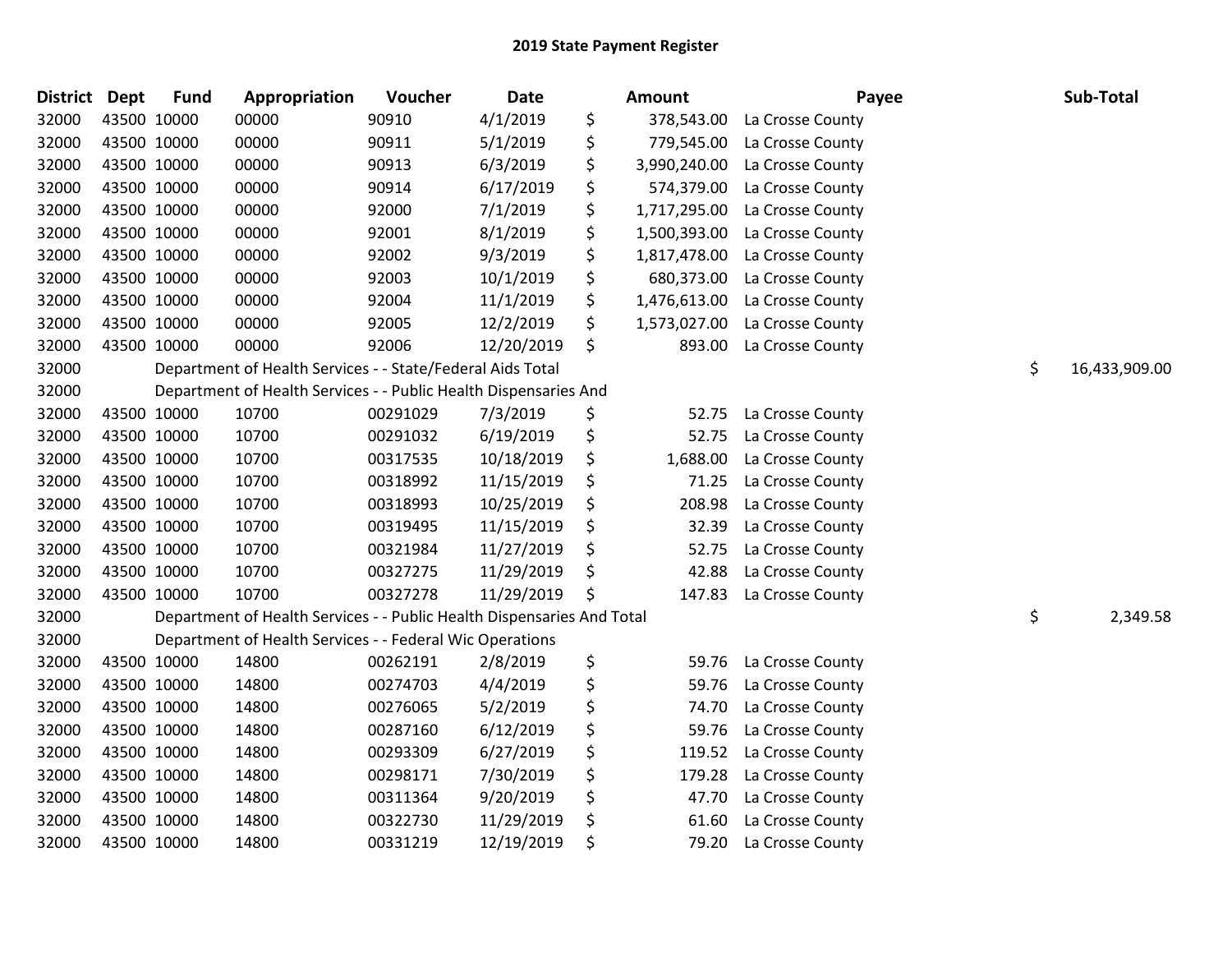| <b>District Dept</b> |             | <b>Fund</b> | Appropriation                                                      | Voucher  | <b>Date</b> | Amount           | Payee            | Sub-Total        |
|----------------------|-------------|-------------|--------------------------------------------------------------------|----------|-------------|------------------|------------------|------------------|
| 32000                |             |             | Department of Health Services - - Federal Wic Operations Total     |          |             |                  |                  | \$<br>741.28     |
| 32000                |             |             | Department of Health Services - - Federal Project Aids             |          |             |                  |                  |                  |
| 32000                | 43500 10000 |             | 15000                                                              | 00262291 | 3/1/2019    | \$<br>4,548.39   | La Crosse County |                  |
| 32000                | 43500 10000 |             | 15000                                                              | 00262293 | 3/1/2019    | \$<br>2,000.00   | La Crosse County |                  |
| 32000                | 43500 10000 |             | 15000                                                              | 00262295 | 3/1/2019    | \$<br>3,816.68   | La Crosse County |                  |
| 32000                | 43500 10000 |             | 15000                                                              | 00263282 | 3/1/2019    | \$<br>3,447.60   | La Crosse County |                  |
| 32000                | 43500 10000 |             | 15000                                                              | 00274696 | 4/19/2019   | \$<br>50.00      | La Crosse County |                  |
| 32000                | 43500 10000 |             | 15000                                                              | 00281088 | 5/16/2019   | \$<br>1,135.50   | La Crosse County |                  |
| 32000                | 43500 10000 |             | 15000                                                              | 00281089 | 5/16/2019   | \$<br>2,000.00   | La Crosse County |                  |
| 32000                | 43500 10000 |             | 15000                                                              | 00281091 | 5/16/2019   | \$<br>9,936.61   | La Crosse County |                  |
| 32000                | 43500 10000 |             | 15000                                                              | 00288171 | 6/3/2019    | \$<br>302.50     | La Crosse County |                  |
| 32000                | 43500 10000 |             | 15000                                                              | 00288174 | 6/14/2019   | \$<br>44,603.52  | La Crosse County |                  |
| 32000                | 43500 10000 |             | 15000                                                              | 00296340 | 7/9/2019    | \$<br>50.00      | La Crosse County |                  |
| 32000                | 43500 10000 |             | 15000                                                              | 00308822 | 9/9/2019    | \$<br>103,389.02 | La Crosse County |                  |
| 32000                | 43500 10000 |             | 15000                                                              | 00319802 | 11/8/2019   | \$<br>25.69      | La Crosse County |                  |
| 32000                | 43500 10000 |             | 15000                                                              | 00319804 | 11/8/2019   | \$<br>24.64      | La Crosse County |                  |
| 32000                | 43500 10000 |             | 15000                                                              | 00319809 | 11/15/2019  | \$<br>1.99       | La Crosse County |                  |
| 32000                | 43500 10000 |             | 15000                                                              | 00322734 | 11/29/2019  | \$<br>6.49       | La Crosse County |                  |
| 32000                | 43500 10000 |             | 15000                                                              | 00332253 | 12/23/2019  | \$<br>4,746.52   | La Crosse County |                  |
| 32000                | 43500 10000 |             | 15000                                                              | 00333247 | 12/30/2019  | \$<br>2,973.24   | La Crosse County |                  |
| 32000                | 43500 10000 |             | 15000                                                              | 00333248 | 12/30/2019  | \$<br>2,566.46   | La Crosse County |                  |
| 32000                | 43500 10000 |             | 15000                                                              | 00333249 | 12/30/2019  | \$<br>17,313.21  | La Crosse County |                  |
| 32000                |             |             | Department of Health Services - - Federal Project Aids Total       |          |             |                  |                  | \$<br>202,938.06 |
| 32000                |             |             | Department of Health Services - - General Program Operations       |          |             |                  |                  |                  |
| 32000                | 43500 10000 |             | 40100                                                              | 00256326 | 1/10/2019   | \$<br>1.50       | La Crosse County |                  |
| 32000                | 43500 10000 |             | 40100                                                              | 00261720 | 2/6/2019    | \$<br>1.50       | La Crosse County |                  |
| 32000                | 43500 10000 |             | 40100                                                              | 00271329 | 3/20/2019   | \$<br>1.50       | La Crosse County |                  |
| 32000                | 43500 10000 |             | 40100                                                              | 00287223 | 5/29/2019   | \$<br>1.50       | La Crosse County |                  |
| 32000                | 43500 10000 |             | 40100                                                              | 00287226 | 5/29/2019   | \$<br>1.50       | La Crosse County |                  |
| 32000                | 43500 10000 |             | 40100                                                              | 00305053 | 8/21/2019   | \$<br>1.50       | La Crosse County |                  |
| 32000                | 43500 10000 |             | 40100                                                              | 00329603 | 12/11/2019  | \$<br>1.00       | La Crosse County |                  |
| 32000                | 43500 10000 |             | 40100                                                              | 00329604 | 12/11/2019  | \$<br>15.00      | La Crosse County |                  |
| 32000                |             |             | Department of Health Services - - General Program Operations Total |          |             |                  |                  | \$<br>25.00      |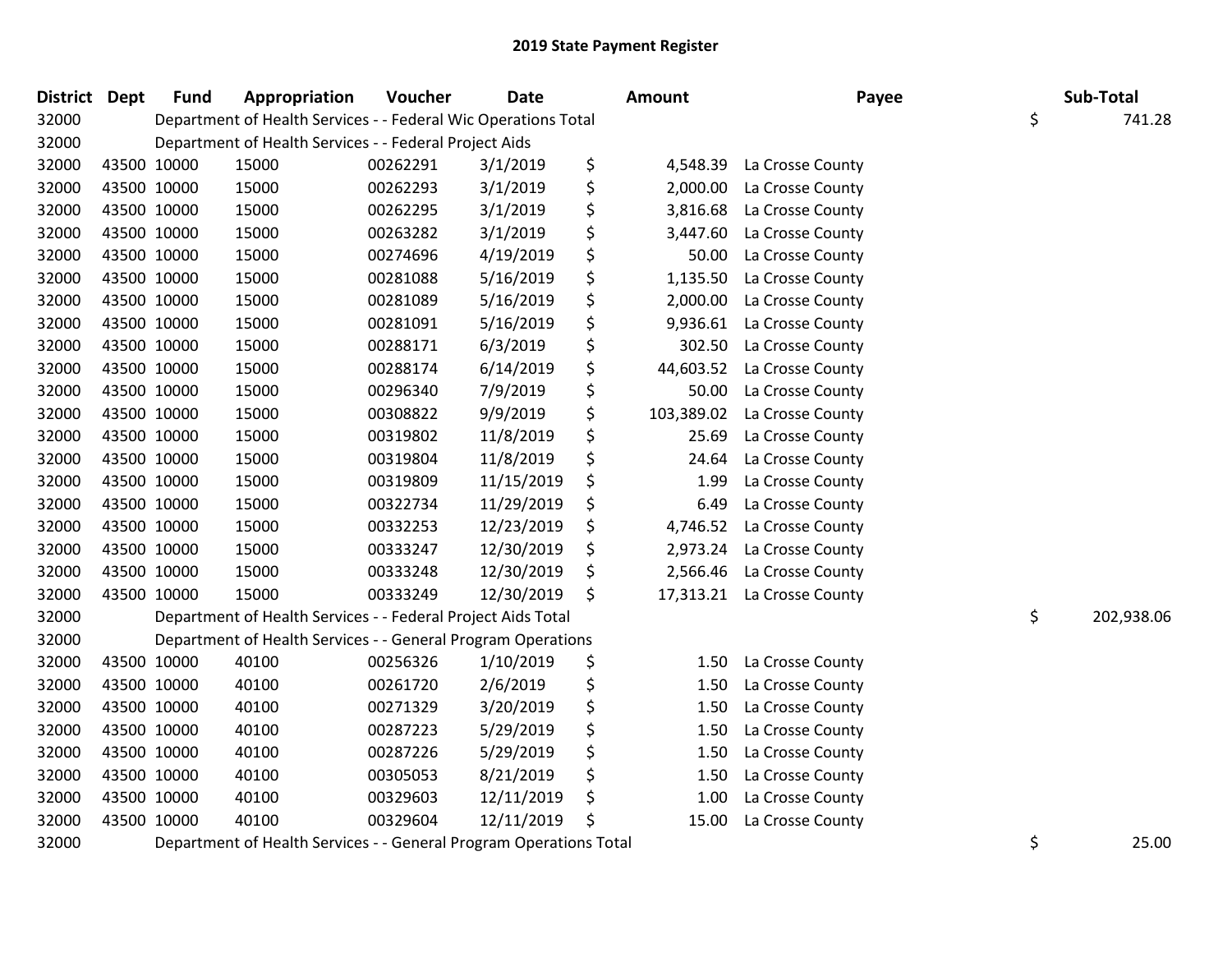| <b>District</b> | <b>Dept</b> | <b>Fund</b> | Appropriation                                                          | Voucher  | <b>Date</b> |     | <b>Amount</b> | Payee            | Sub-Total          |
|-----------------|-------------|-------------|------------------------------------------------------------------------|----------|-------------|-----|---------------|------------------|--------------------|
| 32000           |             |             | Department of Health Services - - Medical Assistance State Admin       |          |             |     |               |                  |                    |
| 32000           |             | 43500 10000 | 44000                                                                  | 00256326 | 1/10/2019   | \$  | 1.50          | La Crosse County |                    |
| 32000           | 43500 10000 |             | 44000                                                                  | 00261720 | 2/6/2019    | \$  | 1.50          | La Crosse County |                    |
| 32000           | 43500 10000 |             | 44000                                                                  | 00271329 | 3/20/2019   | \$  | 1.50          | La Crosse County |                    |
| 32000           |             | 43500 10000 | 44000                                                                  | 00287223 | 5/29/2019   | \$  | 1.50          | La Crosse County |                    |
| 32000           |             | 43500 10000 | 44000                                                                  | 00287226 | 5/29/2019   | \$  | 1.50          | La Crosse County |                    |
| 32000           |             | 43500 10000 | 44000                                                                  | 00305053 | 8/21/2019   | \$  | 1.50          | La Crosse County |                    |
| 32000           | 43500 10000 |             | 44000                                                                  | 00329603 | 12/11/2019  | \$  | 1.00          | La Crosse County |                    |
| 32000           | 43500 10000 |             | 44000                                                                  | 00329604 | 12/11/2019  | \$  | 15.00         | La Crosse County |                    |
| 32000           |             |             | Department of Health Services - - Medical Assistance State Admin Total |          |             |     |               |                  | \$<br>25.00        |
| 32000           |             |             | Department of Health Services - - Interagency And Intra-Agency A       |          |             |     |               |                  |                    |
| 32000           |             | 43500 10000 | 46800                                                                  | 00260353 | 2/1/2019    | \$  | 827,393.00    | La Crosse County |                    |
| 32000           | 43500 10000 |             | 46800                                                                  | 00317031 | 10/15/2019  | \$  | 382,086.00    | La Crosse County |                    |
| 32000           |             |             | Department of Health Services - - Interagency And Intra-Agency A Total |          |             |     |               |                  | \$<br>1,209,479.00 |
| 32000           |             |             | Dept of Children and Families - - Child Care Licens & Cert Activ       |          |             |     |               |                  |                    |
| 32000           |             | 43700 10000 | 22100                                                                  | 00059157 | 8/23/2019   | \$, | 16.25         | La Crosse County |                    |
| 32000           |             |             | Dept of Children and Families - - Child Care Licens & Cert Activ Total |          |             |     |               |                  | \$<br>16.25        |
| 32000           |             |             | Dept of Children and Families - - Fees For Administrative Servic       |          |             |     |               |                  |                    |
| 32000           | 43700 10000 |             | 23100                                                                  | 00049857 | 2/5/2019    | \$  | 215.00        | La Crosse County |                    |
| 32000           | 43700 10000 |             | 23100                                                                  | 00054478 | 4/30/2019   | \$  | 370.00        | La Crosse County |                    |
| 32000           | 43700 10000 |             | 23100                                                                  | 00058401 | 7/26/2019   | \$  | 380.00        | La Crosse County |                    |
| 32000           |             | 43700 10000 | 23100                                                                  | 00062292 | 10/31/2019  | \$  | 470.00        | La Crosse County |                    |
| 32000           |             |             | Dept of Children and Families - - Fees For Administrative Servic Total |          |             |     |               |                  | \$<br>1,435.00     |
| 32000           |             |             | Dept of Children and Families - - Child Care Block Grant - Ops         |          |             |     |               |                  |                    |
| 32000           | 43700 10000 |             | 24500                                                                  | 00062749 | 11/12/2019  | \$  | 3.75          | La Crosse County |                    |
| 32000           |             |             | Dept of Children and Families - - Child Care Block Grant - Ops Total   |          |             |     |               |                  | \$<br>3.75         |
| 32000           |             |             | Dept of Children and Families - - General Aids                         |          |             |     |               |                  |                    |
| 32000           |             | 43700 10000 | 99000                                                                  | 00048529 | 1/7/2019    | \$  | 99,262.67     | La Crosse County |                    |
| 32000           | 43700 10000 |             | 99000                                                                  | 00049415 | 1/31/2019   | \$  | 261,454.69    | La Crosse County |                    |
| 32000           | 43700 10000 |             | 99000                                                                  | 00049491 | 2/5/2019    | \$  | 81,773.85     | La Crosse County |                    |
| 32000           | 43700 10000 |             | 99000                                                                  | 00049654 | 2/5/2019    | \$  | 5,499.04      | La Crosse County |                    |
| 32000           |             | 43700 10000 | 99000                                                                  | 00049725 | 2/5/2019    | \$  | 862.00        | La Crosse County |                    |
| 32000           |             | 43700 10000 | 99000                                                                  | 00050409 | 2/25/2019   | \$  | 1,752.00      | La Crosse County |                    |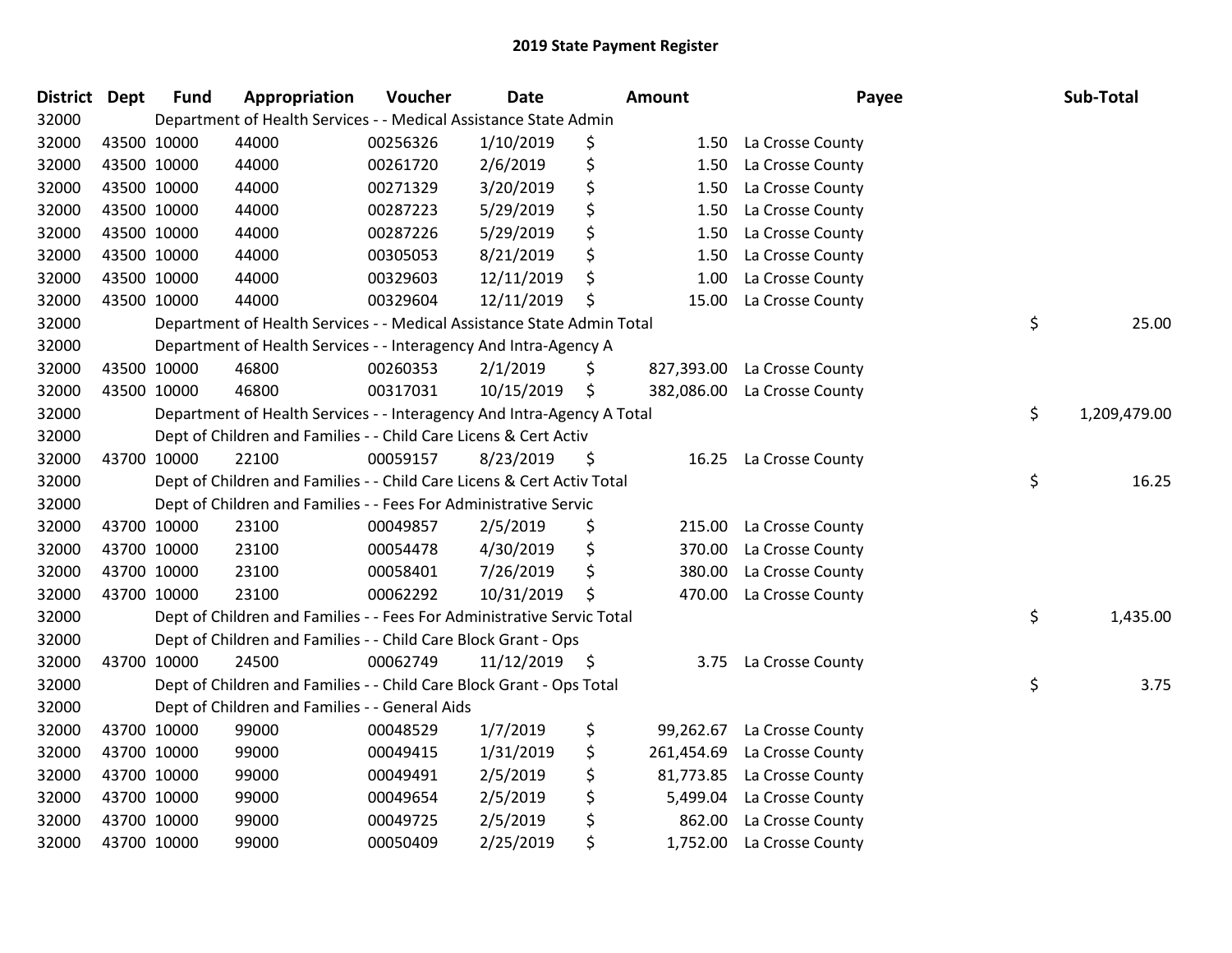| <b>District Dept</b> |             | <b>Fund</b> | Appropriation | Voucher  | <b>Date</b> | <b>Amount</b>      | Payee                     | Sub-Total |
|----------------------|-------------|-------------|---------------|----------|-------------|--------------------|---------------------------|-----------|
| 32000                | 43700 10000 |             | 99000         | 00050608 | 2/26/2019   | \$<br>1,087.23     | La Crosse County          |           |
| 32000                | 43700 10000 |             | 99000         | 00050935 | 3/5/2019    | \$<br>212,011.23   | La Crosse County          |           |
| 32000                | 43700 10000 |             | 99000         | 00051596 | 3/19/2019   | \$<br>17,352.55    | La Crosse County          |           |
| 32000                | 43700 10000 |             | 99000         | 00051804 | 3/22/2019   | \$<br>12,665.00    | La Crosse County          |           |
| 32000                | 43700 10000 |             | 99000         | 00052796 | 4/4/2019    | \$<br>10,880.80    | La Crosse County          |           |
| 32000                | 43700 10000 |             | 99000         | 00052873 | 4/5/2019    | \$<br>638,021.39   | La Crosse County          |           |
| 32000                | 43700 10000 |             | 99000         | 00054003 | 4/30/2019   | \$<br>254,085.60   | La Crosse County          |           |
| 32000                | 43700 10000 |             | 99000         | 00054669 | 5/6/2019    | \$<br>458,168.61   | La Crosse County          |           |
| 32000                | 43700 10000 |             | 99000         | 00054862 | 5/7/2019    | \$<br>160.77       | La Crosse County          |           |
| 32000                | 43700 10000 |             | 99000         | 00055454 | 5/24/2019   | \$<br>90,038.06    | La Crosse County          |           |
| 32000                | 43700 10000 |             | 99000         | 00056101 | 6/5/2019    | \$<br>227,362.03   | La Crosse County          |           |
| 32000                | 43700 10000 |             | 99000         | 00057367 | 7/5/2019    | \$<br>135,748.37   | La Crosse County          |           |
| 32000                | 43700 10000 |             | 99000         | 00057831 | 7/16/2019   | \$<br>22,637.20    | La Crosse County          |           |
| 32000                | 43700 10000 |             | 99000         | 00058185 | 7/25/2019   | \$<br>2,024.23     | La Crosse County          |           |
| 32000                | 43700 10000 |             | 99000         | 00058475 | 7/30/2019   | \$<br>233,780.34   | La Crosse County          |           |
| 32000                | 43700 10000 |             | 99000         | 00058524 | 7/30/2019   | \$<br>540.00       | La Crosse County          |           |
| 32000                | 43700 10000 |             | 99000         | 00058572 | 8/1/2019    | \$<br>59,635.31    | La Crosse County          |           |
| 32000                |             | 43700 10000 | 99000         | 00058692 | 8/6/2019    | \$<br>61,898.00    | La Crosse County          |           |
| 32000                | 43700 10000 |             | 99000         | 00058774 | 8/5/2019    | \$<br>120,245.29   | La Crosse County          |           |
| 32000                | 43700 10000 |             | 99000         | 00059167 | 8/15/2019   | \$<br>12,078.90    | La Crosse County          |           |
| 32000                | 43700 10000 |             | 99000         | 00059900 | 9/5/2019    | \$<br>1,672.44     | La Crosse County          |           |
| 32000                | 43700 10000 |             | 99000         | 00059901 | 9/5/2019    | \$<br>110,303.69   | La Crosse County          |           |
| 32000                | 43700 10000 |             | 99000         | 00060356 | 9/18/2019   | \$<br>7,162.56     | La Crosse County          |           |
| 32000                | 43700 10000 |             | 99000         | 00060762 | 9/26/2019   | \$<br>3,791.00     | La Crosse County          |           |
| 32000                | 43700 10000 |             | 99000         | 00060763 | 9/27/2019   | \$<br>1,737.40     | La Crosse County          |           |
| 32000                | 43700 10000 |             | 99000         | 00061047 | 10/3/2019   | \$<br>200.00       | La Crosse County          |           |
| 32000                | 43700 10000 |             | 99000         | 00061066 | 10/4/2019   | \$<br>2,048,777.54 | La Crosse County          |           |
| 32000                | 43700 10000 |             | 99000         | 00061165 | 10/7/2019   | \$<br>170,888.62   | La Crosse County          |           |
| 32000                | 43700 10000 |             | 99000         | 00061974 | 10/30/2019  | \$<br>229,947.18   | La Crosse County          |           |
| 32000                | 43700 10000 |             | 99000         | 00062387 | 11/5/2019   | \$<br>136,048.22   | La Crosse County          |           |
| 32000                | 43700 10000 |             | 99000         | 00062548 | 11/12/2019  | \$<br>64,506.50    | La Crosse County          |           |
| 32000                | 43700 10000 |             | 99000         | 00063557 | 12/5/2019   | \$<br>127,136.42   | La Crosse County          |           |
| 32000                | 43700 10000 |             | 99000         | 00063635 | 12/5/2019   | \$                 | 2,597.41 La Crosse County |           |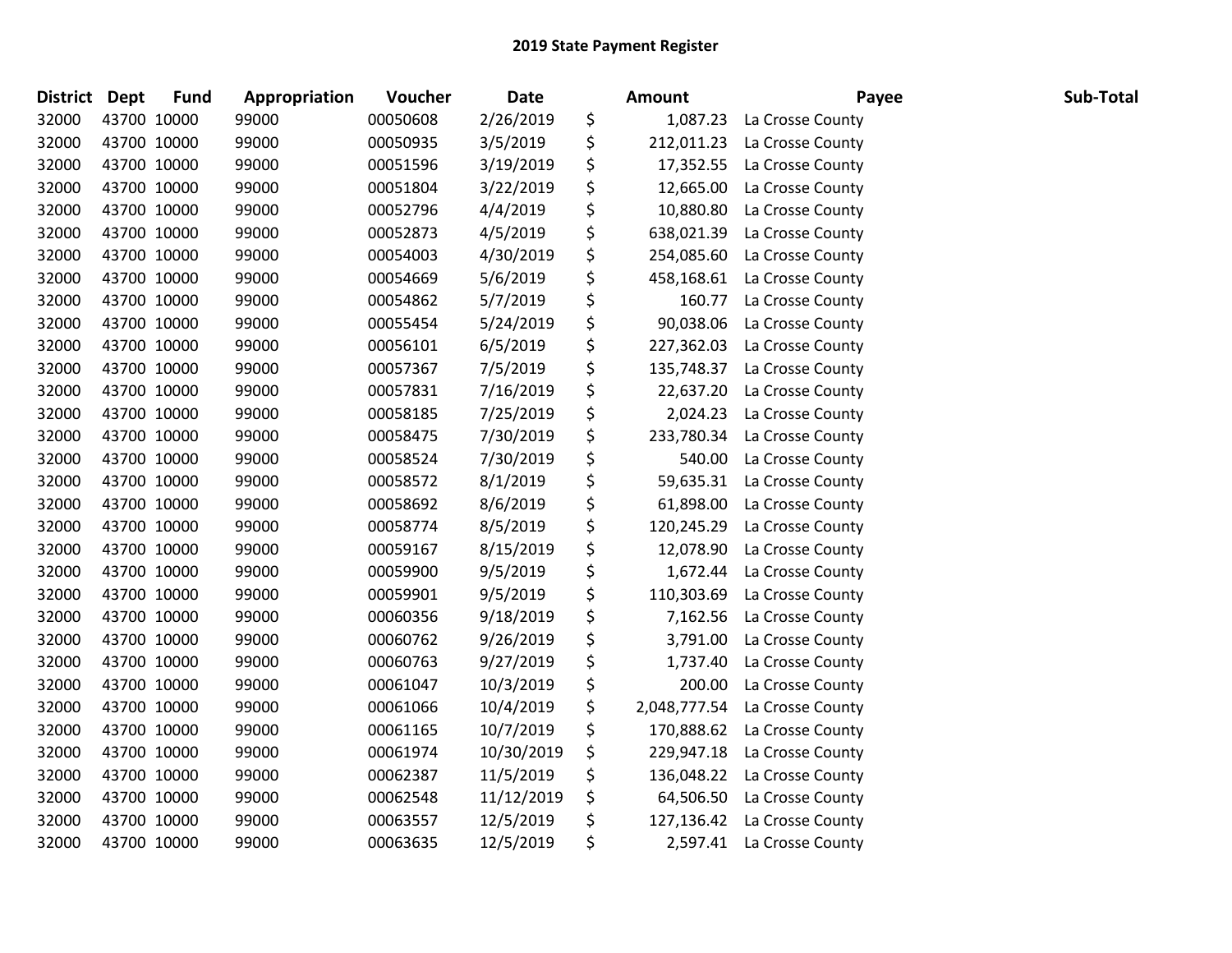| <b>District Dept</b> | <b>Fund</b> | Appropriation                                                         | Voucher  | <b>Date</b> | Amount       | Payee                  | Sub-Total          |
|----------------------|-------------|-----------------------------------------------------------------------|----------|-------------|--------------|------------------------|--------------------|
| 32000                |             | Dept of Children and Families - - General Aids Total                  |          |             |              |                        | \$<br>5,925,794.14 |
| 32000                |             | Dept of Workforce Development - - General Program Operations          |          |             |              |                        |                    |
| 32000                | 44500 10000 | 10100                                                                 | 00208267 | 1/30/2019   | \$           | 75.00 La Crosse County |                    |
| 32000                |             | Dept of Workforce Development - - General Program Operations Total    |          |             |              |                        | \$<br>75.00        |
| 32000                |             | Dept of Workforce Development - - Ui Admin Fed                        |          |             |              |                        |                    |
| 32000                | 44500 10000 | 15100                                                                 | 00204050 | 1/3/2019    | \$<br>75.00  | La Crosse County       |                    |
| 32000                | 44500 10000 | 15100                                                                 | 00208789 | 2/4/2019    | \$<br>100.00 | La Crosse County       |                    |
| 32000                | 44500 10000 | 15100                                                                 | 00213490 | 3/4/2019    | \$<br>70.00  | La Crosse County       |                    |
| 32000                | 44500 10000 | 15100                                                                 | 00218421 | 4/2/2019    | \$<br>165.00 | La Crosse County       |                    |
| 32000                | 44500 10000 | 15100                                                                 | 00223378 | 5/2/2019    | \$<br>75.00  | La Crosse County       |                    |
| 32000                | 44500 10000 | 15100                                                                 | 00228666 | 6/4/2019    | \$<br>150.00 | La Crosse County       |                    |
| 32000                | 44500 10000 | 15100                                                                 | 00233353 | 7/2/2019    | \$<br>125.00 | La Crosse County       |                    |
| 32000                | 44500 10000 | 15100                                                                 | 00238722 | 8/2/2019    | \$<br>80.00  | La Crosse County       |                    |
| 32000                | 44500 10000 | 15100                                                                 | 00244426 | 9/4/2019    | \$<br>80.00  | La Crosse County       |                    |
| 32000                | 44500 10000 | 15100                                                                 | 00249264 | 10/2/2019   | \$<br>115.00 | La Crosse County       |                    |
| 32000                | 44500 10000 | 15100                                                                 | 00255651 | 11/4/2019   | \$<br>115.00 | La Crosse County       |                    |
| 32000                | 44500 10000 | 15100                                                                 | 00261212 | 12/3/2019   | \$<br>80.00  | La Crosse County       |                    |
| 32000                |             | Dept of Workforce Development - - Ui Admin Fed Total                  |          |             |              |                        | \$<br>1,230.00     |
| 32000                |             | Dept of Workforce Development - - Title Ib Aids State GPR             |          |             |              |                        |                    |
| 32000                | 44500 10000 | 50900                                                                 | 00215531 | 3/18/2019   | \$<br>3.57   | La Crosse County       |                    |
| 32000                | 44500 10000 | 50900                                                                 | 00223572 | 5/8/2019    | \$<br>9.69   | La Crosse County       |                    |
| 32000                |             | Dept of Workforce Development - - Title Ib Aids State GPR Total       |          |             |              |                        | \$<br>13.26        |
| 32000                |             | Dept of Workforce Development - - Title Ib Aids Federal Prf           |          |             |              |                        |                    |
| 32000                | 44500 10000 | 54400                                                                 | 00215531 | 3/18/2019   | \$<br>13.18  | La Crosse County       |                    |
| 32000                | 44500 10000 | 54400                                                                 | 00223572 | 5/8/2019    | \$           | 35.81 La Crosse County |                    |
| 32000                |             | Dept of Workforce Development - - Title Ib Aids Federal Prf Total     |          |             |              |                        | \$<br>48.99        |
| 32000                |             | Dept of Workforce Development - - Wc Ops Uninsured Emplyr Admin       |          |             |              |                        |                    |
| 32000                | 44500 22700 | 17700                                                                 | 00216710 | 3/26/2019   | \$<br>75.00  | La Crosse County       |                    |
| 32000                | 44500 22700 | 17700                                                                 | 00216712 | 3/26/2019   | \$<br>115.00 | La Crosse County       |                    |
| 32000                | 44500 22700 | 17700                                                                 | 00216714 | 3/26/2019   | \$<br>5.00   | La Crosse County       |                    |
| 32000                |             | Dept of Workforce Development - - Wc Ops Uninsured Emplyr Admin Total |          |             |              |                        | \$<br>195.00       |
| 32000                |             | Department of Justice - - Legal Expenses                              |          |             |              |                        |                    |
| 32000                | 45500 10000 | 10400                                                                 | 00066840 | 6/20/2019   | \$<br>120.66 | La Crosse County       |                    |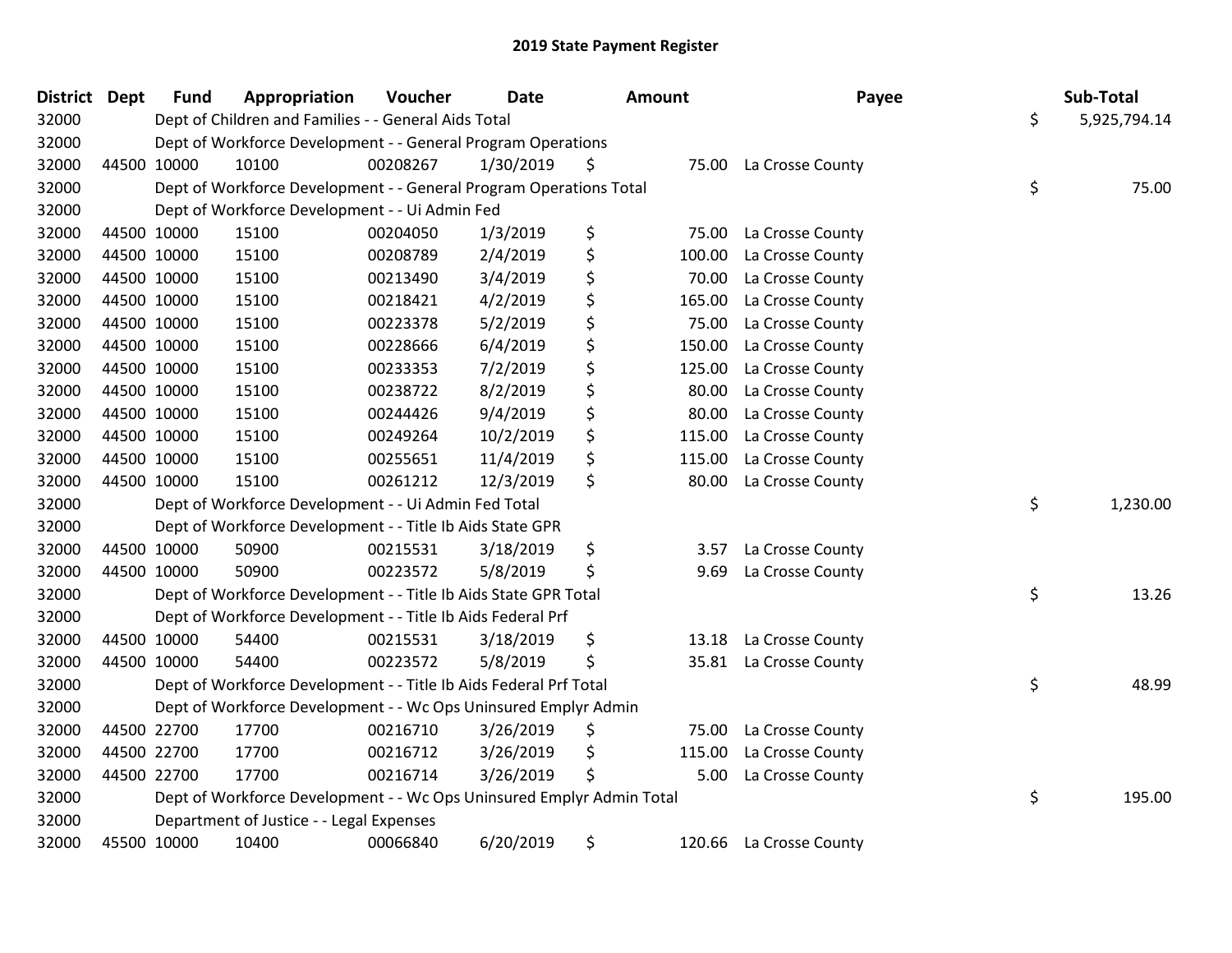| <b>District</b> | <b>Dept</b> | <b>Fund</b> | Appropriation                                                  | Voucher  | <b>Date</b> | <b>Amount</b>   | Payee            | Sub-Total       |
|-----------------|-------------|-------------|----------------------------------------------------------------|----------|-------------|-----------------|------------------|-----------------|
| 32000           |             | 45500 10000 | 10400                                                          | 00071330 | 10/4/2019   | \$<br>50.66     | La Crosse County |                 |
| 32000           |             |             | Department of Justice - - Legal Expenses Total                 |          |             |                 |                  | \$<br>171.32    |
| 32000           |             |             | Department of Justice - - Crime Laboratories, Dna              |          |             |                 |                  |                 |
| 32000           |             | 45500 10000 | 22100                                                          | 00068556 | 7/19/2019   | \$<br>2,870.00  | La Crosse County |                 |
| 32000           |             |             | Department of Justice - - Crime Laboratories, Dna Total        |          |             |                 |                  | \$<br>2,870.00  |
| 32000           |             |             | Department of Justice - - Drug Crimes Enforcement, Local       |          |             |                 |                  |                 |
| 32000           |             | 45500 10000 | 22500                                                          | 00060416 | 2/27/2019   | \$<br>16,035.00 | La Crosse County |                 |
| 32000           |             |             | Department of Justice - - Drug Crimes Enforcement, Local Total |          |             |                 |                  | \$<br>16,035.00 |
| 32000           |             |             | Department of Justice - - Law Enforcement Train, Local         |          |             |                 |                  |                 |
| 32000           |             | 45500 10000 | 23100                                                          | 00058465 | 1/22/2019   | \$<br>2,379.60  | La Crosse County |                 |
| 32000           |             | 45500 10000 | 23100                                                          | 00073281 | 10/18/2019  | \$<br>1,600.00  | La Crosse County |                 |
| 32000           |             | 45500 10000 | 23100                                                          | 00073282 | 10/18/2019  | \$<br>14,880.00 | La Crosse County |                 |
| 32000           |             |             | Department of Justice - - Law Enforcement Train, Local Total   |          |             |                 |                  | \$<br>18,859.60 |
| 32000           |             |             | Department of Justice - - Inter And Intra-Agency Assist        |          |             |                 |                  |                 |
| 32000           |             | 45500 10000 | 23300                                                          | 00059063 | 2/7/2019    | \$<br>7,985.42  | La Crosse County |                 |
| 32000           |             | 45500 10000 | 23300                                                          | 00063879 | 4/29/2019   | \$<br>6,035.53  | La Crosse County |                 |
| 32000           |             | 45500 10000 | 23300                                                          | 00069725 | 8/9/2019    | \$<br>4,655.55  | La Crosse County |                 |
| 32000           |             | 45500 10000 | 23300                                                          | 00072464 | 10/4/2019   | \$<br>5,323.50  | La Crosse County |                 |
| 32000           |             |             | Department of Justice - - Inter And Intra-Agency Assist Total  |          |             |                 |                  | \$<br>24,000.00 |
| 32000           |             |             | Department of Justice - - Federal Aid, State Operations        |          |             |                 |                  |                 |
| 32000           |             | 45500 10000 | 24100                                                          | 00063054 | 4/10/2019   | \$<br>18,715.00 | La Crosse County |                 |
| 32000           |             |             | Department of Justice - - Federal Aid, State Operations Total  |          |             |                 |                  | \$<br>18,715.00 |
| 32000           |             |             | Department of Justice - - Federal Aid, Local Assistance        |          |             |                 |                  |                 |
| 32000           |             | 45500 10000 | 25100                                                          | 00059676 | 2/19/2019   | \$<br>10,871.20 | La Crosse County |                 |
| 32000           |             | 45500 10000 | 25100                                                          | 00061437 | 3/15/2019   | \$<br>6,186.43  | La Crosse County |                 |
| 32000           |             | 45500 10000 | 25100                                                          | 00061852 | 3/21/2019   | \$<br>538.34    | La Crosse County |                 |
| 32000           |             | 45500 10000 | 25100                                                          | 00062368 | 3/26/2019   | \$<br>912.31    | La Crosse County |                 |
| 32000           |             | 45500 10000 | 25100                                                          | 00063647 | 4/26/2019   | \$<br>2,262.90  | La Crosse County |                 |
| 32000           |             | 45500 10000 | 25100                                                          | 00063669 | 4/26/2019   | \$<br>556.03    | La Crosse County |                 |
| 32000           |             | 45500 10000 | 25100                                                          | 00063684 | 4/26/2019   | \$<br>14,272.61 | La Crosse County |                 |
| 32000           |             | 45500 10000 | 25100                                                          | 00069191 | 8/5/2019    | \$<br>8,900.39  | La Crosse County |                 |
| 32000           |             | 45500 10000 | 25100                                                          | 00069405 | 8/5/2019    | \$<br>3,817.72  | La Crosse County |                 |
| 32000           |             | 45500 10000 | 25100                                                          | 00069815 | 8/9/2019    | \$<br>3,883.27  | La Crosse County |                 |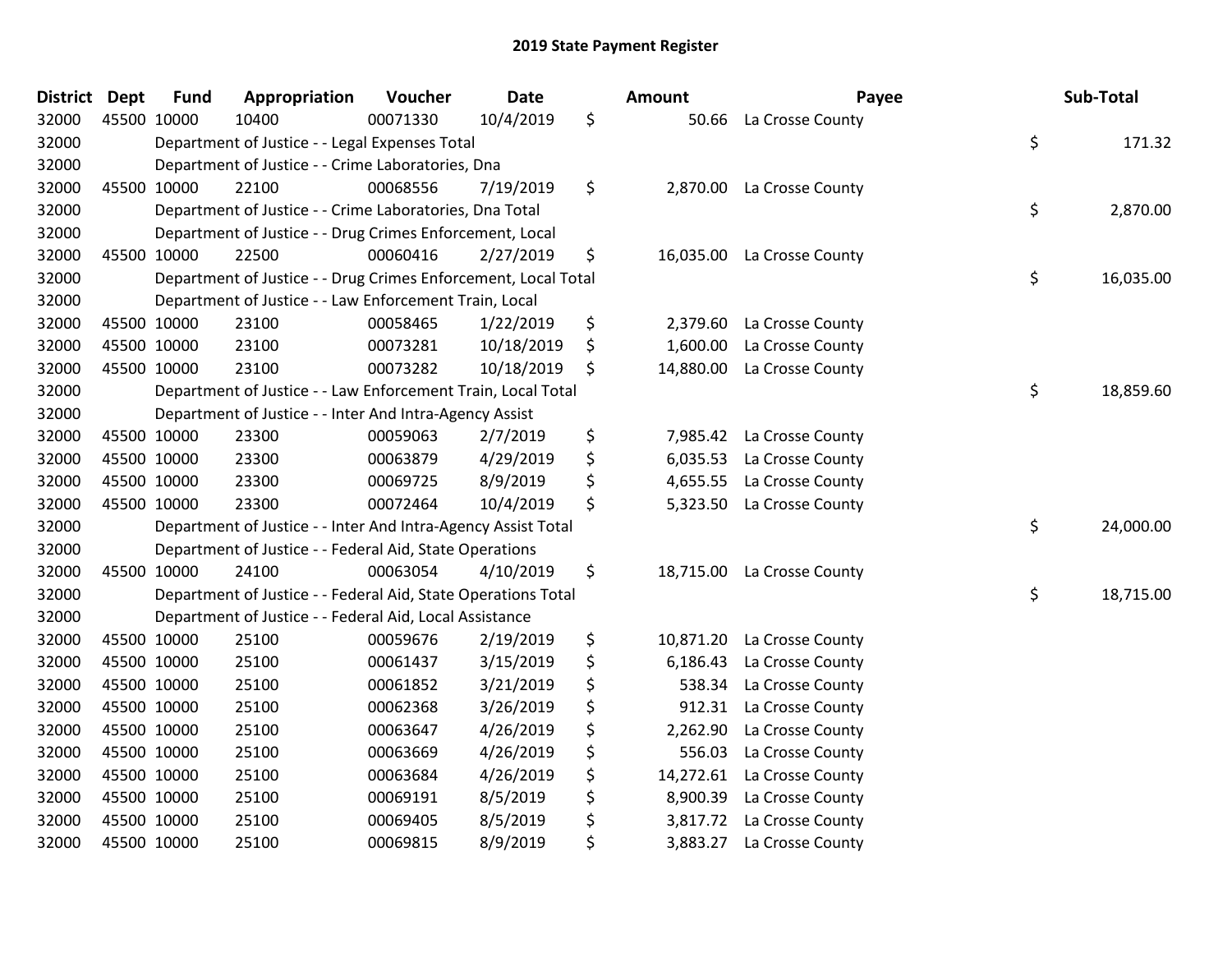| District Dept |             | <b>Fund</b> | Appropriation                                                         | Voucher  | <b>Date</b> |     | Amount    | Payee                      | Sub-Total        |
|---------------|-------------|-------------|-----------------------------------------------------------------------|----------|-------------|-----|-----------|----------------------------|------------------|
| 32000         | 45500 10000 |             | 25100                                                                 | 00070718 | 9/4/2019    | \$  | 3,192.14  | La Crosse County           |                  |
| 32000         |             | 45500 10000 | 25100                                                                 | 00071381 | 9/17/2019   | \$  | 470.47    | La Crosse County           |                  |
| 32000         |             | 45500 10000 | 25100                                                                 | 00072849 | 10/11/2019  | \$  | 792.59    | La Crosse County           |                  |
| 32000         |             | 45500 10000 | 25100                                                                 | 00073119 | 10/18/2019  | \$  | 6,541.05  | La Crosse County           |                  |
| 32000         | 45500 10000 |             | 25100                                                                 | 00075984 | 12/9/2019   | \$  | 183.40    | La Crosse County           |                  |
| 32000         |             | 45500 10000 | 25100                                                                 | 00076596 | 12/23/2019  | \$  | 4,075.58  | La Crosse County           |                  |
| 32000         |             | 45500 10000 | 25100                                                                 | 00077216 | 12/23/2019  | \$  | 11,706.00 | La Crosse County           |                  |
| 32000         |             |             | Department of Justice - - Federal Aid, Local Assistance Total         |          |             |     |           |                            | \$<br>79,162.43  |
| 32000         |             |             | Department of Justice - - Alt Prosecution Alcohol Drugs               |          |             |     |           |                            |                  |
| 32000         |             | 45500 10000 | 27100                                                                 | 00059571 | 2/12/2019   | \$  |           | 23,627.92 La Crosse County |                  |
| 32000         |             | 45500 10000 | 27100                                                                 | 00066334 | 6/17/2019   | \$  | 31,693.08 | La Crosse County           |                  |
| 32000         |             | 45500 10000 | 27100                                                                 | 00069222 | 8/5/2019    | \$  |           | 38,652.41 La Crosse County |                  |
| 32000         |             | 45500 10000 | 27100                                                                 | 00074105 | 11/5/2019   | \$  |           | 41,214.65 La Crosse County |                  |
| 32000         |             |             | Department of Justice - - Alt Prosecution Alcohol Drugs Total         |          |             |     |           |                            | \$<br>135,188.06 |
| 32000         |             |             | Department of Justice - - Gifts, Grants And Proceeds                  |          |             |     |           |                            |                  |
| 32000         |             | 45500 10000 | 32100                                                                 | 00058467 | 1/18/2019   | \$  | 5,265.00  | La Crosse County           |                  |
| 32000         |             |             | Department of Justice - - Gifts, Grants And Proceeds Total            |          |             |     |           |                            | \$<br>5,265.00   |
| 32000         |             |             | Department of Justice - - Crime Victim Witness Assist                 |          |             |     |           |                            |                  |
| 32000         |             | 45500 10000 | 53200                                                                 | 00060571 | 2/28/2019   | \$  | 49,404.09 | La Crosse County           |                  |
| 32000         | 45500 10000 |             | 53200                                                                 | 00068331 | 7/18/2019   | \$  |           | 41,120.27 La Crosse County |                  |
| 32000         |             |             | Department of Justice - - Crime Victim Witness Assist Total           |          |             |     |           |                            | \$<br>90,524.36  |
| 32000         |             |             | Department of Military Affairs - - Disaster Recovery Aid              |          |             |     |           |                            |                  |
| 32000         |             | 46500 10000 | 30500                                                                 | 00058891 | 4/8/2019    | \$  | 2,581.27  | La Crosse County           |                  |
| 32000         |             | 46500 10000 | 30500                                                                 | 00059054 | 4/17/2019   | \$  | 38.76     | La Crosse County           |                  |
| 32000         |             | 46500 10000 | 30500                                                                 | 00059092 | 4/18/2019   | \$  | 9,981.47  | La Crosse County           |                  |
| 32000         |             | 46500 10000 | 30500                                                                 | 00061439 | 5/30/2019   | \$  | 13,756.72 | La Crosse County           |                  |
| 32000         |             | 46500 10000 | 30500                                                                 | 00065988 | 8/29/2019   | \$  | 22,870.30 | La Crosse County           |                  |
| 32000         |             | 46500 10000 | 30500                                                                 | 00070384 | 12/9/2019   | \$  |           | 3,336.75 La Crosse County  |                  |
| 32000         |             |             | Department of Military Affairs - - Disaster Recovery Aid Total        |          |             |     |           |                            | \$<br>52,565.27  |
| 32000         |             |             | Department of Military Affairs - - Emergency Response Equipment       |          |             |     |           |                            |                  |
| 32000         |             | 46500 10000 | 30800                                                                 | 00055149 | 1/23/2019   | \$  | 5,377.69  | La Crosse County           |                  |
| 32000         |             | 46500 10000 | 30800                                                                 | 00069788 | 11/22/2019  | \$, | 7,429.90  | La Crosse County           |                  |
| 32000         |             |             | Department of Military Affairs - - Emergency Response Equipment Total |          |             |     |           |                            | \$<br>12,807.59  |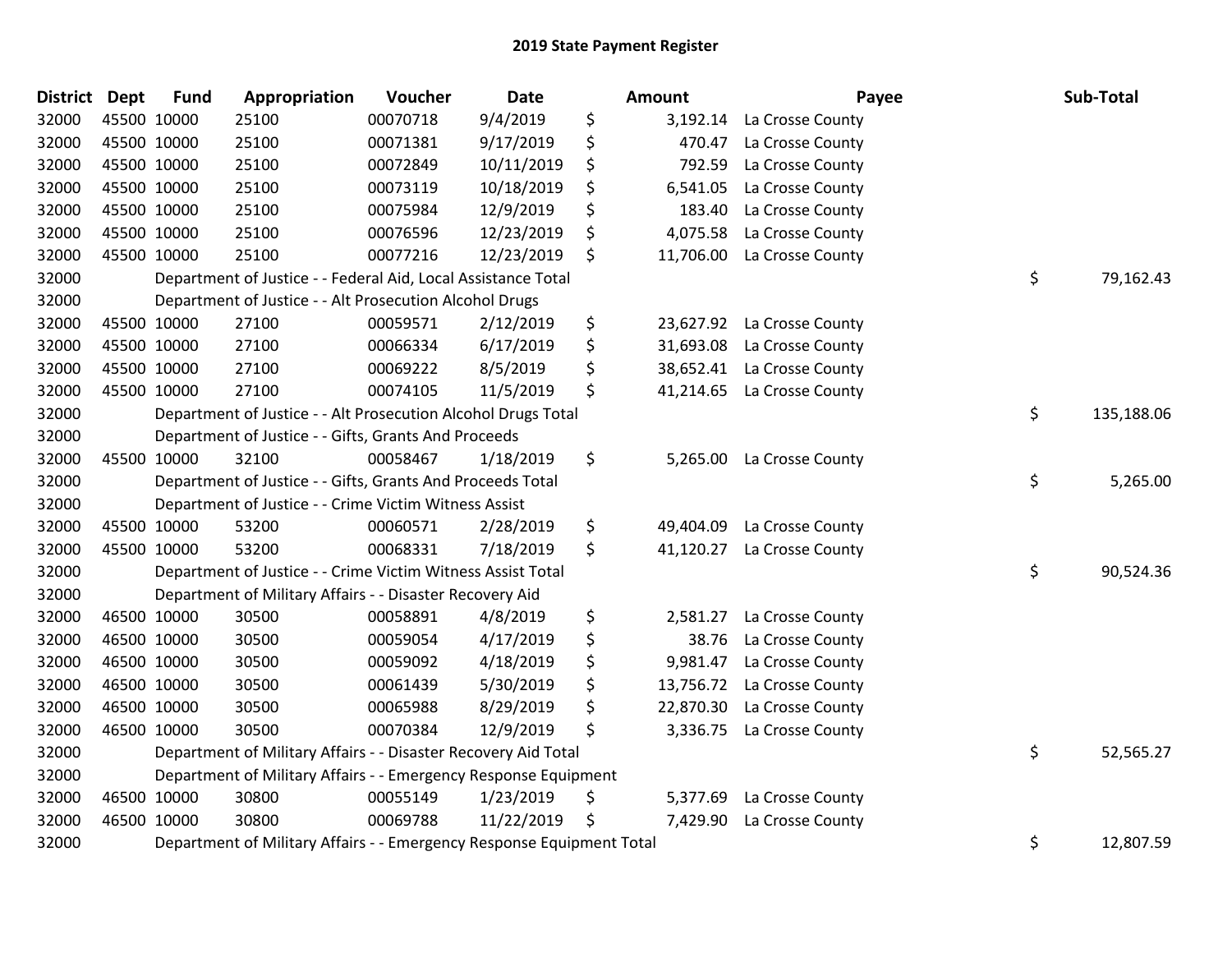| <b>District Dept</b> | <b>Fund</b> | Appropriation                                                           | Voucher  | <b>Date</b> | <b>Amount</b>    | Payee                      | Sub-Total        |
|----------------------|-------------|-------------------------------------------------------------------------|----------|-------------|------------------|----------------------------|------------------|
| 32000                |             | Department of Military Affairs - - Mobile Field Force Grants            |          |             |                  |                            |                  |
| 32000                | 46500 10000 | 31200                                                                   | 00061853 | 6/6/2019    | \$               | 10,400.00 La Crosse County |                  |
| 32000                |             | Department of Military Affairs - - Mobile Field Force Grants Total      |          |             |                  |                            | \$<br>10,400.00  |
| 32000                |             | Department of Military Affairs - - Federal Aid, Local Assistance        |          |             |                  |                            |                  |
| 32000                | 46500 10000 | 34200                                                                   | 00055543 | 1/31/2019   | \$<br>33,213.02  | La Crosse County           |                  |
| 32000                | 46500 10000 | 34200                                                                   | 00058891 | 4/8/2019    | \$<br>15,487.62  | La Crosse County           |                  |
| 32000                | 46500 10000 | 34200                                                                   | 00059054 | 4/17/2019   | \$<br>232.52     | La Crosse County           |                  |
| 32000                | 46500 10000 | 34200                                                                   | 00059064 | 4/18/2019   | \$<br>6,641.25   | La Crosse County           |                  |
| 32000                | 46500 10000 | 34200                                                                   | 00059092 | 4/18/2019   | \$<br>59,888.79  | La Crosse County           |                  |
| 32000                | 46500 10000 | 34200                                                                   | 00060944 | 5/22/2019   | \$<br>5,950.00   | La Crosse County           |                  |
| 32000                | 46500 10000 | 34200                                                                   | 00061439 | 5/30/2019   | \$<br>82,540.32  | La Crosse County           |                  |
| 32000                | 46500 10000 | 34200                                                                   | 00062658 | 6/18/2019   | \$<br>8,400.00   | La Crosse County           |                  |
| 32000                | 46500 10000 | 34200                                                                   | 00063563 | 7/9/2019    | \$<br>5,950.00   | La Crosse County           |                  |
| 32000                | 46500 10000 | 34200                                                                   | 00064625 | 7/30/2019   | \$<br>6,750.72   | La Crosse County           |                  |
| 32000                | 46500 10000 | 34200                                                                   | 00065988 | 8/29/2019   | \$<br>137,221.79 | La Crosse County           |                  |
| 32000                | 46500 10000 | 34200                                                                   | 00070384 | 12/9/2019   | \$<br>20,020.49  | La Crosse County           |                  |
| 32000                | 46500 10000 | 34200                                                                   | 00070618 | 12/11/2019  | \$<br>23,525.07  | La Crosse County           |                  |
| 32000                |             | Department of Military Affairs - - Federal Aid, Local Assistance Total  |          |             |                  |                            | \$<br>405,821.59 |
| 32000                |             | Department of Military Affairs - - Federal Aid, Homeland Security       |          |             |                  |                            |                  |
| 32000                | 46500 10000 | 35000                                                                   | 00053961 | 1/7/2019    | \$<br>8,395.75   | La Crosse County           |                  |
| 32000                | 46500 10000 | 35000                                                                   | 00053962 | 1/7/2019    | \$<br>11,693.89  | La Crosse County           |                  |
| 32000                | 46500 10000 | 35000                                                                   | 00064168 | 7/18/2019   | \$<br>9,699.89   | La Crosse County           |                  |
| 32000                | 46500 10000 | 35000                                                                   | 00064169 | 7/18/2019   | \$<br>20,000.00  | La Crosse County           |                  |
| 32000                | 46500 10000 | 35000                                                                   | 00066241 | 9/4/2019    | \$<br>5,800.00   | La Crosse County           |                  |
| 32000                | 46500 10000 | 35000                                                                   | 00066249 | 9/12/2019   | \$<br>5,932.21   | La Crosse County           |                  |
| 32000                | 46500 10000 | 35000                                                                   | 00068043 | 10/11/2019  | \$<br>17,652.00  | La Crosse County           |                  |
| 32000                | 46500 10000 | 35000                                                                   | 00070976 | 12/19/2019  | \$<br>2,940.19   | La Crosse County           |                  |
| 32000                | 46500 10000 | 35000                                                                   | 00071131 | 12/23/2019  | \$<br>14,065.63  | La Crosse County           |                  |
| 32000                |             | Department of Military Affairs - - Federal Aid, Homeland Security Total |          |             |                  |                            | \$<br>96,179.56  |
| 32000                |             | Department of Military Affairs - - St Emerg Response Bd Grant Pif       |          |             |                  |                            |                  |
| 32000                | 46500 27200 | 36400                                                                   | 00055480 | 1/31/2019   | \$<br>15,458.80  | La Crosse County           |                  |
| 32000                |             | Department of Military Affairs - - St Emerg Response Bd Grant Pif Total |          |             |                  |                            | \$<br>15,458.80  |
| 32000                |             | Department of Veterans Affairs - - Grants To Counties                   |          |             |                  |                            |                  |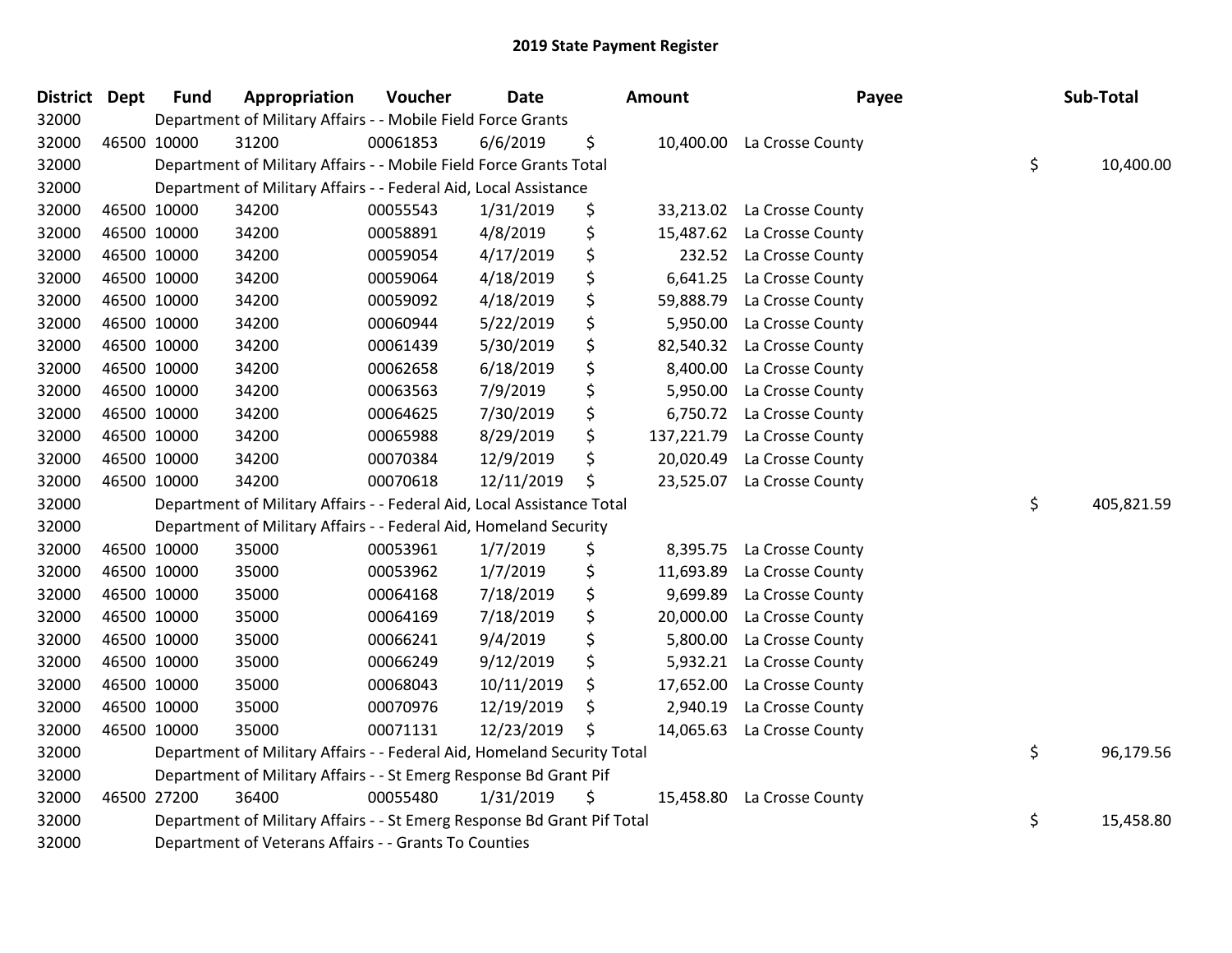| \$<br>00060694<br>2/22/2019<br>32000<br>48500 15200<br>12700<br>1,300.00<br>La Crosse County<br>\$<br>32000<br>Department of Veterans Affairs - - Grants To Counties Total<br>1,300.00<br>32000<br>Department of Veterans Affairs - - County Grants<br>32000<br>\$<br>48500 58200<br>26700<br>00060694<br>2/22/2019<br>5,850.00<br>La Crosse County<br>\$<br>32000<br>Department of Veterans Affairs - - County Grants Total<br>5,850.00<br>32000<br>Department of Veterans Affairs - - County Grants<br>\$<br>32000<br>48500 58300<br>37000<br>00060694<br>2/22/2019<br>5,850.00<br>La Crosse County<br>\$<br>32000<br>Department of Veterans Affairs - - County Grants Total<br>5,850.00<br>32000<br>Department of Administration - - Gifts, Grants And Bequests<br>\$<br>32000<br>50500 10000<br>13100<br>00111176<br>11/8/2019<br>La Crosse County<br>5,730.00<br>\$<br>Department of Administration - - Gifts, Grants And Bequests Total<br>32000<br>5,730.00<br>32000<br>Department of Administration - - Federal Aid, Local Assistance<br>\$<br>15500<br>1/29/2019<br>32000<br>50500 10000<br>00096038<br>La Crosse County<br>7,882.55<br>\$<br>32000<br>50500 10000<br>15500<br>3/1/2019<br>La Crosse County<br>00098068<br>3,089.82<br>\$<br>50500 10000<br>32000<br>15500<br>00099632<br>3/29/2019<br>5,193.55 La Crosse County<br>\$<br>32000<br>50500 10000<br>15500<br>00101644<br>4/30/2019<br>8,274.73<br>La Crosse County<br>\$<br>32000<br>50500 10000<br>15500<br>6/17/2019<br>00104144<br>7,725.10<br>La Crosse County<br>\$<br>32000<br>50500 10000<br>15500<br>7/17/2019<br>00105865<br>7,808.71<br>La Crosse County<br>\$<br>32000<br>50500 10000<br>7/30/2019<br>15500<br>00106499<br>7,073.89<br>La Crosse County<br>\$<br>32000<br>50500 10000<br>15500<br>00110763<br>10/16/2019<br>11,350.66<br>La Crosse County<br>15500<br>\$<br>32000<br>50500 10000<br>00111604<br>10/29/2019<br>9,480.83<br>La Crosse County<br>32000<br>50500 10000<br>15500<br>00112574<br>11/15/2019<br>\$<br>4,003.00<br>La Crosse County<br>32000<br>50500 10000<br>15500<br>12/2/2019<br>\$<br>00113491<br>4,133.60<br>La Crosse County<br>32000<br>50500 10000<br>15500<br>00115166<br>12/31/2019<br>\$<br>4,690.95<br>La Crosse County<br>\$<br>32000<br>Department of Administration - - Federal Aid, Local Assistance Total<br>80,707.39<br>32000<br>Department of Administration - - Federal Aid, Local Assistance<br>\$<br>32000<br>50500 10000<br>74300<br>00094751<br>1/11/2019<br>202,140.00<br>La Crosse County<br>\$<br>32000<br>50500 10000<br>74300<br>00095796<br>1/25/2019<br>22,895.00<br>La Crosse County<br>\$<br>32000<br>50500 10000<br>74300<br>2/19/2019<br>00096978<br>78,056.00<br>La Crosse County<br>\$<br>32000<br>50500 10000<br>74300<br>00097900<br>3/5/2019<br>5,625.00<br>La Crosse County<br>\$<br>50500 10000<br>32000<br>74300<br>00097901<br>3/4/2019<br>29,673.00<br>La Crosse County<br>\$<br>32000<br>50500 10000<br>74300<br>00098747<br>4/3/2019<br>La Crosse County<br>52,172.00<br>\$<br>32000<br>50500 10000<br>74300<br>4/3/2019<br>00099471<br>7,525.00<br>La Crosse County | <b>District</b> | <b>Dept</b> | <b>Fund</b> | Appropriation | Voucher | <b>Date</b> | Amount | Payee | Sub-Total |
|---------------------------------------------------------------------------------------------------------------------------------------------------------------------------------------------------------------------------------------------------------------------------------------------------------------------------------------------------------------------------------------------------------------------------------------------------------------------------------------------------------------------------------------------------------------------------------------------------------------------------------------------------------------------------------------------------------------------------------------------------------------------------------------------------------------------------------------------------------------------------------------------------------------------------------------------------------------------------------------------------------------------------------------------------------------------------------------------------------------------------------------------------------------------------------------------------------------------------------------------------------------------------------------------------------------------------------------------------------------------------------------------------------------------------------------------------------------------------------------------------------------------------------------------------------------------------------------------------------------------------------------------------------------------------------------------------------------------------------------------------------------------------------------------------------------------------------------------------------------------------------------------------------------------------------------------------------------------------------------------------------------------------------------------------------------------------------------------------------------------------------------------------------------------------------------------------------------------------------------------------------------------------------------------------------------------------------------------------------------------------------------------------------------------------------------------------------------------------------------------------------------------------------------------------------------------------------------------------------------------------------------------------------------------------------------------------------------------------------------------------------------------------------------------------------------------------------------------------------------------------------------------------------------------------------------------------------------------------------------------------------------------------------------------------------------------------------------------------------------------------------|-----------------|-------------|-------------|---------------|---------|-------------|--------|-------|-----------|
|                                                                                                                                                                                                                                                                                                                                                                                                                                                                                                                                                                                                                                                                                                                                                                                                                                                                                                                                                                                                                                                                                                                                                                                                                                                                                                                                                                                                                                                                                                                                                                                                                                                                                                                                                                                                                                                                                                                                                                                                                                                                                                                                                                                                                                                                                                                                                                                                                                                                                                                                                                                                                                                                                                                                                                                                                                                                                                                                                                                                                                                                                                                                 |                 |             |             |               |         |             |        |       |           |
|                                                                                                                                                                                                                                                                                                                                                                                                                                                                                                                                                                                                                                                                                                                                                                                                                                                                                                                                                                                                                                                                                                                                                                                                                                                                                                                                                                                                                                                                                                                                                                                                                                                                                                                                                                                                                                                                                                                                                                                                                                                                                                                                                                                                                                                                                                                                                                                                                                                                                                                                                                                                                                                                                                                                                                                                                                                                                                                                                                                                                                                                                                                                 |                 |             |             |               |         |             |        |       |           |
|                                                                                                                                                                                                                                                                                                                                                                                                                                                                                                                                                                                                                                                                                                                                                                                                                                                                                                                                                                                                                                                                                                                                                                                                                                                                                                                                                                                                                                                                                                                                                                                                                                                                                                                                                                                                                                                                                                                                                                                                                                                                                                                                                                                                                                                                                                                                                                                                                                                                                                                                                                                                                                                                                                                                                                                                                                                                                                                                                                                                                                                                                                                                 |                 |             |             |               |         |             |        |       |           |
|                                                                                                                                                                                                                                                                                                                                                                                                                                                                                                                                                                                                                                                                                                                                                                                                                                                                                                                                                                                                                                                                                                                                                                                                                                                                                                                                                                                                                                                                                                                                                                                                                                                                                                                                                                                                                                                                                                                                                                                                                                                                                                                                                                                                                                                                                                                                                                                                                                                                                                                                                                                                                                                                                                                                                                                                                                                                                                                                                                                                                                                                                                                                 |                 |             |             |               |         |             |        |       |           |
|                                                                                                                                                                                                                                                                                                                                                                                                                                                                                                                                                                                                                                                                                                                                                                                                                                                                                                                                                                                                                                                                                                                                                                                                                                                                                                                                                                                                                                                                                                                                                                                                                                                                                                                                                                                                                                                                                                                                                                                                                                                                                                                                                                                                                                                                                                                                                                                                                                                                                                                                                                                                                                                                                                                                                                                                                                                                                                                                                                                                                                                                                                                                 |                 |             |             |               |         |             |        |       |           |
|                                                                                                                                                                                                                                                                                                                                                                                                                                                                                                                                                                                                                                                                                                                                                                                                                                                                                                                                                                                                                                                                                                                                                                                                                                                                                                                                                                                                                                                                                                                                                                                                                                                                                                                                                                                                                                                                                                                                                                                                                                                                                                                                                                                                                                                                                                                                                                                                                                                                                                                                                                                                                                                                                                                                                                                                                                                                                                                                                                                                                                                                                                                                 |                 |             |             |               |         |             |        |       |           |
|                                                                                                                                                                                                                                                                                                                                                                                                                                                                                                                                                                                                                                                                                                                                                                                                                                                                                                                                                                                                                                                                                                                                                                                                                                                                                                                                                                                                                                                                                                                                                                                                                                                                                                                                                                                                                                                                                                                                                                                                                                                                                                                                                                                                                                                                                                                                                                                                                                                                                                                                                                                                                                                                                                                                                                                                                                                                                                                                                                                                                                                                                                                                 |                 |             |             |               |         |             |        |       |           |
|                                                                                                                                                                                                                                                                                                                                                                                                                                                                                                                                                                                                                                                                                                                                                                                                                                                                                                                                                                                                                                                                                                                                                                                                                                                                                                                                                                                                                                                                                                                                                                                                                                                                                                                                                                                                                                                                                                                                                                                                                                                                                                                                                                                                                                                                                                                                                                                                                                                                                                                                                                                                                                                                                                                                                                                                                                                                                                                                                                                                                                                                                                                                 |                 |             |             |               |         |             |        |       |           |
|                                                                                                                                                                                                                                                                                                                                                                                                                                                                                                                                                                                                                                                                                                                                                                                                                                                                                                                                                                                                                                                                                                                                                                                                                                                                                                                                                                                                                                                                                                                                                                                                                                                                                                                                                                                                                                                                                                                                                                                                                                                                                                                                                                                                                                                                                                                                                                                                                                                                                                                                                                                                                                                                                                                                                                                                                                                                                                                                                                                                                                                                                                                                 |                 |             |             |               |         |             |        |       |           |
|                                                                                                                                                                                                                                                                                                                                                                                                                                                                                                                                                                                                                                                                                                                                                                                                                                                                                                                                                                                                                                                                                                                                                                                                                                                                                                                                                                                                                                                                                                                                                                                                                                                                                                                                                                                                                                                                                                                                                                                                                                                                                                                                                                                                                                                                                                                                                                                                                                                                                                                                                                                                                                                                                                                                                                                                                                                                                                                                                                                                                                                                                                                                 |                 |             |             |               |         |             |        |       |           |
|                                                                                                                                                                                                                                                                                                                                                                                                                                                                                                                                                                                                                                                                                                                                                                                                                                                                                                                                                                                                                                                                                                                                                                                                                                                                                                                                                                                                                                                                                                                                                                                                                                                                                                                                                                                                                                                                                                                                                                                                                                                                                                                                                                                                                                                                                                                                                                                                                                                                                                                                                                                                                                                                                                                                                                                                                                                                                                                                                                                                                                                                                                                                 |                 |             |             |               |         |             |        |       |           |
|                                                                                                                                                                                                                                                                                                                                                                                                                                                                                                                                                                                                                                                                                                                                                                                                                                                                                                                                                                                                                                                                                                                                                                                                                                                                                                                                                                                                                                                                                                                                                                                                                                                                                                                                                                                                                                                                                                                                                                                                                                                                                                                                                                                                                                                                                                                                                                                                                                                                                                                                                                                                                                                                                                                                                                                                                                                                                                                                                                                                                                                                                                                                 |                 |             |             |               |         |             |        |       |           |
|                                                                                                                                                                                                                                                                                                                                                                                                                                                                                                                                                                                                                                                                                                                                                                                                                                                                                                                                                                                                                                                                                                                                                                                                                                                                                                                                                                                                                                                                                                                                                                                                                                                                                                                                                                                                                                                                                                                                                                                                                                                                                                                                                                                                                                                                                                                                                                                                                                                                                                                                                                                                                                                                                                                                                                                                                                                                                                                                                                                                                                                                                                                                 |                 |             |             |               |         |             |        |       |           |
|                                                                                                                                                                                                                                                                                                                                                                                                                                                                                                                                                                                                                                                                                                                                                                                                                                                                                                                                                                                                                                                                                                                                                                                                                                                                                                                                                                                                                                                                                                                                                                                                                                                                                                                                                                                                                                                                                                                                                                                                                                                                                                                                                                                                                                                                                                                                                                                                                                                                                                                                                                                                                                                                                                                                                                                                                                                                                                                                                                                                                                                                                                                                 |                 |             |             |               |         |             |        |       |           |
|                                                                                                                                                                                                                                                                                                                                                                                                                                                                                                                                                                                                                                                                                                                                                                                                                                                                                                                                                                                                                                                                                                                                                                                                                                                                                                                                                                                                                                                                                                                                                                                                                                                                                                                                                                                                                                                                                                                                                                                                                                                                                                                                                                                                                                                                                                                                                                                                                                                                                                                                                                                                                                                                                                                                                                                                                                                                                                                                                                                                                                                                                                                                 |                 |             |             |               |         |             |        |       |           |
|                                                                                                                                                                                                                                                                                                                                                                                                                                                                                                                                                                                                                                                                                                                                                                                                                                                                                                                                                                                                                                                                                                                                                                                                                                                                                                                                                                                                                                                                                                                                                                                                                                                                                                                                                                                                                                                                                                                                                                                                                                                                                                                                                                                                                                                                                                                                                                                                                                                                                                                                                                                                                                                                                                                                                                                                                                                                                                                                                                                                                                                                                                                                 |                 |             |             |               |         |             |        |       |           |
|                                                                                                                                                                                                                                                                                                                                                                                                                                                                                                                                                                                                                                                                                                                                                                                                                                                                                                                                                                                                                                                                                                                                                                                                                                                                                                                                                                                                                                                                                                                                                                                                                                                                                                                                                                                                                                                                                                                                                                                                                                                                                                                                                                                                                                                                                                                                                                                                                                                                                                                                                                                                                                                                                                                                                                                                                                                                                                                                                                                                                                                                                                                                 |                 |             |             |               |         |             |        |       |           |
|                                                                                                                                                                                                                                                                                                                                                                                                                                                                                                                                                                                                                                                                                                                                                                                                                                                                                                                                                                                                                                                                                                                                                                                                                                                                                                                                                                                                                                                                                                                                                                                                                                                                                                                                                                                                                                                                                                                                                                                                                                                                                                                                                                                                                                                                                                                                                                                                                                                                                                                                                                                                                                                                                                                                                                                                                                                                                                                                                                                                                                                                                                                                 |                 |             |             |               |         |             |        |       |           |
|                                                                                                                                                                                                                                                                                                                                                                                                                                                                                                                                                                                                                                                                                                                                                                                                                                                                                                                                                                                                                                                                                                                                                                                                                                                                                                                                                                                                                                                                                                                                                                                                                                                                                                                                                                                                                                                                                                                                                                                                                                                                                                                                                                                                                                                                                                                                                                                                                                                                                                                                                                                                                                                                                                                                                                                                                                                                                                                                                                                                                                                                                                                                 |                 |             |             |               |         |             |        |       |           |
|                                                                                                                                                                                                                                                                                                                                                                                                                                                                                                                                                                                                                                                                                                                                                                                                                                                                                                                                                                                                                                                                                                                                                                                                                                                                                                                                                                                                                                                                                                                                                                                                                                                                                                                                                                                                                                                                                                                                                                                                                                                                                                                                                                                                                                                                                                                                                                                                                                                                                                                                                                                                                                                                                                                                                                                                                                                                                                                                                                                                                                                                                                                                 |                 |             |             |               |         |             |        |       |           |
|                                                                                                                                                                                                                                                                                                                                                                                                                                                                                                                                                                                                                                                                                                                                                                                                                                                                                                                                                                                                                                                                                                                                                                                                                                                                                                                                                                                                                                                                                                                                                                                                                                                                                                                                                                                                                                                                                                                                                                                                                                                                                                                                                                                                                                                                                                                                                                                                                                                                                                                                                                                                                                                                                                                                                                                                                                                                                                                                                                                                                                                                                                                                 |                 |             |             |               |         |             |        |       |           |
|                                                                                                                                                                                                                                                                                                                                                                                                                                                                                                                                                                                                                                                                                                                                                                                                                                                                                                                                                                                                                                                                                                                                                                                                                                                                                                                                                                                                                                                                                                                                                                                                                                                                                                                                                                                                                                                                                                                                                                                                                                                                                                                                                                                                                                                                                                                                                                                                                                                                                                                                                                                                                                                                                                                                                                                                                                                                                                                                                                                                                                                                                                                                 |                 |             |             |               |         |             |        |       |           |
|                                                                                                                                                                                                                                                                                                                                                                                                                                                                                                                                                                                                                                                                                                                                                                                                                                                                                                                                                                                                                                                                                                                                                                                                                                                                                                                                                                                                                                                                                                                                                                                                                                                                                                                                                                                                                                                                                                                                                                                                                                                                                                                                                                                                                                                                                                                                                                                                                                                                                                                                                                                                                                                                                                                                                                                                                                                                                                                                                                                                                                                                                                                                 |                 |             |             |               |         |             |        |       |           |
|                                                                                                                                                                                                                                                                                                                                                                                                                                                                                                                                                                                                                                                                                                                                                                                                                                                                                                                                                                                                                                                                                                                                                                                                                                                                                                                                                                                                                                                                                                                                                                                                                                                                                                                                                                                                                                                                                                                                                                                                                                                                                                                                                                                                                                                                                                                                                                                                                                                                                                                                                                                                                                                                                                                                                                                                                                                                                                                                                                                                                                                                                                                                 |                 |             |             |               |         |             |        |       |           |
|                                                                                                                                                                                                                                                                                                                                                                                                                                                                                                                                                                                                                                                                                                                                                                                                                                                                                                                                                                                                                                                                                                                                                                                                                                                                                                                                                                                                                                                                                                                                                                                                                                                                                                                                                                                                                                                                                                                                                                                                                                                                                                                                                                                                                                                                                                                                                                                                                                                                                                                                                                                                                                                                                                                                                                                                                                                                                                                                                                                                                                                                                                                                 |                 |             |             |               |         |             |        |       |           |
|                                                                                                                                                                                                                                                                                                                                                                                                                                                                                                                                                                                                                                                                                                                                                                                                                                                                                                                                                                                                                                                                                                                                                                                                                                                                                                                                                                                                                                                                                                                                                                                                                                                                                                                                                                                                                                                                                                                                                                                                                                                                                                                                                                                                                                                                                                                                                                                                                                                                                                                                                                                                                                                                                                                                                                                                                                                                                                                                                                                                                                                                                                                                 |                 |             |             |               |         |             |        |       |           |
|                                                                                                                                                                                                                                                                                                                                                                                                                                                                                                                                                                                                                                                                                                                                                                                                                                                                                                                                                                                                                                                                                                                                                                                                                                                                                                                                                                                                                                                                                                                                                                                                                                                                                                                                                                                                                                                                                                                                                                                                                                                                                                                                                                                                                                                                                                                                                                                                                                                                                                                                                                                                                                                                                                                                                                                                                                                                                                                                                                                                                                                                                                                                 |                 |             |             |               |         |             |        |       |           |
|                                                                                                                                                                                                                                                                                                                                                                                                                                                                                                                                                                                                                                                                                                                                                                                                                                                                                                                                                                                                                                                                                                                                                                                                                                                                                                                                                                                                                                                                                                                                                                                                                                                                                                                                                                                                                                                                                                                                                                                                                                                                                                                                                                                                                                                                                                                                                                                                                                                                                                                                                                                                                                                                                                                                                                                                                                                                                                                                                                                                                                                                                                                                 |                 |             |             |               |         |             |        |       |           |
|                                                                                                                                                                                                                                                                                                                                                                                                                                                                                                                                                                                                                                                                                                                                                                                                                                                                                                                                                                                                                                                                                                                                                                                                                                                                                                                                                                                                                                                                                                                                                                                                                                                                                                                                                                                                                                                                                                                                                                                                                                                                                                                                                                                                                                                                                                                                                                                                                                                                                                                                                                                                                                                                                                                                                                                                                                                                                                                                                                                                                                                                                                                                 |                 |             |             |               |         |             |        |       |           |
|                                                                                                                                                                                                                                                                                                                                                                                                                                                                                                                                                                                                                                                                                                                                                                                                                                                                                                                                                                                                                                                                                                                                                                                                                                                                                                                                                                                                                                                                                                                                                                                                                                                                                                                                                                                                                                                                                                                                                                                                                                                                                                                                                                                                                                                                                                                                                                                                                                                                                                                                                                                                                                                                                                                                                                                                                                                                                                                                                                                                                                                                                                                                 |                 |             |             |               |         |             |        |       |           |
|                                                                                                                                                                                                                                                                                                                                                                                                                                                                                                                                                                                                                                                                                                                                                                                                                                                                                                                                                                                                                                                                                                                                                                                                                                                                                                                                                                                                                                                                                                                                                                                                                                                                                                                                                                                                                                                                                                                                                                                                                                                                                                                                                                                                                                                                                                                                                                                                                                                                                                                                                                                                                                                                                                                                                                                                                                                                                                                                                                                                                                                                                                                                 |                 |             |             |               |         |             |        |       |           |
|                                                                                                                                                                                                                                                                                                                                                                                                                                                                                                                                                                                                                                                                                                                                                                                                                                                                                                                                                                                                                                                                                                                                                                                                                                                                                                                                                                                                                                                                                                                                                                                                                                                                                                                                                                                                                                                                                                                                                                                                                                                                                                                                                                                                                                                                                                                                                                                                                                                                                                                                                                                                                                                                                                                                                                                                                                                                                                                                                                                                                                                                                                                                 |                 |             |             |               |         |             |        |       |           |
|                                                                                                                                                                                                                                                                                                                                                                                                                                                                                                                                                                                                                                                                                                                                                                                                                                                                                                                                                                                                                                                                                                                                                                                                                                                                                                                                                                                                                                                                                                                                                                                                                                                                                                                                                                                                                                                                                                                                                                                                                                                                                                                                                                                                                                                                                                                                                                                                                                                                                                                                                                                                                                                                                                                                                                                                                                                                                                                                                                                                                                                                                                                                 |                 |             |             |               |         |             |        |       |           |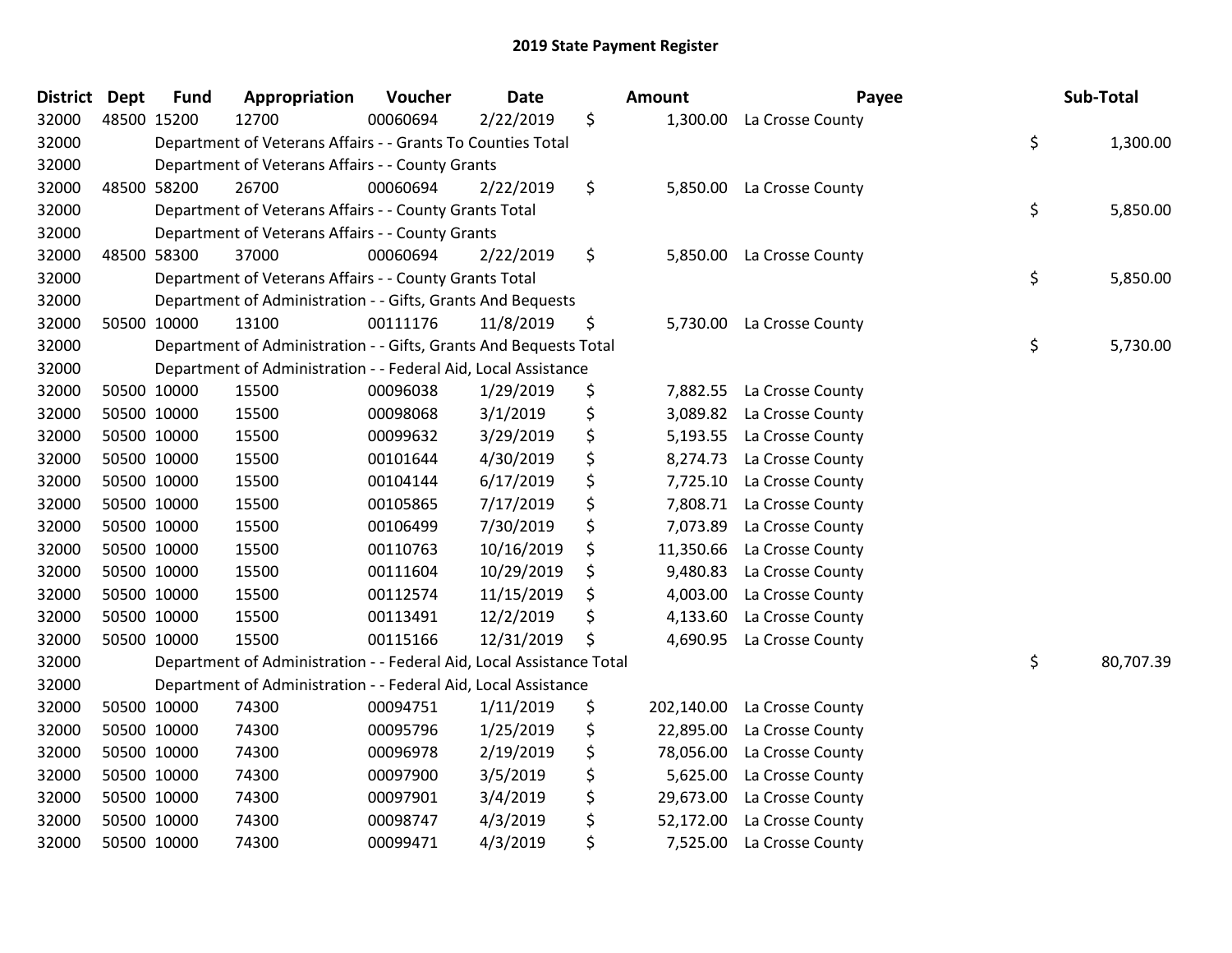| <b>District</b> | Dept | <b>Fund</b> | Appropriation                                                        | Voucher  | Date       |    | Amount     | Payee            | Sub-Total          |
|-----------------|------|-------------|----------------------------------------------------------------------|----------|------------|----|------------|------------------|--------------------|
| 32000           |      | 50500 10000 | 74300                                                                | 00100279 | 4/16/2019  | \$ | 47,634.00  | La Crosse County |                    |
| 32000           |      | 50500 10000 | 74300                                                                | 00101376 | 4/30/2019  | \$ | 53,970.00  | La Crosse County |                    |
| 32000           |      | 50500 10000 | 74300                                                                | 00101961 | 5/17/2019  | \$ | 101,562.00 | La Crosse County |                    |
| 32000           |      | 50500 10000 | 74300                                                                | 00102716 | 5/29/2019  | \$ | 10,887.00  | La Crosse County |                    |
| 32000           |      | 50500 10000 | 74300                                                                | 00103272 | 6/3/2019   | \$ | 115,130.00 | La Crosse County |                    |
| 32000           |      | 50500 10000 | 74300                                                                | 00103446 | 6/11/2019  | \$ | 56,555.00  | La Crosse County |                    |
| 32000           |      | 50500 10000 | 74300                                                                | 00104567 | 6/27/2019  | \$ | 149,231.00 | La Crosse County |                    |
| 32000           |      | 50500 10000 | 74300                                                                | 00105215 | 7/8/2019   | \$ | 57,625.00  | La Crosse County |                    |
| 32000           |      | 50500 10000 | 74300                                                                | 00105275 | 7/9/2019   | \$ | 12,131.00  | La Crosse County |                    |
| 32000           |      | 50500 10000 | 74300                                                                | 00107704 | 9/4/2019   | \$ | 4,268.02   | La Crosse County |                    |
| 32000           |      | 50500 10000 | 74300                                                                | 00108444 | 9/10/2019  | \$ | 118,397.19 | La Crosse County |                    |
| 32000           |      | 50500 10000 | 74300                                                                | 00110104 | 10/9/2019  | \$ | 6,000.87   | La Crosse County |                    |
| 32000           |      | 50500 10000 | 74300                                                                | 00110110 | 10/8/2019  | \$ | 31,943.01  | La Crosse County |                    |
| 32000           |      | 50500 10000 | 74300                                                                | 00110885 | 10/21/2019 | \$ | 56,727.49  | La Crosse County |                    |
| 32000           |      | 50500 10000 | 74300                                                                | 00111323 | 10/28/2019 | \$ | 50,008.30  | La Crosse County |                    |
| 32000           |      | 50500 10000 | 74300                                                                | 00111542 | 11/5/2019  | \$ | 12,160.00  | La Crosse County |                    |
| 32000           |      | 50500 10000 | 74300                                                                | 00113317 | 12/3/2019  | \$ | 59,383.46  | La Crosse County |                    |
| 32000           |      | 50500 10000 | 74300                                                                | 00113672 | 12/11/2019 | \$ | 39,160.00  | La Crosse County |                    |
| 32000           |      | 50500 10000 | 74300                                                                | 00113792 | 12/11/2019 | Ś  | 70,747.56  | La Crosse County |                    |
| 32000           |      |             | Department of Administration - - Federal Aid, Local Assistance Total |          |            |    |            |                  | \$<br>1,451,606.90 |
| 32000           |      |             | Department of Administration - - Low-Income Assistance Grants        |          |            |    |            |                  |                    |
| 32000           |      | 50500 23500 | 37100                                                                | 00096038 | 1/29/2019  | \$ | 12,925.67  | La Crosse County |                    |
| 32000           |      | 50500 23500 | 37100                                                                | 00098068 | 3/1/2019   | \$ | 4,624.86   | La Crosse County |                    |
| 32000           |      | 50500 23500 | 37100                                                                | 00099632 | 3/29/2019  | \$ | 8,521.65   | La Crosse County |                    |
| 32000           |      | 50500 23500 | 37100                                                                | 00101644 | 4/30/2019  | \$ | 11,404.14  | La Crosse County |                    |
| 32000           |      | 50500 23500 | 37100                                                                | 00104144 | 6/17/2019  | \$ | 6,054.65   | La Crosse County |                    |
| 32000           |      | 50500 23500 | 37100                                                                | 00105865 | 7/17/2019  | \$ | 5,827.60   | La Crosse County |                    |
| 32000           |      | 50500 23500 | 37100                                                                | 00106499 | 7/30/2019  | \$ | 4,001.76   | La Crosse County |                    |
| 32000           |      | 50500 23500 | 37100                                                                | 00112574 | 11/15/2019 | \$ | 1,437.23   | La Crosse County |                    |
| 32000           |      | 50500 23500 | 37100                                                                | 00113491 | 12/2/2019  | \$ | 7,996.66   | La Crosse County |                    |
| 32000           |      | 50500 23500 | 37100                                                                | 00115166 | 12/31/2019 | \$ | 8,722.82   | La Crosse County |                    |
| 32000           |      |             | Department of Administration - - Low-Income Assistance Grants Total  |          |            |    |            |                  | \$<br>71,517.04    |
| 32000           |      |             | Department of Administration - - Land Information Program; Loca      |          |            |    |            |                  |                    |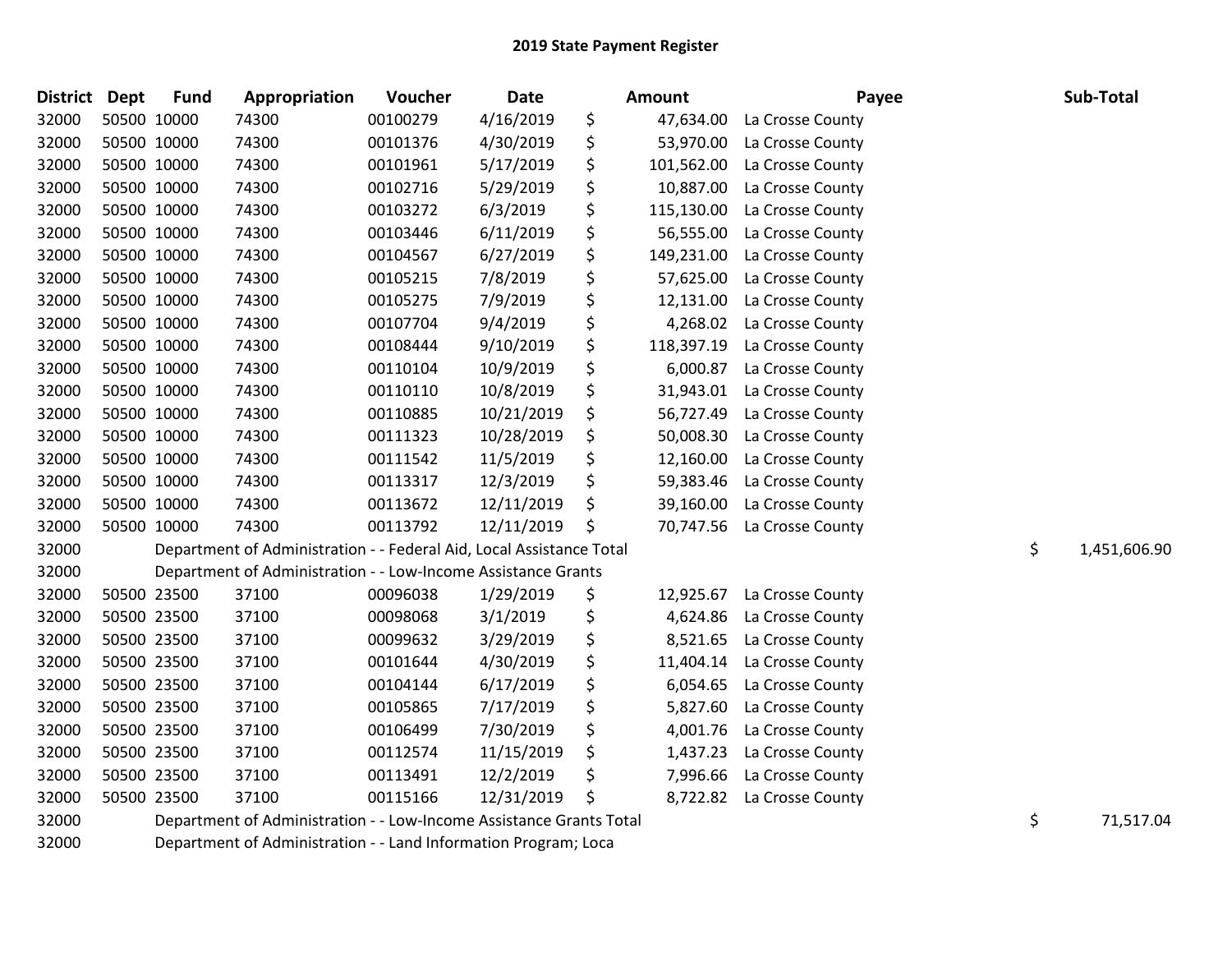| <b>District Dept</b> | <b>Fund</b> | Appropriation                                                         | Voucher  | <b>Date</b> | Amount          | Payee            | Sub-Total       |
|----------------------|-------------|-----------------------------------------------------------------------|----------|-------------|-----------------|------------------|-----------------|
| 32000                | 50500 26900 | 17300                                                                 | 00095085 | 1/17/2019   | \$<br>1,000.00  | La Crosse County |                 |
| 32000                | 50500 26900 | 17300                                                                 | 00099315 | 3/21/2019   | \$<br>25,000.00 | La Crosse County |                 |
| 32000                |             | Department of Administration - - Land Information Program; Loca Total |          |             |                 |                  | \$<br>26,000.00 |
| 32000                |             | Commissioners of Public Lands - - Federal Aid -- Flood Control        |          |             |                 |                  |                 |
| 32000                | 50700 10000 | 13000                                                                 | 00002657 | 9/10/2019   | \$<br>10,376.63 | La Crosse County |                 |
| 32000                |             | Commissioners of Public Lands - - Federal Aid -- Flood Control Total  |          |             |                 |                  | \$<br>10,376.63 |
| 32000                |             | Elections Commission - - General Program Ops, GPR                     |          |             |                 |                  |                 |
| 32000                | 51000 10000 | 10100                                                                 | 00001560 | 1/25/2019   | \$<br>257.02    | La Crosse County |                 |
| 32000                |             | Elections Commission - - General Program Ops, GPR Total               |          |             |                 |                  | \$<br>257.02    |
| 32000                |             | Public Defender Board - - Trial Representation                        |          |             |                 |                  |                 |
| 32000                | 55000 10000 | 10300                                                                 | 00177091 | 1/16/2019   | \$<br>30.00     | La Crosse County |                 |
| 32000                | 55000 10000 | 10300                                                                 | 00189887 | 4/10/2019   | \$<br>37.09     | La Crosse County |                 |
| 32000                |             | Public Defender Board - - Trial Representation Total                  |          |             |                 |                  | \$<br>67.09     |
| 32000                |             | Public Defender Board - - Private Bar Reimbursement                   |          |             |                 |                  |                 |
| 32000                | 55000 10000 | 10400                                                                 | 00190093 | 4/10/2019   | \$<br>13.63     | La Crosse County |                 |
| 32000                | 55000 10000 | 10400                                                                 | 00190583 | 5/1/2019    | \$<br>13.62     | La Crosse County |                 |
| 32000                |             | Public Defender Board - - Private Bar Reimbursement Total             |          |             |                 |                  | \$<br>27.25     |
| 32000                |             | Public Defender Board - - Transcript, Discovery And Int               |          |             |                 |                  |                 |
| 32000                | 55000 10000 | 10600                                                                 | 00180354 | 2/8/2019    | \$<br>199.40    | La Crosse County |                 |
| 32000                | 55000 10000 | 10600                                                                 | 00186363 | 3/7/2019    | \$<br>95.00     | La Crosse County |                 |
| 32000                | 55000 10000 | 10600                                                                 | 00189677 | 4/3/2019    | \$<br>30.00     | La Crosse County |                 |
| 32000                | 55000 10000 | 10600                                                                 | 00193352 | 5/3/2019    | \$<br>18.00     | La Crosse County |                 |
| 32000                |             | Public Defender Board - - Transcript, Discovery And Int Total         |          |             |                 |                  | \$<br>342.40    |
| 32000                |             | Department of Revenue - - Warrants and Satisfactions                  |          |             |                 |                  |                 |
| 32000                | 56600 10000 | 10100                                                                 | 00119860 | 2/1/2019    | \$<br>1,130.00  | La Crosse County |                 |
| 32000                | 56600 10000 | 10100                                                                 | 00123860 | 3/6/2019    | \$<br>210.50    | La Crosse County |                 |
| 32000                | 56600 10000 | 10100                                                                 | 00139674 | 7/10/2019   | \$<br>210.50    | La Crosse County |                 |
| 32000                | 56600 10000 | 10100                                                                 | 00141520 | 7/31/2019   | \$<br>70.58     | La Crosse County |                 |
| 32000                | 56600 10000 | 10100                                                                 | 00143770 | 8/28/2019   | \$<br>37.90     | La Crosse County |                 |
| 32000                | 56600 10000 | 10100                                                                 | 00143771 | 8/28/2019   | \$<br>35.00     | La Crosse County |                 |
| 32000                | 56600 10000 | 10100                                                                 | 00143772 | 8/28/2019   | \$<br>37.32     | La Crosse County |                 |
| 32000                | 56600 10000 | 10100                                                                 | 00144554 | 8/30/2019   | \$<br>142.32    | La Crosse County |                 |
| 32000                | 56600 10000 | 10100                                                                 | 00144555 | 8/30/2019   | \$<br>35.00     | La Crosse County |                 |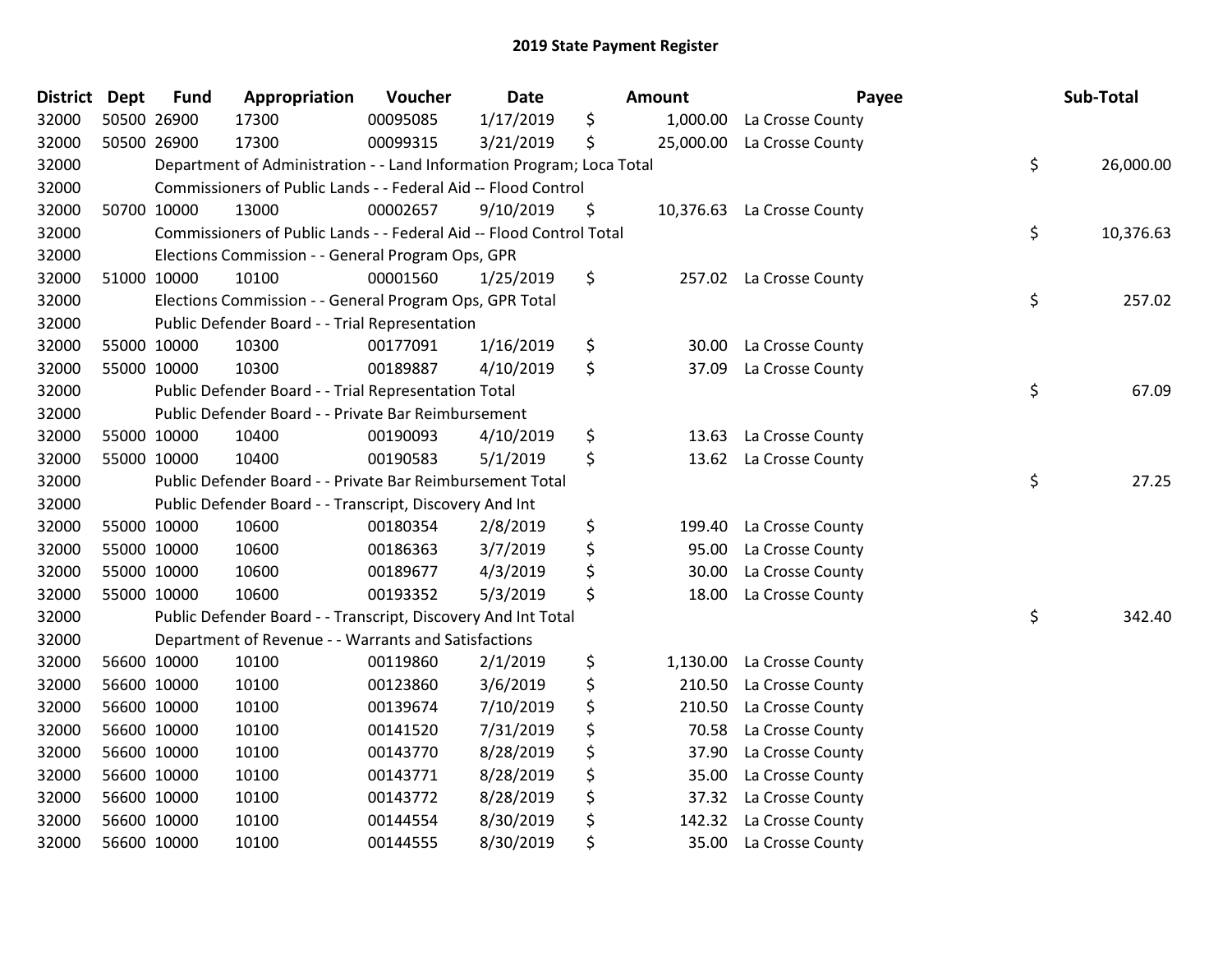| District Dept |             | <b>Fund</b> | Appropriation                                                         | Voucher  | <b>Date</b> | Amount           | Payee                          | Sub-Total           |
|---------------|-------------|-------------|-----------------------------------------------------------------------|----------|-------------|------------------|--------------------------------|---------------------|
| 32000         | 56600 10000 |             | 10100                                                                 | 00144835 | 9/5/2019    | \$               | 141.16 La Crosse County        |                     |
| 32000         |             | 56600 10000 | 10100                                                                 | 00149339 | 10/25/2019  | \$               | 210.50 La Crosse County        |                     |
| 32000         |             |             | Department of Revenue - - Warrants and Satisfactions Total            |          |             |                  |                                | \$<br>2,260.78      |
| 32000         |             |             | Circuit Courts - - Circuit Court Costs                                |          |             |                  |                                |                     |
| 32000         |             | 62500 10000 | 10500                                                                 | 00001235 | 1/17/2019   | \$<br>197,581.48 | La Crosse County               |                     |
| 32000         |             | 62500 10000 | 10500                                                                 | 00001444 | 7/5/2019    | \$               | 11,708.00 La Crosse County     |                     |
| 32000         |             | 62500 10000 | 10500                                                                 | 00001545 | 8/1/2019    | \$               | 296,838.00 La Crosse County    |                     |
| 32000         |             |             | Circuit Courts - - Circuit Court Costs Total                          |          |             |                  |                                | \$<br>506,127.48    |
| 32000         |             |             | Supreme Court - - General Program Operations                          |          |             |                  |                                |                     |
| 32000         |             | 68000 10000 | 20100                                                                 | 00007144 | 8/29/2019   | \$               | 7,159.50 La Crosse County      |                     |
| 32000         |             | 68000 10000 | 20100                                                                 | 00008114 | 11/29/2019  | \$               | 1,280.66 La Crosse County      |                     |
| 32000         |             |             | Supreme Court - - General Program Operations Total                    |          |             |                  |                                | \$<br>8,440.16      |
| 32000         |             |             | Shared Revenue and Tax Relief - - County And Municipal Aid            |          |             |                  |                                |                     |
| 32000         |             | 83500 10000 | 10500                                                                 | 00049082 | 7/22/2019   | \$               | 527,625.98 La Crosse County    |                     |
| 32000         |             | 83500 10000 | 10500                                                                 | 00053379 | 11/18/2019  | \$               | 2,989,880.56 La Crosse County  |                     |
| 32000         |             |             | Shared Revenue and Tax Relief - - County And Municipal Aid Total      |          |             |                  |                                | \$<br>3,517,506.54  |
| 32000         |             |             | Shared Revenue and Tax Relief - - Exempt Computer Aid                 |          |             |                  |                                |                     |
| 32000         |             | 83500 10000 | 10900                                                                 | 00045401 | 7/22/2019   | \$               | 150,969.56 La Crosse County    |                     |
| 32000         |             |             | Shared Revenue and Tax Relief - - Exempt Computer Aid Total           |          |             |                  |                                | \$<br>150,969.56    |
| 32000         |             |             | Shared Revenue and Tax Relief - - Utility Aid                         |          |             |                  |                                |                     |
| 32000         |             | 83500 10000 | 11000                                                                 | 00049082 | 7/22/2019   | \$               | 78,383.10 La Crosse County     |                     |
| 32000         |             | 83500 10000 | 11000                                                                 | 00053379 | 11/18/2019  | \$               | 484,314.61 La Crosse County    |                     |
| 32000         |             |             | Shared Revenue and Tax Relief - - Utility Aid Total                   |          |             |                  |                                | \$<br>562,697.71    |
| 32000         |             |             | Shared Revenue and Tax Relief - - Personal Property Aid               |          |             |                  |                                |                     |
| 32000         |             | 83500 10000 | 11100                                                                 | 00039924 | 5/6/2019    | \$               | 358,295.05 La Crosse County    |                     |
| 32000         |             |             | Shared Revenue and Tax Relief - - Personal Property Aid Total         |          |             |                  |                                | \$<br>358,295.05    |
| 32000         |             |             | Shared Revenue and Tax Relief - - School Lvy Tx/First Dollar Cr       |          |             |                  |                                |                     |
| 32000         |             | 83500 10000 | 30200                                                                 | 00045264 | 7/22/2019   | \$               | 11,424,122.37 La Crosse County |                     |
| 32000         | 83500 10000 |             | 30200                                                                 | 00048148 | 7/22/2019   | \$               | 1,673,408.89 La Crosse County  |                     |
| 32000         |             |             | Shared Revenue and Tax Relief - - School Lvy Tx/First Dollar Cr Total |          |             |                  |                                | \$<br>13,097,531.26 |
| 32000         |             |             | Shared Revenue and Tax Relief - - Lottery & Gaming Credit             |          |             |                  |                                |                     |
| 32000         |             | 83500 52100 | 36300                                                                 | 00038634 | 3/25/2019   | \$               | 2,748,146.92 La Crosse County  |                     |
| 32000         |             |             | Shared Revenue and Tax Relief - - Lottery & Gaming Credit Total       |          |             |                  |                                | \$<br>2,748,146.92  |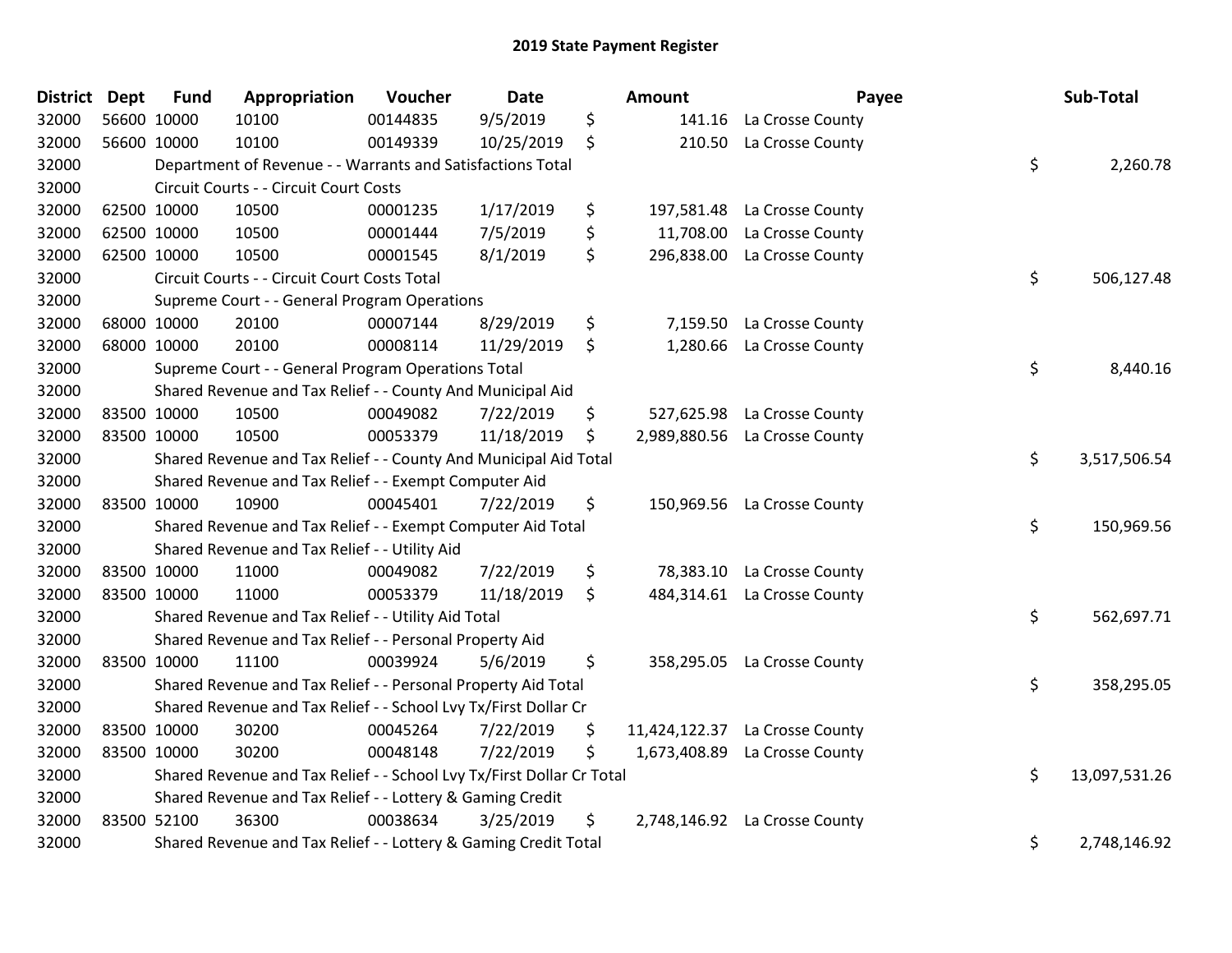| District Dept | Fund | Appropriation | Voucher | Date | Amount | Payee | Sub-Total     |
|---------------|------|---------------|---------|------|--------|-------|---------------|
| 32000 Total   |      |               |         |      |        |       | 54,240,847.39 |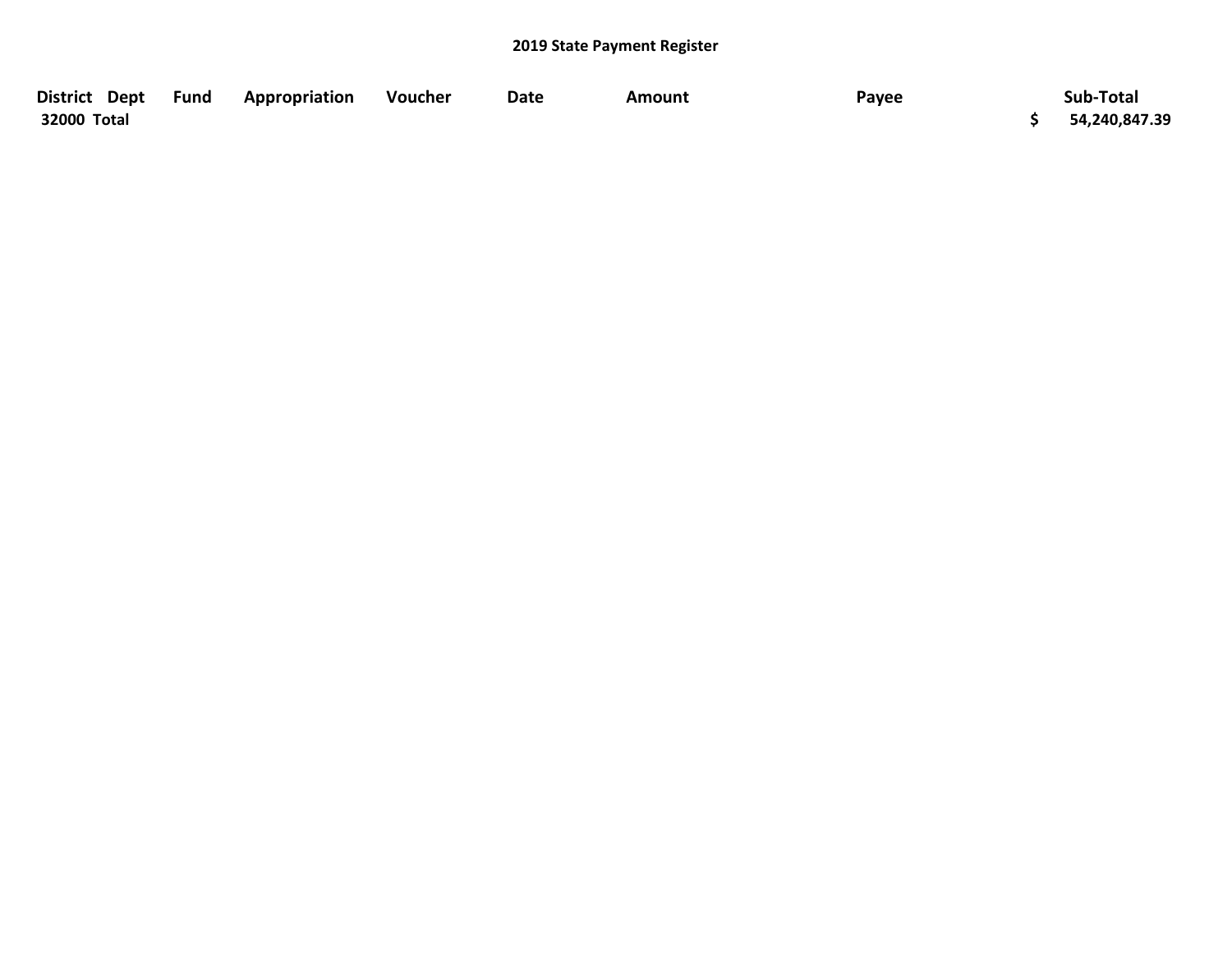| <b>District</b> | <b>Dept</b> | <b>Fund</b> | Appropriation                                                      | Voucher  | <b>Date</b> | <b>Amount</b>   | Payee           | Sub-Total       |
|-----------------|-------------|-------------|--------------------------------------------------------------------|----------|-------------|-----------------|-----------------|-----------------|
| 32002           |             |             | Dept of Safety & Prof Services - - Fire Dues Distribution          |          |             |                 |                 |                 |
| 32002           |             | 16500 10000 | 22500                                                              | 00030977 | 7/17/2019   | \$<br>2,458.00  | Bangor, Town of |                 |
| 32002           |             |             | Dept of Safety & Prof Services - - Fire Dues Distribution Total    |          |             |                 |                 | \$<br>2,458.00  |
| 32002           |             |             | Dept of Natural Resources - - Aids In Lieu Of Taxes - Gener        |          |             |                 |                 |                 |
| 32002           |             | 37000 10000 | 50300                                                              | 00296661 | 2/7/2019    | \$<br>302.32    | Bangor, Town of |                 |
| 32002           |             | 37000 10000 | 50300                                                              | 00313582 | 4/19/2019   | \$<br>25.94     | Bangor, Town of |                 |
| 32002           |             |             | Dept of Natural Resources - - Aids In Lieu Of Taxes - Gener Total  |          |             |                 |                 | \$<br>328.26    |
| 32002           |             |             | Dept of Natural Resources - - General Program Operations --        |          |             |                 |                 |                 |
| 32002           |             | 37000 21200 | 25400                                                              | 00294967 | 2/1/2019    | \$<br>200.00    | Bangor, Town of |                 |
| 32002           |             |             | Dept of Natural Resources - - General Program Operations -- Total  |          |             |                 |                 | \$<br>200.00    |
| 32002           |             |             | Dept of Natural Resources - - Resaids - Cnty Forst, Cl & Mfl       |          |             |                 |                 |                 |
| 32002           |             | 37000 21200 | 57100                                                              | 00332726 | 6/21/2019   | \$<br>655.54    | Bangor, Town of |                 |
| 32002           |             |             | Dept of Natural Resources - - Resaids - Cnty Forst, CI & Mfl Total |          |             |                 |                 | \$<br>655.54    |
| 32002           |             |             | Dept of Natural Resources - - Aids In Lieu Of Taxes - Sum S        |          |             |                 |                 |                 |
| 32002           |             | 37000 21200 | 57900                                                              | 00313581 | 4/19/2019   | \$<br>1,416.10  | Bangor, Town of |                 |
| 32002           |             |             | Dept of Natural Resources - - Aids In Lieu Of Taxes - Sum S Total  |          |             |                 |                 | \$<br>1,416.10  |
| 32002           |             |             | Dept of Natural Resources - - Fin Asst For Responsible Units       |          |             |                 |                 |                 |
| 32002           |             | 37000 27400 | 67000                                                              | 00323542 | 5/22/2019   | \$<br>1,440.71  | Bangor, Town of |                 |
| 32002           |             |             | Dept of Natural Resources - - Fin Asst For Responsible Units Total |          |             |                 |                 | \$<br>1,440.71  |
| 32002           |             |             | WI Dept of Transportation - - Trns Aids To Mnc.-Sf                 |          |             |                 |                 |                 |
| 32002           |             | 39500 21100 | 19100                                                              | 00336638 | 1/7/2019    | \$<br>14,292.19 | Bangor, Town of |                 |
| 32002           |             | 39500 21100 | 19100                                                              | 00363953 | 4/1/2019    | \$<br>14,292.19 | Bangor, Town of |                 |
| 32002           |             | 39500 21100 | 19100                                                              | 00401962 | 7/1/2019    | \$<br>14,292.19 | Bangor, Town of |                 |
| 32002           |             | 39500 21100 | 19100                                                              | 00444780 | 10/7/2019   | \$<br>14,292.20 | Bangor, Town of |                 |
| 32002           |             |             | WI Dept of Transportation - - Trns Aids To Mnc.-Sf Total           |          |             |                 |                 | \$<br>57,168.77 |
| 32002           |             |             | Shared Revenue and Tax Relief - - County And Municipal Aid         |          |             |                 |                 |                 |
| 32002           |             | 83500 10000 | 10500                                                              | 00049064 | 7/22/2019   | \$<br>5,163.32  | Bangor, Town of |                 |
| 32002           | 83500 10000 |             | 10500                                                              | 00053361 | 11/18/2019  | \$<br>29,258.80 | Bangor, Town of |                 |
| 32002           |             |             | Shared Revenue and Tax Relief - - County And Municipal Aid Total   |          |             |                 |                 | \$<br>34,422.12 |
| 32002           |             |             | Shared Revenue and Tax Relief - - Exempt Computer Aid              |          |             |                 |                 |                 |
| 32002           |             | 83500 10000 | 10900                                                              | 00046191 | 7/22/2019   | \$<br>145.50    | Bangor, Town of |                 |
| 32002           |             |             | Shared Revenue and Tax Relief - - Exempt Computer Aid Total        |          |             |                 |                 | \$<br>145.50    |
| 32002           |             |             | Shared Revenue and Tax Relief - - Utility Aid                      |          |             |                 |                 |                 |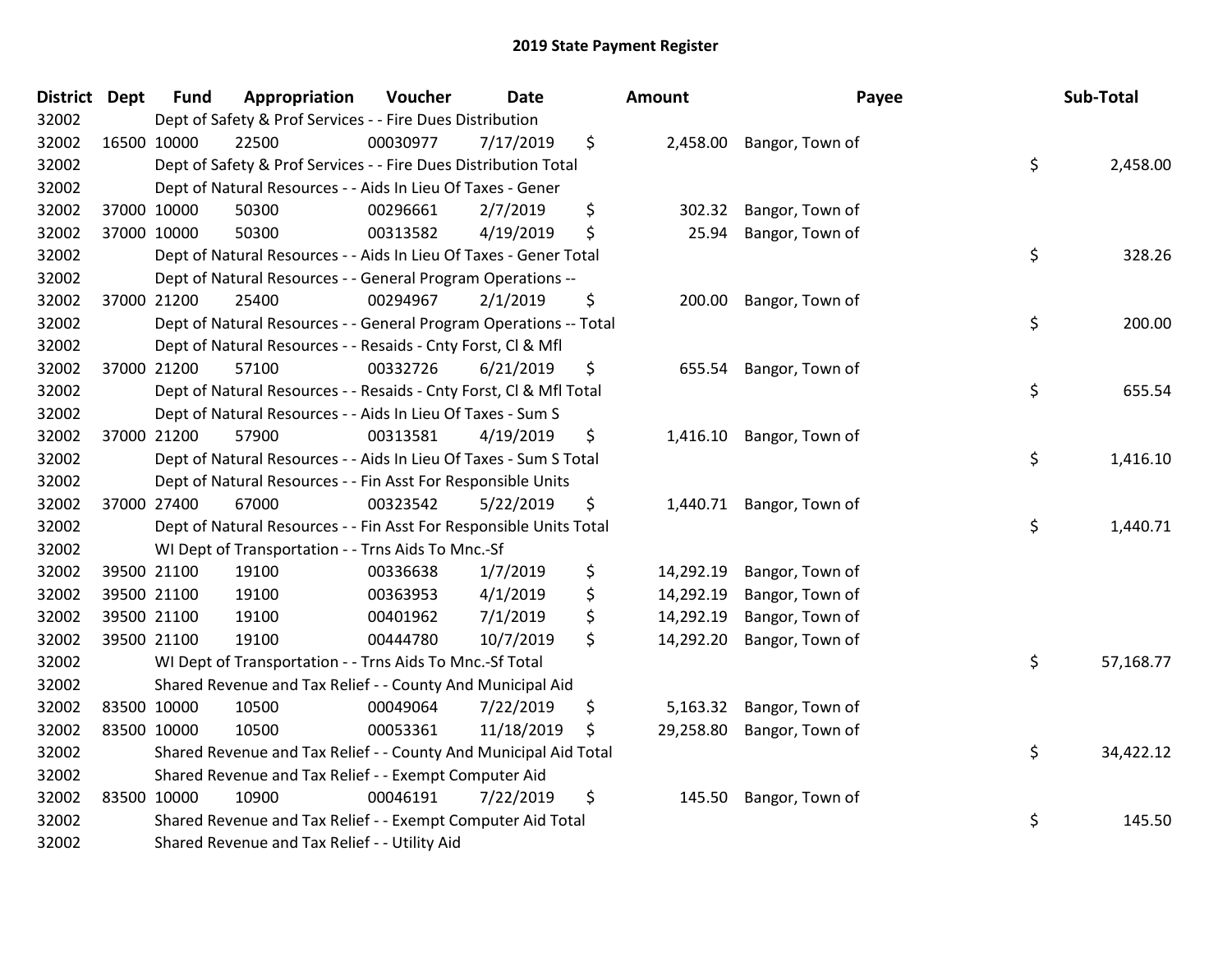| District Dept |             | <b>Fund</b> | Appropriation                                                 | Voucher  | Date       | <b>Amount</b> | <b>Pavee</b>           | Sub-Total |
|---------------|-------------|-------------|---------------------------------------------------------------|----------|------------|---------------|------------------------|-----------|
| 32002         | 83500 10000 |             | 11000                                                         | 00049064 | 7/22/2019  | 44.10         | Bangor, Town of        |           |
| 32002         | 83500 10000 |             | 11000                                                         | 00053361 | 11/18/2019 |               | 231.16 Bangor, Town of |           |
| 32002         |             |             | Shared Revenue and Tax Relief - - Utility Aid Total           |          |            |               |                        | 275.26    |
| 32002         |             |             | Shared Revenue and Tax Relief - - Personal Property Aid       |          |            |               |                        |           |
| 32002         | 83500 10000 |             | 11100                                                         | 00040737 | 5/6/2019   |               | 433.62 Bangor, Town of |           |
| 32002         |             |             | Shared Revenue and Tax Relief - - Personal Property Aid Total |          |            |               |                        | 433.62    |
| 32002 Total   |             |             |                                                               |          |            |               |                        | 98,943.88 |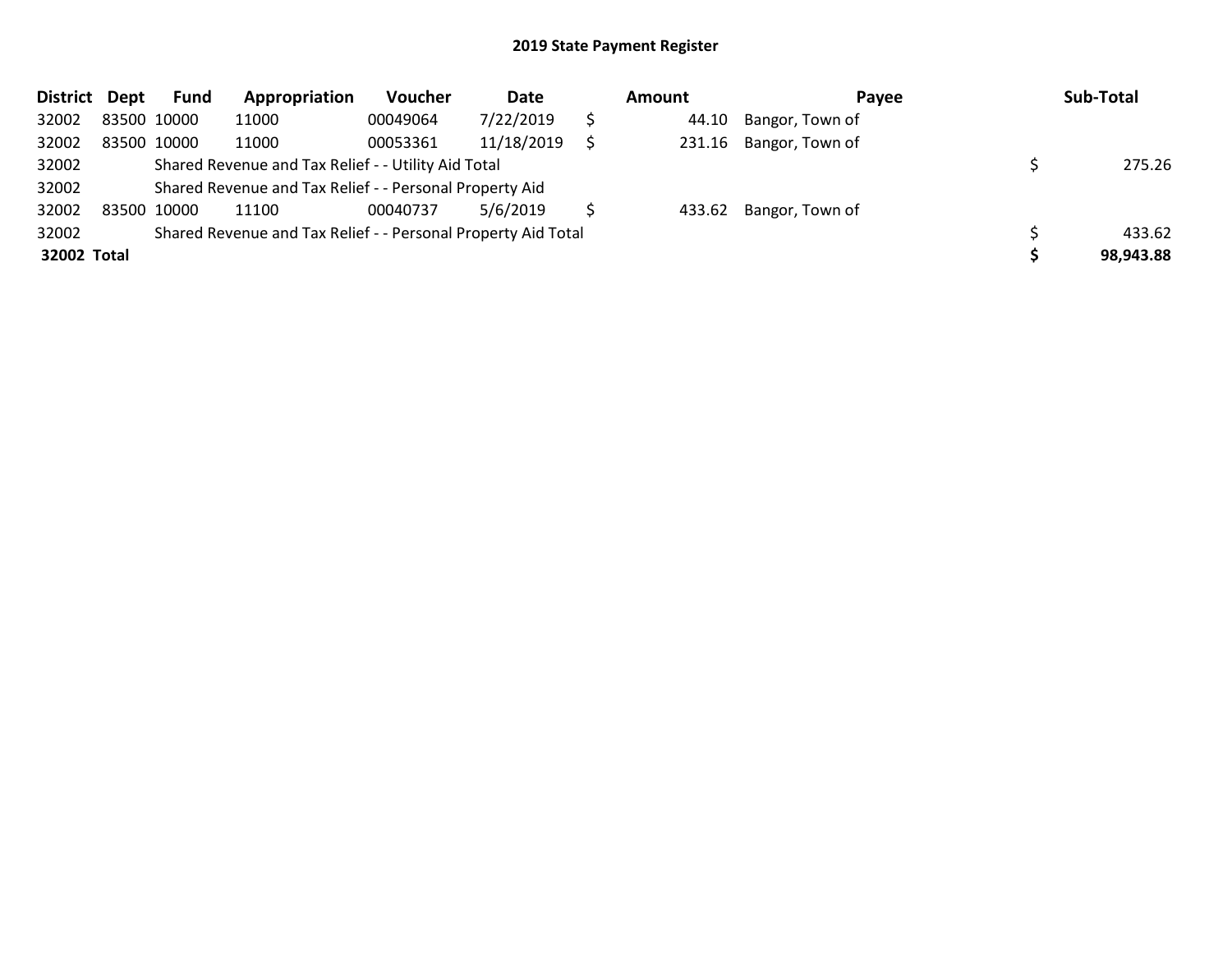| District Dept | <b>Fund</b> | Appropriation                                                          | Voucher  | <b>Date</b> | <b>Amount</b>  |                         | Payee | Sub-Total |
|---------------|-------------|------------------------------------------------------------------------|----------|-------------|----------------|-------------------------|-------|-----------|
| 32004         |             | Dept of Safety & Prof Services - - Fire Dues Distribution              |          |             |                |                         |       |           |
| 32004         | 16500 10000 | 22500                                                                  | 00030471 | 7/16/2019   | \$             | 5,364.18 Town Of Barre  |       |           |
| 32004         |             | Dept of Safety & Prof Services - - Fire Dues Distribution Total        |          |             |                |                         | \$    | 5,364.18  |
| 32004         |             | Dept of Natural Resources - - Aids In Lieu Of Taxes - Gener            |          |             |                |                         |       |           |
| 32004         | 37000 10000 | 50300                                                                  | 00296712 | 2/7/2019    | \$             | 737.99 Town Of Barre    |       |           |
| 32004         |             | Dept of Natural Resources - - Aids In Lieu Of Taxes - Gener Total      |          |             |                |                         | \$    | 737.99    |
| 32004         |             | Dept of Natural Resources - - Resaids - Cnty Forst, Cl & Mfl           |          |             |                |                         |       |           |
| 32004         | 37000 21200 | 57100                                                                  | 00332727 | 6/21/2019   | \$             | 251.92 Town Of Barre    |       |           |
| 32004         |             | Dept of Natural Resources - - Resaids - Cnty Forst, Cl & Mfl Total     |          |             |                |                         | \$    | 251.92    |
| 32004         |             | Dept of Natural Resources - - Aids In Lieu Of Taxes - Sum S            |          |             |                |                         |       |           |
| 32004         | 37000 21200 | 57900                                                                  | 00314763 | 4/19/2019   | \$             | 985.60 Town Of Barre    |       |           |
| 32004         |             | Dept of Natural Resources - - Aids In Lieu Of Taxes - Sum S Total      |          |             |                |                         | \$    | 985.60    |
| 32004         |             | Dept of Natural Resources - - Fin Asst For Responsible Units           |          |             |                |                         |       |           |
| 32004         | 37000 27400 | 67000                                                                  | 00323432 | 5/22/2019   | \$<br>1,444.68 | Town Of Barre           |       |           |
| 32004         |             | Dept of Natural Resources - - Fin Asst For Responsible Units Total     |          |             |                |                         | \$    | 1,444.68  |
| 32004         |             | WI Dept of Transportation - - Trns Aids To Mnc.-Sf                     |          |             |                |                         |       |           |
| 32004         | 39500 21100 | 19100                                                                  | 00336639 | 1/7/2019    | \$             | 9,747.12 Town Of Barre  |       |           |
| 32004         | 39500 21100 | 19100                                                                  | 00363954 | 4/1/2019    | \$             | 9,747.12 Town Of Barre  |       |           |
| 32004         | 39500 21100 | 19100                                                                  | 00401963 | 7/1/2019    | \$             | 9,747.12 Town Of Barre  |       |           |
| 32004         | 39500 21100 | 19100                                                                  | 00444781 | 10/7/2019   | \$             | 9,747.12 Town Of Barre  |       |           |
| 32004         |             | WI Dept of Transportation - - Trns Aids To Mnc.-Sf Total               |          |             |                |                         | \$    | 38,988.48 |
| 32004         |             | Department of Military Affairs - - Disaster Recovery Aid               |          |             |                |                         |       |           |
| 32004         | 46500 10000 | 30500                                                                  | 00065966 | 8/29/2019   | \$             | 4,426.20 Town Of Barre  |       |           |
| 32004         |             | Department of Military Affairs - - Disaster Recovery Aid Total         |          |             |                |                         | \$    | 4,426.20  |
| 32004         |             | Department of Military Affairs - - Federal Aid, Local Assistance       |          |             |                |                         |       |           |
| 32004         | 46500 10000 | 34200                                                                  | 00058005 | 3/19/2019   | \$             | 26,557.20 Town Of Barre |       |           |
| 32004         |             | Department of Military Affairs - - Federal Aid, Local Assistance Total |          |             |                |                         | \$    | 26,557.20 |
| 32004         |             | Shared Revenue and Tax Relief - - County And Municipal Aid             |          |             |                |                         |       |           |
| 32004         | 83500 10000 | 10500                                                                  | 00049065 | 7/22/2019   | \$             | 6,154.22 Town Of Barre  |       |           |
| 32004         | 83500 10000 | 10500                                                                  | 00053362 | 11/18/2019  | \$             | 34,873.89 Town Of Barre |       |           |
| 32004         |             | Shared Revenue and Tax Relief - - County And Municipal Aid Total       |          |             |                |                         | \$    | 41,028.11 |
| 32004         |             | Shared Revenue and Tax Relief - - Exempt Computer Aid                  |          |             |                |                         |       |           |
| 32004         | 83500 10000 | 10900                                                                  | 00046192 | 7/22/2019   | \$<br>21.83    | Town Of Barre           |       |           |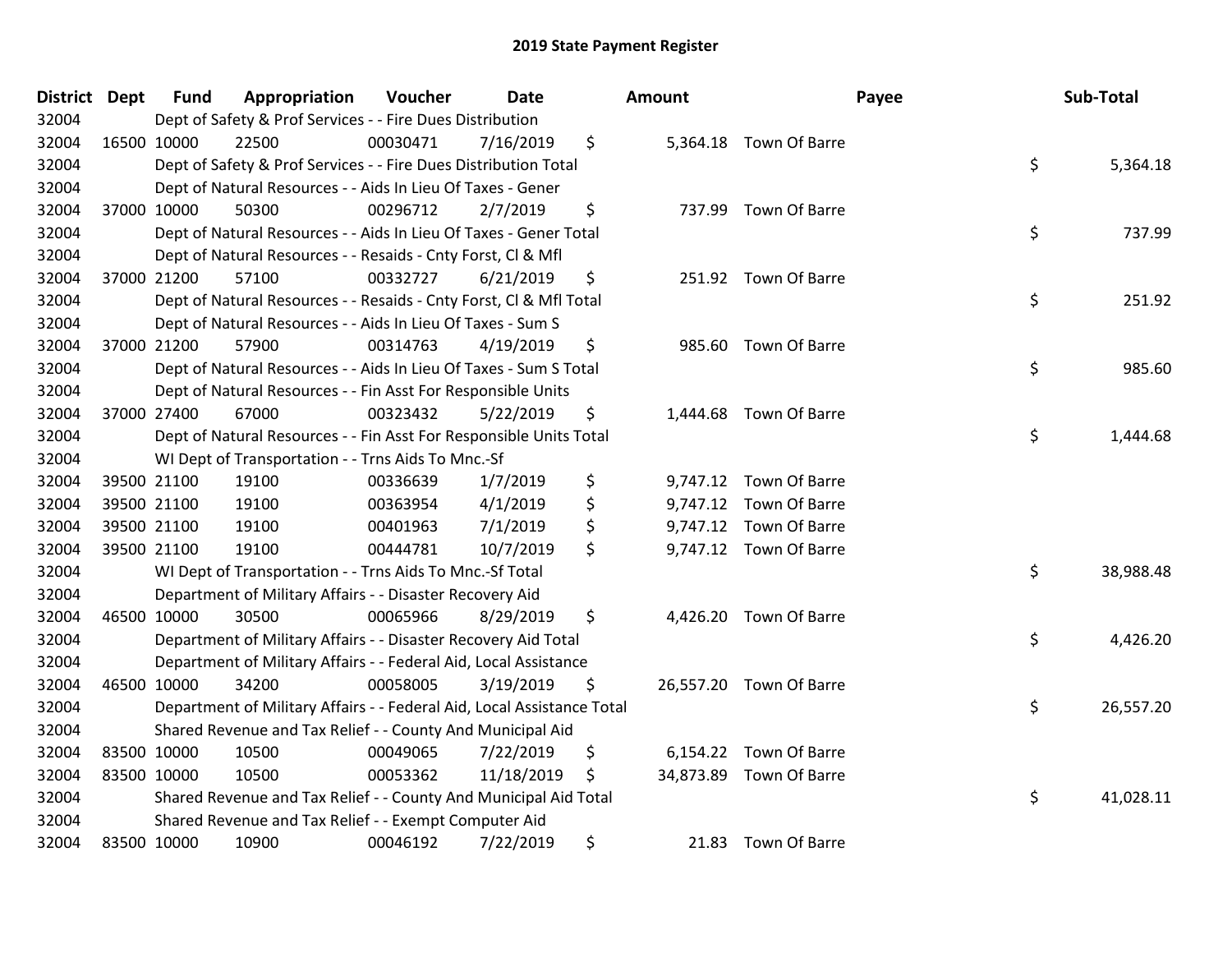| <b>District</b> | Dept | Fund        | Appropriation                                                   | <b>Voucher</b> | Date       |    | Amount   |               | Payee | Sub-Total   |
|-----------------|------|-------------|-----------------------------------------------------------------|----------------|------------|----|----------|---------------|-------|-------------|
| 32004           |      |             | Shared Revenue and Tax Relief - - Exempt Computer Aid Total     |                |            |    |          |               |       | \$<br>21.83 |
| 32004           |      |             | Shared Revenue and Tax Relief - - Utility Aid                   |                |            |    |          |               |       |             |
| 32004           |      | 83500 10000 | 11000                                                           | 00049065       | 7/22/2019  | \$ | 0.69     | Town Of Barre |       |             |
| 32004           |      | 83500 10000 | 11000                                                           | 00053362       | 11/18/2019 | S  | 3.29     | Town Of Barre |       |             |
| 32004           |      |             | Shared Revenue and Tax Relief - - Utility Aid Total             |                |            |    |          |               |       | 3.98        |
| 32004           |      |             | Shared Revenue and Tax Relief - - Personal Property Aid         |                |            |    |          |               |       |             |
| 32004           |      | 83500 10000 | 11100                                                           | 00040738       | 5/6/2019   | \$ | 226.66   | Town Of Barre |       |             |
| 32004           |      |             | Shared Revenue and Tax Relief - - Personal Property Aid Total   |                |            |    |          |               |       | 226.66      |
| 32004           |      |             | Shared Revenue and Tax Relief - - Lottery & Gaming Credit       |                |            |    |          |               |       |             |
| 32004           |      | 83500 52100 | 36300                                                           | 00038338       | 3/25/2019  | S  | 5,879.64 | Town Of Barre |       |             |
| 32004           |      |             | Shared Revenue and Tax Relief - - Lottery & Gaming Credit Total |                |            |    |          |               |       | 5,879.64    |
| 32004 Total     |      |             |                                                                 |                |            |    |          |               |       | 125,916.47  |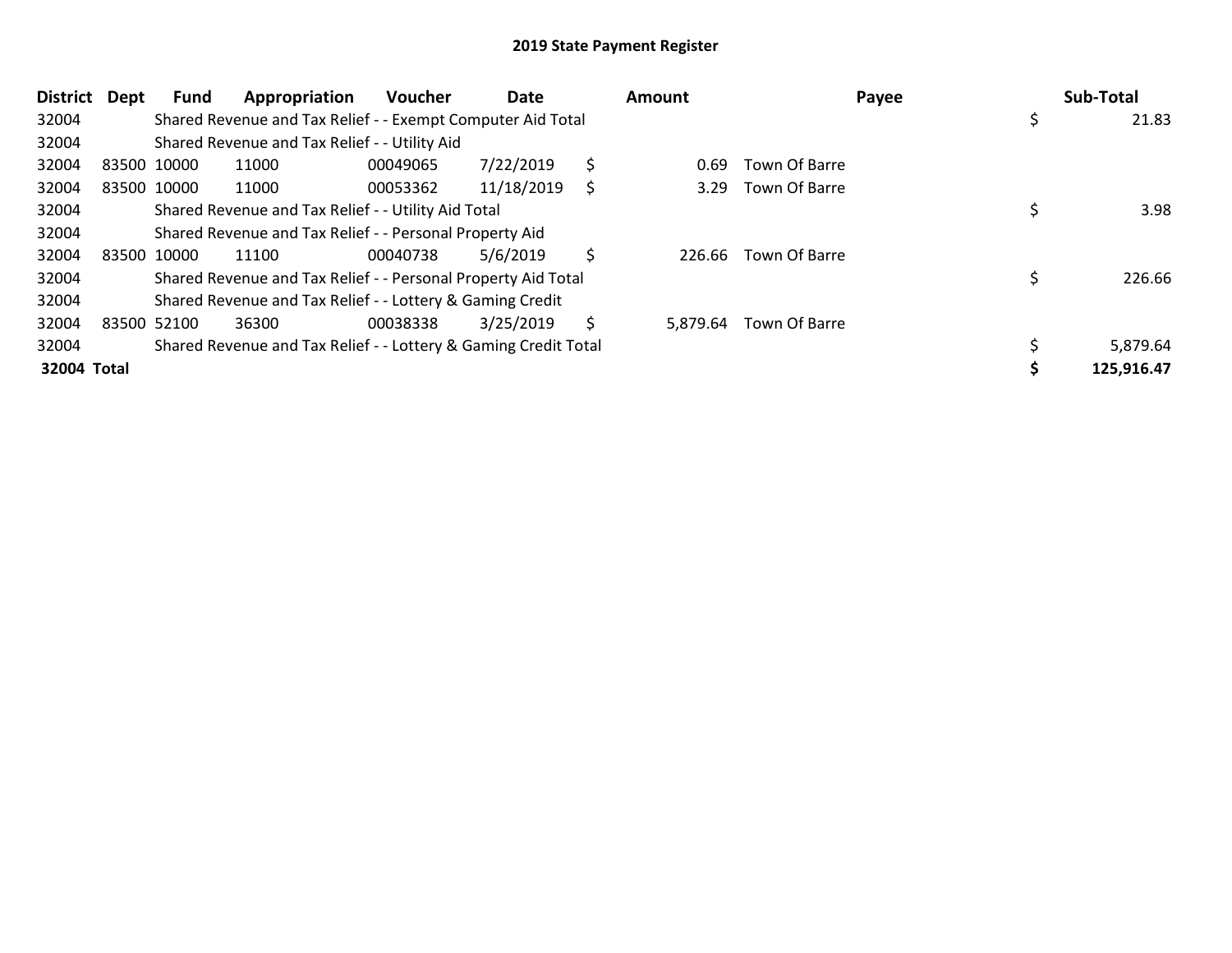| <b>District Dept</b> |             | <b>Fund</b> | Appropriation                                                      | Voucher  | <b>Date</b> | Amount          |                | Payee | Sub-Total |
|----------------------|-------------|-------------|--------------------------------------------------------------------|----------|-------------|-----------------|----------------|-------|-----------|
| 32006                |             |             | Dept of Safety & Prof Services - - Fire Dues Distribution          |          |             |                 |                |       |           |
| 32006                | 16500 10000 |             | 22500                                                              | 00030666 | 7/17/2019   | \$<br>3,815.59  | Burns, Town of |       |           |
| 32006                |             |             | Dept of Safety & Prof Services - - Fire Dues Distribution Total    |          |             |                 |                | \$    | 3,815.59  |
| 32006                |             |             | Dept of Natural Resources - - Aids In Lieu Of Taxes - Gener        |          |             |                 |                |       |           |
| 32006                | 37000 10000 |             | 50300                                                              | 00314234 | 4/19/2019   | \$<br>5.21      | Burns, Town of |       |           |
| 32006                |             |             | Dept of Natural Resources - - Aids In Lieu Of Taxes - Gener Total  |          |             |                 |                | \$    | 5.21      |
| 32006                |             |             | Dept of Natural Resources - - Resaids - Cnty Forst, Cl & Mfl       |          |             |                 |                |       |           |
| 32006                | 37000 21200 |             | 57100                                                              | 00332728 | 6/21/2019   | \$<br>964.99    | Burns, Town of |       |           |
| 32006                |             |             | Dept of Natural Resources - - Resaids - Cnty Forst, Cl & Mfl Total |          |             |                 |                | \$    | 964.99    |
| 32006                |             |             | Dept of Natural Resources - - Aids In Lieu Of Taxes - Sum S        |          |             |                 |                |       |           |
| 32006                | 37000 21200 |             | 57900                                                              | 00314233 | 4/19/2019   | \$<br>0.52      | Burns, Town of |       |           |
| 32006                |             |             | Dept of Natural Resources - - Aids In Lieu Of Taxes - Sum S Total  |          |             |                 |                | \$    | 0.52      |
| 32006                |             |             | Dept of Natural Resources - - Fin Asst For Responsible Units       |          |             |                 |                |       |           |
| 32006                | 37000 27400 |             | 67000                                                              | 00322791 | 5/22/2019   | \$<br>738.58    | Burns, Town of |       |           |
| 32006                |             |             | Dept of Natural Resources - - Fin Asst For Responsible Units Total |          |             |                 |                | \$    | 738.58    |
| 32006                |             |             | Dept of Natural Resources - - Recycling Consolidation Grants       |          |             |                 |                |       |           |
| 32006                | 37000 27400 |             | 67300                                                              | 00322791 | 5/22/2019   | \$<br>243.48    | Burns, Town of |       |           |
| 32006                |             |             | Dept of Natural Resources - - Recycling Consolidation Grants Total |          |             |                 |                | \$    | 243.48    |
| 32006                |             |             | WI Dept of Transportation - - Trns Aids To Mnc.-Sf                 |          |             |                 |                |       |           |
| 32006                |             | 39500 21100 | 19100                                                              | 00336640 | 1/7/2019    | \$<br>20,957.50 | Burns, Town of |       |           |
| 32006                | 39500 21100 |             | 19100                                                              | 00363955 | 4/1/2019    | \$<br>20,957.50 | Burns, Town of |       |           |
| 32006                | 39500 21100 |             | 19100                                                              | 00401964 | 7/1/2019    | \$<br>20,957.50 | Burns, Town of |       |           |
| 32006                | 39500 21100 |             | 19100                                                              | 00444782 | 10/7/2019   | \$<br>20,957.51 | Burns, Town of |       |           |
| 32006                |             |             | WI Dept of Transportation - - Trns Aids To Mnc.-Sf Total           |          |             |                 |                | \$    | 83,830.01 |
| 32006                |             |             | Shared Revenue and Tax Relief - - County And Municipal Aid         |          |             |                 |                |       |           |
| 32006                | 83500 10000 |             | 10500                                                              | 00049066 | 7/22/2019   | \$<br>8,330.55  | Burns, Town of |       |           |
| 32006                | 83500 10000 |             | 10500                                                              | 00053363 | 11/18/2019  | \$<br>47,206.46 | Burns, Town of |       |           |
| 32006                |             |             | Shared Revenue and Tax Relief - - County And Municipal Aid Total   |          |             |                 |                | \$    | 55,537.01 |
| 32006                |             |             | Shared Revenue and Tax Relief - - Exempt Computer Aid              |          |             |                 |                |       |           |
| 32006                | 83500 10000 |             | 10900                                                              | 00046193 | 7/22/2019   | \$<br>1.03      | Burns, Town of |       |           |
| 32006                |             |             | Shared Revenue and Tax Relief - - Exempt Computer Aid Total        |          |             |                 |                | \$    | 1.03      |
| 32006                |             |             | Shared Revenue and Tax Relief - - Utility Aid                      |          |             |                 |                |       |           |
| 32006                | 83500 10000 |             | 11000                                                              | 00049066 | 7/22/2019   | \$<br>2.31      | Burns, Town of |       |           |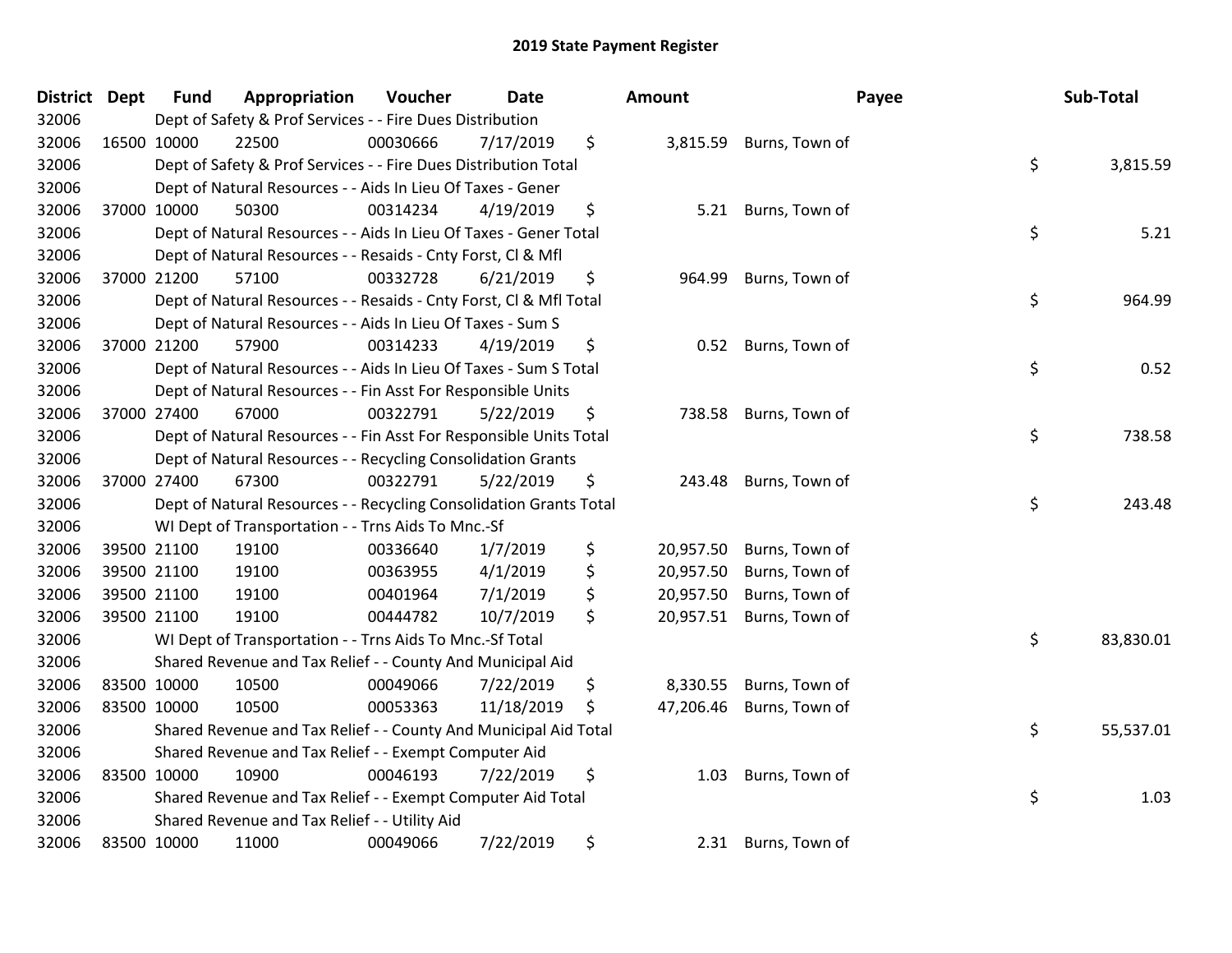| <b>District</b> | Dept | Fund        | Appropriation                                                   | <b>Voucher</b> | Date       |    | <b>Amount</b> | <b>Pavee</b>          | Sub-Total  |
|-----------------|------|-------------|-----------------------------------------------------------------|----------------|------------|----|---------------|-----------------------|------------|
| 32006           |      | 83500 10000 | 11000                                                           | 00053363       | 11/18/2019 | S  | 11.82         | Burns, Town of        |            |
| 32006           |      |             | Shared Revenue and Tax Relief - - Utility Aid Total             |                |            |    |               |                       | 14.13      |
| 32006           |      |             | Shared Revenue and Tax Relief - - Personal Property Aid         |                |            |    |               |                       |            |
| 32006           |      | 83500 10000 | 11100                                                           | 00040739       | 5/6/2019   | S  |               | 366.11 Burns, Town of |            |
| 32006           |      |             | Shared Revenue and Tax Relief - - Personal Property Aid Total   |                |            |    |               |                       | 366.11     |
| 32006           |      |             | Shared Revenue and Tax Relief - - Lottery & Gaming Credit       |                |            |    |               |                       |            |
| 32006           |      | 83500 52100 | 36300                                                           | 00038339       | 3/25/2019  | S. | 2,449.92      | Burns, Town of        |            |
| 32006           |      |             | Shared Revenue and Tax Relief - - Lottery & Gaming Credit Total |                |            |    |               |                       | 2,449.92   |
| 32006 Total     |      |             |                                                                 |                |            |    |               |                       | 147,966.58 |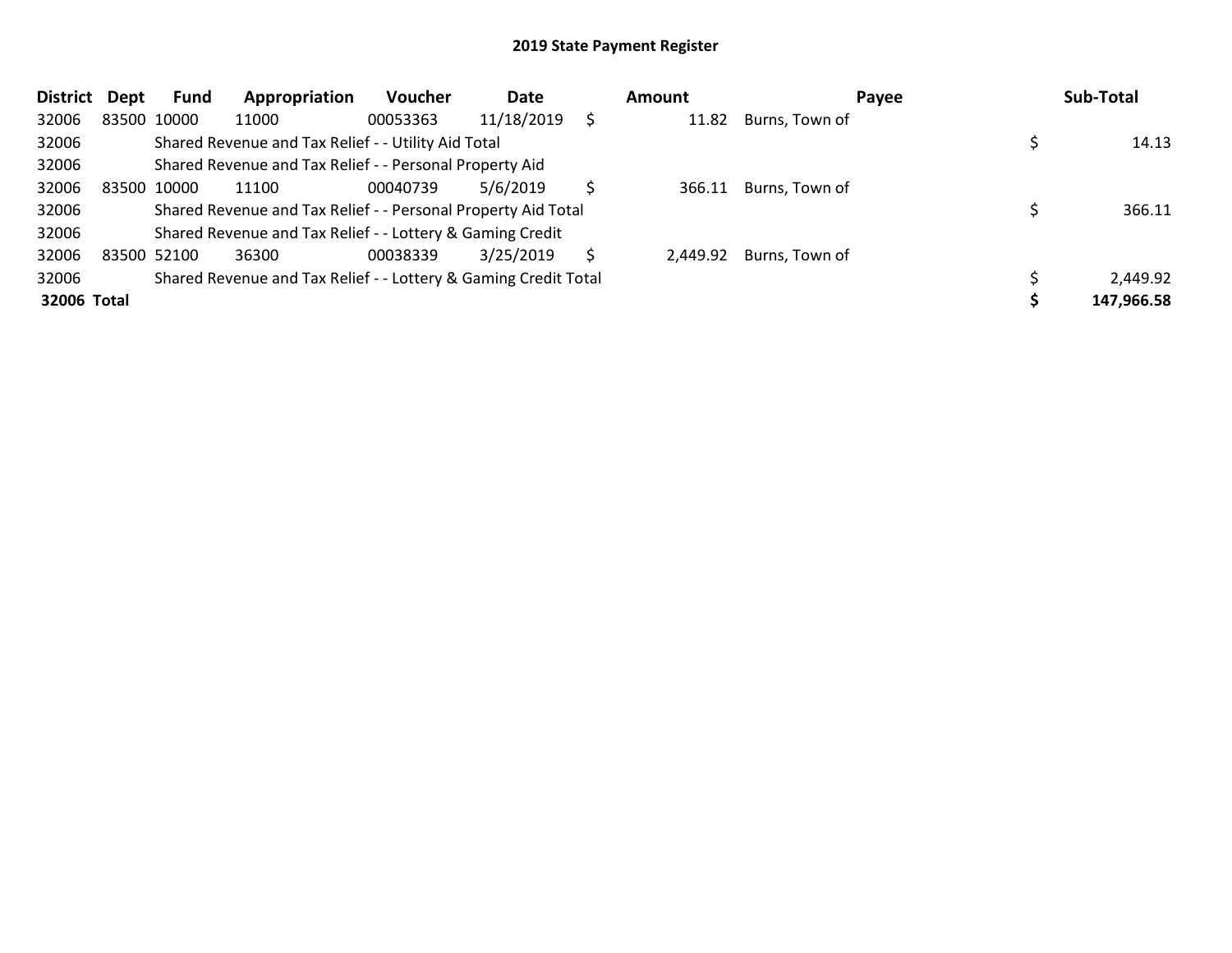| District Dept |             | <b>Fund</b> | Appropriation                                                        | Voucher  | <b>Date</b> | Amount          | Payee                       | Sub-Total        |
|---------------|-------------|-------------|----------------------------------------------------------------------|----------|-------------|-----------------|-----------------------------|------------------|
| 32008         |             |             | Dept of Safety & Prof Services - - Fire Dues Distribution            |          |             |                 |                             |                  |
| 32008         | 16500 10000 |             | 22500                                                                | 00030087 | 7/12/2019   | \$              | 14,070.71 Town Of Campbell  |                  |
| 32008         |             |             | Dept of Safety & Prof Services - - Fire Dues Distribution Total      |          |             |                 |                             | \$<br>14,070.71  |
| 32008         |             |             | Dept of Natural Resources - - Fin Asst For Responsible Units         |          |             |                 |                             |                  |
| 32008         | 37000 27400 |             | 67000                                                                | 00323404 | 5/22/2019   | \$              | 9,572.85 Town Of Campbell   |                  |
| 32008         |             |             | Dept of Natural Resources - - Fin Asst For Responsible Units Total   |          |             |                 |                             | \$<br>9,572.85   |
| 32008         |             |             | Dept of Natural Resources - - Recycling Consolidation Grants         |          |             |                 |                             |                  |
| 32008         | 37000 27400 |             | 67300                                                                | 00323404 | 5/22/2019   | \$              | 1,100.12 Town Of Campbell   |                  |
| 32008         |             |             | Dept of Natural Resources - - Recycling Consolidation Grants Total   |          |             |                 |                             | \$<br>1,100.12   |
| 32008         |             |             | WI Dept of Transportation - - Trns Aids To Mnc.-Sf                   |          |             |                 |                             |                  |
| 32008         | 39500 21100 |             | 19100                                                                | 00336641 | 1/7/2019    | \$<br>25,523.94 | Town Of Campbell            |                  |
| 32008         | 39500 21100 |             | 19100                                                                | 00363956 | 4/1/2019    | \$<br>25,523.94 | Town Of Campbell            |                  |
| 32008         | 39500 21100 |             | 19100                                                                | 00401965 | 7/1/2019    | \$              | 25,523.94 Town Of Campbell  |                  |
| 32008         | 39500 21100 |             | 19100                                                                | 00444783 | 10/7/2019   | \$              | 25,523.97 Town Of Campbell  |                  |
| 32008         |             |             | WI Dept of Transportation - - Trns Aids To Mnc.-Sf Total             |          |             |                 |                             | \$<br>102,095.79 |
| 32008         |             |             | Department of Justice - - Law Enforcement Train, Local               |          |             |                 |                             |                  |
| 32008         | 45500 10000 |             | 23100                                                                | 00072516 | 10/9/2019   | \$<br>800.00    | Town Of Campbell            |                  |
| 32008         |             |             | Department of Justice - - Law Enforcement Train, Local Total         |          |             |                 |                             | \$<br>800.00     |
| 32008         |             |             | Department of Justice - - Internet Crimes Against Childr             |          |             |                 |                             |                  |
| 32008         | 45500 10000 |             | 28400                                                                | 00076493 | 12/16/2019  | \$              | 313.39 Town Of Campbell     |                  |
| 32008         |             |             | Department of Justice - - Internet Crimes Against Childr Total       |          |             |                 |                             | \$<br>313.39     |
| 32008         |             |             | Department of Administration - - Federal Aid, Local Assistance       |          |             |                 |                             |                  |
| 32008         | 50500 10000 |             | 74300                                                                | 00108629 | 9/26/2019   | \$              | 187,243.59 Town Of Campbell |                  |
| 32008         |             |             | Department of Administration - - Federal Aid, Local Assistance Total |          |             |                 |                             | \$<br>187,243.59 |
| 32008         |             |             | Elections Commission - - 2018 Hava Election Security                 |          |             |                 |                             |                  |
| 32008         | 51000 22000 |             | 18200                                                                | 00002851 | 11/21/2019  | \$<br>600.00    | Town Of Campbell            |                  |
| 32008         |             |             | Elections Commission - - 2018 Hava Election Security Total           |          |             |                 |                             | \$<br>600.00     |
| 32008         |             |             | Public Defender Board - - Transcript, Discovery And Int              |          |             |                 |                             |                  |
| 32008         | 55000 10000 |             | 10600                                                                | 00174700 | 1/3/2019    | \$<br>10.00     | Town Of Campbell            |                  |
| 32008         | 55000 10000 |             | 10600                                                                | 00186170 | 3/7/2019    | \$<br>22.00     | Town Of Campbell            |                  |
| 32008         | 55000 10000 |             | 10600                                                                | 00191488 | 4/18/2019   | \$<br>10.00     | Town Of Campbell            |                  |
| 32008         | 55000 10000 |             | 10600                                                                | 00203977 | 7/1/2019    | \$<br>5.00      | Town Of Campbell            |                  |
| 32008         | 55000 10000 |             | 10600                                                                | 00206455 | 7/19/2019   | \$<br>25.00     | Town Of Campbell            |                  |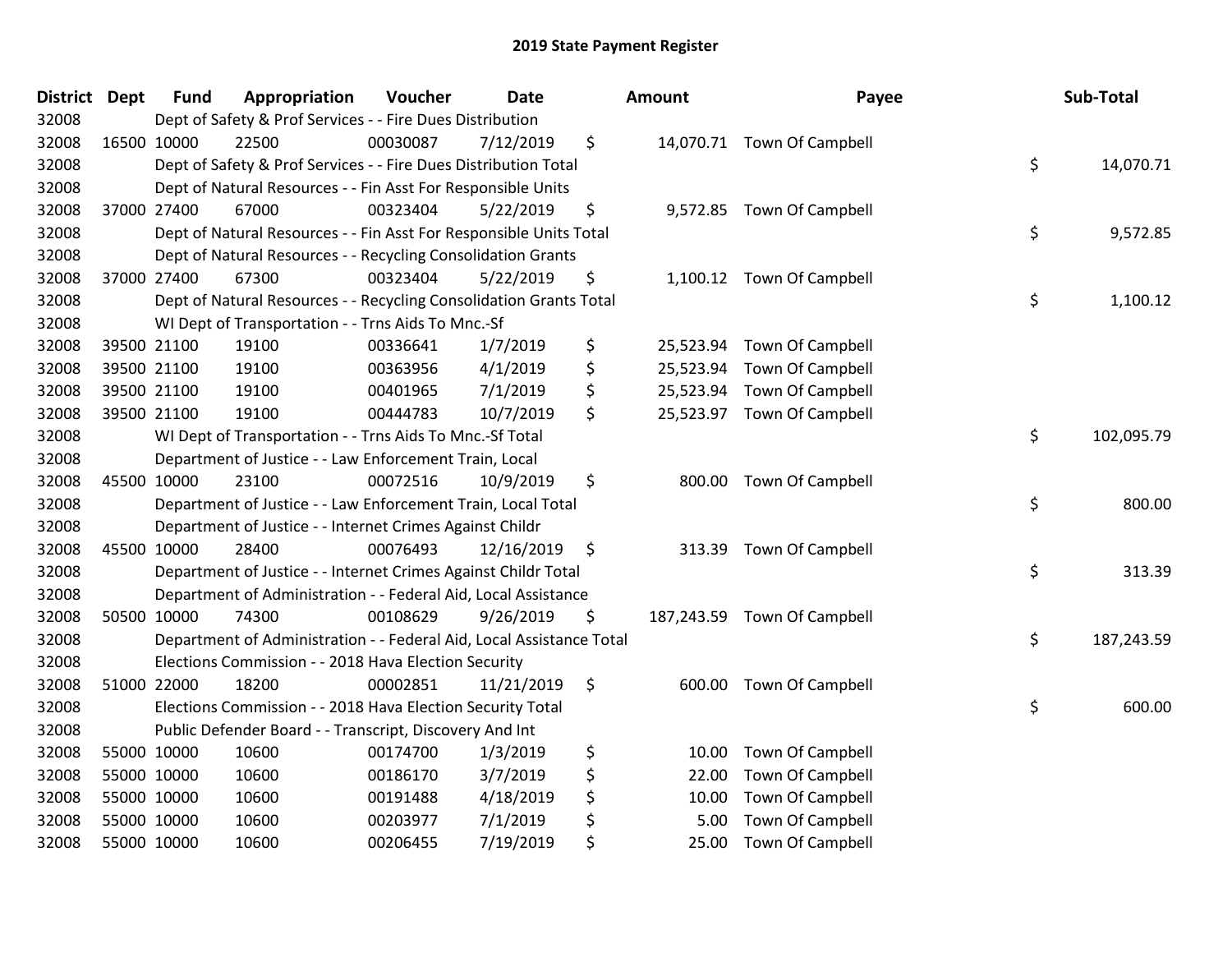| <b>District</b>    | Dept | <b>Fund</b> | Appropriation                                                       | Voucher  | <b>Date</b> |    | Amount     | Payee                   | Sub-Total        |
|--------------------|------|-------------|---------------------------------------------------------------------|----------|-------------|----|------------|-------------------------|------------------|
| 32008              |      | 55000 10000 | 10600                                                               | 00210055 | 8/20/2019   | \$ | 10.00      | Town Of Campbell        |                  |
| 32008              |      | 55000 10000 | 10600                                                               | 00216561 | 10/7/2019   | \$ | 7.50       | Town Of Campbell        |                  |
| 32008              |      | 55000 10000 | 10600                                                               | 00227600 | 12/23/2019  | \$ | 5.75       | Town Of Campbell        |                  |
| 32008              |      |             | Public Defender Board - - Transcript, Discovery And Int Total       |          |             |    |            |                         | \$<br>95.25      |
| 32008              |      |             | Shared Revenue and Tax Relief - - County And Municipal Aid          |          |             |    |            |                         |                  |
| 32008              |      | 83500 10000 | 10500                                                               | 00049067 | 7/22/2019   | \$ | 46,397.49  | <b>Town Of Campbell</b> |                  |
| 32008              |      | 83500 10000 | 10500                                                               | 00053364 | 11/18/2019  | S  | 262,919.11 | <b>Town Of Campbell</b> |                  |
| 32008              |      |             | Shared Revenue and Tax Relief - - County And Municipal Aid Total    |          |             |    |            |                         | \$<br>309,316.60 |
| 32008              |      |             | Shared Revenue and Tax Relief - - Exempt Computer Aid               |          |             |    |            |                         |                  |
| 32008              |      | 83500 10000 | 10900                                                               | 00046194 | 7/22/2019   | \$ | 3,049.18   | <b>Town Of Campbell</b> |                  |
| 32008              |      |             | Shared Revenue and Tax Relief - - Exempt Computer Aid Total         |          |             |    |            |                         | \$<br>3,049.18   |
| 32008              |      |             | Shared Revenue and Tax Relief - - Utility Aid                       |          |             |    |            |                         |                  |
| 32008              |      | 83500 10000 | 11000                                                               | 00049067 | 7/22/2019   | \$ | 0.86       | Town Of Campbell        |                  |
| 32008              |      | 83500 10000 | 11000                                                               | 00053364 | 11/18/2019  | \$ | 2.97       | <b>Town Of Campbell</b> |                  |
| 32008              |      |             | Shared Revenue and Tax Relief - - Utility Aid Total                 |          |             |    |            |                         | \$<br>3.83       |
| 32008              |      |             | Shared Revenue and Tax Relief - - Personal Property Aid             |          |             |    |            |                         |                  |
| 32008              |      | 83500 10000 | 11100                                                               | 00040740 | 5/6/2019    | \$ | 82,809.61  | Town Of Campbell        |                  |
| 32008              |      |             | Shared Revenue and Tax Relief - - Personal Property Aid Total       |          |             |    |            |                         | \$<br>82,809.61  |
| 32008              |      |             | Shared Revenue and Tax Relief - - Payments For Municipal Svcs       |          |             |    |            |                         |                  |
| 32008              |      | 83500 10000 | 50100                                                               | 00037727 | 1/31/2019   | \$ | 117.39     | <b>Town Of Campbell</b> |                  |
| 32008              |      |             | Shared Revenue and Tax Relief - - Payments For Municipal Svcs Total |          |             |    |            |                         | \$<br>117.39     |
| 32008              |      |             | Shared Revenue and Tax Relief - - Lottery & Gaming Credit           |          |             |    |            |                         |                  |
| 32008              |      | 83500 52100 | 36300                                                               | 00038340 | 3/25/2019   | \$ | 6,983.17   | Town Of Campbell        |                  |
| 32008              |      |             | Shared Revenue and Tax Relief - - Lottery & Gaming Credit Total     |          |             |    |            |                         | \$<br>6,983.17   |
| <b>32008 Total</b> |      |             |                                                                     |          |             |    |            |                         | \$<br>718,171.48 |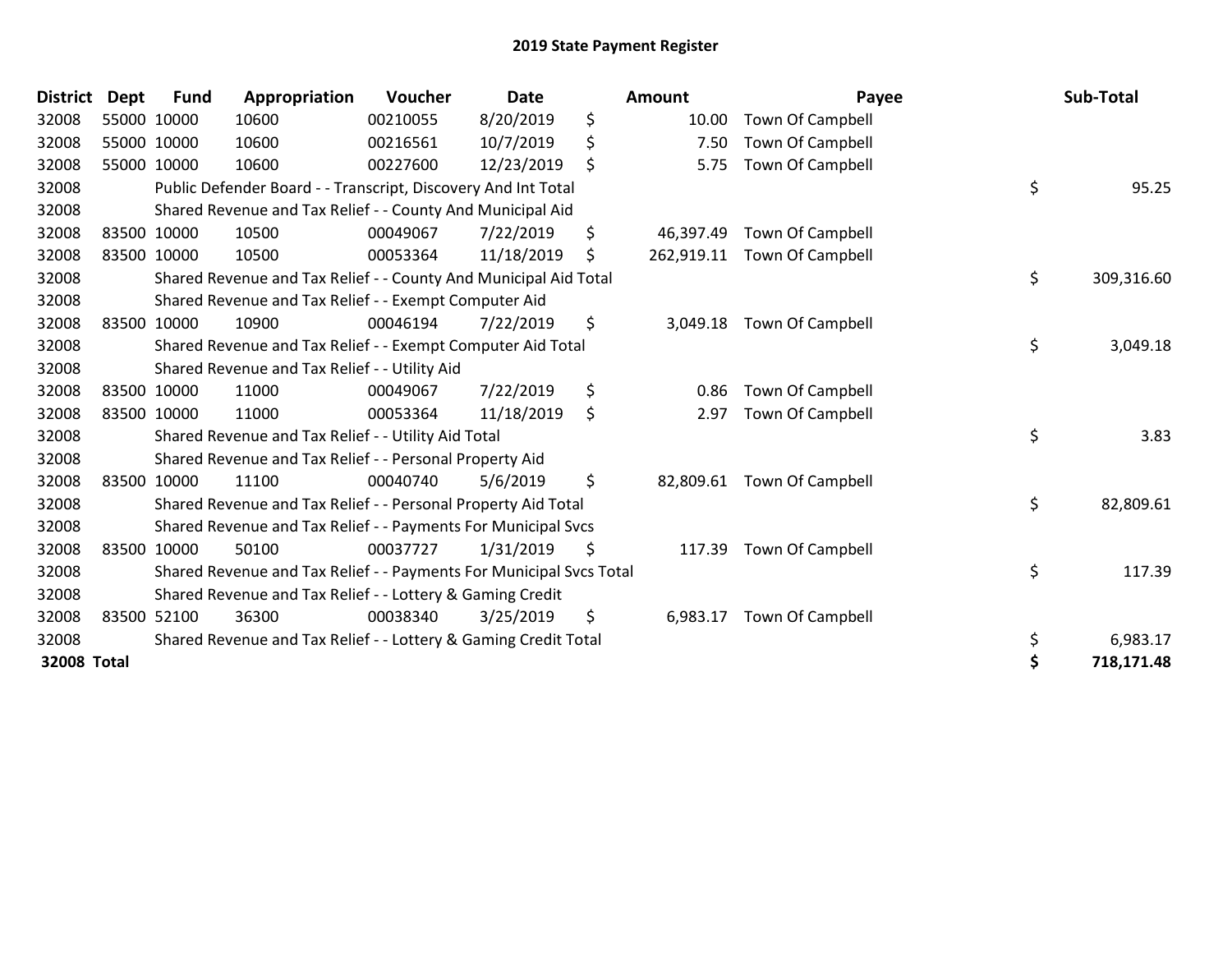| <b>District</b> | <b>Dept</b> | <b>Fund</b> | Appropriation                                                      | Voucher  | <b>Date</b> | <b>Amount</b>   | Payee               | Sub-Total       |
|-----------------|-------------|-------------|--------------------------------------------------------------------|----------|-------------|-----------------|---------------------|-----------------|
| 32010           |             |             | Dept of Safety & Prof Services - - Fire Dues Distribution          |          |             |                 |                     |                 |
| 32010           |             | 16500 10000 | 22500                                                              | 00030350 | 7/16/2019   | \$<br>6,992.47  | Farmington, Town of |                 |
| 32010           |             |             | Dept of Safety & Prof Services - - Fire Dues Distribution Total    |          |             |                 |                     | \$<br>6,992.47  |
| 32010           |             |             | Dept of Natural Resources - - Aids In Lieu Of Taxes - Gener        |          |             |                 |                     |                 |
| 32010           |             | 37000 10000 | 50300                                                              | 00296700 | 2/7/2019    | \$<br>58.28     | Farmington, Town of |                 |
| 32010           |             | 37000 10000 | 50300                                                              | 00314312 | 4/19/2019   | \$<br>16.20     | Farmington, Town of |                 |
| 32010           |             |             | Dept of Natural Resources - - Aids In Lieu Of Taxes - Gener Total  |          |             |                 |                     | \$<br>74.48     |
| 32010           |             |             | Dept of Natural Resources - - Resaids - Cnty Forst, Cl & Mfl       |          |             |                 |                     |                 |
| 32010           |             | 37000 21200 | 57100                                                              | 00332729 | 6/21/2019   | \$<br>1,304.83  | Farmington, Town of |                 |
| 32010           |             |             | Dept of Natural Resources - - Resaids - Cnty Forst, CI & Mfl Total |          |             |                 |                     | \$<br>1,304.83  |
| 32010           |             |             | Dept of Natural Resources - - Fin Asst For Responsible Units       |          |             |                 |                     |                 |
| 32010           |             | 37000 27400 | 67000                                                              | 00323293 | 5/22/2019   | \$<br>4,147.62  | Farmington, Town of |                 |
| 32010           |             |             | Dept of Natural Resources - - Fin Asst For Responsible Units Total |          |             |                 |                     | \$<br>4,147.62  |
| 32010           |             |             | Dept of Natural Resources - - Recycling Consolidation Grants       |          |             |                 |                     |                 |
| 32010           |             | 37000 27400 | 67300                                                              | 00323293 | 5/22/2019   | \$<br>530.72    | Farmington, Town of |                 |
| 32010           |             |             | Dept of Natural Resources - - Recycling Consolidation Grants Total |          |             |                 |                     | \$<br>530.72    |
| 32010           |             |             | WI Dept of Transportation - - Trns Aids To Mnc.-Sf                 |          |             |                 |                     |                 |
| 32010           |             | 39500 21100 | 19100                                                              | 00336642 | 1/7/2019    | \$<br>23,812.35 | Farmington, Town of |                 |
| 32010           |             | 39500 21100 | 19100                                                              | 00363957 | 4/1/2019    | \$<br>23,812.35 | Farmington, Town of |                 |
| 32010           |             | 39500 21100 | 19100                                                              | 00401966 | 7/1/2019    | \$<br>23,812.35 | Farmington, Town of |                 |
| 32010           |             | 39500 21100 | 19100                                                              | 00444784 | 10/7/2019   | \$<br>23,812.38 | Farmington, Town of |                 |
| 32010           |             |             | WI Dept of Transportation - - Trns Aids To Mnc.-Sf Total           |          |             |                 |                     | \$<br>95,249.43 |
| 32010           |             |             | Shared Revenue and Tax Relief - - County And Municipal Aid         |          |             |                 |                     |                 |
| 32010           |             | 83500 10000 | 10500                                                              | 00049068 | 7/22/2019   | \$<br>9,611.34  | Farmington, Town of |                 |
| 32010           |             | 83500 10000 | 10500                                                              | 00053365 | 11/18/2019  | \$<br>54,464.24 | Farmington, Town of |                 |
| 32010           |             |             | Shared Revenue and Tax Relief - - County And Municipal Aid Total   |          |             |                 |                     | \$<br>64,075.58 |
| 32010           |             |             | Shared Revenue and Tax Relief - - Exempt Computer Aid              |          |             |                 |                     |                 |
| 32010           |             | 83500 10000 | 10900                                                              | 00046195 | 7/22/2019   | \$<br>44.69     | Farmington, Town of |                 |
| 32010           |             |             | Shared Revenue and Tax Relief - - Exempt Computer Aid Total        |          |             |                 |                     | \$<br>44.69     |
| 32010           |             |             | Shared Revenue and Tax Relief - - Personal Property Aid            |          |             |                 |                     |                 |
| 32010           |             | 83500 10000 | 11100                                                              | 00040741 | 5/6/2019    | \$<br>1,877.80  | Farmington, Town of |                 |
| 32010           |             |             | Shared Revenue and Tax Relief - - Personal Property Aid Total      |          |             |                 |                     | \$<br>1,877.80  |
| 32010           |             |             | Shared Revenue and Tax Relief - - Lottery & Gaming Credit          |          |             |                 |                     |                 |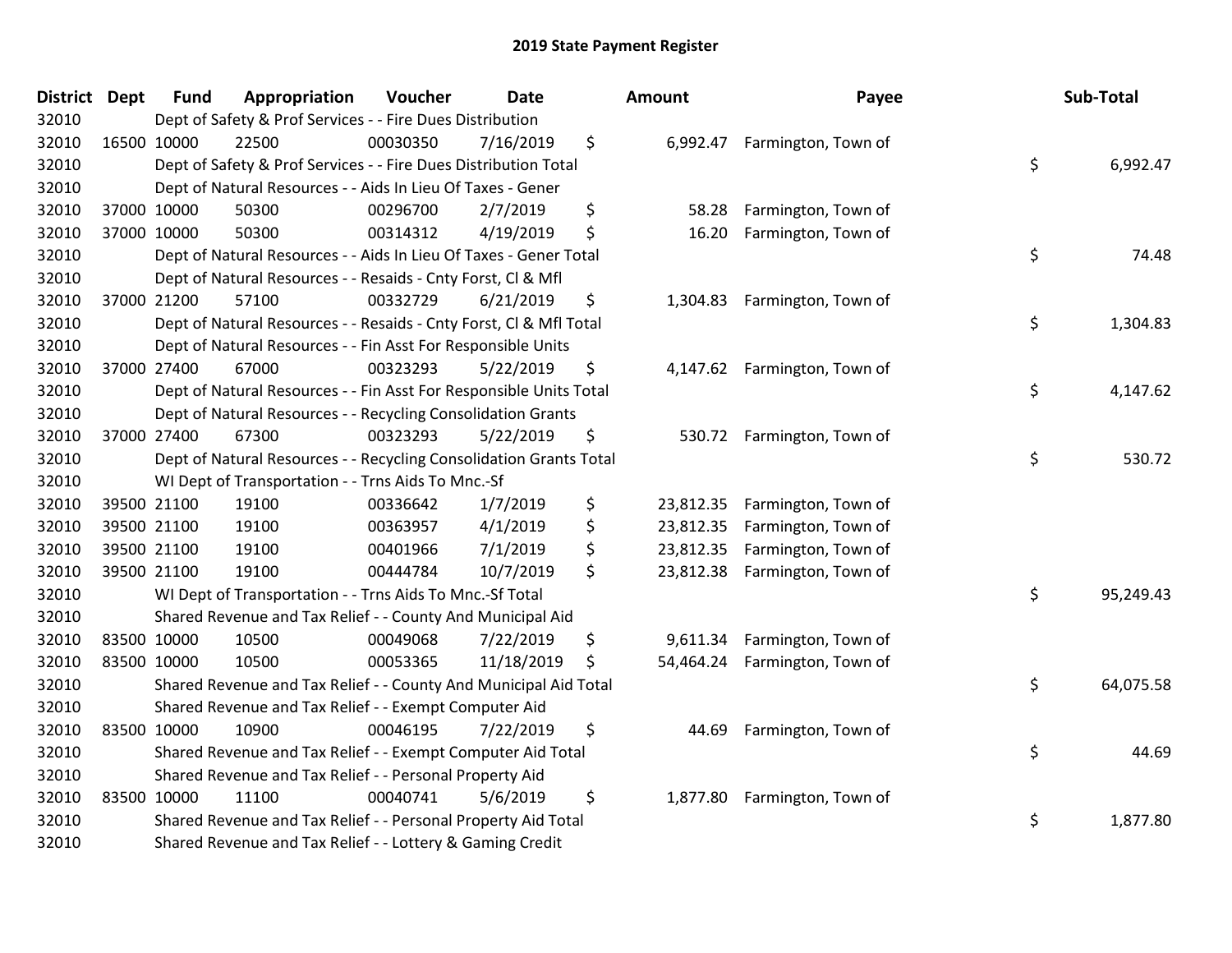|             | District Dept Fund | <b>Appropriation</b>                                            | Voucher  | Date      | Amount | Pavee                      | Sub-Total  |
|-------------|--------------------|-----------------------------------------------------------------|----------|-----------|--------|----------------------------|------------|
| 32010       | 83500 52100        | 36300                                                           | 00038341 | 3/25/2019 |        | 725.67 Farmington, Town of |            |
| 32010       |                    | Shared Revenue and Tax Relief - - Lottery & Gaming Credit Total |          |           |        |                            | 725.67     |
| 32010 Total |                    |                                                                 |          |           |        |                            | 175,023.29 |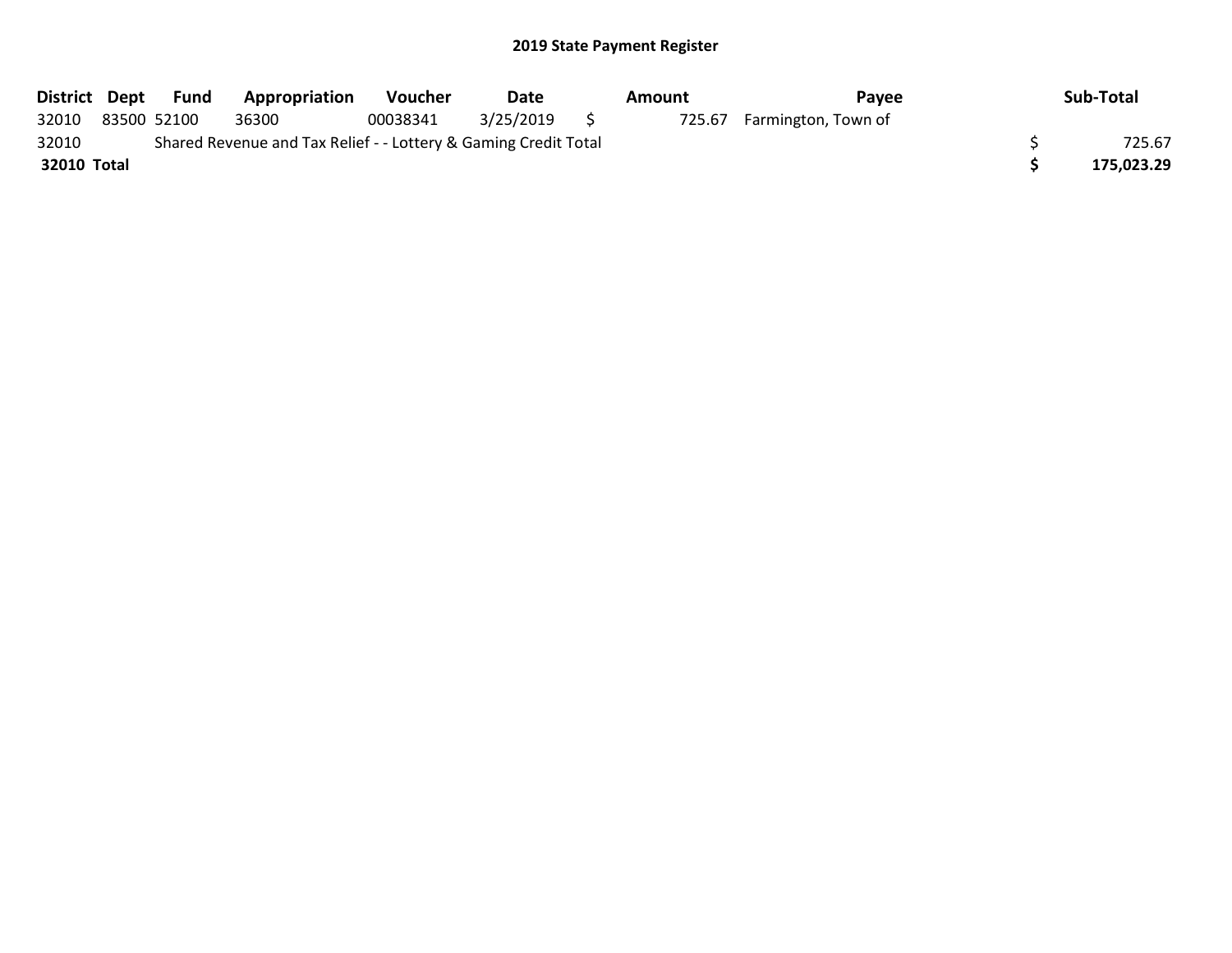| <b>District Dept</b> | <b>Fund</b> | Appropriation                                                          | Voucher  | <b>Date</b> |     | <b>Amount</b> | Payee                        | Sub-Total        |
|----------------------|-------------|------------------------------------------------------------------------|----------|-------------|-----|---------------|------------------------------|------------------|
| 32012                |             | Dept of Safety & Prof Services - - Fire Dues Distribution              |          |             |     |               |                              |                  |
| 32012                | 16500 10000 | 22500                                                                  | 00030291 | 7/16/2019   | \$  |               | 7,875.77 Town Of Greenfield  |                  |
| 32012                |             | Dept of Safety & Prof Services - - Fire Dues Distribution Total        |          |             |     |               |                              | \$<br>7,875.77   |
| 32012                |             | Dept of Natural Resources - - Resaids - Cnty Forst, CI & Mfl           |          |             |     |               |                              |                  |
| 32012                | 37000 21200 | 57100                                                                  | 00332730 | 6/21/2019   | \$  |               | 750.17 Town Of Greenfield    |                  |
| 32012                |             | Dept of Natural Resources - - Resaids - Cnty Forst, CI & Mfl Total     |          |             |     |               |                              | \$<br>750.17     |
| 32012                |             | Dept of Natural Resources - - Fin Asst For Responsible Units           |          |             |     |               |                              |                  |
| 32012                | 37000 27400 | 67000                                                                  | 00323135 | 5/22/2019   | \$  |               | 1,523.42 Town Of Greenfield  |                  |
| 32012                |             | Dept of Natural Resources - - Fin Asst For Responsible Units Total     |          |             |     |               |                              | \$<br>1,523.42   |
| 32012                |             | WI Dept of Transportation - - Trns Aids To Mnc.-Sf                     |          |             |     |               |                              |                  |
| 32012                | 39500 21100 | 19100                                                                  | 00336643 | 1/7/2019    | \$  |               | 18,311.68 Town Of Greenfield |                  |
| 32012                | 39500 21100 | 19100                                                                  | 00363958 | 4/1/2019    | \$  |               | 18,311.68 Town Of Greenfield |                  |
| 32012                | 39500 21100 | 19100                                                                  | 00401967 | 7/1/2019    | \$  |               | 18,311.68 Town Of Greenfield |                  |
| 32012                | 39500 21100 | 19100                                                                  | 00444785 | 10/7/2019   | \$  |               | 18,311.70 Town Of Greenfield |                  |
| 32012                |             | WI Dept of Transportation - - Trns Aids To Mnc.-Sf Total               |          |             |     |               |                              | \$<br>73,246.74  |
| 32012                |             | Department of Military Affairs - - Disaster Recovery Aid               |          |             |     |               |                              |                  |
| 32012                | 46500 10000 | 30500                                                                  | 00057878 | 3/18/2019   | \$  |               | 9,561.65 Town Of Greenfield  |                  |
| 32012                | 46500 10000 | 30500                                                                  | 00067277 | 9/25/2019   | \$  |               | 4,419.07 Town Of Greenfield  |                  |
| 32012                | 46500 10000 | 30500                                                                  | 00070294 | 12/6/2019   | \$  |               | 9,063.36 Town Of Greenfield  |                  |
| 32012                |             | Department of Military Affairs - - Disaster Recovery Aid Total         |          |             |     |               |                              | \$<br>23,044.08  |
| 32012                |             | Department of Military Affairs - - Federal Aid, Local Assistance       |          |             |     |               |                              |                  |
| 32012                | 46500 10000 | 34200                                                                  | 00057878 | 3/18/2019   | \$  |               | 57,369.89 Town Of Greenfield |                  |
| 32012                | 46500 10000 | 34200                                                                  | 00067277 | 9/25/2019   | \$  |               | 26,514.39 Town Of Greenfield |                  |
| 32012                | 46500 10000 | 34200                                                                  | 00070294 | 12/6/2019   | \$  |               | 95,408.65 Town Of Greenfield |                  |
| 32012                |             | Department of Military Affairs - - Federal Aid, Local Assistance Total |          |             |     |               |                              | \$<br>179,292.93 |
| 32012                |             | Shared Revenue and Tax Relief - - County And Municipal Aid             |          |             |     |               |                              |                  |
| 32012                | 83500 10000 | 10500                                                                  | 00049069 | 7/22/2019   | \$  |               | 8,111.41 Town Of Greenfield  |                  |
| 32012                | 83500 10000 | 10500                                                                  | 00053366 | 11/18/2019  | \$. |               | 45,964.67 Town Of Greenfield |                  |
| 32012                |             | Shared Revenue and Tax Relief - - County And Municipal Aid Total       |          |             |     |               |                              | \$<br>54,076.08  |
| 32012                |             | Shared Revenue and Tax Relief - - Exempt Computer Aid                  |          |             |     |               |                              |                  |
| 32012                | 83500 10000 | 10900                                                                  | 00046196 | 7/22/2019   | \$  |               | 35.33 Town Of Greenfield     |                  |
| 32012                |             | Shared Revenue and Tax Relief - - Exempt Computer Aid Total            |          |             |     |               |                              | \$<br>35.33      |
| 32012                |             | Shared Revenue and Tax Relief - - Utility Aid                          |          |             |     |               |                              |                  |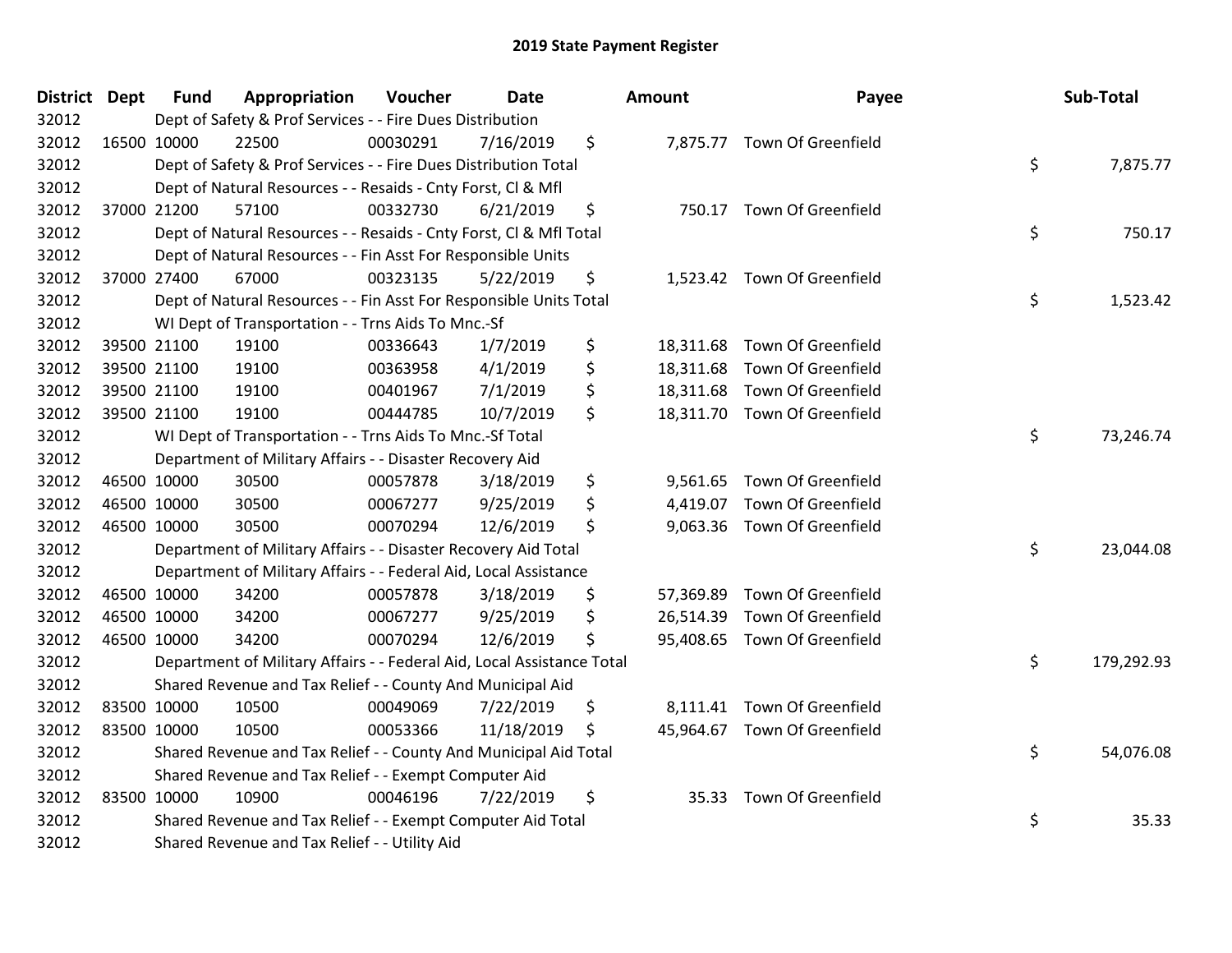| <b>District</b> | <b>Dept</b> | <b>Fund</b> | Appropriation                                                   | Voucher  | Date       |    | <b>Amount</b> | Payee              | Sub-Total  |
|-----------------|-------------|-------------|-----------------------------------------------------------------|----------|------------|----|---------------|--------------------|------------|
| 32012           | 83500 10000 |             | 11000                                                           | 00049069 | 7/22/2019  | \$ | 149.62        | Town Of Greenfield |            |
| 32012           | 83500 10000 |             | 11000                                                           | 00053366 | 11/18/2019 | S  | 870.99        | Town Of Greenfield |            |
| 32012           |             |             | Shared Revenue and Tax Relief - - Utility Aid Total             |          |            |    |               |                    | 1,020.61   |
| 32012           |             |             | Shared Revenue and Tax Relief - - Personal Property Aid         |          |            |    |               |                    |            |
| 32012           | 83500 10000 |             | 11100                                                           | 00040742 | 5/6/2019   | \$ | 6,910.35      | Town Of Greenfield |            |
| 32012           |             |             | Shared Revenue and Tax Relief - - Personal Property Aid Total   |          |            |    |               |                    | 6,910.35   |
| 32012           |             |             | Shared Revenue and Tax Relief - - Lottery & Gaming Credit       |          |            |    |               |                    |            |
| 32012           | 83500 52100 |             | 36300                                                           | 00038342 | 3/25/2019  | S  | 12,742.68     | Town Of Greenfield |            |
| 32012           |             |             | Shared Revenue and Tax Relief - - Lottery & Gaming Credit Total |          |            |    |               |                    | 12,742.68  |
| 32012 Total     |             |             |                                                                 |          |            |    |               |                    | 360,518.16 |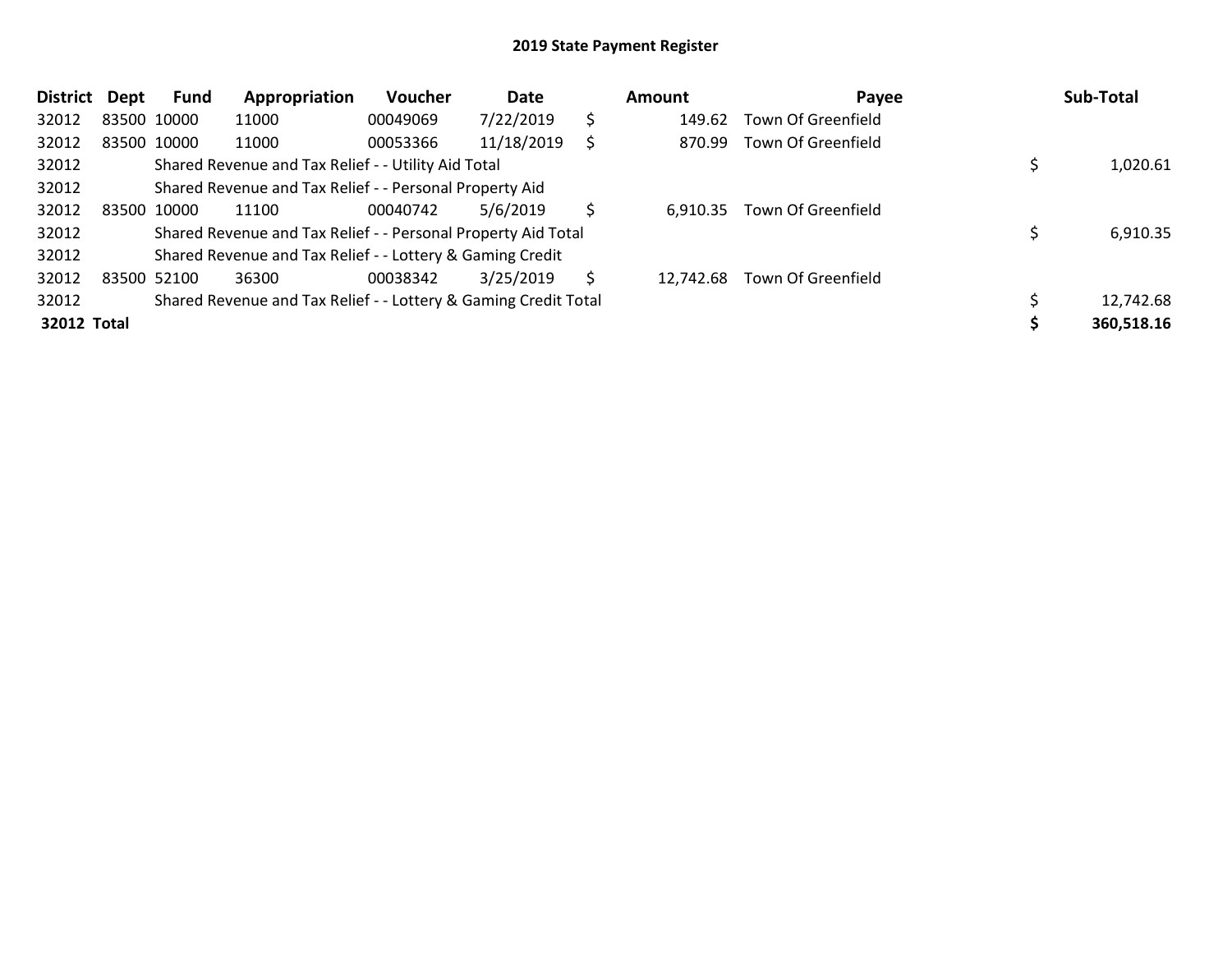| District Dept | <b>Fund</b> | Appropriation                                                          | Voucher  | <b>Date</b> | Amount       | Payee                      | Sub-Total        |
|---------------|-------------|------------------------------------------------------------------------|----------|-------------|--------------|----------------------------|------------------|
| 32014         |             | Dept of Safety & Prof Services - - Fire Dues Distribution              |          |             |              |                            |                  |
| 32014         | 16500 10000 | 22500                                                                  | 00030155 | 7/16/2019   | \$           | 11,024.83 Town Of Hamilton |                  |
| 32014         |             | Dept of Safety & Prof Services - - Fire Dues Distribution Total        |          |             |              |                            | \$<br>11,024.83  |
| 32014         |             | Dept of Natural Resources - - Aids In Lieu Of Taxes - Gener            |          |             |              |                            |                  |
| 32014         | 37000 10000 | 50300                                                                  | 00314353 | 4/19/2019   | \$           | 13.47 Town Of Hamilton     |                  |
| 32014         | 37000 10000 | 50300                                                                  | 00314355 | 4/19/2019   | \$<br>181.68 | <b>Town Of Hamilton</b>    |                  |
| 32014         |             | Dept of Natural Resources - - Aids In Lieu Of Taxes - Gener Total      |          |             |              |                            | \$<br>195.15     |
| 32014         |             | Dept of Natural Resources - - Resaids - Cnty Forst, Cl & Mfl           |          |             |              |                            |                  |
| 32014         | 37000 21200 | 57100                                                                  | 00332731 | 6/21/2019   | \$           | 813.49 Town Of Hamilton    |                  |
| 32014         |             | Dept of Natural Resources - - Resaids - Cnty Forst, Cl & Mfl Total     |          |             |              |                            | \$<br>813.49     |
| 32014         |             | Dept of Natural Resources - - Aids In Lieu Of Taxes - Sum S            |          |             |              |                            |                  |
| 32014         | 37000 21200 | 57900                                                                  | 00314352 | 4/19/2019   | \$<br>211.20 | <b>Town Of Hamilton</b>    |                  |
| 32014         | 37000 21200 | 57900                                                                  | 00314354 | 4/19/2019   | \$<br>1.35   | Town Of Hamilton           |                  |
| 32014         |             | Dept of Natural Resources - - Aids In Lieu Of Taxes - Sum S Total      |          |             |              |                            | \$<br>212.55     |
| 32014         |             | Dept of Natural Resources - - Fin Asst For Responsible Units           |          |             |              |                            |                  |
| 32014         | 37000 27400 | 67000                                                                  | 00323365 | 5/22/2019   | \$           | 2,704.64 Town Of Hamilton  |                  |
| 32014         |             | Dept of Natural Resources - - Fin Asst For Responsible Units Total     |          |             |              |                            | \$<br>2,704.64   |
| 32014         |             | Dept of Natural Resources - - Recycling Consolidation Grants           |          |             |              |                            |                  |
| 32014         | 37000 27400 | 67300                                                                  | 00323365 | 5/22/2019   | \$           | 633.51 Town Of Hamilton    |                  |
| 32014         |             | Dept of Natural Resources - - Recycling Consolidation Grants Total     |          |             |              |                            | \$<br>633.51     |
| 32014         |             | WI Dept of Transportation - - Trns Aids To Mnc.-Sf                     |          |             |              |                            |                  |
| 32014         | 39500 21100 | 19100                                                                  | 00336644 | 1/7/2019    | \$           | 28,841.20 Town Of Hamilton |                  |
| 32014         | 39500 21100 | 19100                                                                  | 00363959 | 4/1/2019    | \$           | 28,841.20 Town Of Hamilton |                  |
| 32014         | 39500 21100 | 19100                                                                  | 00401968 | 7/1/2019    | \$           | 28,841.20 Town Of Hamilton |                  |
| 32014         | 39500 21100 | 19100                                                                  | 00444786 | 10/7/2019   | \$           | 28,841.21 Town Of Hamilton |                  |
| 32014         |             | WI Dept of Transportation - - Trns Aids To Mnc.-Sf Total               |          |             |              |                            | \$<br>115,364.81 |
| 32014         |             | Department of Military Affairs - - Disaster Recovery Aid               |          |             |              |                            |                  |
| 32014         | 46500 10000 | 30500                                                                  | 00058783 | 4/5/2019    | \$           | 386.93 Town Of Hamilton    |                  |
| 32014         |             | Department of Military Affairs - - Disaster Recovery Aid Total         |          |             |              |                            | \$<br>386.93     |
| 32014         |             | Department of Military Affairs - - Federal Aid, Local Assistance       |          |             |              |                            |                  |
| 32014         | 46500 10000 | 34200                                                                  | 00058783 | 4/5/2019    | \$           | 2,321.57 Town Of Hamilton  |                  |
| 32014         |             | Department of Military Affairs - - Federal Aid, Local Assistance Total |          |             |              |                            | \$<br>2,321.57   |
| 32014         |             | Elections Commission - - 2018 Hava Election Security                   |          |             |              |                            |                  |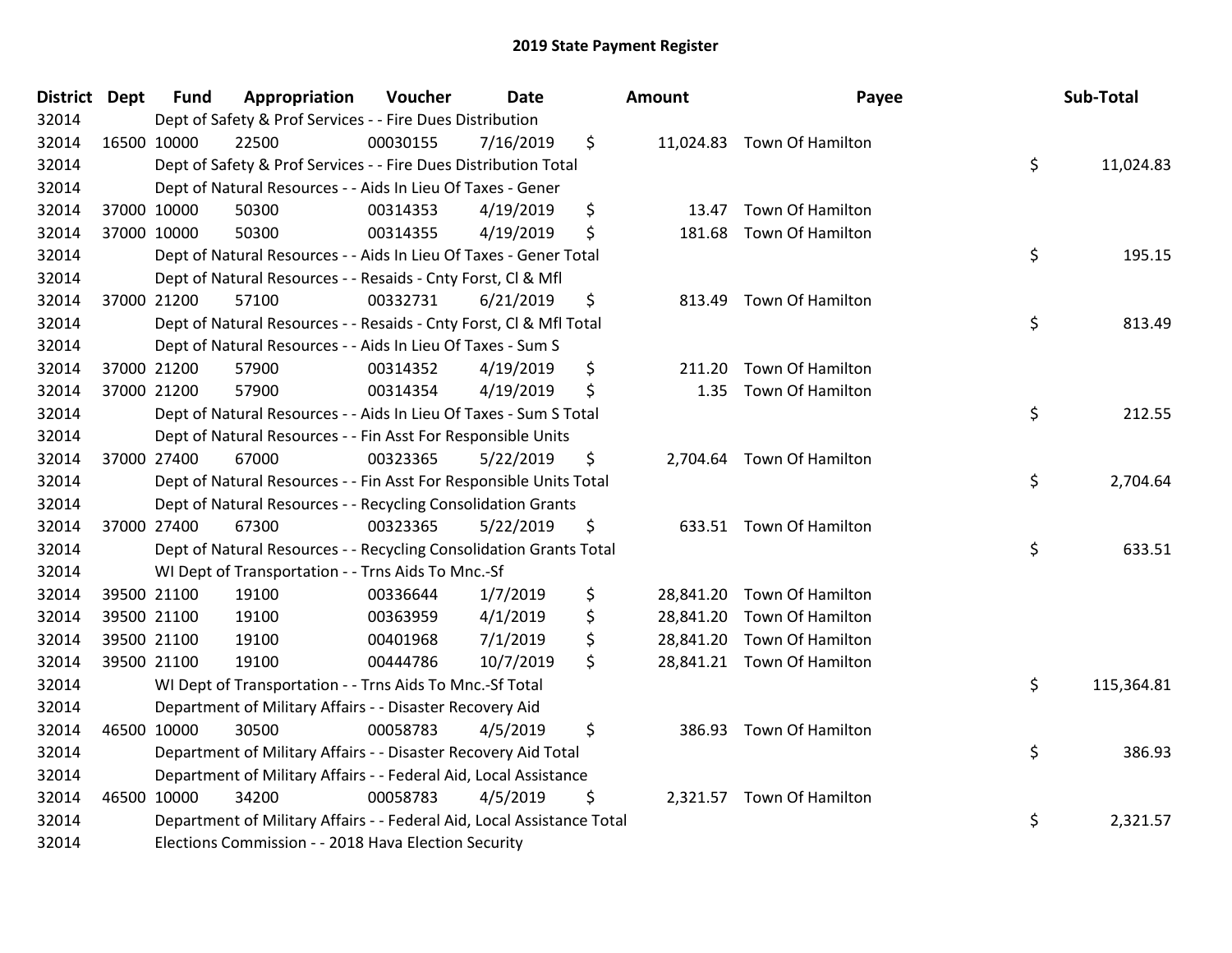| <b>District</b> | <b>Dept</b> | Fund        | Appropriation                                                    | <b>Voucher</b> | Date       |    | Amount    | Payee            | Sub-Total       |
|-----------------|-------------|-------------|------------------------------------------------------------------|----------------|------------|----|-----------|------------------|-----------------|
| 32014           |             | 51000 22000 | 18200                                                            | 00002373       | 11/13/2019 | \$ | 1,100.00  | Town Of Hamilton |                 |
| 32014           |             |             | Elections Commission - - 2018 Hava Election Security Total       |                |            |    |           |                  | \$<br>1,100.00  |
| 32014           |             |             | Shared Revenue and Tax Relief - - County And Municipal Aid       |                |            |    |           |                  |                 |
| 32014           |             | 83500 10000 | 10500                                                            | 00049070       | 7/22/2019  | \$ | 4,174.97  | Town Of Hamilton |                 |
| 32014           |             | 83500 10000 | 10500                                                            | 00053367       | 11/18/2019 | S  | 23,658.13 | Town Of Hamilton |                 |
| 32014           |             |             | Shared Revenue and Tax Relief - - County And Municipal Aid Total |                |            |    |           |                  | \$<br>27,833.10 |
| 32014           |             |             | Shared Revenue and Tax Relief - - Exempt Computer Aid            |                |            |    |           |                  |                 |
| 32014           |             | 83500 10000 | 10900                                                            | 00046197       | 7/22/2019  | \$ | 112.24    | Town Of Hamilton |                 |
| 32014           |             |             | Shared Revenue and Tax Relief - - Exempt Computer Aid Total      |                |            |    |           |                  | \$<br>112.24    |
| 32014           |             |             | Shared Revenue and Tax Relief - - Utility Aid                    |                |            |    |           |                  |                 |
| 32014           |             | 83500 10000 | 11000                                                            | 00049070       | 7/22/2019  | \$ | 56.02     | Town Of Hamilton |                 |
| 32014           |             | 83500 10000 | 11000                                                            | 00053367       | 11/18/2019 | \$ | 467.15    | Town Of Hamilton |                 |
| 32014           |             |             | Shared Revenue and Tax Relief - - Utility Aid Total              |                |            |    |           |                  | \$<br>523.17    |
| 32014           |             |             | Shared Revenue and Tax Relief - - Personal Property Aid          |                |            |    |           |                  |                 |
| 32014           | 83500 10000 |             | 11100                                                            | 00040743       | 5/6/2019   | \$ | 2,694.54  | Town Of Hamilton |                 |
| 32014           |             |             | Shared Revenue and Tax Relief - - Personal Property Aid Total    |                |            |    |           |                  | 2,694.54        |
| 32014 Total     |             |             |                                                                  |                |            |    |           |                  | 165,920.53      |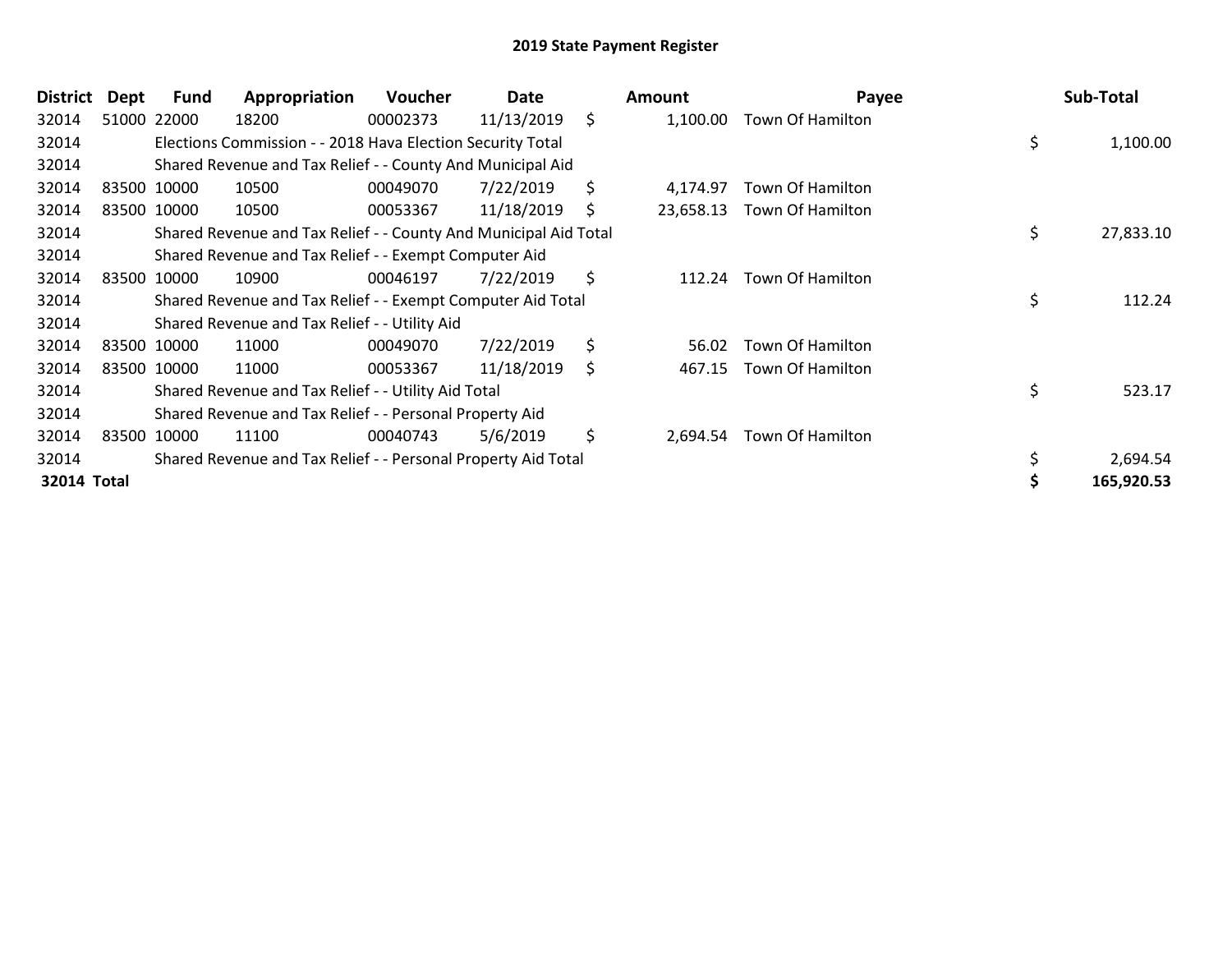| District Dept |             | <b>Fund</b> | Appropriation                                                      | Voucher  | <b>Date</b> | Amount          | Payee                      | Sub-Total        |
|---------------|-------------|-------------|--------------------------------------------------------------------|----------|-------------|-----------------|----------------------------|------------------|
| 32016         |             |             | Dept of Safety & Prof Services - - Fire Dues Distribution          |          |             |                 |                            |                  |
| 32016         | 16500 10000 |             | 22500                                                              | 00030018 | 7/15/2019   | \$              | 19,028.39 Town Of Holland  |                  |
| 32016         |             |             | Dept of Safety & Prof Services - - Fire Dues Distribution Total    |          |             |                 |                            | \$<br>19,028.39  |
| 32016         |             |             | Dept of Natural Resources - - Aids In Lieu Of Taxes - Gener        |          |             |                 |                            |                  |
| 32016         |             | 37000 10000 | 50300                                                              | 00296724 | 2/7/2019    | \$              | 2,880.27 Town Of Holland   |                  |
| 32016         |             | 37000 10000 | 50300                                                              | 00314953 | 4/19/2019   | \$<br>15.72     | Town Of Holland            |                  |
| 32016         |             | 37000 10000 | 50300                                                              | 00314955 | 4/19/2019   | \$<br>864.76    | Town Of Holland            |                  |
| 32016         |             |             | Dept of Natural Resources - - Aids In Lieu Of Taxes - Gener Total  |          |             |                 |                            | \$<br>3,760.75   |
| 32016         |             |             | Dept of Natural Resources - - Resaids - Cnty Forst, CI & Mfl       |          |             |                 |                            |                  |
| 32016         |             | 37000 21200 | 57100                                                              | 00332732 | 6/21/2019   | \$              | 301.39 Town Of Holland     |                  |
| 32016         |             |             | Dept of Natural Resources - - Resaids - Cnty Forst, Cl & Mfl Total |          |             |                 |                            | \$<br>301.39     |
| 32016         |             |             | Dept of Natural Resources - - Aids In Lieu Of Taxes - Sum S        |          |             |                 |                            |                  |
| 32016         |             | 37000 21200 | 57900                                                              | 00314954 | 4/19/2019   | \$              | 1,847.89 Town Of Holland   |                  |
| 32016         |             |             | Dept of Natural Resources - - Aids In Lieu Of Taxes - Sum S Total  |          |             |                 |                            | \$<br>1,847.89   |
| 32016         |             |             | Dept of Natural Resources - - Fin Asst For Responsible Units       |          |             |                 |                            |                  |
| 32016         |             | 37000 27400 | 67000                                                              | 00323473 | 5/22/2019   | \$<br>2,749.88  | Town Of Holland            |                  |
| 32016         |             |             | Dept of Natural Resources - - Fin Asst For Responsible Units Total |          |             |                 |                            | \$<br>2,749.88   |
| 32016         |             |             | Dept of Natural Resources - - Recycling Consolidation Grants       |          |             |                 |                            |                  |
| 32016         |             | 37000 27400 | 67300                                                              | 00323473 | 5/22/2019   | \$              | 1,066.03 Town Of Holland   |                  |
| 32016         |             |             | Dept of Natural Resources - - Recycling Consolidation Grants Total |          |             |                 |                            | \$<br>1,066.03   |
| 32016         |             |             | WI Dept of Transportation - - Trns Aids To Mnc.-Sf                 |          |             |                 |                            |                  |
| 32016         |             | 39500 21100 | 19100                                                              | 00336645 | 1/7/2019    | \$<br>28,387.29 | Town Of Holland            |                  |
| 32016         |             | 39500 21100 | 19100                                                              | 00363960 | 4/1/2019    | \$<br>28,387.29 | Town Of Holland            |                  |
| 32016         |             | 39500 21100 | 19100                                                              | 00401969 | 7/1/2019    | \$              | 28,387.29 Town Of Holland  |                  |
| 32016         |             | 39500 21100 | 19100                                                              | 00444787 | 10/7/2019   | \$              | 28,387.30 Town Of Holland  |                  |
| 32016         |             |             | WI Dept of Transportation - - Trns Aids To Mnc.-Sf Total           |          |             |                 |                            | \$<br>113,549.17 |
| 32016         |             |             | WI Dept of Transportation - - Local Rds, Grants Sf                 |          |             |                 |                            |                  |
| 32016         |             | 39500 21100 | 27000                                                              | 00418906 | 8/2/2019    | \$              | 166,200.36 Town Of Holland |                  |
| 32016         |             |             | WI Dept of Transportation - - Local Rds, Grants Sf Total           |          |             |                 |                            | \$<br>166,200.36 |
| 32016         |             |             | Department of Military Affairs - - Disaster Recovery Aid           |          |             |                 |                            |                  |
| 32016         | 46500 10000 |             | 30500                                                              | 00059041 | 4/17/2019   | \$              | 169.81 Town Of Holland     |                  |
| 32016         |             |             | Department of Military Affairs - - Disaster Recovery Aid Total     |          |             |                 |                            | \$<br>169.81     |
| 32016         |             |             | Department of Military Affairs - - Federal Aid, Local Assistance   |          |             |                 |                            |                  |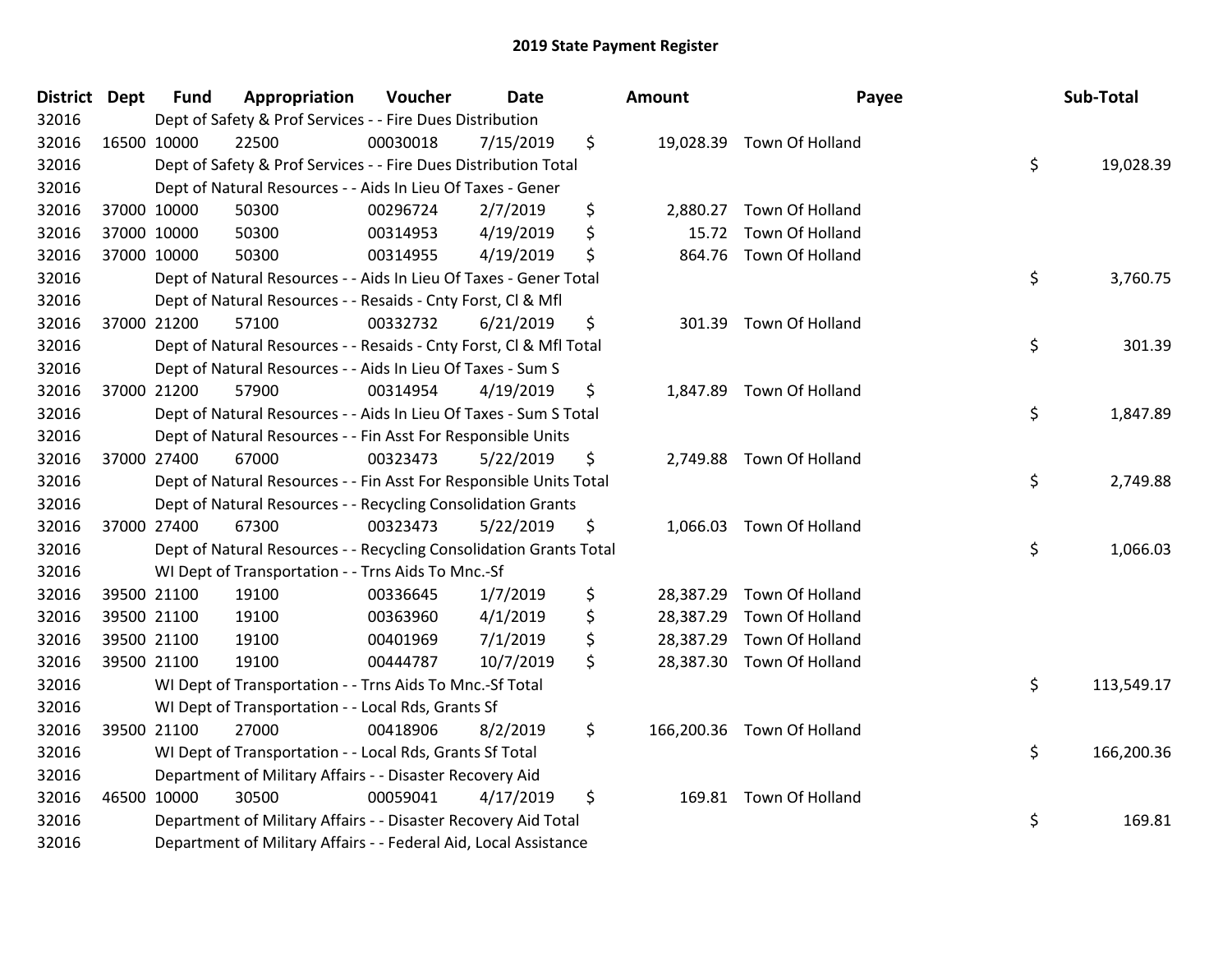| <b>District</b> | <b>Dept</b> | <b>Fund</b> | Appropriation                                                          | Voucher  | Date       | <b>Amount</b>   | Payee                     | Sub-Total        |
|-----------------|-------------|-------------|------------------------------------------------------------------------|----------|------------|-----------------|---------------------------|------------------|
| 32016           | 46500 10000 |             | 34200                                                                  | 00059041 | 4/17/2019  | \$              | 1,018.84 Town Of Holland  |                  |
| 32016           |             |             | Department of Military Affairs - - Federal Aid, Local Assistance Total |          |            |                 |                           | \$<br>1,018.84   |
| 32016           |             |             | Department of Administration - - Hv Trans Ln Annual Impact Fee         |          |            |                 |                           |                  |
| 32016           |             | 50500 10000 | 17400                                                                  | 00101224 | 5/1/2019   | \$<br>73,095.00 | Town Of Holland           |                  |
| 32016           |             | 50500 10000 | 17400                                                                  | 00101225 | 5/1/2019   | \$<br>43,938.00 | Town Of Holland           |                  |
| 32016           |             |             | Department of Administration - - Hv Trans Ln Annual Impact Fee Total   |          |            |                 |                           | \$<br>117,033.00 |
| 32016           |             |             | Elections Commission - - 2018 Hava Election Security                   |          |            |                 |                           |                  |
| 32016           |             | 51000 22000 | 18200                                                                  | 00002444 | 11/13/2019 | \$<br>1,100.00  | Town Of Holland           |                  |
| 32016           |             |             | Elections Commission - - 2018 Hava Election Security Total             |          |            |                 |                           | \$<br>1,100.00   |
| 32016           |             |             | Shared Revenue and Tax Relief - - County And Municipal Aid             |          |            |                 |                           |                  |
| 32016           |             | 83500 10000 | 10500                                                                  | 00049071 | 7/22/2019  | \$<br>8,416.34  | Town Of Holland           |                  |
| 32016           |             | 83500 10000 | 10500                                                                  | 00053368 | 11/18/2019 | \$              | 47,692.61 Town Of Holland |                  |
| 32016           |             |             | Shared Revenue and Tax Relief - - County And Municipal Aid Total       |          |            |                 |                           | \$<br>56,108.95  |
| 32016           |             |             | Shared Revenue and Tax Relief - - Exempt Computer Aid                  |          |            |                 |                           |                  |
| 32016           |             | 83500 10000 | 10900                                                                  | 00046198 | 7/22/2019  | \$<br>64.43     | Town Of Holland           |                  |
| 32016           |             |             | Shared Revenue and Tax Relief - - Exempt Computer Aid Total            |          |            |                 |                           | \$<br>64.43      |
| 32016           |             |             | Shared Revenue and Tax Relief - - Utility Aid                          |          |            |                 |                           |                  |
| 32016           |             | 83500 10000 | 11000                                                                  | 00049071 | 7/22/2019  | \$<br>1,014.38  | Town Of Holland           |                  |
| 32016           |             | 83500 10000 | 11000                                                                  | 00053368 | 11/18/2019 | \$              | 6,008.84 Town Of Holland  |                  |
| 32016           |             |             | Shared Revenue and Tax Relief - - Utility Aid Total                    |          |            |                 |                           | \$<br>7,023.22   |
| 32016           |             |             | Shared Revenue and Tax Relief - - Personal Property Aid                |          |            |                 |                           |                  |
| 32016           |             | 83500 10000 | 11100                                                                  | 00040744 | 5/6/2019   | \$<br>841.64    | Town Of Holland           |                  |
| 32016           |             |             | Shared Revenue and Tax Relief - - Personal Property Aid Total          |          |            |                 |                           | \$<br>841.64     |
| 32016           |             |             | Shared Revenue and Tax Relief - - Lottery & Gaming Credit              |          |            |                 |                           |                  |
| 32016           |             | 83500 52100 | 36300                                                                  | 00038343 | 3/25/2019  | \$<br>5,312.88  | Town Of Holland           |                  |
| 32016           |             |             | Shared Revenue and Tax Relief - - Lottery & Gaming Credit Total        |          |            |                 |                           | \$<br>5,312.88   |
| 32016 Total     |             |             |                                                                        |          |            |                 |                           | \$<br>497,176.63 |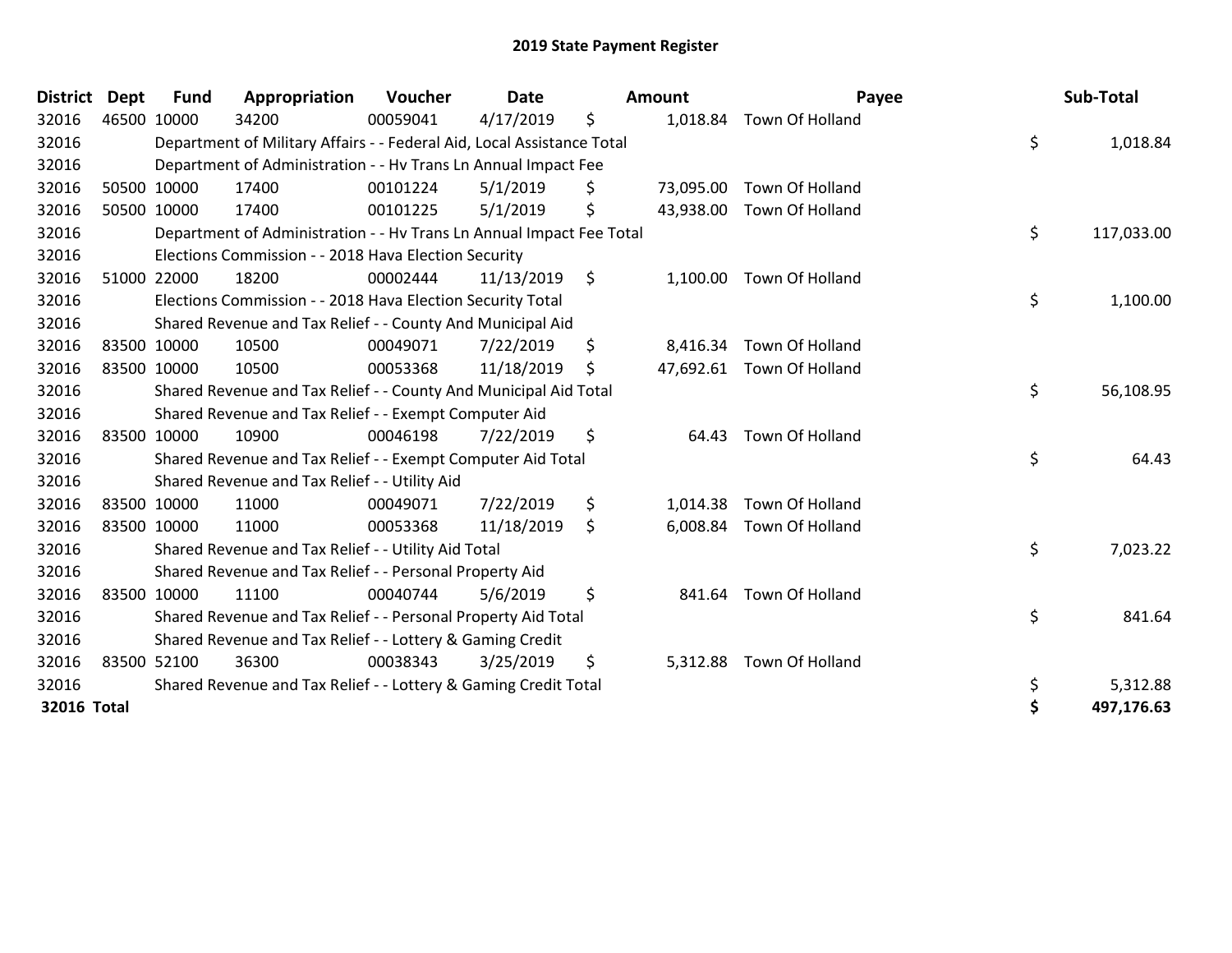| <b>District Dept</b> | <b>Fund</b> | Appropriation                                                          | Voucher  | <b>Date</b> | <b>Amount</b>  | Payee                    | Sub-Total       |
|----------------------|-------------|------------------------------------------------------------------------|----------|-------------|----------------|--------------------------|-----------------|
| 32018                |             | Dept of Safety & Prof Services - - Fire Dues Distribution              |          |             |                |                          |                 |
| 32018                | 16500 10000 | 22500                                                                  | 00030331 | 7/16/2019   | \$             | 7,217.73 Town Of Medary  |                 |
| 32018                |             | Dept of Safety & Prof Services - - Fire Dues Distribution Total        |          |             |                |                          | \$<br>7,217.73  |
| 32018                |             | Dept of Natural Resources - - Aids In Lieu Of Taxes - Gener            |          |             |                |                          |                 |
| 32018                | 37000 10000 | 50300                                                                  | 00313537 | 4/19/2019   | \$<br>31.23    | Town Of Medary           |                 |
| 32018                |             | Dept of Natural Resources - - Aids In Lieu Of Taxes - Gener Total      |          |             |                |                          | \$<br>31.23     |
| 32018                |             | Dept of Natural Resources - - Resaids - Cnty Forst, Cl & Mfl           |          |             |                |                          |                 |
| 32018                | 37000 21200 | 57100                                                                  | 00332733 | 6/21/2019   | \$             | 217.80 Town Of Medary    |                 |
| 32018                |             | Dept of Natural Resources - - Resaids - Cnty Forst, Cl & Mfl Total     |          |             |                |                          | \$<br>217.80    |
| 32018                |             | Dept of Natural Resources - - Fin Asst For Responsible Units           |          |             |                |                          |                 |
| 32018                | 37000 27400 | 67000                                                                  | 00322788 | 5/22/2019   | \$             | 1,914.61 Town Of Medary  |                 |
| 32018                |             | Dept of Natural Resources - - Fin Asst For Responsible Units Total     |          |             |                |                          | \$<br>1,914.61  |
| 32018                |             | Dept of Natural Resources - - Recycling Consolidation Grants           |          |             |                |                          |                 |
| 32018                | 37000 27400 | 67300                                                                  | 00322788 | 5/22/2019   | \$             | 387.74 Town Of Medary    |                 |
| 32018                |             | Dept of Natural Resources - - Recycling Consolidation Grants Total     |          |             |                |                          | \$<br>387.74    |
| 32018                |             | WI Dept of Transportation - - Trns Aids To Mnc.-Sf                     |          |             |                |                          |                 |
| 32018                | 39500 21100 | 19100                                                                  | 00336646 | 1/7/2019    | \$<br>9,926.29 | Town Of Medary           |                 |
| 32018                | 39500 21100 | 19100                                                                  | 00363961 | 4/1/2019    | \$<br>9,926.29 | Town Of Medary           |                 |
| 32018                | 39500 21100 | 19100                                                                  | 00401970 | 7/1/2019    | \$<br>9,926.29 | Town Of Medary           |                 |
| 32018                | 39500 21100 | 19100                                                                  | 00444788 | 10/7/2019   | \$             | 9,926.31 Town Of Medary  |                 |
| 32018                |             | WI Dept of Transportation - - Trns Aids To Mnc.-Sf Total               |          |             |                |                          | \$<br>39,705.18 |
| 32018                |             | Department of Military Affairs - - Disaster Recovery Aid               |          |             |                |                          |                 |
| 32018                | 46500 10000 | 30500                                                                  | 00070276 | 12/6/2019   | \$             | 1,279.69 Town Of Medary  |                 |
| 32018                |             | Department of Military Affairs - - Disaster Recovery Aid Total         |          |             |                |                          | \$<br>1,279.69  |
| 32018                |             | Department of Military Affairs - - Federal Aid, Local Assistance       |          |             |                |                          |                 |
| 32018                | 46500 10000 | 34200                                                                  | 00070276 | 12/6/2019   | \$             | 33,808.45 Town Of Medary |                 |
| 32018                |             | Department of Military Affairs - - Federal Aid, Local Assistance Total |          |             |                |                          | \$<br>33,808.45 |
| 32018                |             | Shared Revenue and Tax Relief - - County And Municipal Aid             |          |             |                |                          |                 |
| 32018                | 83500 10000 | 10500                                                                  | 00049072 | 7/22/2019   | \$<br>3,941.79 | Town Of Medary           |                 |
| 32018                | 83500 10000 | 10500                                                                  | 00053369 | 11/18/2019  | \$             | 22,336.84 Town Of Medary |                 |
| 32018                |             | Shared Revenue and Tax Relief - - County And Municipal Aid Total       |          |             |                |                          | \$<br>26,278.63 |
| 32018                |             | Shared Revenue and Tax Relief - - Exempt Computer Aid                  |          |             |                |                          |                 |
| 32018                | 83500 10000 | 10900                                                                  | 00046199 | 7/22/2019   | \$<br>14.55    | Town Of Medary           |                 |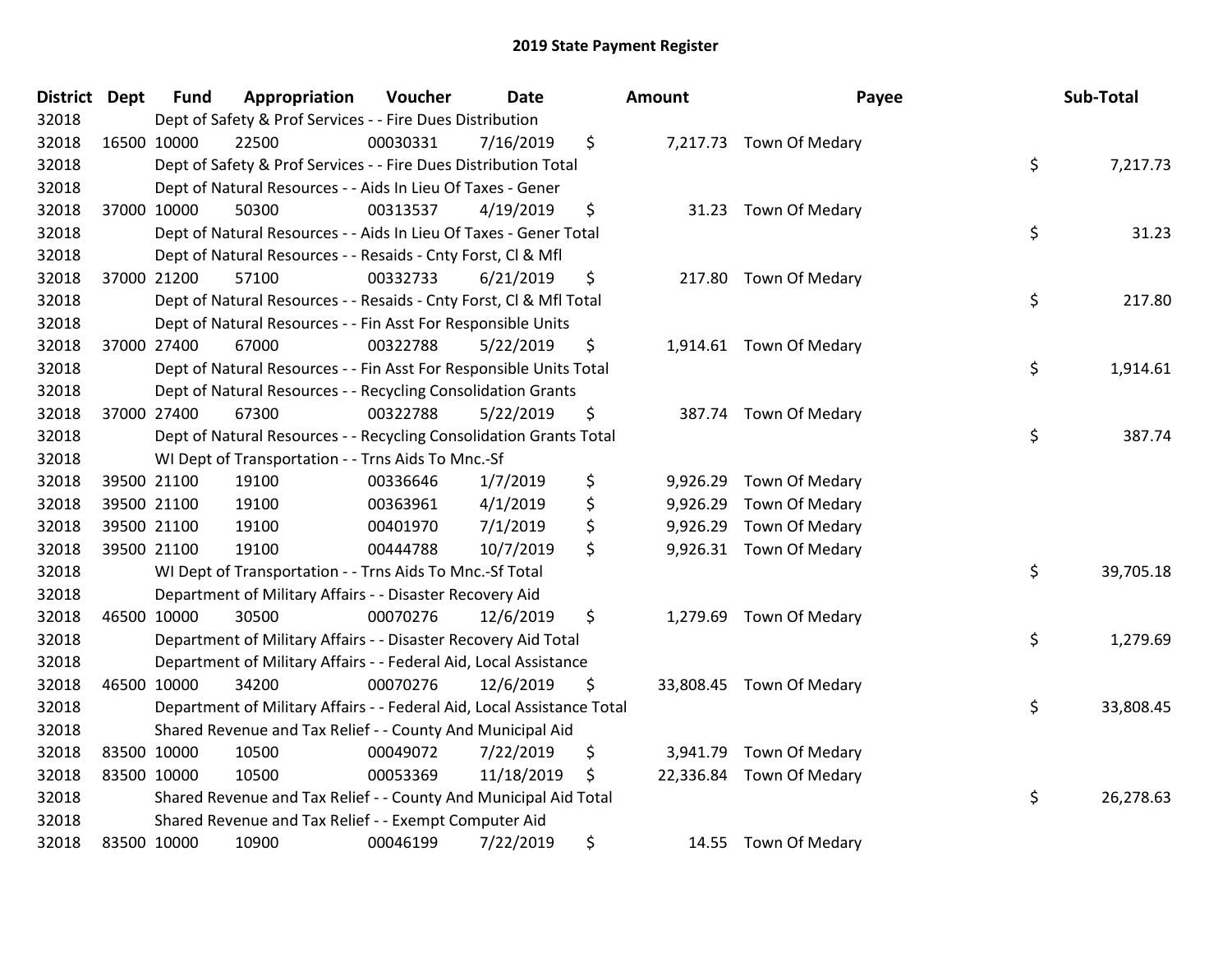| <b>District</b> | Dept | <b>Fund</b> | Appropriation                                                   | <b>Voucher</b> | Date       |    | Amount   | Payee                 | Sub-Total   |
|-----------------|------|-------------|-----------------------------------------------------------------|----------------|------------|----|----------|-----------------------|-------------|
| 32018           |      |             | Shared Revenue and Tax Relief - - Exempt Computer Aid Total     |                |            |    |          |                       | \$<br>14.55 |
| 32018           |      |             | Shared Revenue and Tax Relief - - Utility Aid                   |                |            |    |          |                       |             |
| 32018           |      | 83500 10000 | 11000                                                           | 00049072       | 7/22/2019  | \$ | 19.12    | Town Of Medary        |             |
| 32018           |      | 83500 10000 | 11000                                                           | 00053369       | 11/18/2019 | S  |          | 411.91 Town Of Medary |             |
| 32018           |      |             | Shared Revenue and Tax Relief - - Utility Aid Total             |                |            |    |          |                       | 431.03      |
| 32018           |      |             | Shared Revenue and Tax Relief - - Personal Property Aid         |                |            |    |          |                       |             |
| 32018           |      | 83500 10000 | 11100                                                           | 00040745       | 5/6/2019   | \$ |          | 479.52 Town Of Medary |             |
| 32018           |      |             | Shared Revenue and Tax Relief - - Personal Property Aid Total   |                |            |    |          |                       | 479.52      |
| 32018           |      |             | Shared Revenue and Tax Relief - - Lottery & Gaming Credit       |                |            |    |          |                       |             |
| 32018           |      | 83500 52100 | 36300                                                           | 00038344       | 3/25/2019  | \$ | 2,509.56 | Town Of Medary        |             |
| 32018           |      |             | Shared Revenue and Tax Relief - - Lottery & Gaming Credit Total |                |            |    |          |                       | 2,509.56    |
| 32018 Total     |      |             |                                                                 |                |            |    |          |                       | 114,275.72  |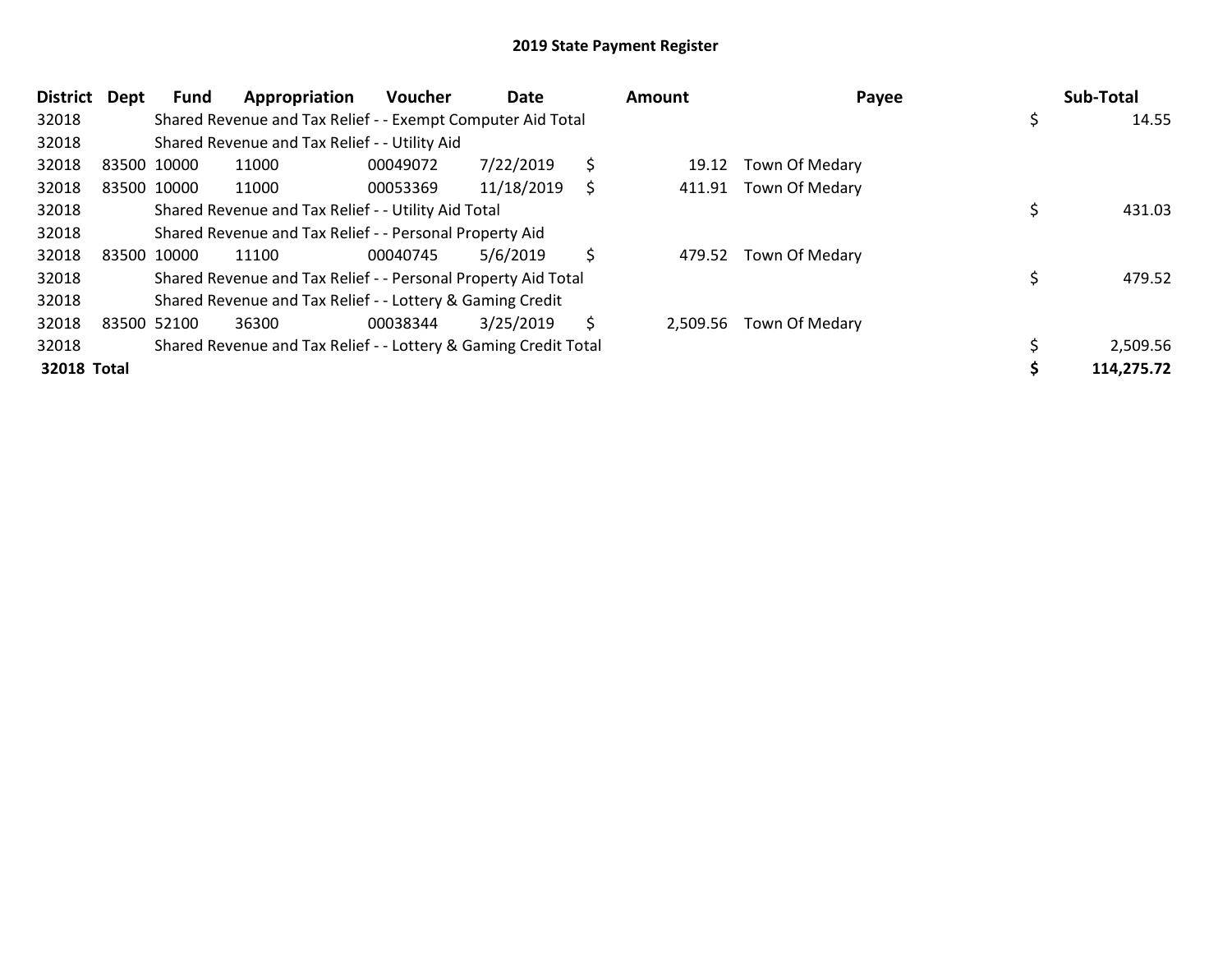| District Dept |             | <b>Fund</b> | Appropriation                                                        | Voucher  | <b>Date</b> | <b>Amount</b>   | Payee                      | Sub-Total        |
|---------------|-------------|-------------|----------------------------------------------------------------------|----------|-------------|-----------------|----------------------------|------------------|
| 32020         |             |             | Dept of Safety & Prof Services - - Fire Dues Distribution            |          |             |                 |                            |                  |
| 32020         | 16500 10000 |             | 22500                                                                | 00029968 | 7/15/2019   | \$              | 25,817.98 Town Of Onalaska |                  |
| 32020         |             |             | Dept of Safety & Prof Services - - Fire Dues Distribution Total      |          |             |                 |                            | \$<br>25,817.98  |
| 32020         |             |             | Dept of Natural Resources - - Aids In Lieu Of Taxes - Gener          |          |             |                 |                            |                  |
| 32020         | 37000 10000 |             | 50300                                                                | 00296655 | 2/7/2019    | \$              | 1,207.86 Town Of Onalaska  |                  |
| 32020         | 37000 10000 |             | 50300                                                                | 00313466 | 4/19/2019   | \$              | 230.40 Town Of Onalaska    |                  |
| 32020         |             |             | Dept of Natural Resources - - Aids In Lieu Of Taxes - Gener Total    |          |             |                 |                            | \$<br>1,438.26   |
| 32020         |             |             | Dept of Natural Resources - - Resaids - Cnty Forst, CI & Mfl         |          |             |                 |                            |                  |
| 32020         | 37000 21200 |             | 57100                                                                | 00332734 | 6/21/2019   | \$              | 429.61 Town Of Onalaska    |                  |
| 32020         |             |             | Dept of Natural Resources - - Resaids - Cnty Forst, Cl & Mfl Total   |          |             |                 |                            | \$<br>429.61     |
| 32020         |             |             | Dept of Natural Resources - - Aids In Lieu Of Taxes - Sum S          |          |             |                 |                            |                  |
| 32020         | 37000 21200 |             | 57900                                                                | 00313467 | 4/19/2019   | \$              | 48.42 Town Of Onalaska     |                  |
| 32020         |             |             | Dept of Natural Resources - - Aids In Lieu Of Taxes - Sum S Total    |          |             |                 |                            | \$<br>48.42      |
| 32020         |             |             | Dept of Natural Resources - - Fin Asst For Responsible Units         |          |             |                 |                            |                  |
| 32020         | 37000 27400 |             | 67000                                                                | 00322829 | 5/22/2019   | \$              | 29,611.83 Town Of Onalaska |                  |
| 32020         |             |             | Dept of Natural Resources - - Fin Asst For Responsible Units Total   |          |             |                 |                            | \$<br>29,611.83  |
| 32020         |             |             | Dept of Natural Resources - - Recycling Consolidation Grants         |          |             |                 |                            |                  |
| 32020         | 37000 27400 |             | 67300                                                                | 00322829 | 5/22/2019   | \$              | 1,476.41 Town Of Onalaska  |                  |
| 32020         |             |             | Dept of Natural Resources - - Recycling Consolidation Grants Total   |          |             |                 |                            | \$<br>1,476.41   |
| 32020         |             |             | WI Dept of Transportation - - Trns Aids To Mnc.-Sf                   |          |             |                 |                            |                  |
| 32020         | 39500 21100 |             | 19100                                                                | 00336647 | 1/7/2019    | \$              | 28,805.36 Town Of Onalaska |                  |
| 32020         | 39500 21100 |             | 19100                                                                | 00363962 | 4/1/2019    | \$              | 28,805.36 Town Of Onalaska |                  |
| 32020         | 39500 21100 |             | 19100                                                                | 00401971 | 7/1/2019    | \$              | 28,805.36 Town Of Onalaska |                  |
| 32020         | 39500 21100 |             | 19100                                                                | 00444789 | 10/7/2019   | \$              | 28,805.39 Town Of Onalaska |                  |
| 32020         |             |             | WI Dept of Transportation - - Trns Aids To Mnc.-Sf Total             |          |             |                 |                            | \$<br>115,221.47 |
| 32020         |             |             | WI Dept of Transportation - - Trns Facl Econ Astsf                   |          |             |                 |                            |                  |
| 32020         | 39500 21100 |             | 26000                                                                | 00356257 | 2/27/2019   | \$<br>16,978.43 | Town Of Onalaska           |                  |
| 32020         | 39500 21100 |             | 26000                                                                | 00466188 | 11/27/2019  | \$              | 2,082.25 Town Of Onalaska  |                  |
| 32020         |             |             | WI Dept of Transportation - - Trns Facl Econ Astsf Total             |          |             |                 |                            | \$<br>19,060.68  |
| 32020         |             |             | Department of Administration - - Hv Trans Ln Annual Impact Fee       |          |             |                 |                            |                  |
| 32020         | 50500 10000 |             | 17400                                                                | 00101081 | 5/1/2019    | \$              | 1,683.00 Town Of Onalaska  |                  |
| 32020         | 50500 10000 |             | 17400                                                                | 00101082 | 5/1/2019    | \$<br>1,036.00  | Town Of Onalaska           |                  |
| 32020         |             |             | Department of Administration - - Hv Trans Ln Annual Impact Fee Total |          |             |                 |                            | \$<br>2,719.00   |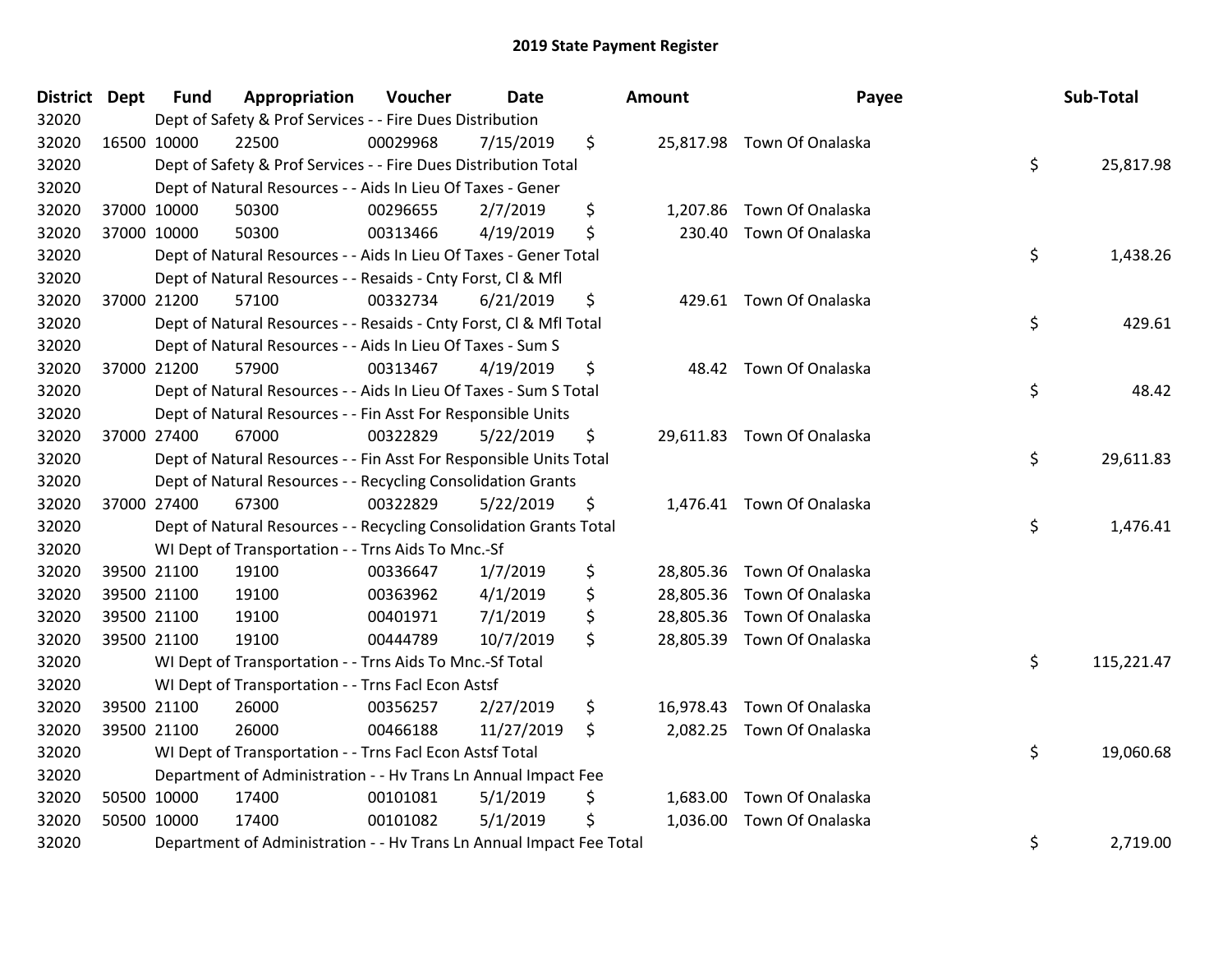| District    | Dept        | Fund        | Appropriation                                                    | <b>Voucher</b> | Date       |    | Amount    | Payee                       | Sub-Total        |
|-------------|-------------|-------------|------------------------------------------------------------------|----------------|------------|----|-----------|-----------------------------|------------------|
| 32020       |             |             | Shared Revenue and Tax Relief - - County And Municipal Aid       |                |            |    |           |                             |                  |
| 32020       | 83500 10000 |             | 10500                                                            | 00049073       | 7/22/2019  | \$ | 22.881.16 | Town Of Onalaska            |                  |
| 32020       | 83500 10000 |             | 10500                                                            | 00053370       | 11/18/2019 | Ś. |           | 129,659.92 Town Of Onalaska |                  |
| 32020       |             |             | Shared Revenue and Tax Relief - - County And Municipal Aid Total |                |            |    |           |                             | \$<br>152,541.08 |
| 32020       |             |             | Shared Revenue and Tax Relief - - Exempt Computer Aid            |                |            |    |           |                             |                  |
| 32020       | 83500 10000 |             | 10900                                                            | 00046200       | 7/22/2019  | \$ | 459.35    | Town Of Onalaska            |                  |
| 32020       |             |             | Shared Revenue and Tax Relief - - Exempt Computer Aid Total      |                |            |    |           |                             | 459.35           |
| 32020       |             |             | Shared Revenue and Tax Relief - - Utility Aid                    |                |            |    |           |                             |                  |
| 32020       | 83500 10000 |             | 11000                                                            | 00049073       | 7/22/2019  | \$ | 802.61    | Town Of Onalaska            |                  |
| 32020       |             | 83500 10000 | 11000                                                            | 00053370       | 11/18/2019 | \$ | 4,668.23  | Town Of Onalaska            |                  |
| 32020       |             |             | Shared Revenue and Tax Relief - - Utility Aid Total              |                |            |    |           |                             | \$<br>5,470.84   |
| 32020       |             |             | Shared Revenue and Tax Relief - - Personal Property Aid          |                |            |    |           |                             |                  |
| 32020       | 83500 10000 |             | 11100                                                            | 00040746       | 5/6/2019   | \$ | 8.619.78  | Town Of Onalaska            |                  |
| 32020       |             |             | Shared Revenue and Tax Relief - - Personal Property Aid Total    |                |            |    |           |                             | 8,619.78         |
| 32020 Total |             |             |                                                                  |                |            |    |           |                             | 362,914.71       |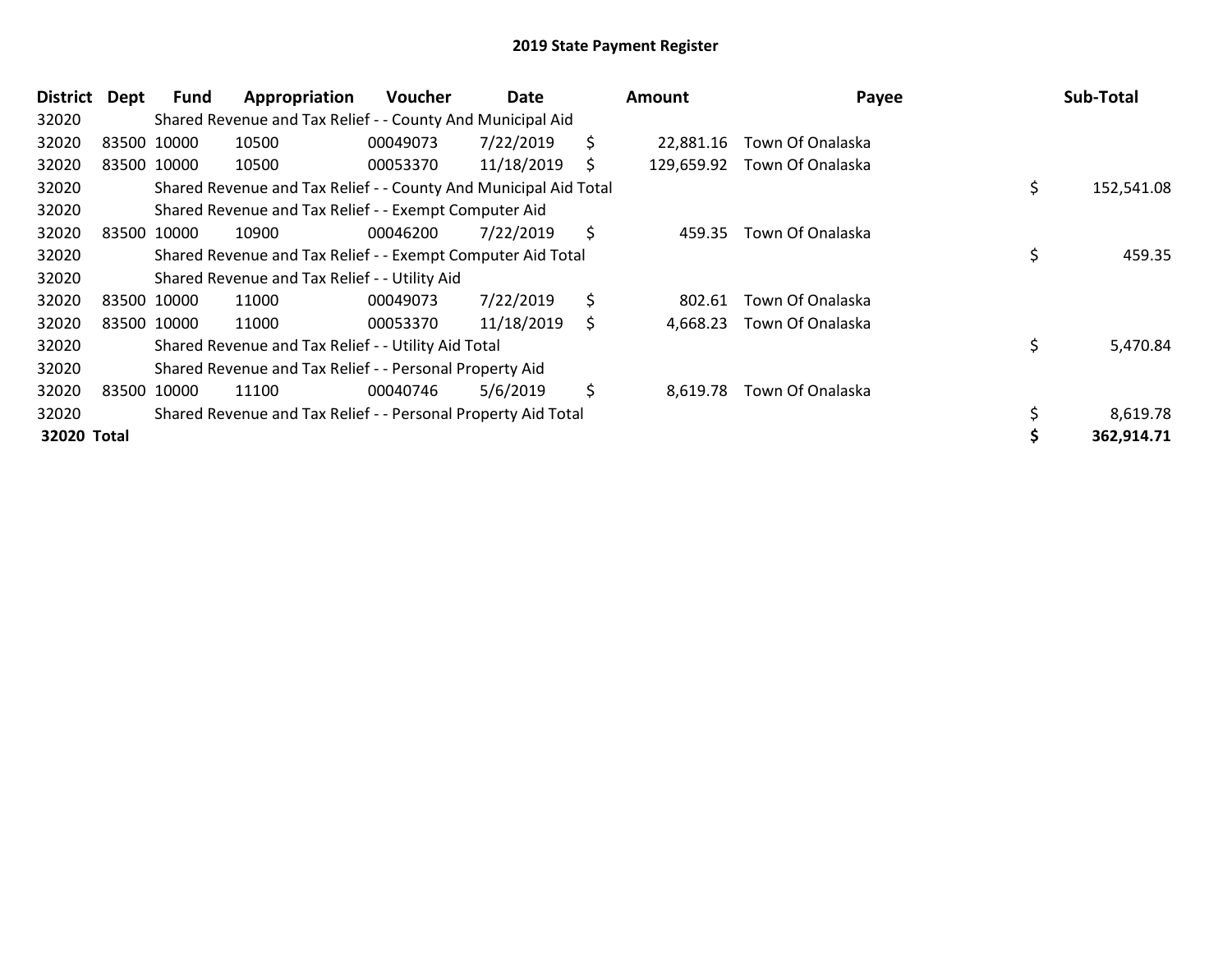| <b>District Dept</b> | <b>Fund</b> | Appropriation                                                      | Voucher  | <b>Date</b> | <b>Amount</b> | Payee                    | Sub-Total        |
|----------------------|-------------|--------------------------------------------------------------------|----------|-------------|---------------|--------------------------|------------------|
| 32022                |             | Dept of Safety & Prof Services - - Fire Dues Distribution          |          |             |               |                          |                  |
| 32022                | 16500 10000 | 22500                                                              | 00030012 | 7/15/2019   | \$            | 19,623.84 Town Of Shelby |                  |
| 32022                |             | Dept of Safety & Prof Services - - Fire Dues Distribution Total    |          |             |               |                          | \$<br>19,623.84  |
| 32022                |             | Dept of Natural Resources - - Aids In Lieu Of Taxes - Gener        |          |             |               |                          |                  |
| 32022                | 37000 10000 | 50300                                                              | 00296706 | 2/7/2019    | \$            | 163.61 Town Of Shelby    |                  |
| 32022                |             | Dept of Natural Resources - - Aids In Lieu Of Taxes - Gener Total  |          |             |               |                          | \$<br>163.61     |
| 32022                |             | Dept of Natural Resources - - Resaids - Cnty Forst, Cl & Mfl       |          |             |               |                          |                  |
| 32022                | 37000 21200 | 57100                                                              | 00332735 | 6/21/2019   | \$            | 417.97 Town Of Shelby    |                  |
| 32022                |             | Dept of Natural Resources - - Resaids - Cnty Forst, CI & Mfl Total |          |             |               |                          | \$<br>417.97     |
| 32022                |             | Dept of Natural Resources - - Rec & Resource Aids, Fed             |          |             |               |                          |                  |
| 32022                | 37000 21200 | 58300                                                              | 00325811 | 6/5/2019    | \$            | 846.63 Town Of Shelby    |                  |
| 32022                |             | Dept of Natural Resources - - Rec & Resource Aids, Fed Total       |          |             |               |                          | \$<br>846.63     |
| 32022                |             | Dept of Natural Resources - - Fin Asst For Responsible Units       |          |             |               |                          |                  |
| 32022                | 37000 27400 | 67000                                                              | 00323524 | 5/22/2019   | \$            | 7,024.08 Town Of Shelby  |                  |
| 32022                |             | Dept of Natural Resources - - Fin Asst For Responsible Units Total |          |             |               |                          | \$<br>7,024.08   |
| 32022                |             | WI Dept of Transportation - - Trns Aids To Mnc.-Sf                 |          |             |               |                          |                  |
| 32022                | 39500 21100 | 19100                                                              | 00336648 | 1/7/2019    | \$            | 40,643.90 Town Of Shelby |                  |
| 32022                | 39500 21100 | 19100                                                              | 00363963 | 4/1/2019    | \$            | 40,643.90 Town Of Shelby |                  |
| 32022                | 39500 21100 | 19100                                                              | 00401972 | 7/1/2019    | \$            | 40,643.90 Town Of Shelby |                  |
| 32022                | 39500 21100 | 19100                                                              | 00444790 | 10/7/2019   | \$            | 40,643.92 Town Of Shelby |                  |
| 32022                |             | WI Dept of Transportation - - Trns Aids To Mnc.-Sf Total           |          |             |               |                          | \$<br>162,575.62 |
| 32022                |             | Department of Justice - - Law Enforcement Train, Local             |          |             |               |                          |                  |
| 32022                | 45500 10000 | 23100                                                              | 00074568 | 11/12/2019  | \$            | 320.00 Town Of Shelby    |                  |
| 32022                |             | Department of Justice - - Law Enforcement Train, Local Total       |          |             |               |                          | \$<br>320.00     |
| 32022                |             | Department of Military Affairs - - Disaster Recovery Aid           |          |             |               |                          |                  |
| 32022                | 46500 10000 | 30500                                                              | 00064063 | 7/17/2019   | \$            | 8,572.70 Town Of Shelby  |                  |
| 32022                |             | Department of Military Affairs - - Disaster Recovery Aid Total     |          |             |               |                          | \$<br>8,572.70   |
| 32022                |             | Public Defender Board - - Transcript, Discovery And Int            |          |             |               |                          |                  |
| 32022                | 55000 10000 | 10600                                                              | 00182648 | 2/19/2019   | \$<br>5.68    | Town Of Shelby           |                  |
| 32022                | 55000 10000 | 10600                                                              | 00186197 | 3/7/2019    | \$<br>5.00    | Town Of Shelby           |                  |
| 32022                |             | Public Defender Board - - Transcript, Discovery And Int Total      |          |             |               |                          | \$<br>10.68      |
| 32022                |             | Shared Revenue and Tax Relief - - County And Municipal Aid         |          |             |               |                          |                  |
| 32022                | 83500 10000 | 10500                                                              | 00049074 | 7/22/2019   | \$            | 20,184.29 Town Of Shelby |                  |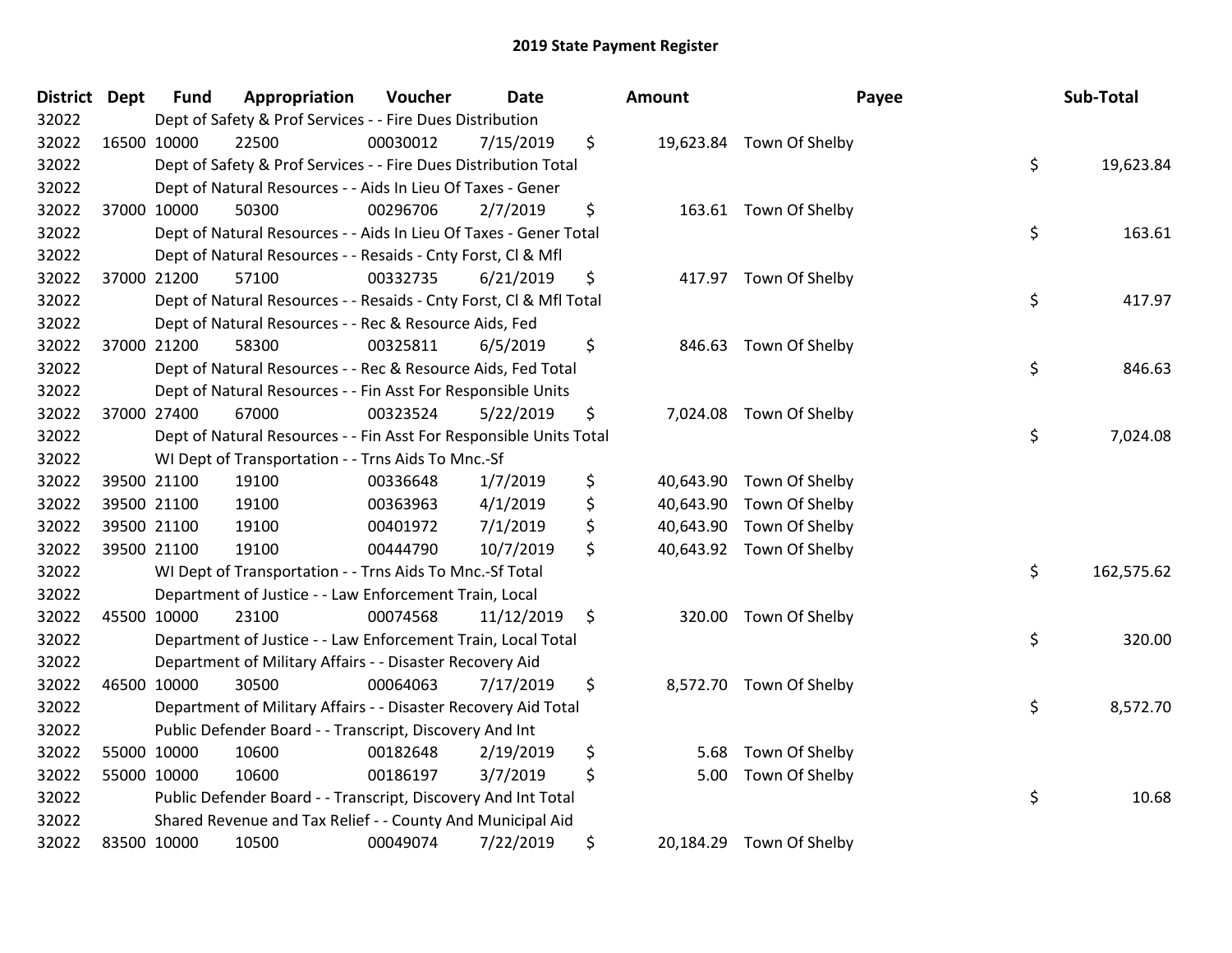| <b>District</b> | Dept | Fund        | Appropriation                                                    | <b>Voucher</b> | Date       | Amount           | Payee          | Sub-Total        |
|-----------------|------|-------------|------------------------------------------------------------------|----------------|------------|------------------|----------------|------------------|
| 32022           |      | 83500 10000 | 10500                                                            | 00053371       | 11/18/2019 | \$<br>114,377.62 | Town Of Shelby |                  |
| 32022           |      |             | Shared Revenue and Tax Relief - - County And Municipal Aid Total |                |            |                  |                | \$<br>134,561.91 |
| 32022           |      |             | Shared Revenue and Tax Relief - - Exempt Computer Aid            |                |            |                  |                |                  |
| 32022           |      | 83500 10000 | 10900                                                            | 00046201       | 7/22/2019  | \$<br>758.66     | Town Of Shelby |                  |
| 32022           |      |             | Shared Revenue and Tax Relief - - Exempt Computer Aid Total      |                |            |                  |                | \$<br>758.66     |
| 32022           |      |             | Shared Revenue and Tax Relief - - Utility Aid                    |                |            |                  |                |                  |
| 32022           |      | 83500 10000 | 11000                                                            | 00049074       | 7/22/2019  | \$<br>171.48     | Town Of Shelby |                  |
| 32022           |      | 83500 10000 | 11000                                                            | 00053371       | 11/18/2019 | \$<br>1,000.59   | Town Of Shelby |                  |
| 32022           |      |             | Shared Revenue and Tax Relief - - Utility Aid Total              |                |            |                  |                | \$<br>1,172.07   |
| 32022           |      |             | Shared Revenue and Tax Relief - - Personal Property Aid          |                |            |                  |                |                  |
| 32022           |      | 83500 10000 | 11100                                                            | 00040747       | 5/6/2019   | \$<br>8,147.69   | Town Of Shelby |                  |
| 32022           |      |             | Shared Revenue and Tax Relief - - Personal Property Aid Total    |                |            |                  |                | \$<br>8,147.69   |
| 32022           |      |             | Shared Revenue and Tax Relief - - Lottery & Gaming Credit        |                |            |                  |                |                  |
| 32022           |      | 83500 52100 | 36300                                                            | 00038345       | 3/25/2019  | \$<br>17,683.20  | Town Of Shelby |                  |
| 32022           |      |             | Shared Revenue and Tax Relief - - Lottery & Gaming Credit Total  |                |            |                  |                | 17,683.20        |
| 32022 Total     |      |             |                                                                  |                |            |                  |                | 361,878.66       |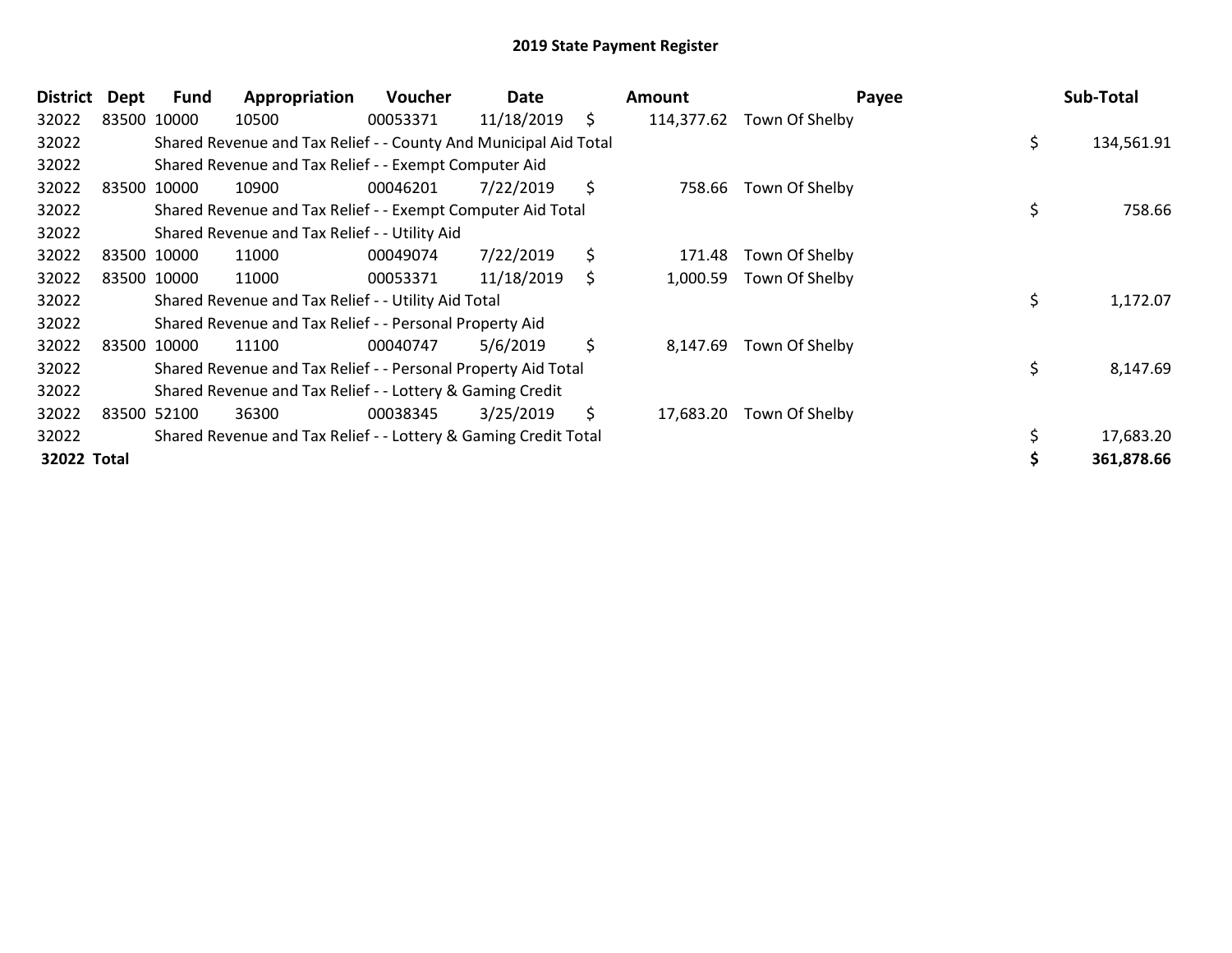| <b>District Dept</b> | <b>Fund</b> | Appropriation                                                          | Voucher  | <b>Date</b> | <b>Amount</b>   | Payee                        | Sub-Total       |
|----------------------|-------------|------------------------------------------------------------------------|----------|-------------|-----------------|------------------------------|-----------------|
| 32024                |             | Dept of Safety & Prof Services - - Fire Dues Distribution              |          |             |                 |                              |                 |
| 32024                | 16500 10000 | 22500                                                                  | 00031070 | 7/17/2019   | \$              | 2,153.67 Town Of Washington  |                 |
| 32024                |             | Dept of Safety & Prof Services - - Fire Dues Distribution Total        |          |             |                 |                              | \$<br>2,153.67  |
| 32024                |             | Dept of Natural Resources - - Aids In Lieu Of Taxes - Gener            |          |             |                 |                              |                 |
| 32024                | 37000 10000 | 50300                                                                  | 00296657 | 2/7/2019    | \$<br>532.06    | Town Of Washington           |                 |
| 32024                |             | Dept of Natural Resources - - Aids In Lieu Of Taxes - Gener Total      |          |             |                 |                              | \$<br>532.06    |
| 32024                |             | Dept of Natural Resources - - Resaids - Cnty Forst, Cl & Mfl           |          |             |                 |                              |                 |
| 32024                | 37000 21200 | 57100                                                                  | 00332736 | 6/21/2019   | \$              | 556.35 Town Of Washington    |                 |
| 32024                |             | Dept of Natural Resources - - Resaids - Cnty Forst, Cl & Mfl Total     |          |             |                 |                              | \$<br>556.35    |
| 32024                |             | Dept of Natural Resources - - Fin Asst For Responsible Units           |          |             |                 |                              |                 |
| 32024                | 37000 27400 | 67000                                                                  | 00322832 | 5/22/2019   | \$              | 1,773.35 Town Of Washington  |                 |
| 32024                |             | Dept of Natural Resources - - Fin Asst For Responsible Units Total     |          |             |                 |                              | \$<br>1,773.35  |
| 32024                |             | WI Dept of Transportation - - Trns Aids To Mnc.-Sf                     |          |             |                 |                              |                 |
| 32024                | 39500 21100 | 19100                                                                  | 00336649 | 1/7/2019    | \$<br>16,209.36 | Town Of Washington           |                 |
| 32024                | 39500 21100 | 19100                                                                  | 00363964 | 4/1/2019    | \$<br>16,209.36 | Town Of Washington           |                 |
| 32024                | 39500 21100 | 19100                                                                  | 00401973 | 7/1/2019    | \$<br>16,209.36 | Town Of Washington           |                 |
| 32024                | 39500 21100 | 19100                                                                  | 00444791 | 10/7/2019   | \$<br>16,209.38 | Town Of Washington           |                 |
| 32024                |             | WI Dept of Transportation - - Trns Aids To Mnc.-Sf Total               |          |             |                 |                              | \$<br>64,837.46 |
| 32024                |             | Department of Military Affairs - - Disaster Recovery Aid               |          |             |                 |                              |                 |
| 32024                | 46500 10000 | 30500                                                                  | 00061442 | 6/4/2019    | \$<br>2,567.59  | Town Of Washington           |                 |
| 32024                | 46500 10000 | 30500                                                                  | 00065794 | 8/26/2019   | \$<br>4,044.13  | Town Of Washington           |                 |
| 32024                | 46500 10000 | 30500                                                                  | 00070532 | 12/9/2019   | \$              | 555.22 Town Of Washington    |                 |
| 32024                |             | Department of Military Affairs - - Disaster Recovery Aid Total         |          |             |                 |                              | \$<br>7,166.94  |
| 32024                |             | Department of Military Affairs - - Federal Aid, Local Assistance       |          |             |                 |                              |                 |
| 32024                | 46500 10000 | 34200                                                                  | 00061442 | 6/4/2019    | \$<br>18,736.82 | Town Of Washington           |                 |
| 32024                | 46500 10000 | 34200                                                                  | 00065794 | 8/26/2019   | \$              | 24,264.78 Town Of Washington |                 |
| 32024                |             | Department of Military Affairs - - Federal Aid, Local Assistance Total |          |             |                 |                              | \$<br>43,001.60 |
| 32024                |             | Elections Commission - - 2018 Hava Election Security                   |          |             |                 |                              |                 |
| 32024                | 51000 22000 | 18200                                                                  | 00002638 | 11/18/2019  | \$              | 1,100.00 Town Of Washington  |                 |
| 32024                |             | Elections Commission - - 2018 Hava Election Security Total             |          |             |                 |                              | \$<br>1,100.00  |
| 32024                |             | Shared Revenue and Tax Relief - - County And Municipal Aid             |          |             |                 |                              |                 |
| 32024                | 83500 10000 | 10500                                                                  | 00049075 | 7/22/2019   | \$              | 3,940.97 Town Of Washington  |                 |
| 32024                | 83500 10000 | 10500                                                                  | 00053372 | 11/18/2019  | \$              | 22,332.17 Town Of Washington |                 |
|                      |             |                                                                        |          |             |                 |                              |                 |

|                      | Payee                                                                                | Sub-Total       |
|----------------------|--------------------------------------------------------------------------------------|-----------------|
| 67                   | Town Of Washington                                                                   | \$<br>2,153.67  |
| 06                   | Town Of Washington                                                                   | \$<br>532.06    |
| 35                   | Town Of Washington                                                                   | \$<br>556.35    |
| 35                   | Town Of Washington                                                                   | \$<br>1,773.35  |
| 36<br>36<br>36<br>38 | Town Of Washington<br>Town Of Washington<br>Town Of Washington<br>Town Of Washington | \$<br>64,837.46 |
| 59<br>13<br>22       | Town Of Washington<br>Town Of Washington<br>Town Of Washington                       | \$<br>7,166.94  |
| 82<br>78             | Town Of Washington<br>Town Of Washington                                             | \$<br>43,001.60 |
| 00                   | Town Of Washington                                                                   | \$<br>1,100.00  |
| 97                   | Town Of Washington                                                                   |                 |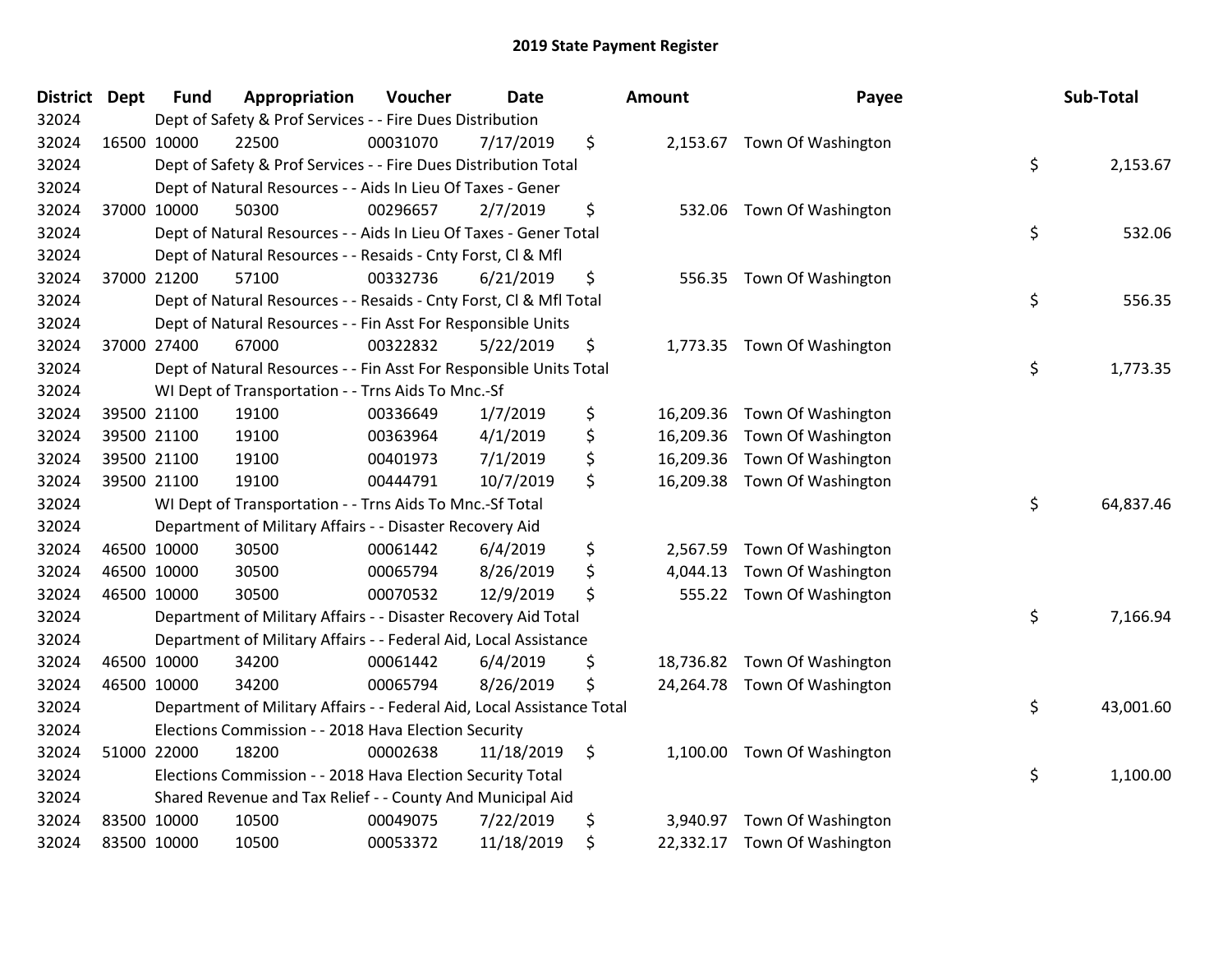| District Dept | <b>Fund</b> | Appropriation                                                    | Voucher  | Date      | Amount | Payee              | Sub-Total  |
|---------------|-------------|------------------------------------------------------------------|----------|-----------|--------|--------------------|------------|
| 32024         |             | Shared Revenue and Tax Relief - - County And Municipal Aid Total |          |           |        |                    | 26,273.14  |
| 32024         |             | Shared Revenue and Tax Relief - - Exempt Computer Aid            |          |           |        |                    |            |
| 32024         | 83500 10000 | 10900                                                            | 00046202 | 7/22/2019 | 5.19   | Town Of Washington |            |
| 32024         |             | Shared Revenue and Tax Relief - - Exempt Computer Aid Total      |          |           |        |                    | 5.19       |
| 32024         |             | Shared Revenue and Tax Relief - - Personal Property Aid          |          |           |        |                    |            |
| 32024         | 83500 10000 | 11100                                                            | 00040748 | 5/6/2019  | 130.63 | Town Of Washington |            |
| 32024         |             | Shared Revenue and Tax Relief - - Personal Property Aid Total    |          |           |        |                    | 130.63     |
| 32024 Total   |             |                                                                  |          |           |        |                    | 147.530.39 |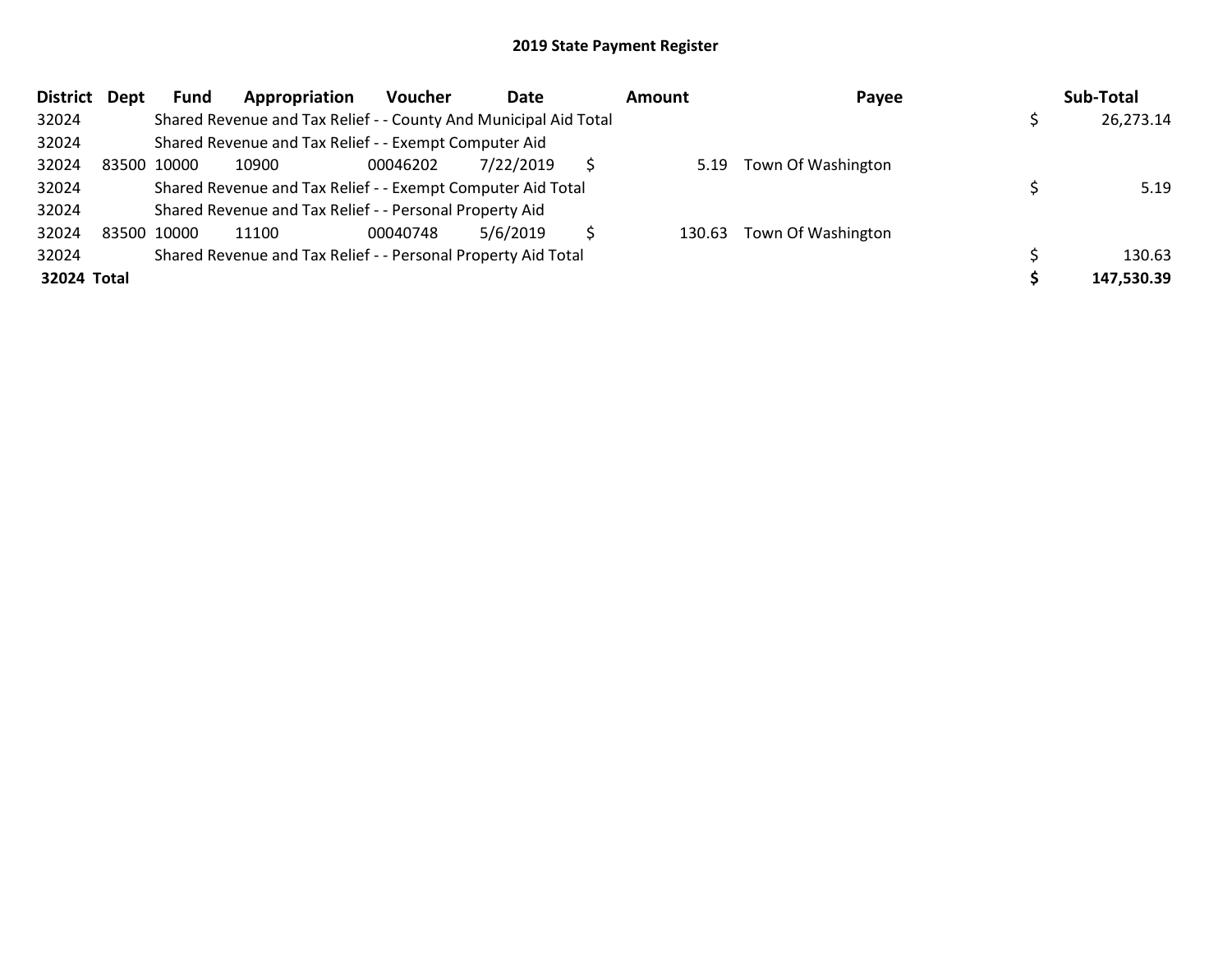| <b>District Dept</b> | <b>Fund</b> | Appropriation                                                        | Voucher  | <b>Date</b> | <b>Amount</b>   | Payee                        | Sub-Total        |
|----------------------|-------------|----------------------------------------------------------------------|----------|-------------|-----------------|------------------------------|------------------|
| 32106                |             | Dept of Safety & Prof Services - - Fire Dues Distribution            |          |             |                 |                              |                  |
| 32106                | 16500 10000 | 22500                                                                | 00031744 | 7/18/2019   | \$              | 3,963.97 Village Of Bangor   |                  |
| 32106                |             | Dept of Safety & Prof Services - - Fire Dues Distribution Total      |          |             |                 |                              | \$<br>3,963.97   |
| 32106                |             | Dept of Natural Resources - - Aids In Lieu Of Taxes - Gener          |          |             |                 |                              |                  |
| 32106                | 37000 10000 | 50300                                                                | 00314663 | 4/19/2019   | \$              | 118.90 Village Of Bangor     |                  |
| 32106                |             | Dept of Natural Resources - - Aids In Lieu Of Taxes - Gener Total    |          |             |                 |                              | \$<br>118.90     |
| 32106                |             | Dept of Natural Resources - - Fin Asst For Responsible Units         |          |             |                 |                              |                  |
| 32106                | 37000 27400 | 67000                                                                | 00323599 | 5/22/2019   | \$              | 1,970.03 Village Of Bangor   |                  |
| 32106                |             | Dept of Natural Resources - - Fin Asst For Responsible Units Total   |          |             |                 |                              | \$<br>1,970.03   |
| 32106                |             | WI Dept of Transportation - - Trns Aids To Mnc.-Sf                   |          |             |                 |                              |                  |
| 32106                | 39500 21100 | 19100                                                                | 00336650 | 1/7/2019    | \$              | 13,933.18 Village Of Bangor  |                  |
| 32106                | 39500 21100 | 19100                                                                | 00363965 | 4/1/2019    | \$<br>13,933.18 | Village Of Bangor            |                  |
| 32106                | 39500 21100 | 19100                                                                | 00401974 | 7/1/2019    | \$              | 13,933.18 Village Of Bangor  |                  |
| 32106                | 39500 21100 | 19100                                                                | 00444792 | 10/7/2019   | \$              | 13,933.18 Village Of Bangor  |                  |
| 32106                |             | WI Dept of Transportation - - Trns Aids To Mnc.-Sf Total             |          |             |                 |                              | \$<br>55,732.72  |
| 32106                |             | Department of Justice - - Law Enforcement Train, Local               |          |             |                 |                              |                  |
| 32106                | 45500 10000 | 23100                                                                | 00076768 | 12/20/2019  | \$<br>320.00    | Village Of Bangor            |                  |
| 32106                |             | Department of Justice - - Law Enforcement Train, Local Total         |          |             |                 |                              | \$<br>320.00     |
| 32106                |             | Department of Administration - - Federal Aid, Local Assistance       |          |             |                 |                              |                  |
| 32106                | 50500 10000 | 74300                                                                | 00103273 | 6/4/2019    | \$              | 115,408.38 Village Of Bangor |                  |
| 32106                | 50500 10000 | 74300                                                                | 00106183 | 8/1/2019    | \$              | 131,664.96 Village Of Bangor |                  |
| 32106                |             | Department of Administration - - Federal Aid, Local Assistance Total |          |             |                 |                              | \$<br>247,073.34 |
| 32106                |             | Elections Commission - - 2018 Hava Election Security                 |          |             |                 |                              |                  |
| 32106                | 51000 22000 | 18200                                                                | 00002355 | 11/7/2019   | \$              | 500.00 Village Of Bangor     |                  |
| 32106                |             | Elections Commission - - 2018 Hava Election Security Total           |          |             |                 |                              | \$<br>500.00     |
| 32106                |             | Shared Revenue and Tax Relief - - County And Municipal Aid           |          |             |                 |                              |                  |
| 32106                | 83500 10000 | 10500                                                                | 00049076 | 7/22/2019   | \$<br>17,578.10 | Village Of Bangor            |                  |
| 32106                | 83500 10000 | 10500                                                                | 00053373 | 11/18/2019  | \$              | 99,609.25 Village Of Bangor  |                  |
| 32106                |             | Shared Revenue and Tax Relief - - County And Municipal Aid Total     |          |             |                 |                              | \$<br>117,187.35 |
| 32106                |             | Shared Revenue and Tax Relief - - Exempt Computer Aid                |          |             |                 |                              |                  |
| 32106                | 83500 10000 | 10900                                                                | 00046203 | 7/22/2019   | \$<br>385.56    | Village Of Bangor            |                  |
| 32106                | 83500 10000 | 10900                                                                | 00047870 | 7/22/2019   | \$<br>47.95     | Village Of Bangor            |                  |
| 32106                |             | Shared Revenue and Tax Relief - - Exempt Computer Aid Total          |          |             |                 |                              | \$<br>433.51     |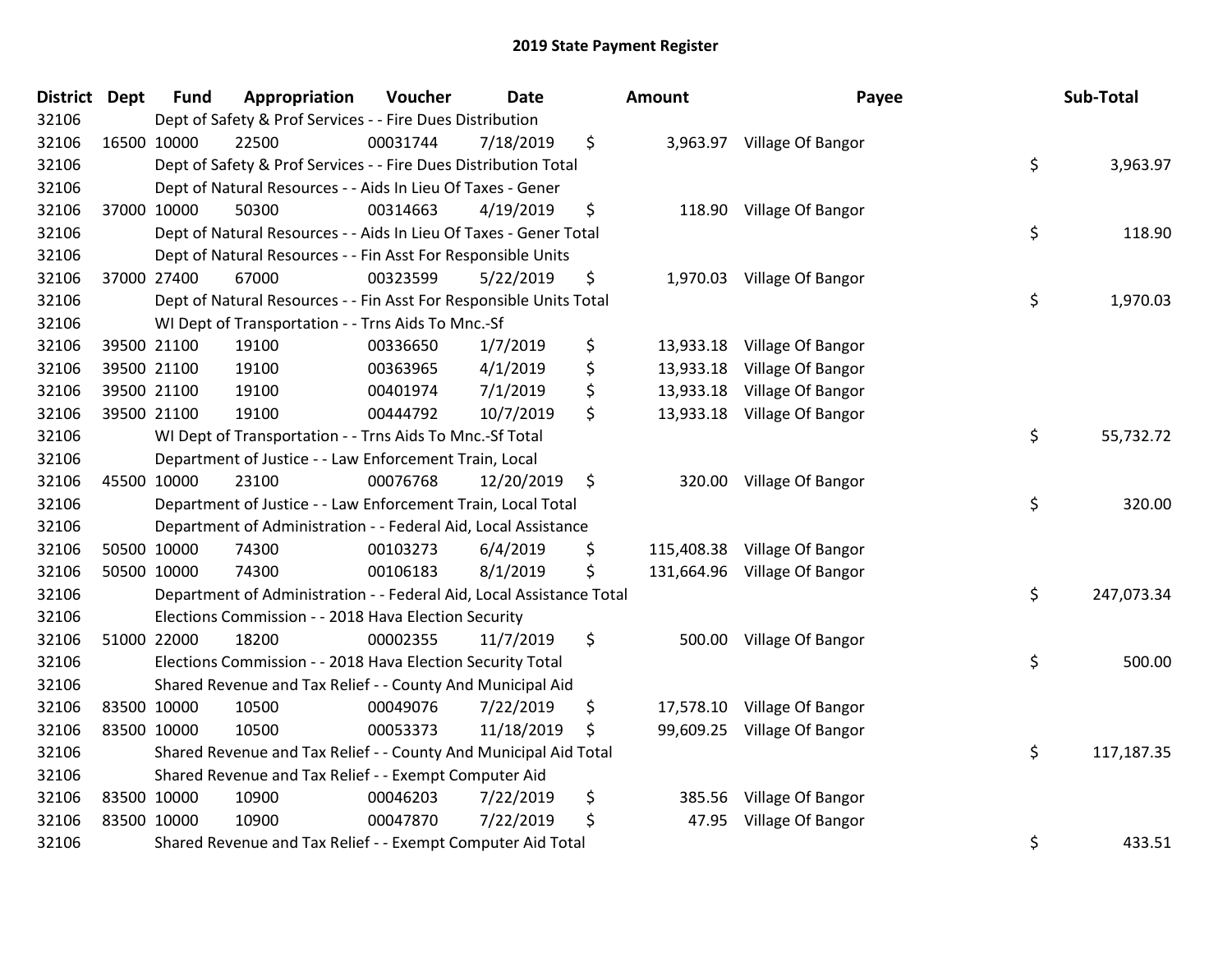| District    | Dept | Fund        | Appropriation                                                 | <b>Voucher</b> | Date       | Amount |          | Payee             |  | Sub-Total  |  |
|-------------|------|-------------|---------------------------------------------------------------|----------------|------------|--------|----------|-------------------|--|------------|--|
| 32106       |      |             | Shared Revenue and Tax Relief - - Utility Aid                 |                |            |        |          |                   |  |            |  |
| 32106       |      | 83500 10000 | 11000                                                         | 00049076       | 7/22/2019  |        | 270.63   | Village Of Bangor |  |            |  |
| 32106       |      | 83500 10000 | 11000                                                         | 00053373       | 11/18/2019 | S      | 1,526.58 | Village Of Bangor |  |            |  |
| 32106       |      |             | Shared Revenue and Tax Relief - - Utility Aid Total           |                |            |        |          |                   |  | 1,797.21   |  |
| 32106       |      |             | Shared Revenue and Tax Relief - - Personal Property Aid       |                |            |        |          |                   |  |            |  |
| 32106       |      | 83500 10000 | 11100                                                         | 00040749       | 5/6/2019   | Ś      | 676.81   | Village Of Bangor |  |            |  |
| 32106       |      | 83500 10000 | 11100                                                         | 00042610       | 5/6/2019   | Ś      | 57.41    | Village Of Bangor |  |            |  |
| 32106       |      |             | Shared Revenue and Tax Relief - - Personal Property Aid Total |                |            |        |          |                   |  | 734.22     |  |
| 32106 Total |      |             |                                                               |                |            |        |          |                   |  | 429,831.25 |  |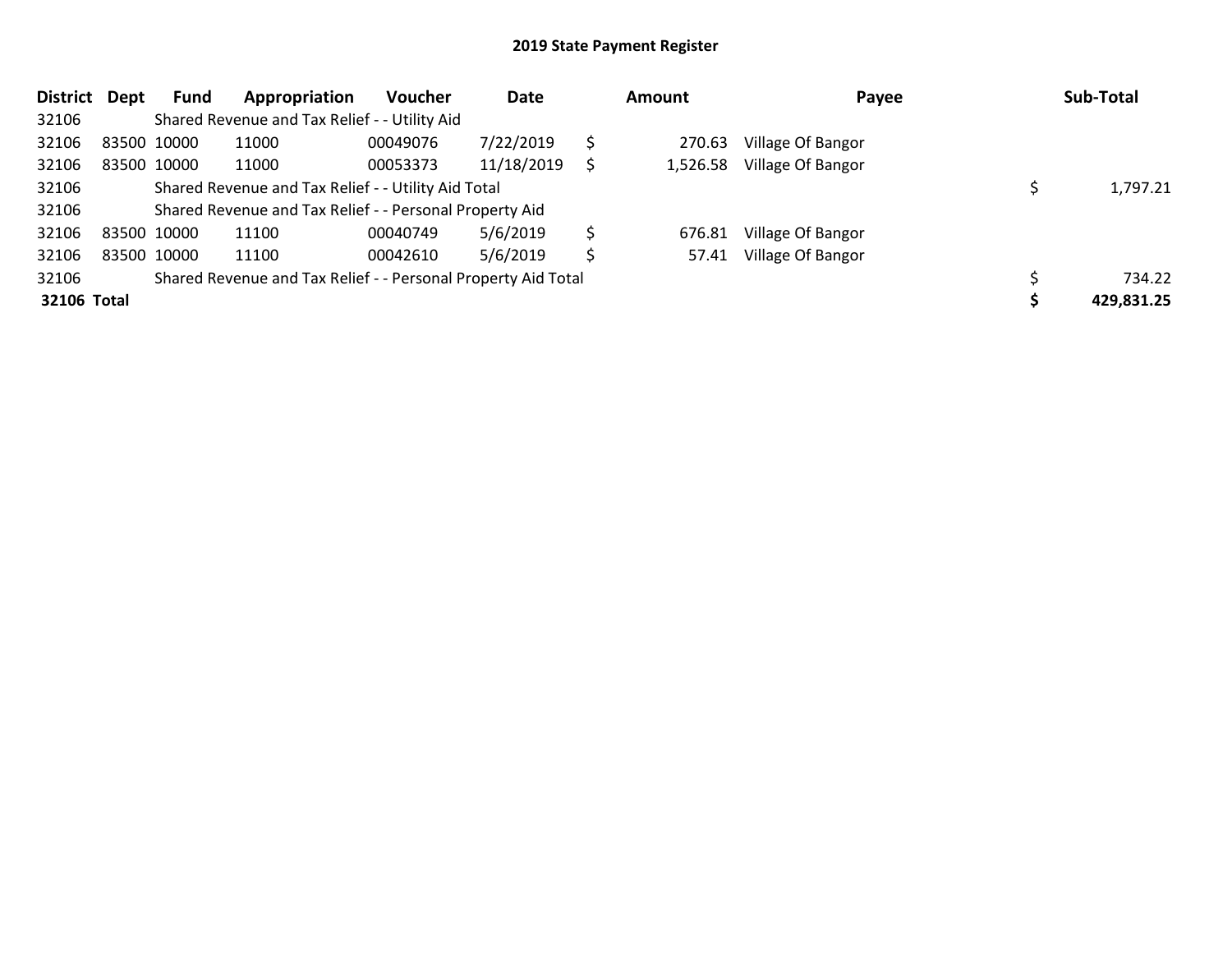| District Dept | <b>Fund</b> | Appropriation                                                           | Voucher  | <b>Date</b> |      | <b>Amount</b> | Payee                       | Sub-Total        |
|---------------|-------------|-------------------------------------------------------------------------|----------|-------------|------|---------------|-----------------------------|------------------|
| 32136         |             | Dept of Safety & Prof Services - - Safety And Building Operations       |          |             |      |               |                             |                  |
| 32136         | 16500 10000 | 22100                                                                   | 00027611 | 1/4/2019    | \$   |               | 83.69 Village Of Holmen     |                  |
| 32136         |             | Dept of Safety & Prof Services - - Safety And Building Operations Total |          |             |      |               |                             | \$<br>83.69      |
| 32136         |             | Dept of Safety & Prof Services - - Fire Dues Distribution               |          |             |      |               |                             |                  |
| 32136         | 16500 10000 | 22500                                                                   | 00029940 | 7/12/2019   | \$   | 31,757.09     | Village Of Holmen           |                  |
| 32136         |             | Dept of Safety & Prof Services - - Fire Dues Distribution Total         |          |             |      |               |                             | \$<br>31,757.09  |
| 32136         |             | Dept of Natural Resources - - Fin Asst For Responsible Units            |          |             |      |               |                             |                  |
| 32136         | 37000 27400 | 67000                                                                   | 00323246 | 5/22/2019   | \$   | 15,224.97     | Village Of Holmen           |                  |
| 32136         |             | Dept of Natural Resources - - Fin Asst For Responsible Units Total      |          |             |      |               |                             | \$<br>15,224.97  |
| 32136         |             | WI Dept of Transportation - - Trns Aids To Mnc.-Sf                      |          |             |      |               |                             |                  |
| 32136         | 39500 21100 | 19100                                                                   | 00336651 | 1/7/2019    | \$   | 68,330.34     | Village Of Holmen           |                  |
| 32136         | 39500 21100 | 19100                                                                   | 00363966 | 4/1/2019    | \$   | 68,330.34     | Village Of Holmen           |                  |
| 32136         | 39500 21100 | 19100                                                                   | 00401975 | 7/1/2019    | \$   | 68,330.34     | Village Of Holmen           |                  |
| 32136         | 39500 21100 | 19100                                                                   | 00444793 | 10/7/2019   | \$   |               | 68,330.35 Village Of Holmen |                  |
| 32136         |             | WI Dept of Transportation - - Trns Aids To Mnc.-Sf Total                |          |             |      |               |                             | \$<br>273,321.37 |
| 32136         |             | Department of Justice - - Law Enforcement Train, Local                  |          |             |      |               |                             |                  |
| 32136         | 45500 10000 | 23100                                                                   | 00073216 | 10/21/2019  | \$   | 1,920.00      | Village Of Holmen           |                  |
| 32136         |             | Department of Justice - - Law Enforcement Train, Local Total            |          |             |      |               |                             | \$<br>1,920.00   |
| 32136         |             | Department of Justice - - Federal Aid, State Operations                 |          |             |      |               |                             |                  |
| 32136         | 45500 10000 | 24100                                                                   | 00067401 | 6/26/2019   | \$   |               | 3,700.00 Village Of Holmen  |                  |
| 32136         |             | Department of Justice - - Federal Aid, State Operations Total           |          |             |      |               |                             | \$<br>3,700.00   |
| 32136         |             | Department of Justice - - Federal Aid, Local Assistance                 |          |             |      |               |                             |                  |
| 32136         | 45500 10000 | 25100                                                                   | 00076486 | 12/13/2019  | - \$ |               | 450.00 Village Of Holmen    |                  |
| 32136         |             | Department of Justice - - Federal Aid, Local Assistance Total           |          |             |      |               |                             | \$<br>450.00     |
| 32136         |             | Department of Military Affairs - - Disaster Recovery Aid                |          |             |      |               |                             |                  |
| 32136         | 46500 10000 | 30500                                                                   | 00061431 | 5/30/2019   | \$   | 1,086.79      | Village Of Holmen           |                  |
| 32136         | 46500 10000 | 30500                                                                   | 00068967 | 11/1/2019   | \$   | 4,383.76      | Village Of Holmen           |                  |
| 32136         |             | Department of Military Affairs - - Disaster Recovery Aid Total          |          |             |      |               |                             | \$<br>5,470.55   |
| 32136         |             | Department of Military Affairs - - Federal Aid, Local Assistance        |          |             |      |               |                             |                  |
| 32136         | 46500 10000 | 34200                                                                   | 00068967 | 11/1/2019   | \$   |               | 26,302.56 Village Of Holmen |                  |
| 32136         |             | Department of Military Affairs - - Federal Aid, Local Assistance Total  |          |             |      |               |                             | \$<br>26,302.56  |
| 32136         |             | Department of Administration - - Hv Trans Ln Annual Impact Fee          |          |             |      |               |                             |                  |
| 32136         | 50500 10000 | 17400                                                                   | 00101195 | 5/1/2019    | \$   |               | 12,042.00 Village Of Holmen |                  |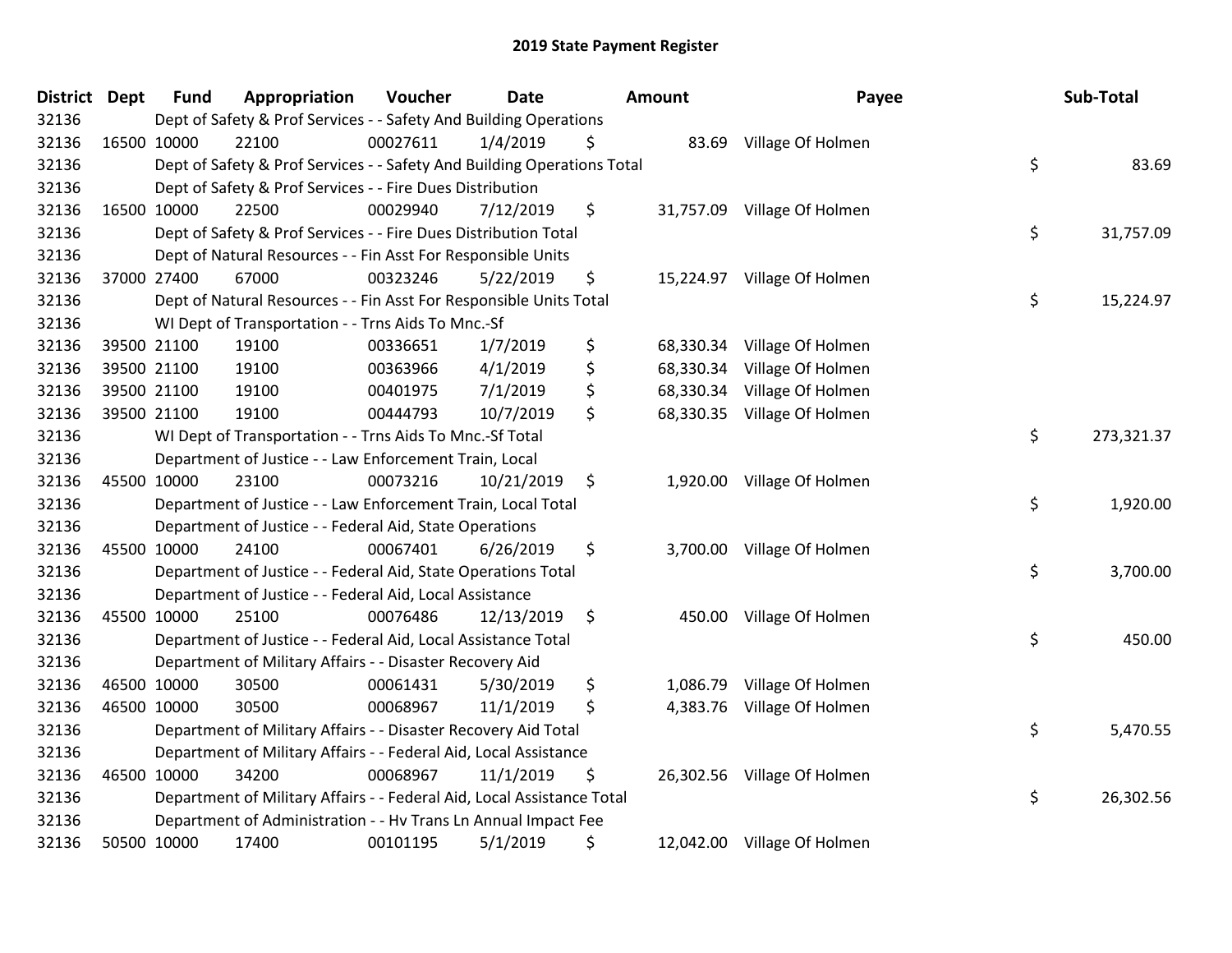| <b>District Dept</b> | <b>Fund</b> | Appropriation                                                         | Voucher  | <b>Date</b> | Amount           | Payee                       | Sub-Total        |
|----------------------|-------------|-----------------------------------------------------------------------|----------|-------------|------------------|-----------------------------|------------------|
| 32136                | 50500 10000 | 17400                                                                 | 00101196 | 5/1/2019    | \$               | 8,671.00 Village Of Holmen  |                  |
| 32136                |             | Department of Administration - - Hv Trans Ln Annual Impact Fee Total  |          |             |                  |                             | \$<br>20,713.00  |
| 32136                |             | Public Defender Board - - Transcript, Discovery And Int               |          |             |                  |                             |                  |
| 32136                | 55000 10000 | 10600                                                                 | 00180350 | 2/8/2019    | \$<br>5.00       | Village Of Holmen           |                  |
| 32136                | 55000 10000 | 10600                                                                 | 00182600 | 2/19/2019   | \$<br>15.00      | Village Of Holmen           |                  |
| 32136                | 55000 10000 | 10600                                                                 | 00189685 | 4/3/2019    | \$<br>15.00      | Village Of Holmen           |                  |
| 32136                | 55000 10000 | 10600                                                                 | 00191494 | 4/18/2019   | \$<br>6.00       | Village Of Holmen           |                  |
| 32136                | 55000 10000 | 10600                                                                 | 00193344 | 5/3/2019    | \$<br>25.00      | Village Of Holmen           |                  |
| 32136                | 55000 10000 | 10600                                                                 | 00193401 | 5/3/2019    | \$<br>5.00       | Village Of Holmen           |                  |
| 32136                | 55000 10000 | 10600                                                                 | 00193402 | 5/3/2019    | \$<br>5.00       | Village Of Holmen           |                  |
| 32136                | 55000 10000 | 10600                                                                 | 00197426 | 5/30/2019   | \$<br>5.00       | Village Of Holmen           |                  |
| 32136                | 55000 10000 | 10600                                                                 | 00200680 | 6/12/2019   | \$<br>5.00       | Village Of Holmen           |                  |
| 32136                | 55000 10000 | 10600                                                                 | 00206115 | 7/19/2019   | \$<br>5.00       | Village Of Holmen           |                  |
| 32136                | 55000 10000 | 10600                                                                 | 00206464 | 7/19/2019   | \$<br>5.00       | Village Of Holmen           |                  |
| 32136                | 55000 10000 | 10600                                                                 | 00210088 | 8/20/2019   | \$<br>20.00      | Village Of Holmen           |                  |
| 32136                | 55000 10000 | 10600                                                                 | 00210089 | 8/20/2019   | \$<br>10.00      | Village Of Holmen           |                  |
| 32136                | 55000 10000 | 10600                                                                 | 00219316 | 10/28/2019  | \$<br>5.00       | Village Of Holmen           |                  |
| 32136                | 55000 10000 | 10600                                                                 | 00223629 | 11/25/2019  | \$<br>5.00       | Village Of Holmen           |                  |
| 32136                | 55000 10000 | 10600                                                                 | 00227640 | 12/23/2019  | \$<br>5.00       | Village Of Holmen           |                  |
| 32136                |             | Public Defender Board - - Transcript, Discovery And Int Total         |          |             |                  |                             | \$<br>141.00     |
| 32136                |             | Shared Revenue and Tax Relief - - Expenditure Restraint Program       |          |             |                  |                             |                  |
| 32136                | 83500 10000 | 10100                                                                 | 00049077 | 7/22/2019   | \$<br>78.71      | Village Of Holmen           |                  |
| 32136                |             | Shared Revenue and Tax Relief - - Expenditure Restraint Program Total |          |             |                  |                             | \$<br>78.71      |
| 32136                |             | Shared Revenue and Tax Relief - - County And Municipal Aid            |          |             |                  |                             |                  |
| 32136                | 83500 10000 | 10500                                                                 | 00049077 | 7/22/2019   | \$<br>71,313.97  | Village Of Holmen           |                  |
| 32136                | 83500 10000 | 10500                                                                 | 00053374 | 11/18/2019  | \$<br>404,112.52 | Village Of Holmen           |                  |
| 32136                |             | Shared Revenue and Tax Relief - - County And Municipal Aid Total      |          |             |                  |                             | \$<br>475,426.49 |
| 32136                |             | Shared Revenue and Tax Relief - - Exempt Computer Aid                 |          |             |                  |                             |                  |
| 32136                | 83500 10000 | 10900                                                                 | 00046204 | 7/22/2019   | \$<br>2,269.73   | Village Of Holmen           |                  |
| 32136                | 83500 10000 | 10900                                                                 | 00047871 | 7/22/2019   | \$<br>10,311.62  | Village Of Holmen           |                  |
| 32136                |             | Shared Revenue and Tax Relief - - Exempt Computer Aid Total           |          |             |                  |                             | \$<br>12,581.35  |
| 32136                |             | Shared Revenue and Tax Relief - - Utility Aid                         |          |             |                  |                             |                  |
| 32136                | 83500 10000 | 11000                                                                 | 00049077 | 7/22/2019   | \$               | 20,601.46 Village Of Holmen |                  |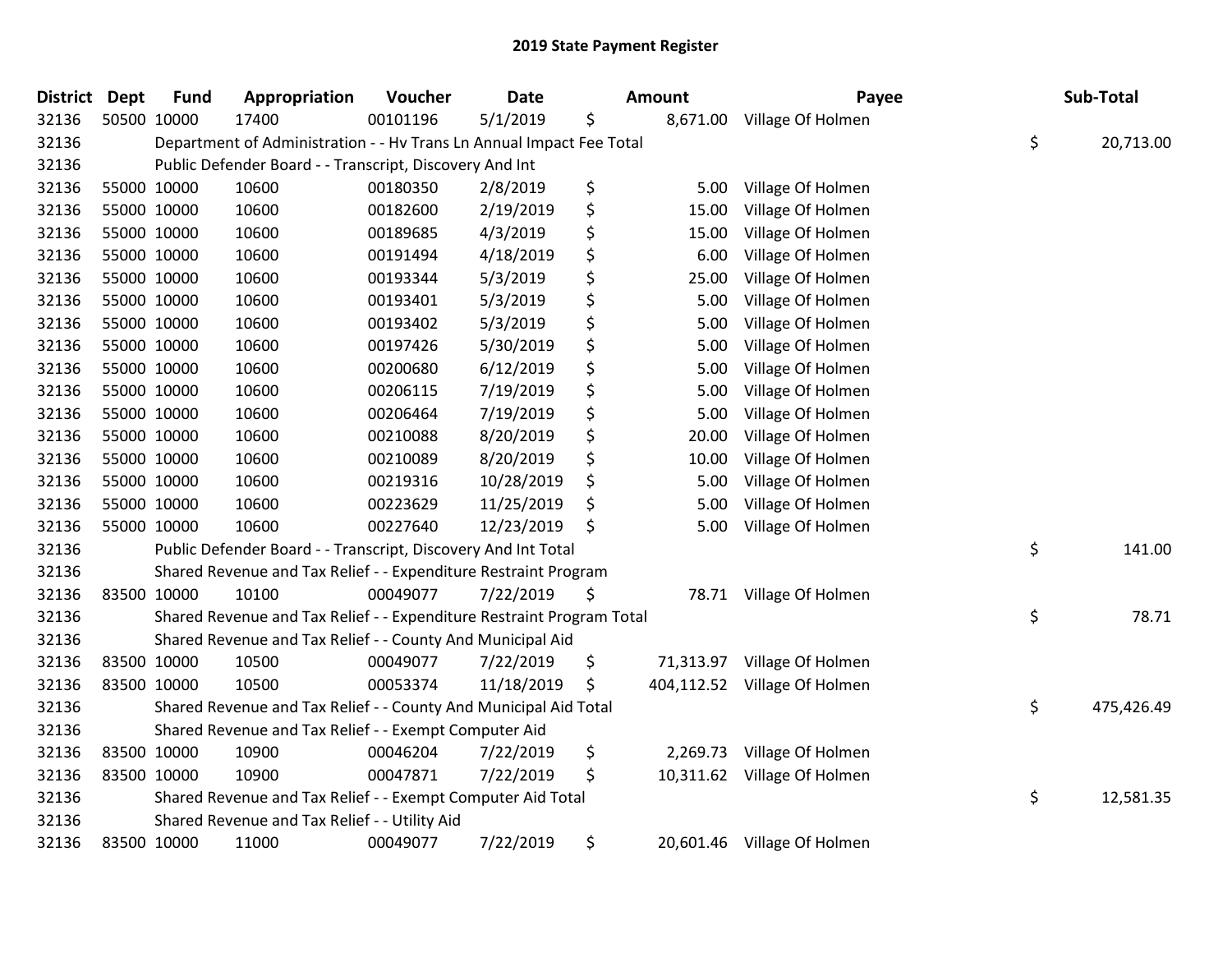| <b>District</b> | <b>Dept</b> | Fund        | Appropriation                                                   | <b>Voucher</b> | Date       |    | Amount     | Payee             | Sub-Total    |
|-----------------|-------------|-------------|-----------------------------------------------------------------|----------------|------------|----|------------|-------------------|--------------|
| 32136           |             | 83500 10000 | 11000                                                           | 00053374       | 11/18/2019 |    | 152,887.65 | Village Of Holmen |              |
| 32136           |             |             | Shared Revenue and Tax Relief - - Utility Aid Total             |                |            |    |            |                   | 173,489.11   |
| 32136           |             |             | Shared Revenue and Tax Relief - - Personal Property Aid         |                |            |    |            |                   |              |
| 32136           |             | 83500 10000 | 11100                                                           | 00040750       | 5/6/2019   | \$ | 16,210.03  | Village Of Holmen |              |
| 32136           |             | 83500 10000 | 11100                                                           | 00042611       | 5/6/2019   | \$ | 2,363.32   | Village Of Holmen |              |
| 32136           |             |             | Shared Revenue and Tax Relief - - Personal Property Aid Total   |                |            |    |            |                   | 18,573.35    |
| 32136           |             |             | Shared Revenue and Tax Relief - - Lottery & Gaming Credit       |                |            |    |            |                   |              |
| 32136           |             | 83500 52100 | 36300                                                           | 00038346       | 3/25/2019  | S  | 71,737.20  | Village Of Holmen |              |
| 32136           |             |             | Shared Revenue and Tax Relief - - Lottery & Gaming Credit Total |                |            |    |            |                   | 71,737.20    |
| 32136 Total     |             |             |                                                                 |                |            |    |            |                   | 1,130,970.44 |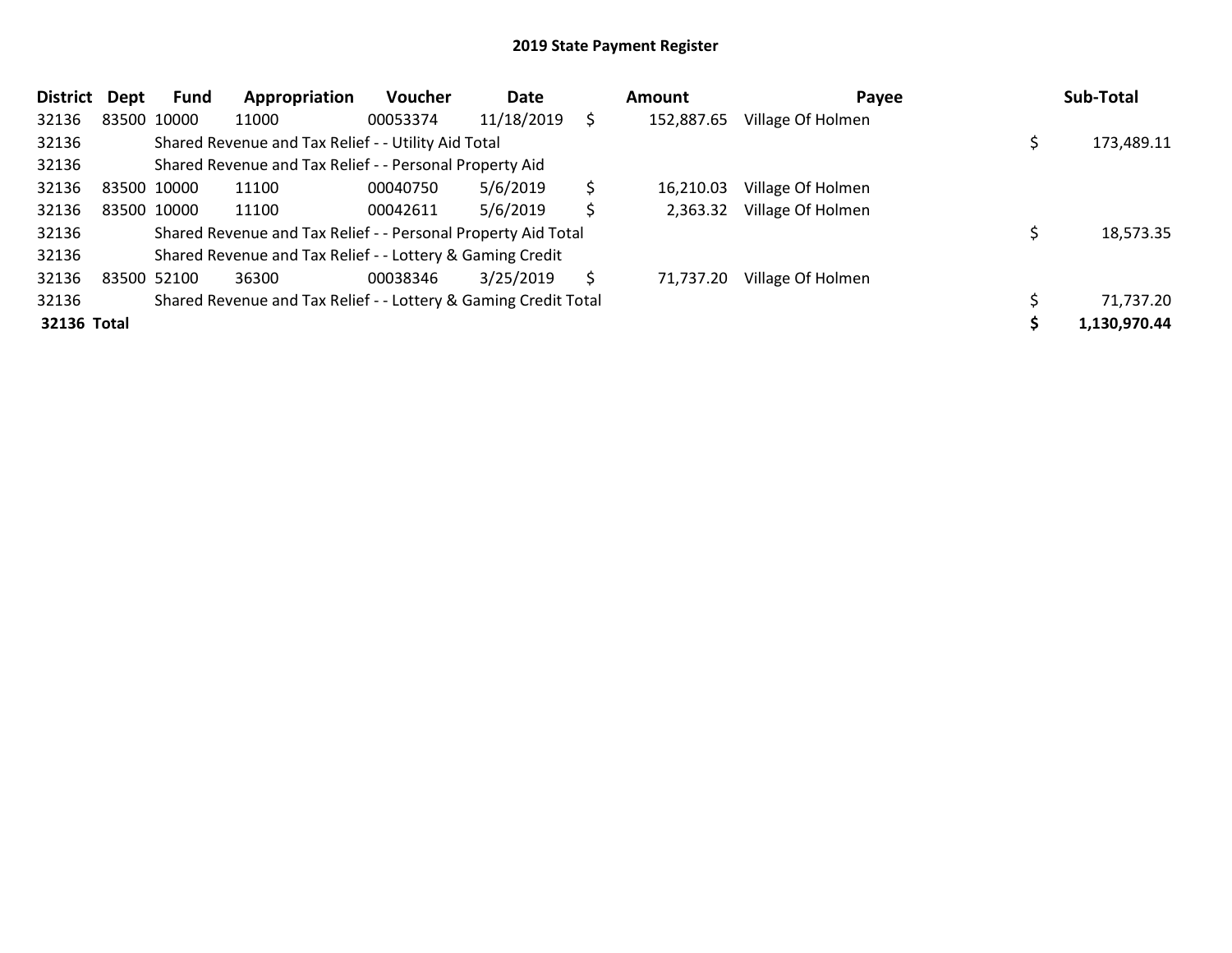| District Dept | <b>Fund</b> | Appropriation                                                      | <b>Voucher</b> | <b>Date</b> | Amount          | Payee                          | Sub-Total        |
|---------------|-------------|--------------------------------------------------------------------|----------------|-------------|-----------------|--------------------------------|------------------|
| 32176         |             | Dept of Safety & Prof Services - - Fire Dues Distribution          |                |             |                 |                                |                  |
| 32176         | 16500 10000 | 22500                                                              | 00031148       | 7/17/2019   | \$              | 1,891.80 Village Of Rockland   |                  |
| 32176         |             | Dept of Safety & Prof Services - - Fire Dues Distribution Total    |                |             |                 |                                | \$<br>1,891.80   |
| 32176         |             | Dept of Natural Resources - - Aids In Lieu Of Taxes - Gener        |                |             |                 |                                |                  |
| 32176         | 37000 10000 | 50300                                                              | 00313238       | 4/19/2019   | \$<br>7.32      | Village Of Rockland            |                  |
| 32176         |             | Dept of Natural Resources - - Aids In Lieu Of Taxes - Gener Total  |                |             |                 |                                | \$<br>7.32       |
| 32176         |             | Dept of Natural Resources - - Fin Asst For Responsible Units       |                |             |                 |                                |                  |
| 32176         | 37000 27400 | 67000                                                              | 00323287       | 5/22/2019   | \$              | 2,562.85 Village Of Rockland   |                  |
| 32176         |             | Dept of Natural Resources - - Fin Asst For Responsible Units Total |                |             |                 |                                | \$<br>2,562.85   |
| 32176         |             | WI Dept of Transportation - - Trns Aids To Mnc.-Sf                 |                |             |                 |                                |                  |
| 32176         | 39500 21100 | 19100                                                              | 00336652       | 1/7/2019    | \$<br>3,290.72  | Village Of Rockland            |                  |
| 32176         | 39500 21100 | 19100                                                              | 00363967       | 4/1/2019    | \$<br>3,290.72  | Village Of Rockland            |                  |
| 32176         | 39500 21100 | 19100                                                              | 00401976       | 7/1/2019    | \$<br>3,290.72  | Village Of Rockland            |                  |
| 32176         | 39500 21100 | 19100                                                              | 00444794       | 10/7/2019   | \$              | 3,290.74 Village Of Rockland   |                  |
| 32176         |             | WI Dept of Transportation - - Trns Aids To Mnc.-Sf Total           |                |             |                 |                                | \$<br>13,162.90  |
| 32176         |             | Shared Revenue and Tax Relief - - County And Municipal Aid         |                |             |                 |                                |                  |
| 32176         | 83500 10000 | 10500                                                              | 00049078       | 7/22/2019   | \$              | 19,565.95 Village Of Rockland  |                  |
| 32176         | 83500 10000 | 10500                                                              | 00053375       | 11/18/2019  | \$              | 110,873.69 Village Of Rockland |                  |
| 32176         |             | Shared Revenue and Tax Relief - - County And Municipal Aid Total   |                |             |                 |                                | \$<br>130,439.64 |
| 32176         |             | Shared Revenue and Tax Relief - - Exempt Computer Aid              |                |             |                 |                                |                  |
| 32176         | 83500 10000 | 10900                                                              | 00046205       | 7/22/2019   | \$<br>15.59     | Village Of Rockland            |                  |
| 32176         | 83500 10000 | 10900                                                              | 00047872       | 7/22/2019   | \$              | 331.72 Village Of Rockland     |                  |
| 32176         |             | Shared Revenue and Tax Relief - - Exempt Computer Aid Total        |                |             |                 |                                | \$<br>347.31     |
| 32176         |             | Shared Revenue and Tax Relief - - Utility Aid                      |                |             |                 |                                |                  |
| 32176         | 83500 10000 | 11000                                                              | 00049078       | 7/22/2019   | \$              | 1,835.28 Village Of Rockland   |                  |
| 32176         | 83500 10000 | 11000                                                              | 00053375       | 11/18/2019  | \$<br>10,044.71 | Village Of Rockland            |                  |
| 32176         |             | Shared Revenue and Tax Relief - - Utility Aid Total                |                |             |                 |                                | \$<br>11,879.99  |
| 32176         |             | Shared Revenue and Tax Relief - - Personal Property Aid            |                |             |                 |                                |                  |
| 32176         | 83500 10000 | 11100                                                              | 00040751       | 5/6/2019    | \$<br>220.43    | Village Of Rockland            |                  |
| 32176         | 83500 10000 | 11100                                                              | 00042612       | 5/6/2019    | \$<br>113.20    | Village Of Rockland            |                  |
| 32176         |             | Shared Revenue and Tax Relief - - Personal Property Aid Total      |                |             |                 |                                | \$<br>333.63     |
| 32176 Total   |             |                                                                    |                |             |                 |                                | \$<br>160,625.44 |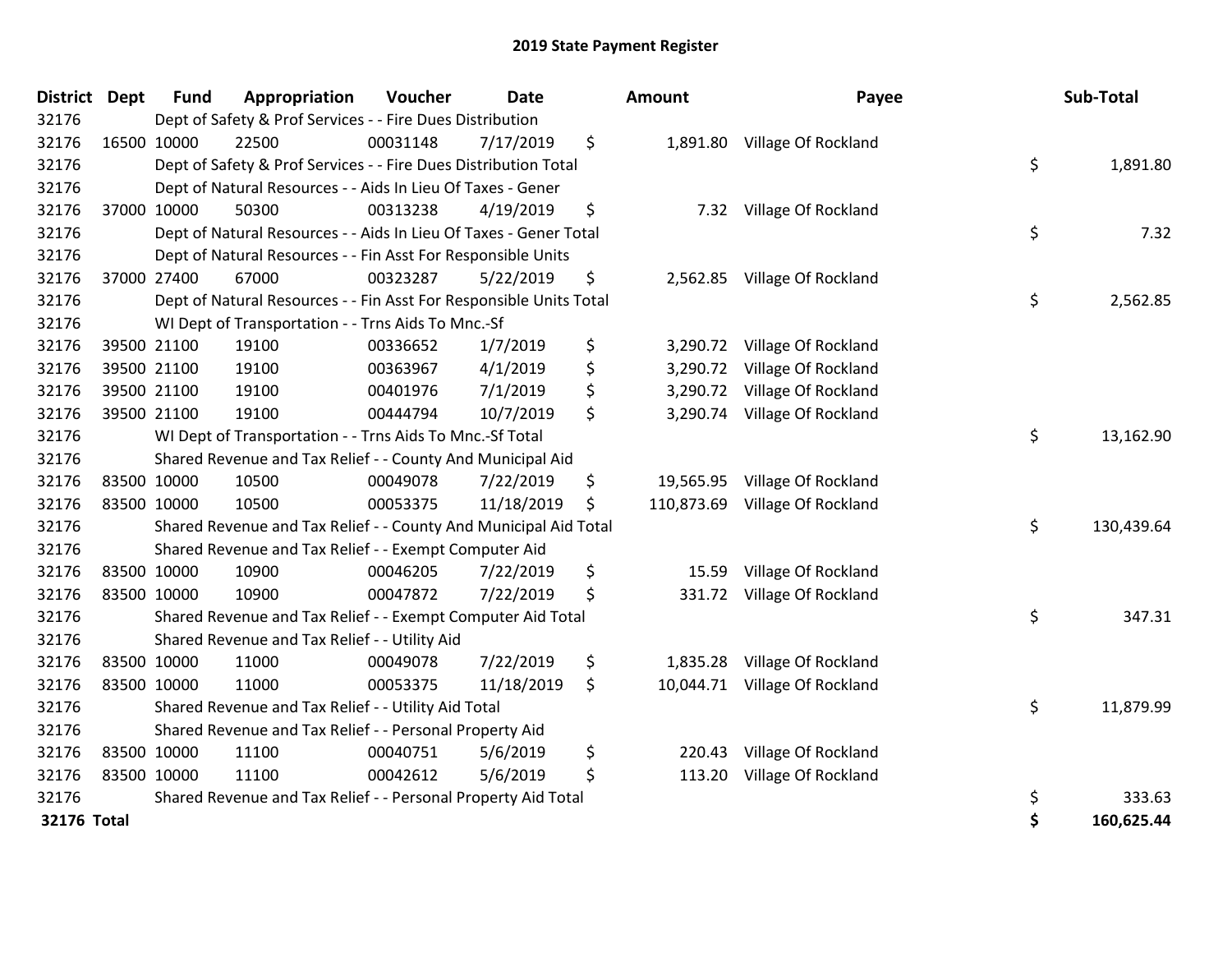| District Dept | <b>Fund</b> | Appropriation                                                      | Voucher  | <b>Date</b> | <b>Amount</b>   | Payee                           | Sub-Total        |
|---------------|-------------|--------------------------------------------------------------------|----------|-------------|-----------------|---------------------------------|------------------|
| 32191         |             | Dept of Safety & Prof Services - - Fire Dues Distribution          |          |             |                 |                                 |                  |
| 32191         | 16500 10000 | 22500                                                              | 00030034 | 7/12/2019   | \$              | 17,754.22 Village Of West Salem |                  |
| 32191         |             | Dept of Safety & Prof Services - - Fire Dues Distribution Total    |          |             |                 |                                 | \$<br>17,754.22  |
| 32191         |             | Dept of Natural Resources - - Aids In Lieu Of Taxes - Gener        |          |             |                 |                                 |                  |
| 32191         | 37000 10000 | 50300                                                              | 00314705 | 4/19/2019   | \$<br>77.28     | Village Of West Salem           |                  |
| 32191         |             | Dept of Natural Resources - - Aids In Lieu Of Taxes - Gener Total  |          |             |                 |                                 | \$<br>77.28      |
| 32191         |             | Dept of Natural Resources - - Resaids - Cnty Forst, Cl & Mfl       |          |             |                 |                                 |                  |
| 32191         | 37000 21200 | 57100                                                              | 00332737 | 6/21/2019   | \$<br>4.20      | Village Of West Salem           |                  |
| 32191         |             | Dept of Natural Resources - - Resaids - Cnty Forst, Cl & Mfl Total |          |             |                 |                                 | \$<br>4.20       |
| 32191         |             | Dept of Natural Resources - - Fin Asst For Responsible Units       |          |             |                 |                                 |                  |
| 32191         | 37000 27400 | 67000                                                              | 00322752 | 5/22/2019   | \$<br>4,686.68  | Village Of West Salem           |                  |
| 32191         |             | Dept of Natural Resources - - Fin Asst For Responsible Units Total |          |             |                 |                                 | \$<br>4,686.68   |
| 32191         |             | Dept of Natural Resources - - Recycling Consolidation Grants       |          |             |                 |                                 |                  |
| 32191         | 37000 27400 | 67300                                                              | 00322752 | 5/22/2019   | \$              | 1,282.79 Village Of West Salem  |                  |
| 32191         |             | Dept of Natural Resources - - Recycling Consolidation Grants Total |          |             |                 |                                 | \$<br>1,282.79   |
| 32191         |             | WI Dept of Transportation - - Trns Aids To Mnc.-Sf                 |          |             |                 |                                 |                  |
| 32191         | 39500 21100 | 19100                                                              | 00336653 | 1/7/2019    | \$<br>35,165.72 | Village Of West Salem           |                  |
| 32191         | 39500 21100 | 19100                                                              | 00363968 | 4/1/2019    | \$<br>35,165.72 | Village Of West Salem           |                  |
| 32191         | 39500 21100 | 19100                                                              | 00401977 | 7/1/2019    | \$<br>35,165.72 | Village Of West Salem           |                  |
| 32191         | 39500 21100 | 19100                                                              | 00444795 | 10/7/2019   | \$              | 35,165.74 Village Of West Salem |                  |
| 32191         |             | WI Dept of Transportation - - Trns Aids To Mnc.-Sf Total           |          |             |                 |                                 | \$<br>140,662.90 |
| 32191         |             | WI Dept of Transportation - - St Hwy Rehab, Sf                     |          |             |                 |                                 |                  |
| 32191         | 39500 21100 | 36300                                                              | 00428273 | 9/20/2019   | \$<br>42.50     | Village Of West Salem           |                  |
| 32191         |             | WI Dept of Transportation - - St Hwy Rehab, Sf Total               |          |             |                 |                                 | \$<br>42.50      |
| 32191         |             | Department of Justice - - Law Enforcement Train, Local             |          |             |                 |                                 |                  |
| 32191         | 45500 10000 | 23100                                                              | 00066300 | 6/10/2019   | \$<br>1,280.00  | Village Of West Salem           |                  |
| 32191         |             | Department of Justice - - Law Enforcement Train, Local Total       |          |             |                 |                                 | \$<br>1,280.00   |
| 32191         |             | Department of Justice - - Internet Crimes Against Childr           |          |             |                 |                                 |                  |
| 32191         | 45500 10000 | 28400                                                              | 00076492 | 12/16/2019  | \$              | 183.84 Village Of West Salem    |                  |
| 32191         |             | Department of Justice - - Internet Crimes Against Childr Total     |          |             |                 |                                 | \$<br>183.84     |
| 32191         |             | Public Defender Board - - Transcript, Discovery And Int            |          |             |                 |                                 |                  |
| 32191         | 55000 10000 | 10600                                                              | 00186205 | 3/7/2019    | \$<br>30.20     | Village Of West Salem           |                  |
| 32191         | 55000 10000 | 10600                                                              | 00191540 | 4/18/2019   | \$<br>34.00     | Village Of West Salem           |                  |

| unt                                              | Payee                                                                                            | Sub-Total        |
|--------------------------------------------------|--------------------------------------------------------------------------------------------------|------------------|
|                                                  | 17,754.22 Village Of West Salem                                                                  | \$<br>17,754.22  |
| 77.28                                            | Village Of West Salem                                                                            | \$<br>77.28      |
| 4.20                                             | Village Of West Salem                                                                            | \$<br>4.20       |
| 4,686.68                                         | Village Of West Salem                                                                            | \$<br>4,686.68   |
| 1,282.79                                         | Village Of West Salem                                                                            | \$<br>1,282.79   |
| 35,165.72<br>35,165.72<br>35,165.72<br>35,165.74 | Village Of West Salem<br>Village Of West Salem<br>Village Of West Salem<br>Village Of West Salem |                  |
|                                                  |                                                                                                  | \$<br>140,662.90 |
| 42.50                                            | Village Of West Salem                                                                            | \$<br>42.50      |
| 1,280.00                                         | Village Of West Salem                                                                            | \$<br>1,280.00   |
| 183.84                                           | Village Of West Salem                                                                            | \$<br>183.84     |
| 34.00                                            | 30.20 Village Of West Salem<br>Village Of West Salem                                             |                  |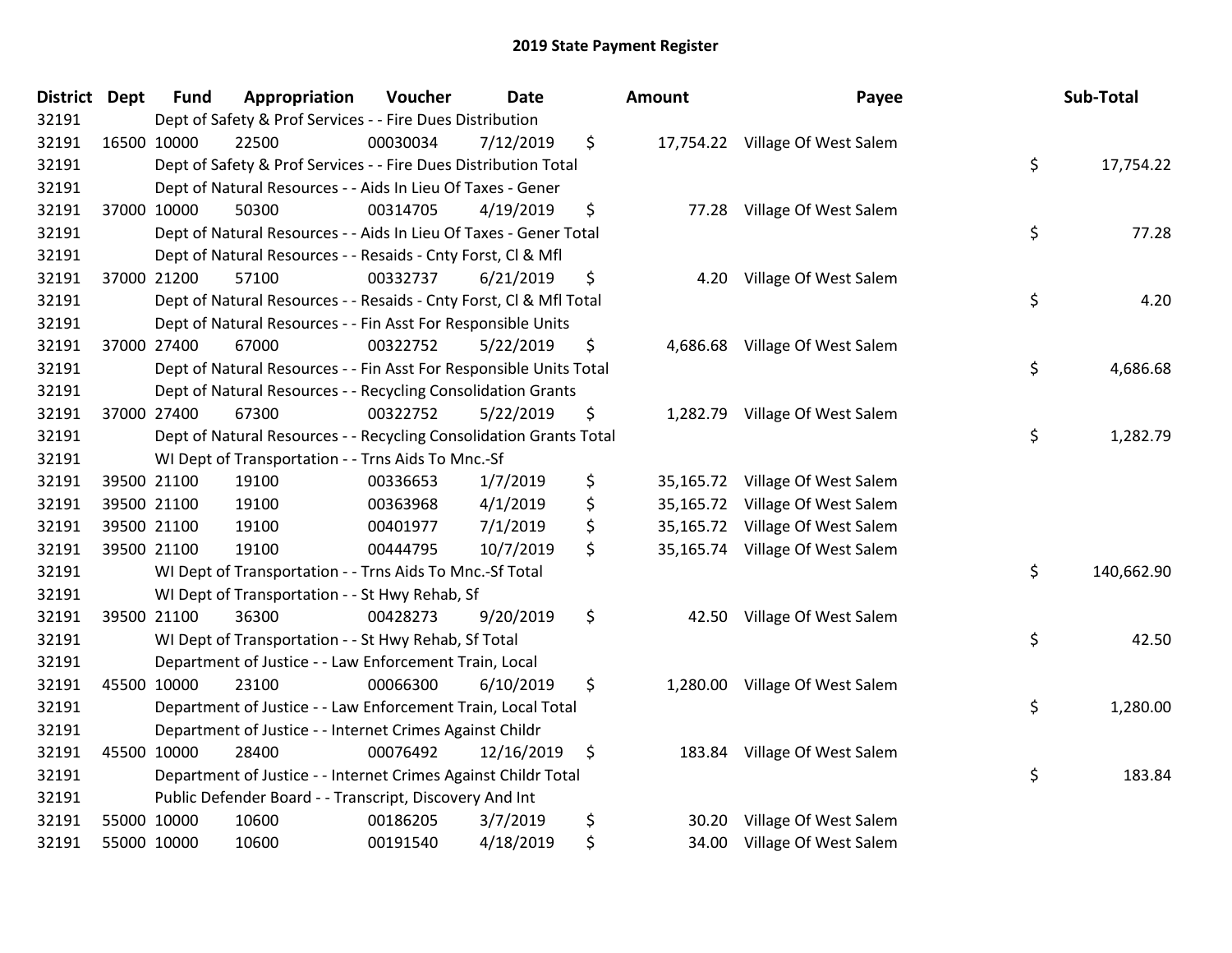| <b>District</b> | <b>Dept</b> | <b>Fund</b> | Appropriation                                                    | Voucher  | Date       | <b>Amount</b>    | Payee                 | Sub-Total        |
|-----------------|-------------|-------------|------------------------------------------------------------------|----------|------------|------------------|-----------------------|------------------|
| 32191           |             | 55000 10000 | 10600                                                            | 00219389 | 10/28/2019 | \$<br>7.00       | Village Of West Salem |                  |
| 32191           |             |             | Public Defender Board - - Transcript, Discovery And Int Total    |          |            |                  |                       | \$<br>71.20      |
| 32191           |             |             | Shared Revenue and Tax Relief - - County And Municipal Aid       |          |            |                  |                       |                  |
| 32191           |             | 83500 10000 | 10500                                                            | 00049079 | 7/22/2019  | \$<br>57.855.44  | Village Of West Salem |                  |
| 32191           |             | 83500 10000 | 10500                                                            | 00053376 | 11/18/2019 | \$<br>327,847.49 | Village Of West Salem |                  |
| 32191           |             |             | Shared Revenue and Tax Relief - - County And Municipal Aid Total |          |            |                  |                       | \$<br>385,702.93 |
| 32191           |             |             | Shared Revenue and Tax Relief - - Exempt Computer Aid            |          |            |                  |                       |                  |
| 32191           |             | 83500 10000 | 10900                                                            | 00046206 | 7/22/2019  | \$<br>4,150.79   | Village Of West Salem |                  |
| 32191           |             | 83500 10000 | 10900                                                            | 00047873 | 7/22/2019  | \$<br>4,056.04   | Village Of West Salem |                  |
| 32191           |             |             | Shared Revenue and Tax Relief - - Exempt Computer Aid Total      |          |            |                  |                       | \$<br>8,206.83   |
| 32191           |             |             | Shared Revenue and Tax Relief - - Utility Aid                    |          |            |                  |                       |                  |
| 32191           |             | 83500 10000 | 11000                                                            | 00049079 | 7/22/2019  | \$<br>939.32     | Village Of West Salem |                  |
| 32191           |             | 83500 10000 | 11000                                                            | 00053376 | 11/18/2019 | \$<br>5,301.32   | Village Of West Salem |                  |
| 32191           |             |             | Shared Revenue and Tax Relief - - Utility Aid Total              |          |            |                  |                       | \$<br>6,240.64   |
| 32191           |             |             | Shared Revenue and Tax Relief - - Personal Property Aid          |          |            |                  |                       |                  |
| 32191           |             | 83500 10000 | 11100                                                            | 00040752 | 5/6/2019   | \$<br>11,576.06  | Village Of West Salem |                  |
| 32191           |             | 83500 10000 | 11100                                                            | 00042613 | 5/6/2019   | \$<br>1,381.39   | Village Of West Salem |                  |
| 32191           |             |             | Shared Revenue and Tax Relief - - Personal Property Aid Total    |          |            |                  |                       | \$<br>12,957.45  |
| 32191           |             |             | Shared Revenue and Tax Relief - - Lottery & Gaming Credit        |          |            |                  |                       |                  |
| 32191           |             | 83500 52100 | 36300                                                            | 00038347 | 3/25/2019  | \$<br>19,525.68  | Village Of West Salem |                  |
| 32191           |             |             | Shared Revenue and Tax Relief - - Lottery & Gaming Credit Total  |          |            |                  |                       | \$<br>19,525.68  |
| 32191 Total     |             |             |                                                                  |          |            |                  |                       | \$<br>598,679.14 |

| <b>Amount</b>         | Payee                                                               |          | Sub-Total               |
|-----------------------|---------------------------------------------------------------------|----------|-------------------------|
| 7.00                  | Village Of West Salem                                               | \$       | 71.20                   |
|                       | 57,855.44 Village Of West Salem<br>327,847.49 Village Of West Salem | \$       | 385,702.93              |
| 4,056.04              | 4,150.79 Village Of West Salem<br>Village Of West Salem             | \$       | 8,206.83                |
| 939.32<br>5,301.32    | Village Of West Salem<br>Village Of West Salem                      | \$       | 6,240.64                |
| 11,576.06<br>1,381.39 | Village Of West Salem<br>Village Of West Salem                      | \$       | 12,957.45               |
| 19,525.68             | Village Of West Salem                                               | \$<br>\$ | 19,525.68<br>598,679.14 |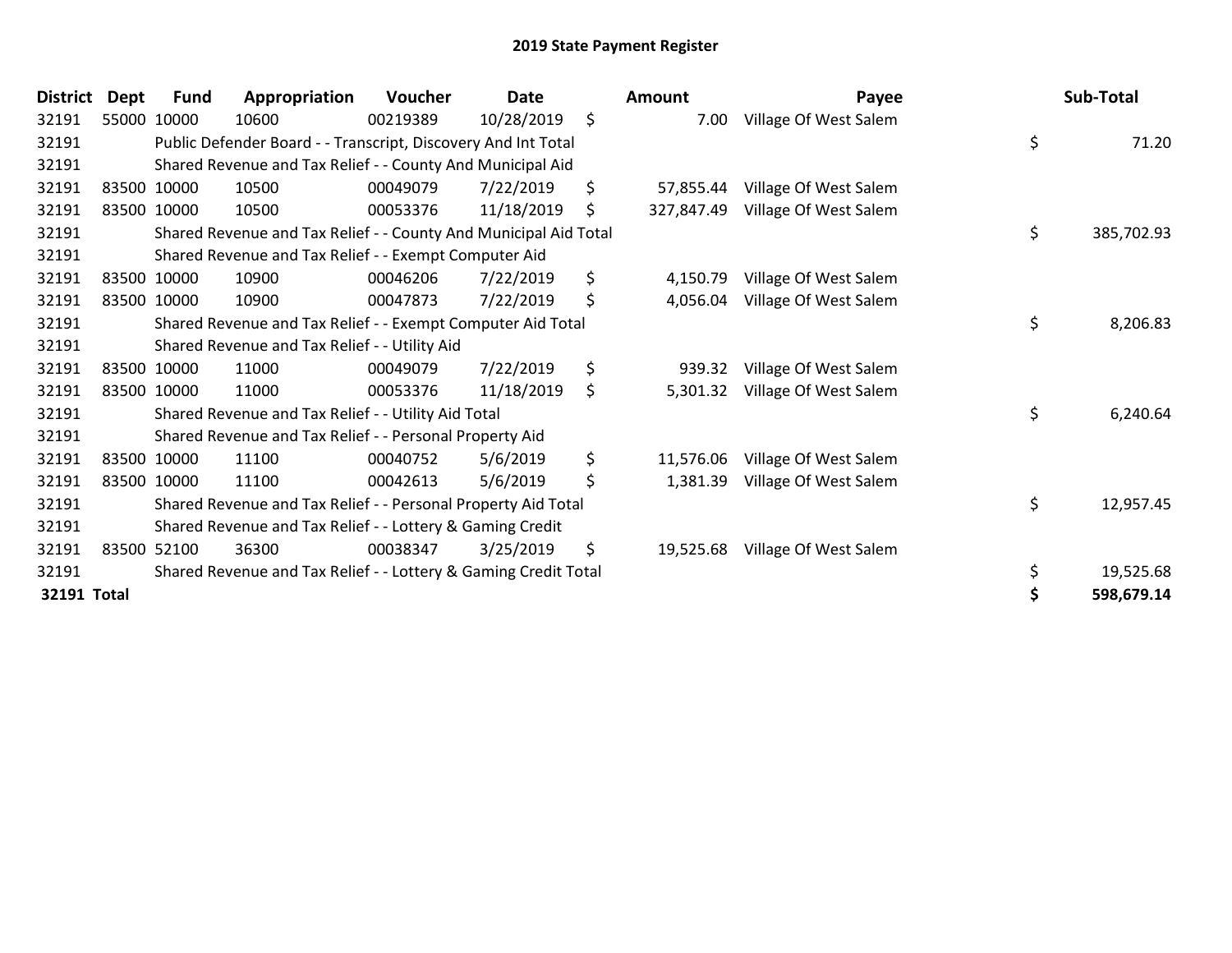| District Dept |             | <b>Fund</b> | Appropriation                                                       | Voucher  | <b>Date</b> | Amount         | Payee                         | Sub-Total        |
|---------------|-------------|-------------|---------------------------------------------------------------------|----------|-------------|----------------|-------------------------------|------------------|
| 32246         |             |             | Dept of Ag, Trade & Cons Protc - - Retail Petroleum                 |          |             |                |                               |                  |
| 32246         | 11500 27200 |             | 16100                                                               | 00044826 | 3/14/2019   | \$<br>736.00   | La Crosse, City of            |                  |
| 32246         | 11500 27200 |             | 16100                                                               | 00045758 | 4/12/2019   | \$<br>184.00   | La Crosse, City of            |                  |
| 32246         | 11500 27200 |             | 16100                                                               | 00046536 | 5/10/2019   | \$<br>2,852.00 | La Crosse, City of            |                  |
| 32246         | 11500 27200 |             | 16100                                                               | 00047362 | 6/7/2019    | \$<br>184.00   | La Crosse, City of            |                  |
| 32246         | 11500 27200 |             | 16100                                                               | 00048497 | 7/12/2019   | \$<br>379.50   | La Crosse, City of            |                  |
| 32246         | 11500 27200 |             | 16100                                                               | 00048519 | 7/12/2019   | \$<br>92.00    | La Crosse, City of            |                  |
| 32246         | 11500 27200 |             | 16100                                                               | 00048536 | 7/15/2019   | \$<br>1,288.00 | La Crosse, City of            |                  |
| 32246         | 11500 27200 |             | 16100                                                               | 00049387 | 8/8/2019    | \$<br>92.00    | La Crosse, City of            |                  |
| 32246         | 11500 27200 |             | 16100                                                               | 00050545 | 9/11/2019   | \$<br>1,196.00 | La Crosse, City of            |                  |
| 32246         | 11500 27200 |             | 16100                                                               | 00051958 | 10/21/2019  | \$<br>368.00   | La Crosse, City of            |                  |
| 32246         | 11500 27200 |             | 16100                                                               | 00053651 | 11/26/2019  | \$<br>92.00    | La Crosse, City of            |                  |
| 32246         |             |             | Dept of Ag, Trade & Cons Protc - - Retail Petroleum Total           |          |             |                |                               | \$<br>7,463.50   |
| 32246         |             |             | Dept of Safety & Prof Services - - Fire Dues Distribution           |          |             |                |                               |                  |
| 32246         | 16500 10000 |             | 22500                                                               | 00029765 | 7/3/2019    | \$             | 165,912.04 La Crosse, City of |                  |
| 32246         |             |             | Dept of Safety & Prof Services - - Fire Dues Distribution Total     |          |             |                |                               | \$<br>165,912.04 |
| 32246         |             |             | Dept of Public Instruction - - Fed Grants, Program Operations       |          |             |                |                               |                  |
| 32246         | 25500 10000 |             | 14100                                                               | 00197564 | 10/30/2019  | \$<br>102.00   | La Crosse, City of            |                  |
| 32246         |             |             | Dept of Public Instruction - - Fed Grants, Program Operations Total |          |             |                |                               | \$<br>102.00     |
| 32246         |             |             | Dept of Natural Resources - - Aids In Lieu Of Taxes - Gener         |          |             |                |                               |                  |
| 32246         | 37000 10000 |             | 50300                                                               | 00296696 | 2/6/2019    | \$<br>126.25   | La Crosse, City of            |                  |
| 32246         | 37000 10000 |             | 50300                                                               | 00314140 | 4/19/2019   | \$<br>276.42   | La Crosse, City of            |                  |
| 32246         | 37000 10000 |             | 50300                                                               | 00314141 | 4/19/2019   | \$             | 173.61 La Crosse, City of     |                  |
| 32246         |             |             | Dept of Natural Resources - - Aids In Lieu Of Taxes - Gener Total   |          |             |                |                               | \$<br>576.28     |
| 32246         |             |             | Dept of Natural Resources - - GPO - Federal Funds                   |          |             |                |                               |                  |
| 32246         | 37000 10000 |             | 94100                                                               | 00300207 | 2/19/2019   | \$             | 11,100.00 La Crosse, City of  |                  |
| 32246         |             |             | Dept of Natural Resources - - GPO - Federal Funds Total             |          |             |                |                               | \$<br>11,100.00  |
| 32246         |             |             | Dept of Natural Resources - - Gen Program Ops-State Funds           |          |             |                |                               |                  |
| 32246         | 37000 21200 |             | 16100                                                               | 00304018 | 3/12/2019   | \$<br>46.68    | La Crosse, City of            |                  |
| 32246         | 37000 21200 |             | 16100                                                               | 00329888 | 6/14/2019   | \$<br>48.17    | La Crosse, City of            |                  |
| 32246         | 37000 21200 |             | 16100                                                               | 00358946 | 9/18/2019   | \$<br>102.85   | La Crosse, City of            |                  |
| 32246         | 37000 21200 |             | 16100                                                               | 00364612 | 10/16/2019  | \$<br>67.47    | La Crosse, City of            |                  |
| 32246         | 37000 21200 |             | 16100                                                               | 00377175 | 12/13/2019  | \$<br>58.37    | La Crosse, City of            |                  |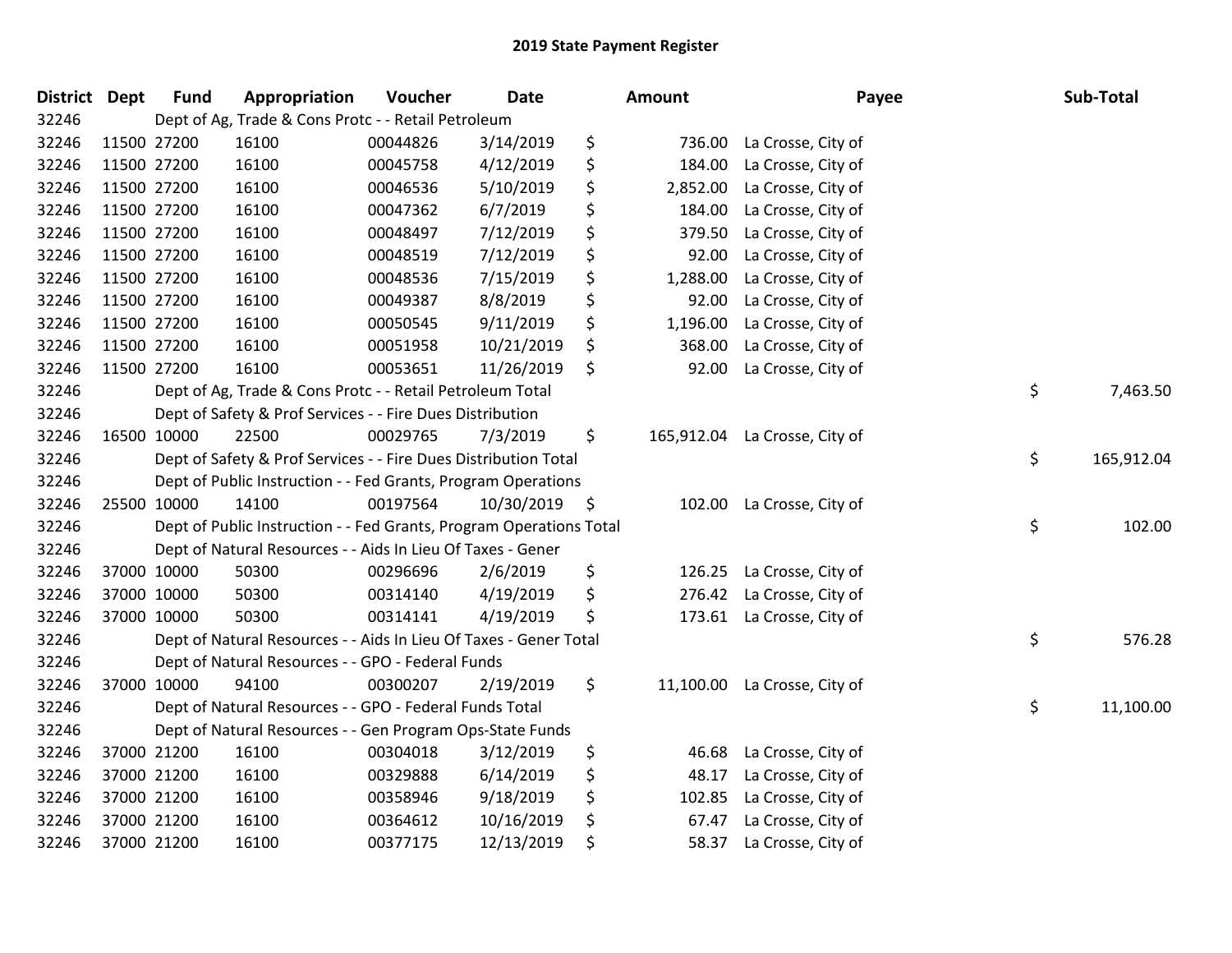| <b>District Dept</b> |             | <b>Fund</b> | Appropriation                                                      | Voucher  | <b>Date</b> | Amount       | Payee                        | Sub-Total       |
|----------------------|-------------|-------------|--------------------------------------------------------------------|----------|-------------|--------------|------------------------------|-----------------|
| 32246                |             |             | Dept of Natural Resources - - Gen Program Ops-State Funds Total    |          |             |              |                              | \$<br>323.54    |
| 32246                |             |             | Dept of Natural Resources - - Taxes & Assessmts-Conserv Fund       |          |             |              |                              |                 |
| 32246                |             | 37000 21200 | 16900                                                              | 00304491 | 3/13/2019   | \$           | 175.24 La Crosse, City of    |                 |
| 32246                | 37000 21200 |             | 16900                                                              | 00304493 | 3/13/2019   | \$<br>107.84 | La Crosse, City of           |                 |
| 32246                |             | 37000 21200 | 16900                                                              | 00304494 | 3/13/2019   | \$<br>25.61  | La Crosse, City of           |                 |
| 32246                | 37000 21200 |             | 16900                                                              | 00304495 | 3/13/2019   | \$<br>56.62  | La Crosse, City of           |                 |
| 32246                |             | 37000 21200 | 16900                                                              | 00304496 | 3/13/2019   | \$<br>70.10  | La Crosse, City of           |                 |
| 32246                |             | 37000 21200 | 16900                                                              | 00329792 | 6/19/2019   | \$<br>56.62  | La Crosse, City of           |                 |
| 32246                |             | 37000 21200 | 16900                                                              | 00329796 | 6/20/2019   | \$<br>25.61  | La Crosse, City of           |                 |
| 32246                |             | 37000 21200 | 16900                                                              | 00329801 | 6/19/2019   | \$<br>107.84 | La Crosse, City of           |                 |
| 32246                | 37000 21200 |             | 16900                                                              | 00329803 | 6/19/2019   | \$<br>175.24 | La Crosse, City of           |                 |
| 32246                |             | 37000 21200 | 16900                                                              | 00329805 | 6/19/2019   | \$<br>70.10  | La Crosse, City of           |                 |
| 32246                |             | 37000 21200 | 16900                                                              | 00357271 | 9/13/2019   | \$<br>56.62  | La Crosse, City of           |                 |
| 32246                | 37000 21200 |             | 16900                                                              | 00357272 | 9/12/2019   | \$           | 25.61 La Crosse, City of     |                 |
| 32246                | 37000 21200 |             | 16900                                                              | 00357273 | 9/12/2019   | \$<br>107.84 | La Crosse, City of           |                 |
| 32246                | 37000 21200 |             | 16900                                                              | 00357274 | 9/12/2019   | \$<br>175.24 | La Crosse, City of           |                 |
| 32246                |             | 37000 21200 | 16900                                                              | 00357276 | 9/12/2019   | \$<br>70.10  | La Crosse, City of           |                 |
| 32246                |             | 37000 21200 | 16900                                                              | 00376891 | 12/10/2019  | \$<br>56.62  | La Crosse, City of           |                 |
| 32246                |             | 37000 21200 | 16900                                                              | 00376892 | 12/10/2019  | \$<br>25.61  | La Crosse, City of           |                 |
| 32246                |             | 37000 21200 | 16900                                                              | 00376895 | 12/10/2019  | \$<br>107.84 | La Crosse, City of           |                 |
| 32246                | 37000 21200 |             | 16900                                                              | 00376898 | 12/10/2019  | \$<br>175.24 | La Crosse, City of           |                 |
| 32246                |             | 37000 21200 | 16900                                                              | 00376899 | 12/10/2019  | 70.10        | La Crosse, City of           |                 |
| 32246                |             |             | Dept of Natural Resources - - Taxes & Assessmts-Conserv Fund Total |          |             |              |                              | \$<br>1,741.64  |
| 32246                |             |             | Dept of Natural Resources - - GPO -Federal Funds                   |          |             |              |                              |                 |
| 32246                |             | 37000 21200 | 38100                                                              | 00307355 | 3/27/2019   | \$           | 12,886.52 La Crosse, City of |                 |
| 32246                |             |             | Dept of Natural Resources - - GPO -Federal Funds Total             |          |             |              |                              | \$<br>12,886.52 |
| 32246                |             |             | Dept of Natural Resources - - Enf A - Boating Enforcement          |          |             |              |                              |                 |
| 32246                |             | 37000 21200 | 55000                                                              | 00307355 | 3/27/2019   | \$           | 24,267.28 La Crosse, City of |                 |
| 32246                |             |             | Dept of Natural Resources - - Enf A - Boating Enforcement Total    |          |             |              |                              | \$<br>24,267.28 |
| 32246                |             |             | Dept of Natural Resources - - GPO--State Funds                     |          |             |              |                              |                 |
| 32246                |             | 37000 21200 | 86100                                                              | 00290419 | 1/15/2019   | \$<br>53.61  | La Crosse, City of           |                 |
| 32246                |             | 37000 21200 | 86100                                                              | 00310665 | 4/11/2019   | \$<br>53.61  | La Crosse, City of           |                 |
| 32246                |             | 37000 21200 | 86100                                                              | 00344581 | 7/25/2019   | \$           | 67.47 La Crosse, City of     |                 |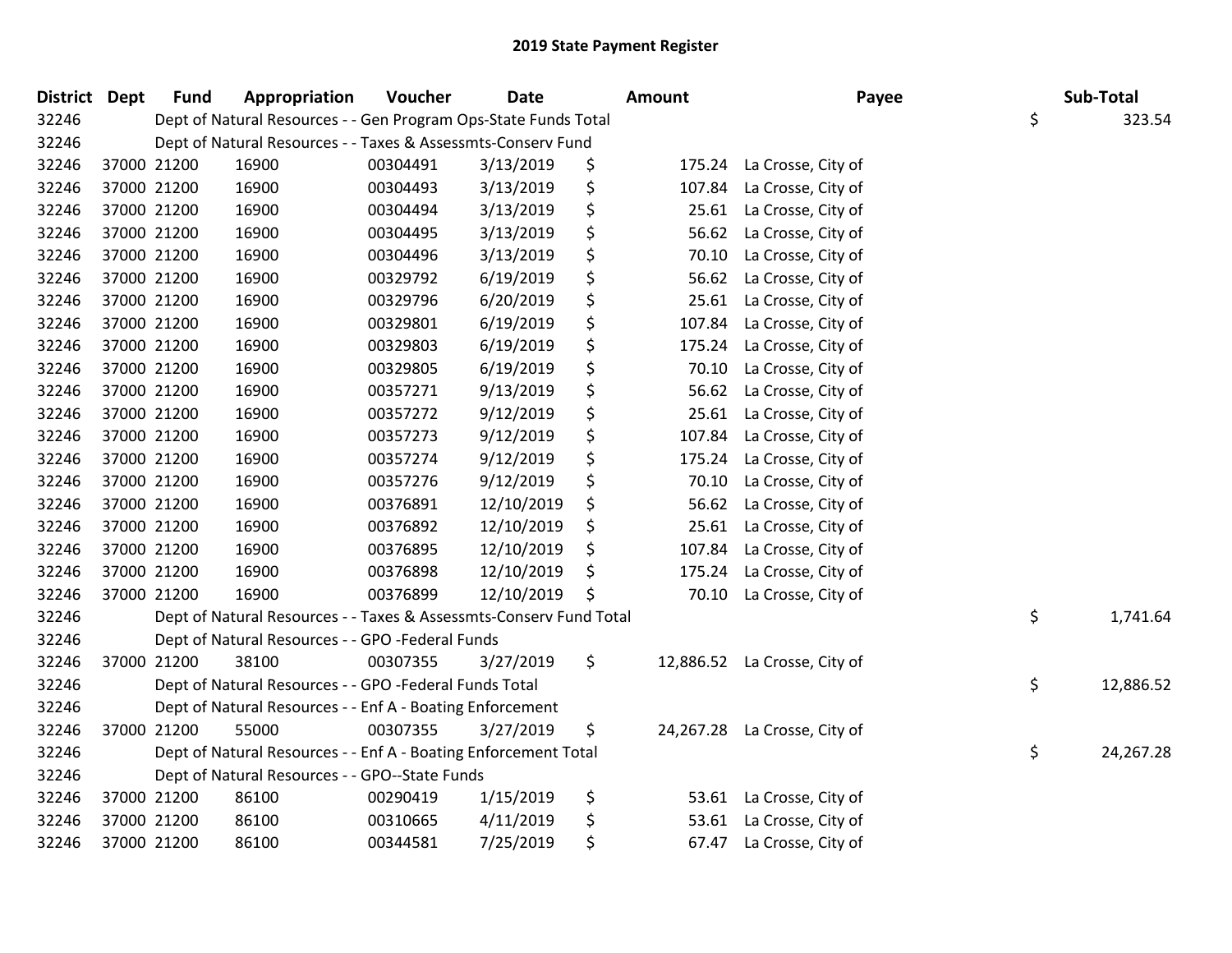| <b>District</b> | Dept        | <b>Fund</b> | Appropriation                                                      | Voucher  | <b>Date</b> | Amount           | Payee                           | Sub-Total          |
|-----------------|-------------|-------------|--------------------------------------------------------------------|----------|-------------|------------------|---------------------------------|--------------------|
| 32246           |             |             | Dept of Natural Resources - - GPO--State Funds Total               |          |             |                  |                                 | \$<br>174.69       |
| 32246           |             |             | Dept of Natural Resources - - Fin Asst For Responsible Units       |          |             |                  |                                 |                    |
| 32246           |             | 37000 27400 | 67000                                                              | 00322611 | 5/22/2019   | \$               | 167,551.46 La Crosse, City of   |                    |
| 32246           |             |             | Dept of Natural Resources - - Fin Asst For Responsible Units Total |          |             |                  |                                 | \$<br>167,551.46   |
| 32246           |             |             | Dept of Natural Resources - - Recycling Consolidation Grants       |          |             |                  |                                 |                    |
| 32246           |             | 37000 27400 | 67300                                                              | 00322611 | 5/22/2019   | \$               | 13,301.65 La Crosse, City of    |                    |
| 32246           |             |             | Dept of Natural Resources - - Recycling Consolidation Grants Total |          |             |                  |                                 | \$<br>13,301.65    |
| 32246           |             |             | Department of Tourism - - Mktg: Gaming Revenue                     |          |             |                  |                                 |                    |
| 32246           | 38000 10000 |             | 12800                                                              | 00007615 | 6/7/2019    | \$               | 5,000.00 La Crosse, City of     |                    |
| 32246           |             |             | Department of Tourism - - Mktg: Gaming Revenue Total               |          |             |                  |                                 | \$<br>5,000.00     |
| 32246           |             |             | WI Dept of Transportation - - Conn Hwy Aids St Fds                 |          |             |                  |                                 |                    |
| 32246           |             | 39500 21100 | 16200                                                              | 00337739 | 1/7/2019    | \$               | 115,898.36 La Crosse, City of   |                    |
| 32246           |             | 39500 21100 | 16200                                                              | 00365053 | 4/1/2019    | \$               | 115,898.36 La Crosse, City of   |                    |
| 32246           | 39500 21100 |             | 16200                                                              | 00403062 | 7/1/2019    | \$<br>115,898.36 | La Crosse, City of              |                    |
| 32246           | 39500 21100 |             | 16200                                                              | 00445880 | 10/7/2019   | \$<br>115,898.39 | La Crosse, City of              |                    |
| 32246           |             |             | WI Dept of Transportation - - Conn Hwy Aids St Fds Total           |          |             |                  |                                 | \$<br>463,593.47   |
| 32246           |             |             | WI Dept of Transportation - - Paratransit Aids, Sf                 |          |             |                  |                                 |                    |
| 32246           | 39500 21100 |             | 17500                                                              | 00371377 | 4/15/2019   | \$               | 60,676.00 La Crosse, City of    |                    |
| 32246           |             |             | WI Dept of Transportation - - Paratransit Aids, Sf Total           |          |             |                  |                                 | \$<br>60,676.00    |
| 32246           |             |             | WI Dept of Transportation - - Tb, Trns Oper Aid Sf                 |          |             |                  |                                 |                    |
| 32246           |             | 39500 21100 | 17600                                                              | 00390240 | 6/5/2019    | \$               | 373,295.00 La Crosse, City of   |                    |
| 32246           | 39500 21100 |             | 17600                                                              | 00416973 | 7/30/2019   | \$               | 1,119,888.00 La Crosse, City of |                    |
| 32246           |             |             | WI Dept of Transportation - - Tb, Trns Oper Aid Sf Total           |          |             |                  |                                 | \$<br>1,493,183.00 |
| 32246           |             |             | WI Dept of Transportation - - Trnst/Trns-Rel Aid F                 |          |             |                  |                                 |                    |
| 32246           | 39500 21100 |             | 18200                                                              | 00409165 | 7/8/2019    | \$               | 688,000.00 La Crosse, City of   |                    |
| 32246           |             |             | WI Dept of Transportation - - Trnst/Trns-Rel Aid F Total           |          |             |                  |                                 | \$<br>688,000.00   |
| 32246           |             |             | WI Dept of Transportation - - Trns Aids To Mnc.-Sf                 |          |             |                  |                                 |                    |
| 32246           |             | 39500 21100 | 19100                                                              | 00336654 | 1/7/2019    | \$               | 491,906.57 La Crosse, City of   |                    |
| 32246           | 39500 21100 |             | 19100                                                              | 00363969 | 4/1/2019    | \$               | 491,906.57 La Crosse, City of   |                    |
| 32246           | 39500 21100 |             | 19100                                                              | 00401978 | 7/1/2019    | \$<br>491,906.57 | La Crosse, City of              |                    |
| 32246           | 39500 21100 |             | 19100                                                              | 00444796 | 10/7/2019   | \$<br>491,906.59 | La Crosse, City of              |                    |
| 32246           |             |             | WI Dept of Transportation - - Trns Aids To Mnc.-Sf Total           |          |             |                  |                                 | \$<br>1,967,626.30 |
| 32246           |             |             | WI Dept of Transportation - - Dept Mgt & Oper St Fd                |          |             |                  |                                 |                    |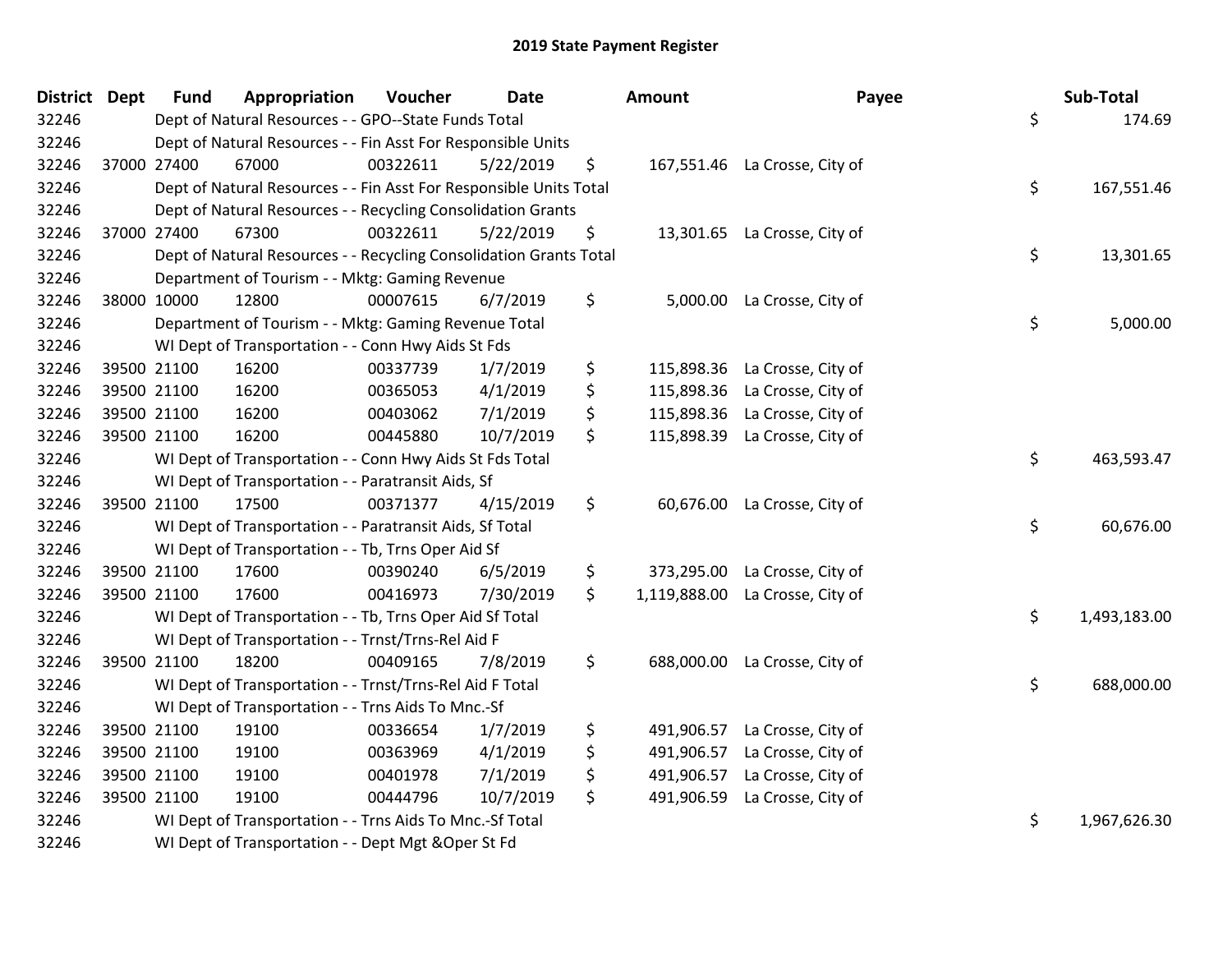| District Dept |             | <b>Fund</b> | Appropriation                                                      | Voucher  | <b>Date</b> | Amount       | Payee                       | Sub-Total      |
|---------------|-------------|-------------|--------------------------------------------------------------------|----------|-------------|--------------|-----------------------------|----------------|
| 32246         | 39500 21100 |             | 46100                                                              | 00340848 | 1/10/2019   | \$           | 55.92 La Crosse, City of    |                |
| 32246         | 39500 21100 |             | 46100                                                              | 00372061 | 4/16/2019   | \$<br>58.23  | La Crosse, City of          |                |
| 32246         | 39500 21100 |             | 46100                                                              | 00375934 | 5/8/2019    | \$<br>148.00 | La Crosse, City of          |                |
| 32246         | 39500 21100 |             | 46100                                                              | 00411233 | 7/15/2019   | \$<br>60.54  | La Crosse, City of          |                |
| 32246         | 39500 21100 |             | 46100                                                              | 00449533 | 10/15/2019  | \$<br>62.85  | La Crosse, City of          |                |
| 32246         |             |             | WI Dept of Transportation - - Dept Mgt & Oper St Fd Total          |          |             |              |                             | \$<br>385.54   |
| 32246         |             |             | WI Dept of Transportation - - Veh Insp, Trf EnfSf                  |          |             |              |                             |                |
| 32246         |             | 39500 21100 | 56400                                                              | 00370316 | 4/10/2019   | \$<br>500.00 | La Crosse, City of          |                |
| 32246         |             | 39500 21100 | 56400                                                              | 00376700 | 5/6/2019    | \$           | 2,757.60 La Crosse, City of |                |
| 32246         | 39500 21100 |             | 56400                                                              | 00427417 | 8/26/2019   | \$           | 500.00 La Crosse, City of   |                |
| 32246         |             |             | WI Dept of Transportation - - Veh Insp, Trf Enf Sf Total           |          |             |              |                             | \$<br>3,757.60 |
| 32246         |             |             | Department of Corrections - - Purchased Services For Offende       |          |             |              |                             |                |
| 32246         | 41000 10000 |             | 11100                                                              | 00258482 | 1/7/2019    | \$<br>174.00 | La Crosse, City of          |                |
| 32246         | 41000 10000 |             | 11100                                                              | 00267769 | 2/19/2019   | \$<br>174.00 | La Crosse, City of          |                |
| 32246         | 41000 10000 |             | 11100                                                              | 00276840 | 4/2/2019    | \$<br>348.00 | La Crosse, City of          |                |
| 32246         | 41000 10000 |             | 11100                                                              | 00285637 | 5/13/2019   | \$<br>580.00 | La Crosse, City of          |                |
| 32246         |             |             | Department of Corrections - - Purchased Services For Offende Total |          |             |              |                             | \$<br>1,276.00 |
| 32246         |             |             | Department of Corrections - - Prison Industries                    |          |             |              |                             |                |
| 32246         | 41000 16600 |             | 13400                                                              | 00259163 | 1/9/2019    | \$           | 35.00 La Crosse, City of    |                |
| 32246         |             |             | Department of Corrections - - Prison Industries Total              |          |             |              |                             | \$<br>35.00    |
| 32246         |             |             | Department of Health Services - - General Aids                     |          |             |              |                             |                |
| 32246         | 43500 10000 |             | 97500                                                              | 00254039 | 1/4/2019    | \$<br>120.00 | La Crosse, City of          |                |
| 32246         | 43500 10000 |             | 97500                                                              | 00278985 | 4/25/2019   | \$<br>120.00 | La Crosse, City of          |                |
| 32246         | 43500 10000 |             | 97500                                                              | 00294980 | 7/12/2019   | \$<br>120.00 | La Crosse, City of          |                |
| 32246         | 43500 10000 |             | 97500                                                              | 00314365 | 10/16/2019  | \$<br>120.00 | La Crosse, City of          |                |
| 32246         |             |             | Department of Health Services - - General Aids Total               |          |             |              |                             | \$<br>480.00   |
| 32246         |             |             | Dept of Workforce Development - - Title Ib Aids State GPR          |          |             |              |                             |                |
| 32246         | 44500 10000 |             | 50900                                                              | 00203524 | 1/2/2019    | \$<br>184.01 | La Crosse, City of          |                |
| 32246         | 44500 10000 |             | 50900                                                              | 00204259 | 1/9/2019    | \$<br>29.80  | La Crosse, City of          |                |
| 32246         | 44500 10000 |             | 50900                                                              | 00205543 | 1/14/2019   | \$<br>7.45   | La Crosse, City of          |                |
| 32246         | 44500 10000 |             | 50900                                                              | 00209761 | 2/11/2019   | \$<br>230.94 | La Crosse, City of          |                |
| 32246         | 44500 10000 |             | 50900                                                              | 00211715 | 2/20/2019   | \$<br>219.23 | La Crosse, City of          |                |
| 32246         | 44500 10000 |             | 50900                                                              | 00213110 | 3/6/2019    | \$<br>186.24 | La Crosse, City of          |                |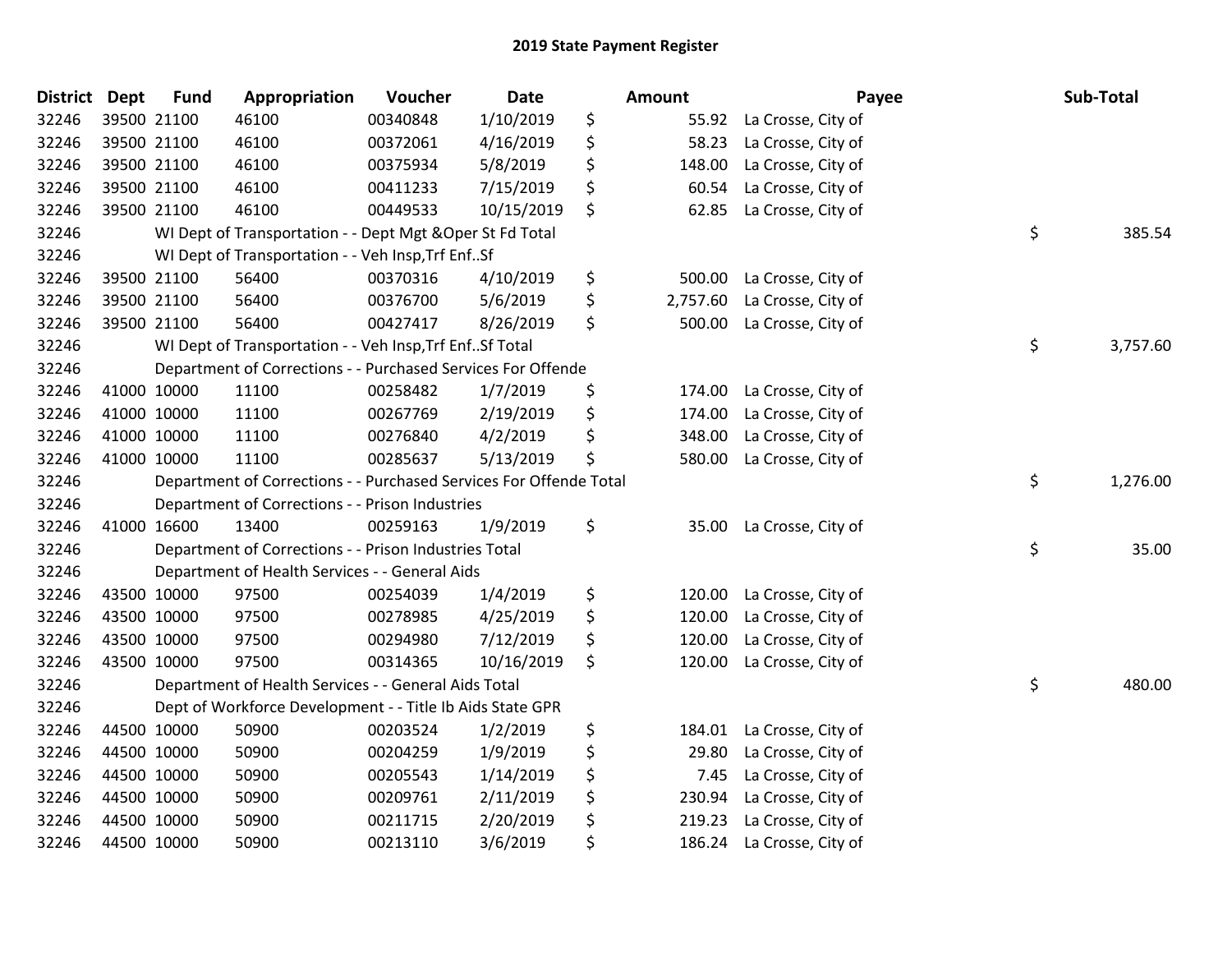| <b>District</b> | Dept        | <b>Fund</b> | Appropriation | Voucher  | <b>Date</b> | <b>Amount</b> | Payee              | Sub-Total |
|-----------------|-------------|-------------|---------------|----------|-------------|---------------|--------------------|-----------|
| 32246           |             | 44500 10000 | 50900         | 00214424 | 3/11/2019   | \$<br>57.47   | La Crosse, City of |           |
| 32246           |             | 44500 10000 | 50900         | 00214425 | 3/13/2019   | \$<br>14.90   | La Crosse, City of |           |
| 32246           |             | 44500 10000 | 50900         | 00215530 | 3/20/2019   | \$<br>14.90   | La Crosse, City of |           |
| 32246           |             | 44500 10000 | 50900         | 00217796 | 4/3/2019    | \$<br>12.35   | La Crosse, City of |           |
| 32246           | 44500 10000 |             | 50900         | 00217797 | 4/3/2019    | \$<br>27.67   | La Crosse, City of |           |
| 32246           |             | 44500 10000 | 50900         | 00219135 | 4/10/2019   | \$<br>14.90   | La Crosse, City of |           |
| 32246           |             | 44500 10000 | 50900         | 00219136 | 4/18/2019   | \$<br>7.45    | La Crosse, City of |           |
| 32246           |             | 44500 10000 | 50900         | 00221343 | 4/25/2019   | \$<br>236.26  | La Crosse, City of |           |
| 32246           |             | 44500 10000 | 50900         | 00222289 | 5/6/2019    | \$<br>7.45    | La Crosse, City of |           |
| 32246           |             | 44500 10000 | 50900         | 00222290 | 5/1/2019    | \$<br>5.32    | La Crosse, City of |           |
| 32246           |             | 44500 10000 | 50900         | 00222291 | 5/1/2019    | \$<br>211.68  | La Crosse, City of |           |
| 32246           |             | 44500 10000 | 50900         | 00224577 | 5/16/2019   | \$<br>7.45    | La Crosse, City of |           |
| 32246           |             | 44500 10000 | 50900         | 00226913 | 5/29/2019   | \$<br>193.27  | La Crosse, City of |           |
| 32246           |             | 44500 10000 | 50900         | 00228217 | 6/5/2019    | \$<br>22.35   | La Crosse, City of |           |
| 32246           |             | 44500 10000 | 50900         | 00229590 | 6/14/2019   | \$<br>18.09   | La Crosse, City of |           |
| 32246           |             | 44500 10000 | 50900         | 00232730 | 7/3/2019    | \$<br>200.07  | La Crosse, City of |           |
| 32246           |             | 44500 10000 | 50900         | 00232731 | 7/10/2019   | \$<br>7.45    | La Crosse, City of |           |
| 32246           |             | 44500 10000 | 50900         | 00235691 | 7/17/2019   | \$<br>29.80   | La Crosse, City of |           |
| 32246           |             | 44500 10000 | 50900         | 00235692 | 7/22/2019   | \$<br>180.92  | La Crosse, City of |           |
| 32246           |             | 44500 10000 | 50900         | 00236103 | 7/26/2019   | \$<br>25.54   | La Crosse, City of |           |
| 32246           |             | 44500 10000 | 50900         | 00238895 | 8/7/2019    | \$<br>7.45    | La Crosse, City of |           |
| 32246           |             | 44500 10000 | 50900         | 00242189 | 9/3/2019    | \$<br>5.32    | La Crosse, City of |           |
| 32246           |             | 44500 10000 | 50900         | 00242819 | 9/3/2019    | \$<br>5.32    | La Crosse, City of |           |
| 32246           |             | 44500 10000 | 50900         | 00242820 | 9/3/2019    | \$<br>7.45    | La Crosse, City of |           |
| 32246           | 44500 10000 |             | 50900         | 00242821 | 9/3/2019    | \$<br>7.45    | La Crosse, City of |           |
| 32246           |             | 44500 10000 | 50900         | 00242822 | 9/3/2019    | \$<br>7.45    | La Crosse, City of |           |
| 32246           |             | 44500 10000 | 50900         | 00242823 | 9/3/2019    | \$<br>7.45    | La Crosse, City of |           |
| 32246           |             | 44500 10000 | 50900         | 00242824 | 9/3/2019    | \$<br>5.32    | La Crosse, City of |           |
| 32246           |             | 44500 10000 | 50900         | 00242825 | 9/3/2019    | \$<br>7.45    | La Crosse, City of |           |
| 32246           |             | 44500 10000 | 50900         | 00242826 | 9/3/2019    | \$<br>7.45    | La Crosse, City of |           |
| 32246           |             | 44500 10000 | 50900         | 00242827 | 9/3/2019    | \$<br>108.55  | La Crosse, City of |           |
| 32246           |             | 44500 10000 | 50900         | 00244976 | 9/16/2019   | \$<br>5.32    | La Crosse, City of |           |
| 32246           | 44500 10000 |             | 50900         | 00244977 | 9/16/2019   | \$<br>7.45    | La Crosse, City of |           |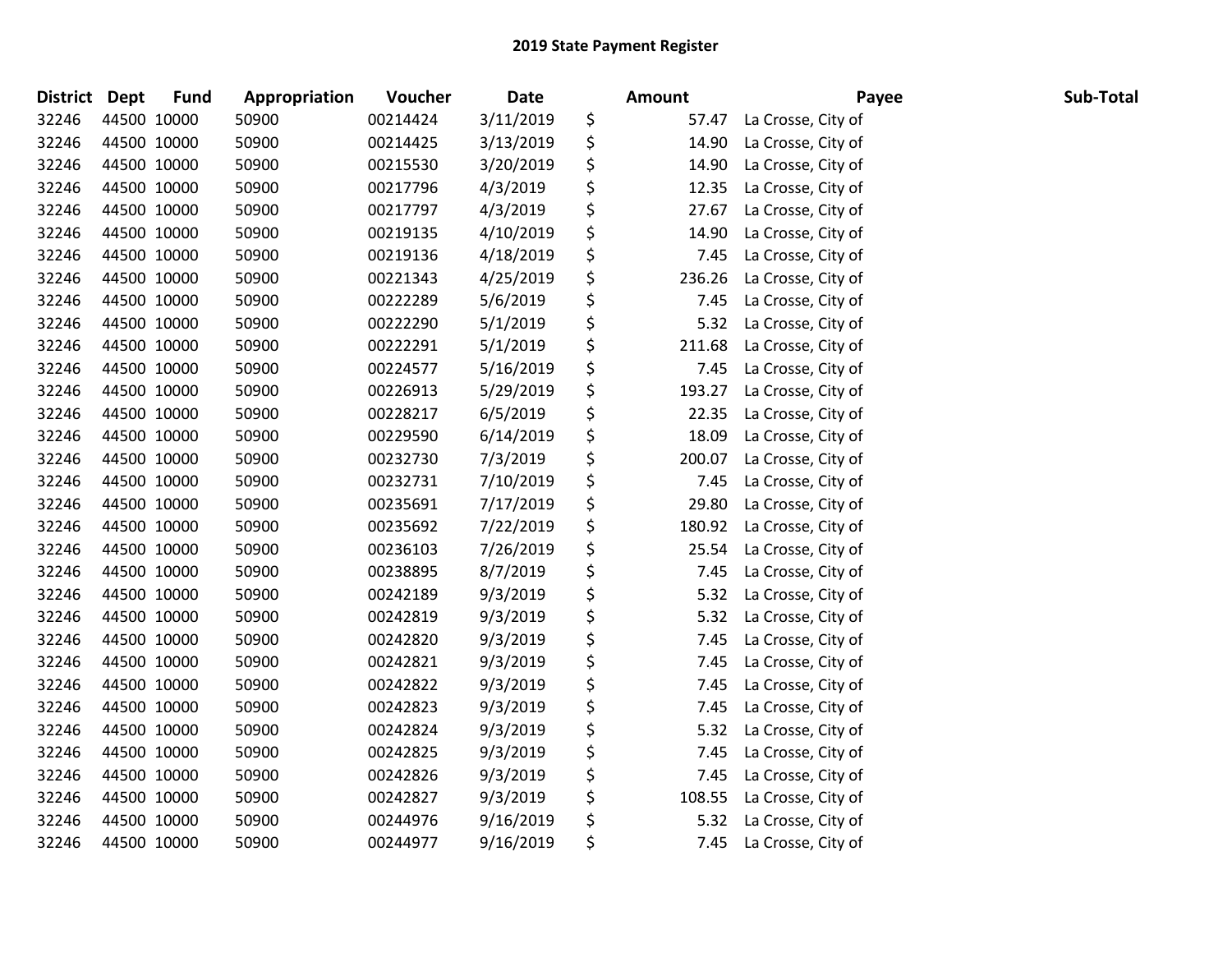| <b>District</b> | Dept        | <b>Fund</b> | Appropriation                                                   | Voucher  | Date       | <b>Amount</b> | Payee              | Sub-Total      |
|-----------------|-------------|-------------|-----------------------------------------------------------------|----------|------------|---------------|--------------------|----------------|
| 32246           | 44500 10000 |             | 50900                                                           | 00244978 | 9/16/2019  | \$<br>7.45    | La Crosse, City of |                |
| 32246           | 44500 10000 |             | 50900                                                           | 00244979 | 9/16/2019  | \$<br>7.45    | La Crosse, City of |                |
| 32246           | 44500 10000 |             | 50900                                                           | 00244980 | 9/16/2019  | \$<br>7.45    | La Crosse, City of |                |
| 32246           | 44500 10000 |             | 50900                                                           | 00244981 | 9/16/2019  | \$<br>7.45    | La Crosse, City of |                |
| 32246           | 44500 10000 |             | 50900                                                           | 00246818 | 9/27/2019  | \$<br>112.81  | La Crosse, City of |                |
| 32246           | 44500 10000 |             | 50900                                                           | 00247685 | 9/26/2019  | \$<br>14.90   | La Crosse, City of |                |
| 32246           | 44500 10000 |             | 50900                                                           | 00247686 | 9/26/2019  | \$<br>17.03   | La Crosse, City of |                |
| 32246           | 44500 10000 |             | 50900                                                           | 00249478 | 10/2/2019  | \$<br>7.45    | La Crosse, City of |                |
| 32246           | 44500 10000 |             | 50900                                                           | 00250420 | 10/15/2019 | \$<br>30.86   | La Crosse, City of |                |
| 32246           | 44500 10000 |             | 50900                                                           | 00251002 | 10/21/2019 | \$<br>113.87  | La Crosse, City of |                |
| 32246           | 44500 10000 |             | 50900                                                           | 00251239 | 10/23/2019 | \$<br>12.77   | La Crosse, City of |                |
| 32246           | 44500 10000 |             | 50900                                                           | 00254124 | 11/4/2019  | \$<br>7.45    | La Crosse, City of |                |
| 32246           | 44500 10000 |             | 50900                                                           | 00254125 | 11/4/2019  | \$<br>14.90   | La Crosse, City of |                |
| 32246           | 44500 10000 |             | 50900                                                           | 00258012 | 11/20/2019 | \$<br>14.90   | La Crosse, City of |                |
| 32246           | 44500 10000 |             | 50900                                                           | 00258013 | 11/20/2019 | \$<br>7.45    | La Crosse, City of |                |
| 32246           | 44500 10000 |             | 50900                                                           | 00258014 | 11/20/2019 | \$<br>12.77   | La Crosse, City of |                |
| 32246           | 44500 10000 |             | 50900                                                           | 00258015 | 11/25/2019 | \$<br>5.32    | La Crosse, City of |                |
| 32246           | 44500 10000 |             | 50900                                                           | 00258016 | 11/25/2019 | \$<br>71.30   | La Crosse, City of |                |
| 32246           | 44500 10000 |             | 50900                                                           | 00258017 | 11/27/2019 | \$<br>7.45    | La Crosse, City of |                |
| 32246           | 44500 10000 |             | 50900                                                           | 00258243 | 12/2/2019  | \$<br>5.32    | La Crosse, City of |                |
| 32246           | 44500 10000 |             | 50900                                                           | 00259177 | 12/2/2019  | \$<br>7.45    | La Crosse, City of |                |
| 32246           | 44500 10000 |             | 50900                                                           | 00261065 | 12/6/2019  | \$<br>7.45    | La Crosse, City of |                |
| 32246           | 44500 10000 |             | 50900                                                           | 00263634 | 12/23/2019 | \$<br>7.45    | La Crosse, City of |                |
| 32246           | 44500 10000 |             | 50900                                                           | 00263635 | 12/23/2019 | \$<br>10.65   | La Crosse, City of |                |
| 32246           | 44500 10000 |             | 50900                                                           | 00263636 | 12/23/2019 | \$<br>22.35   | La Crosse, City of |                |
| 32246           | 44500 10000 |             | 50900                                                           | 00263637 | 12/23/2019 | \$<br>10.64   | La Crosse, City of |                |
| 32246           | 44500 10000 |             | 50900                                                           | 00264389 | 12/30/2019 | \$<br>22.35   | La Crosse, City of |                |
| 32246           |             |             | Dept of Workforce Development - - Title Ib Aids State GPR Total |          |            |               |                    | \$<br>2,917.08 |
| 32246           |             |             | Dept of Workforce Development - - Title Ib Aids Federal Prf     |          |            |               |                    |                |
| 32246           | 44500 10000 |             | 54400                                                           | 00203524 | 1/2/2019   | \$<br>680.49  | La Crosse, City of |                |
| 32246           | 44500 10000 |             | 54400                                                           | 00204259 | 1/9/2019   | \$<br>110.20  | La Crosse, City of |                |
| 32246           | 44500 10000 |             | 54400                                                           | 00205543 | 1/14/2019  | \$<br>27.55   | La Crosse, City of |                |
| 32246           | 44500 10000 |             | 54400                                                           | 00209761 | 2/11/2019  | \$<br>854.06  | La Crosse, City of |                |
|                 |             |             |                                                                 |          |            |               |                    |                |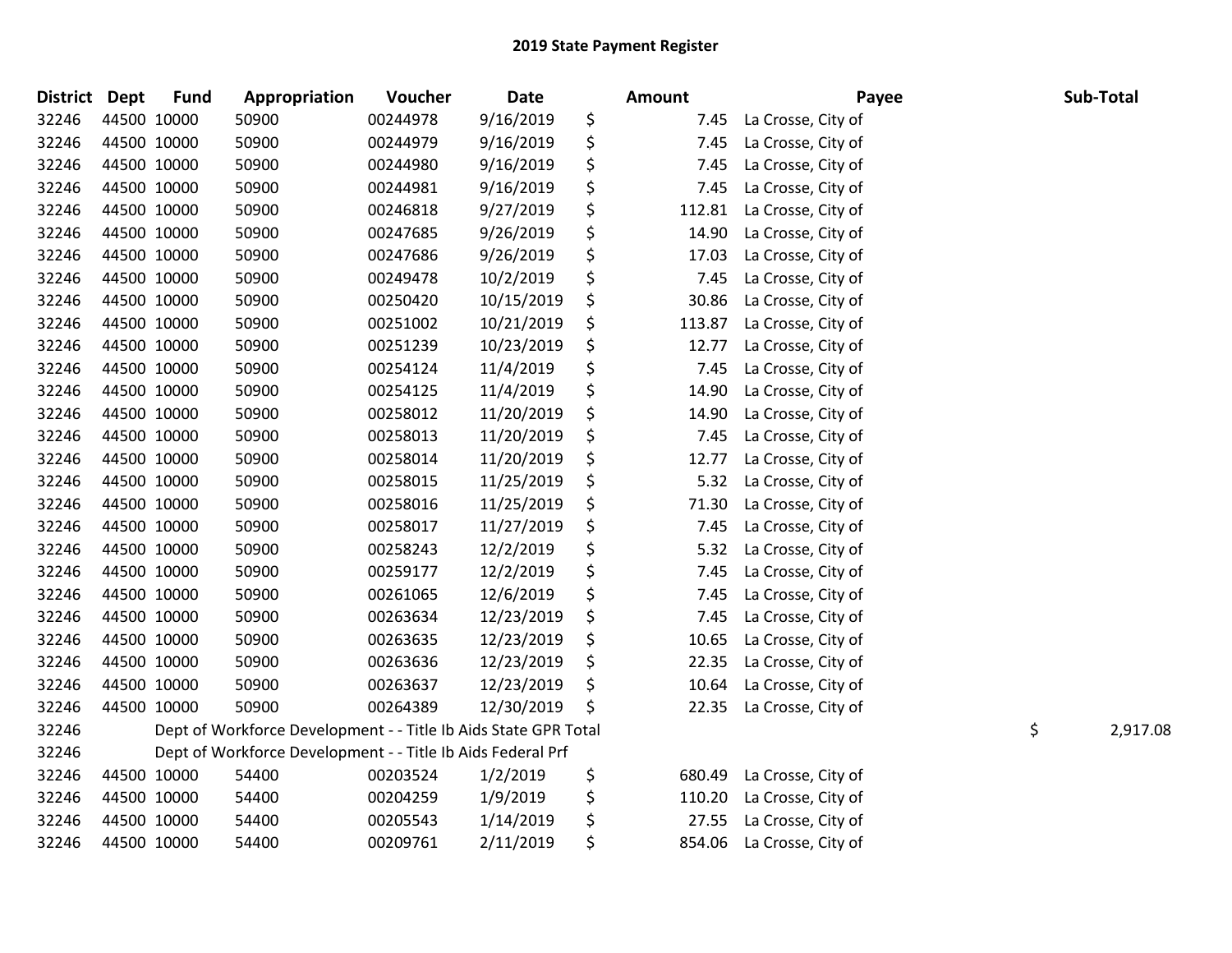| <b>District</b> | Dept        | <b>Fund</b> | Appropriation | Voucher  | <b>Date</b> | Amount       | Payee              | Sub-Total |
|-----------------|-------------|-------------|---------------|----------|-------------|--------------|--------------------|-----------|
| 32246           |             | 44500 10000 | 54400         | 00211715 | 2/20/2019   | \$<br>810.77 | La Crosse, City of |           |
| 32246           |             | 44500 10000 | 54400         | 00213110 | 3/6/2019    | \$<br>688.76 | La Crosse, City of |           |
| 32246           |             | 44500 10000 | 54400         | 00214424 | 3/11/2019   | \$<br>212.53 | La Crosse, City of |           |
| 32246           |             | 44500 10000 | 54400         | 00214425 | 3/13/2019   | \$<br>55.10  | La Crosse, City of |           |
| 32246           |             | 44500 10000 | 54400         | 00215530 | 3/20/2019   | \$<br>55.10  | La Crosse, City of |           |
| 32246           |             | 44500 10000 | 54400         | 00217796 | 4/3/2019    | \$<br>45.65  | La Crosse, City of |           |
| 32246           |             | 44500 10000 | 54400         | 00217797 | 4/3/2019    | \$<br>102.33 | La Crosse, City of |           |
| 32246           |             | 44500 10000 | 54400         | 00219135 | 4/10/2019   | \$<br>55.10  | La Crosse, City of |           |
| 32246           |             | 44500 10000 | 54400         | 00219136 | 4/18/2019   | \$<br>27.55  | La Crosse, City of |           |
| 32246           |             | 44500 10000 | 54400         | 00221343 | 4/25/2019   | \$<br>873.74 | La Crosse, City of |           |
| 32246           |             | 44500 10000 | 54400         | 00222289 | 5/6/2019    | \$<br>27.55  | La Crosse, City of |           |
| 32246           |             | 44500 10000 | 54400         | 00222290 | 5/1/2019    | \$<br>19.68  | La Crosse, City of |           |
| 32246           |             | 44500 10000 | 54400         | 00222291 | 5/1/2019    | \$<br>782.82 | La Crosse, City of |           |
| 32246           |             | 44500 10000 | 54400         | 00224577 | 5/16/2019   | \$<br>27.55  | La Crosse, City of |           |
| 32246           |             | 44500 10000 | 54400         | 00226913 | 5/29/2019   | \$<br>714.73 | La Crosse, City of |           |
| 32246           |             | 44500 10000 | 54400         | 00228217 | 6/5/2019    | \$<br>82.65  | La Crosse, City of |           |
| 32246           |             | 44500 10000 | 54400         | 00229590 | 6/14/2019   | \$<br>66.91  | La Crosse, City of |           |
| 32246           |             | 44500 10000 | 54400         | 00232730 | 7/3/2019    | \$<br>739.93 | La Crosse, City of |           |
| 32246           |             | 44500 10000 | 54400         | 00232731 | 7/10/2019   | \$<br>27.55  | La Crosse, City of |           |
| 32246           |             | 44500 10000 | 54400         | 00235691 | 7/17/2019   | \$<br>110.20 | La Crosse, City of |           |
| 32246           |             | 44500 10000 | 54400         | 00235692 | 7/22/2019   | \$<br>669.08 | La Crosse, City of |           |
| 32246           |             | 44500 10000 | 54400         | 00236103 | 7/26/2019   | \$<br>94.46  | La Crosse, City of |           |
| 32246           | 44500 10000 |             | 54400         | 00238895 | 8/7/2019    | \$<br>27.55  | La Crosse, City of |           |
| 32246           |             | 44500 10000 | 54400         | 00242189 | 9/3/2019    | \$<br>19.68  | La Crosse, City of |           |
| 32246           |             | 44500 10000 | 54400         | 00242819 | 9/3/2019    | \$<br>19.68  | La Crosse, City of |           |
| 32246           |             | 44500 10000 | 54400         | 00242820 | 9/3/2019    | \$<br>27.55  | La Crosse, City of |           |
| 32246           |             | 44500 10000 | 54400         | 00242821 | 9/3/2019    | \$<br>27.55  | La Crosse, City of |           |
| 32246           |             | 44500 10000 | 54400         | 00242822 | 9/3/2019    | \$<br>27.55  | La Crosse, City of |           |
| 32246           |             | 44500 10000 | 54400         | 00242823 | 9/3/2019    | \$<br>27.55  | La Crosse, City of |           |
| 32246           |             | 44500 10000 | 54400         | 00242824 | 9/3/2019    | \$<br>19.68  | La Crosse, City of |           |
| 32246           |             | 44500 10000 | 54400         | 00242825 | 9/3/2019    | \$<br>27.55  | La Crosse, City of |           |
| 32246           |             | 44500 10000 | 54400         | 00242826 | 9/3/2019    | \$<br>27.55  | La Crosse, City of |           |
| 32246           |             | 44500 10000 | 54400         | 00242827 | 9/3/2019    | \$<br>401.45 | La Crosse, City of |           |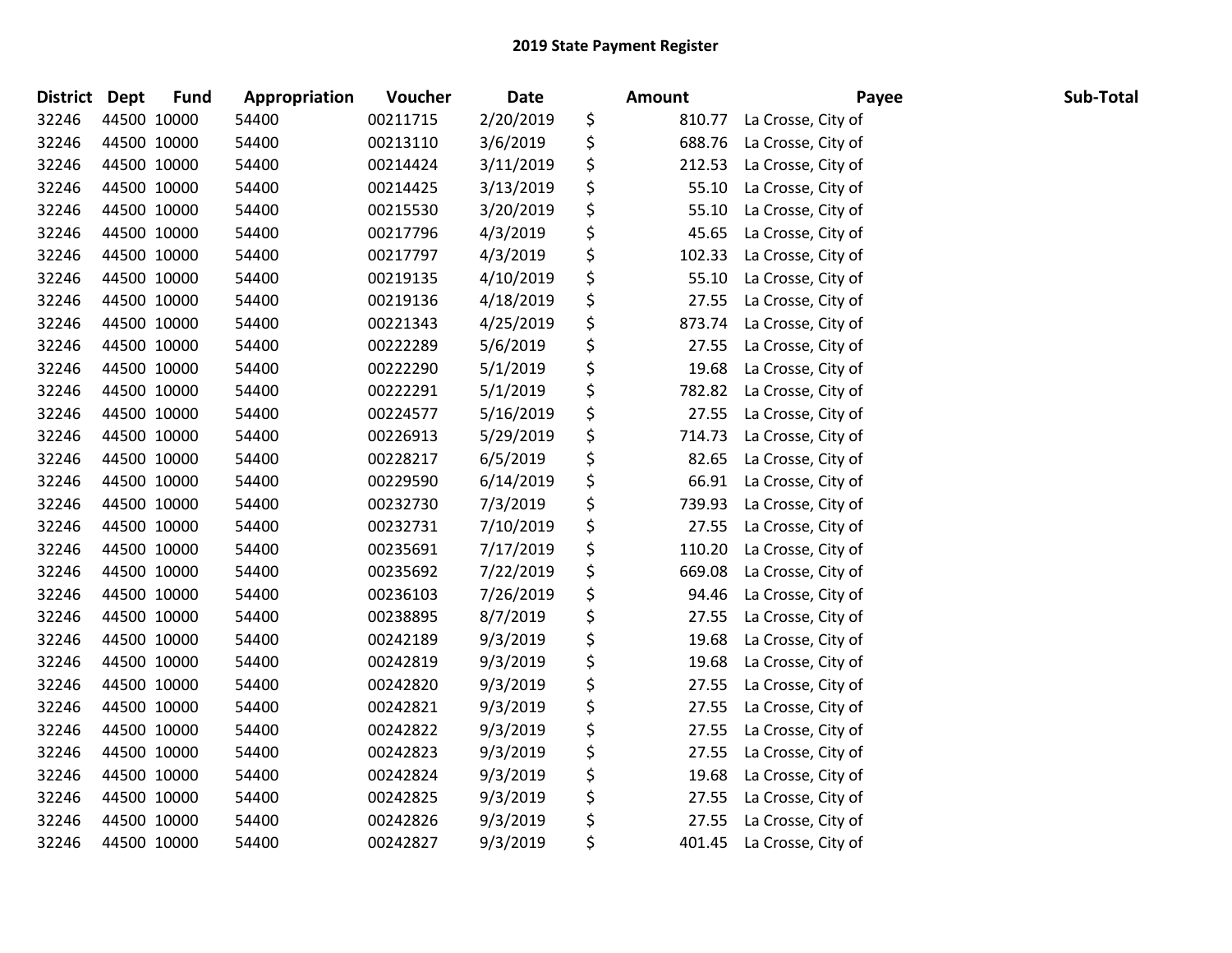| <b>District</b> | <b>Dept</b> | <b>Fund</b> | Appropriation                                                     | Voucher  | Date       | <b>Amount</b>   | Payee              | Sub-Total       |
|-----------------|-------------|-------------|-------------------------------------------------------------------|----------|------------|-----------------|--------------------|-----------------|
| 32246           | 44500 10000 |             | 54400                                                             | 00244976 | 9/16/2019  | \$<br>19.68     | La Crosse, City of |                 |
| 32246           | 44500 10000 |             | 54400                                                             | 00244977 | 9/16/2019  | \$<br>27.55     | La Crosse, City of |                 |
| 32246           | 44500 10000 |             | 54400                                                             | 00244978 | 9/16/2019  | \$<br>27.55     | La Crosse, City of |                 |
| 32246           | 44500 10000 |             | 54400                                                             | 00244979 | 9/16/2019  | \$<br>27.55     | La Crosse, City of |                 |
| 32246           | 44500 10000 |             | 54400                                                             | 00244980 | 9/16/2019  | \$<br>27.55     | La Crosse, City of |                 |
| 32246           |             | 44500 10000 | 54400                                                             | 00244981 | 9/16/2019  | \$<br>27.55     | La Crosse, City of |                 |
| 32246           | 44500 10000 |             | 54400                                                             | 00246818 | 9/27/2019  | \$<br>417.19    | La Crosse, City of |                 |
| 32246           | 44500 10000 |             | 54400                                                             | 00247685 | 9/26/2019  | \$<br>55.10     | La Crosse, City of |                 |
| 32246           | 44500 10000 |             | 54400                                                             | 00247686 | 9/26/2019  | \$<br>62.97     | La Crosse, City of |                 |
| 32246           | 44500 10000 |             | 54400                                                             | 00249478 | 10/2/2019  | \$<br>27.55     | La Crosse, City of |                 |
| 32246           | 44500 10000 |             | 54400                                                             | 00250420 | 10/15/2019 | \$<br>114.14    | La Crosse, City of |                 |
| 32246           | 44500 10000 |             | 54400                                                             | 00251002 | 10/21/2019 | \$<br>421.13    | La Crosse, City of |                 |
| 32246           | 44500 10000 |             | 54400                                                             | 00251239 | 10/23/2019 | \$<br>47.23     | La Crosse, City of |                 |
| 32246           | 44500 10000 |             | 54400                                                             | 00254124 | 11/4/2019  | \$<br>27.55     | La Crosse, City of |                 |
| 32246           | 44500 10000 |             | 54400                                                             | 00254125 | 11/4/2019  | \$<br>55.10     | La Crosse, City of |                 |
| 32246           | 44500 10000 |             | 54400                                                             | 00258012 | 11/20/2019 | \$<br>55.10     | La Crosse, City of |                 |
| 32246           |             | 44500 10000 | 54400                                                             | 00258013 | 11/20/2019 | \$<br>27.55     | La Crosse, City of |                 |
| 32246           | 44500 10000 |             | 54400                                                             | 00258014 | 11/20/2019 | \$<br>47.23     | La Crosse, City of |                 |
| 32246           | 44500 10000 |             | 54400                                                             | 00258015 | 11/25/2019 | \$<br>19.68     | La Crosse, City of |                 |
| 32246           | 44500 10000 |             | 54400                                                             | 00258016 | 11/25/2019 | \$<br>263.70    | La Crosse, City of |                 |
| 32246           | 44500 10000 |             | 54400                                                             | 00258017 | 11/27/2019 | \$<br>27.55     | La Crosse, City of |                 |
| 32246           | 44500 10000 |             | 54400                                                             | 00258243 | 12/2/2019  | \$<br>19.68     | La Crosse, City of |                 |
| 32246           | 44500 10000 |             | 54400                                                             | 00259177 | 12/2/2019  | \$<br>27.55     | La Crosse, City of |                 |
| 32246           | 44500 10000 |             | 54400                                                             | 00261065 | 12/6/2019  | \$<br>27.55     | La Crosse, City of |                 |
| 32246           | 44500 10000 |             | 54400                                                             | 00263634 | 12/23/2019 | \$<br>27.55     | La Crosse, City of |                 |
| 32246           | 44500 10000 |             | 54400                                                             | 00263635 | 12/23/2019 | \$<br>39.35     | La Crosse, City of |                 |
| 32246           | 44500 10000 |             | 54400                                                             | 00263636 | 12/23/2019 | \$<br>82.65     | La Crosse, City of |                 |
| 32246           |             | 44500 10000 | 54400                                                             | 00263637 | 12/23/2019 | \$<br>39.36     | La Crosse, City of |                 |
| 32246           | 44500 10000 |             | 54400                                                             | 00264389 | 12/30/2019 | \$<br>82.65     | La Crosse, City of |                 |
| 32246           |             |             | Dept of Workforce Development - - Title Ib Aids Federal Prf Total |          |            |                 |                    | \$<br>10,787.92 |
| 32246           |             |             | Department of Justice - - Drug Trafficking Resp Grants            |          |            |                 |                    |                 |
| 32246           | 45500 10000 |             | 20800                                                             | 00063927 | 4/29/2019  | \$<br>22,978.00 | La Crosse, City of |                 |
| 32246           | 45500 10000 |             | 20800                                                             | 00068222 | 7/17/2019  | \$<br>2,055.00  | La Crosse, City of |                 |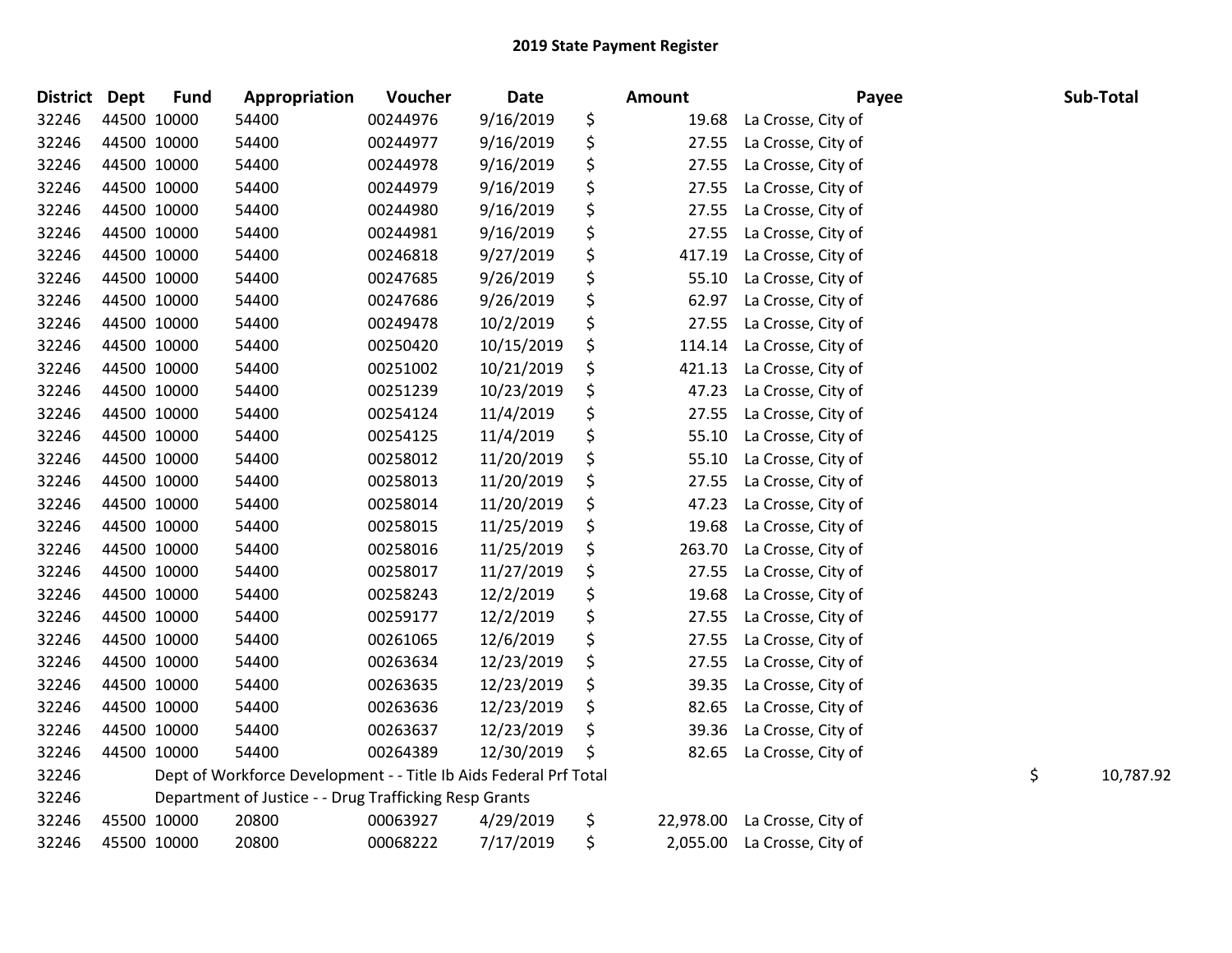| <b>District Dept</b> |             | <b>Fund</b> | Appropriation                                                       | Voucher  | <b>Date</b> |               | Amount    |                              | Payee | Sub-Total |
|----------------------|-------------|-------------|---------------------------------------------------------------------|----------|-------------|---------------|-----------|------------------------------|-------|-----------|
| 32246                | 45500 10000 |             | 20800                                                               | 00072857 | 10/11/2019  | \$            |           | 4,225.00 La Crosse, City of  |       |           |
| 32246                |             |             | Department of Justice - - Drug Trafficking Resp Grants Total        |          |             |               |           |                              | \$    | 29,258.00 |
| 32246                |             |             | Department of Justice - - Law Enforcement Train, Local              |          |             |               |           |                              |       |           |
| 32246                |             | 45500 10000 | 23100                                                               | 00068396 | 7/18/2019   | \$            | 9,792.01  | La Crosse, City of           |       |           |
| 32246                |             | 45500 10000 | 23100                                                               | 00073253 | 10/18/2019  | \$            | 14,080.00 | La Crosse, City of           |       |           |
| 32246                |             |             | Department of Justice - - Law Enforcement Train, Local Total        |          |             |               |           |                              | \$    | 23,872.01 |
| 32246                |             |             | Department of Justice - - Federal Aid, State Operations             |          |             |               |           |                              |       |           |
| 32246                |             | 45500 10000 | 24100                                                               | 00074903 | 11/13/2019  | $\ddot{\phi}$ | 175.34    | La Crosse, City of           |       |           |
| 32246                |             |             | Department of Justice - - Federal Aid, State Operations Total       |          |             |               |           |                              | \$    | 175.34    |
| 32246                |             |             | Department of Justice - - Internet Crimes Against Childr            |          |             |               |           |                              |       |           |
| 32246                |             | 45500 10000 | 28400                                                               | 00061816 | 3/21/2019   | \$            | 432.96    | La Crosse, City of           |       |           |
| 32246                |             | 45500 10000 | 28400                                                               | 00066865 | 6/18/2019   | \$            | 339.36    | La Crosse, City of           |       |           |
| 32246                |             | 45500 10000 | 28400                                                               | 00069047 | 7/29/2019   | \$            | 1,652.34  | La Crosse, City of           |       |           |
| 32246                |             | 45500 10000 | 28400                                                               | 00071024 | 9/5/2019    | \$            | 478.00    | La Crosse, City of           |       |           |
| 32246                |             |             | Department of Justice - - Internet Crimes Against Childr Total      |          |             |               |           |                              | \$    | 2,902.66  |
| 32246                |             |             | Department of Justice - - Federal Aid, Victim Assistance            |          |             |               |           |                              |       |           |
| 32246                |             | 45500 10000 | 54200                                                               | 00060106 | 2/20/2019   | \$            | 24,132.00 | La Crosse, City of           |       |           |
| 32246                |             | 45500 10000 | 54200                                                               | 00064918 | 5/15/2019   | \$            | 25,021.00 | La Crosse, City of           |       |           |
| 32246                |             | 45500 10000 | 54200                                                               | 00069353 | 8/5/2019    | \$            | 20,233.00 | La Crosse, City of           |       |           |
| 32246                |             | 45500 10000 | 54200                                                               | 00074012 | 10/31/2019  | \$            | 13,114.00 | La Crosse, City of           |       |           |
| 32246                |             |             | Department of Justice - - Federal Aid, Victim Assistance Total      |          |             |               |           |                              | \$    | 82,500.00 |
| 32246                |             |             | Department of Military Affairs - - General Program Operations       |          |             |               |           |                              |       |           |
| 32246                |             | 46500 10000 | 30100                                                               | 00056217 | 3/8/2019    | \$            |           | 17,101.65 La Crosse, City of |       |           |
| 32246                |             |             | Department of Military Affairs - - General Program Operations Total |          |             |               |           |                              | \$    | 17,101.65 |
| 32246                |             |             | Department of Military Affairs - - Disaster Recovery Aid            |          |             |               |           |                              |       |           |
| 32246                |             | 46500 10000 | 30500                                                               | 00057352 | 3/8/2019    | \$            | 5,440.00  | La Crosse, City of           |       |           |
| 32246                |             | 46500 10000 | 30500                                                               | 00061835 | 6/10/2019   | \$            | 1,566.75  | La Crosse, City of           |       |           |
| 32246                | 46500 10000 |             | 30500                                                               | 00064629 | 7/30/2019   | \$            | 4,257.27  | La Crosse, City of           |       |           |
| 32246                |             | 46500 10000 | 30500                                                               | 00069003 | 11/5/2019   | \$            | 2,029.90  | La Crosse, City of           |       |           |
| 32246                |             |             | Department of Military Affairs - - Disaster Recovery Aid Total      |          |             |               |           |                              | \$    | 13,293.92 |
| 32246                |             |             | Department of Military Affairs - - Regional Emergency Response Tm   |          |             |               |           |                              |       |           |
| 32246                |             | 46500 10000 | 30600                                                               | 00055377 | 1/28/2019   | \$            | 23,637.47 | La Crosse, City of           |       |           |
| 32246                |             | 46500 10000 | 30600                                                               | 00058710 | 4/5/2019    | \$            | 23,637.47 | La Crosse, City of           |       |           |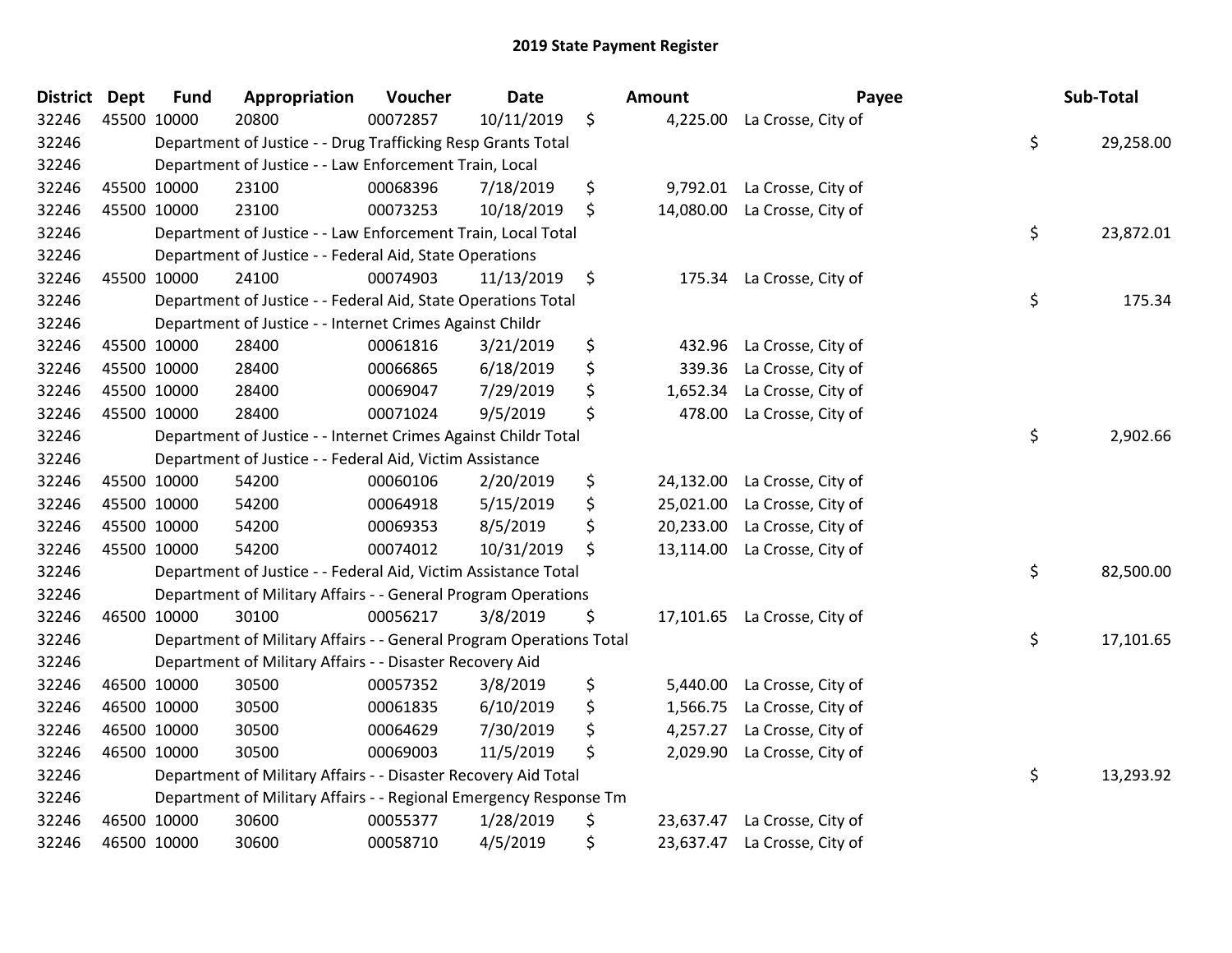| <b>District</b> | <b>Dept</b> | <b>Fund</b> | Appropriation                                                           | Voucher  | Date       | Amount          | Payee                        | Sub-Total       |
|-----------------|-------------|-------------|-------------------------------------------------------------------------|----------|------------|-----------------|------------------------------|-----------------|
| 32246           | 46500 10000 |             | 30600                                                                   | 00061634 | 6/5/2019   | \$<br>23,637.47 | La Crosse, City of           |                 |
| 32246           | 46500 10000 |             | 30600                                                                   | 00067815 | 10/8/2019  | \$<br>23,637.47 | La Crosse, City of           |                 |
| 32246           |             |             | Department of Military Affairs - - Regional Emergency Response Tm Total |          |            |                 |                              | \$<br>94,549.88 |
| 32246           |             |             | Department of Military Affairs - - Regional Emergency Response Gr       |          |            |                 |                              |                 |
| 32246           | 46500 10000 |             | 31300                                                                   | 00060819 | 5/20/2019  | \$<br>512.00    | La Crosse, City of           |                 |
| 32246           |             |             | Department of Military Affairs - - Regional Emergency Response Gr Total |          |            |                 |                              | \$<br>512.00    |
| 32246           |             |             | Department of Military Affairs - - Program Services                     |          |            |                 |                              |                 |
| 32246           | 46500 10000 |             | 33100                                                                   | 00070047 | 11/26/2019 | \$<br>24,999.00 | La Crosse, City of           |                 |
| 32246           |             |             | Department of Military Affairs - - Program Services Total               |          |            |                 |                              | \$<br>24,999.00 |
| 32246           |             |             | Department of Military Affairs - - Federal Aid, Local Assistance        |          |            |                 |                              |                 |
| 32246           |             | 46500 10000 | 34200                                                                   | 00057352 | 3/8/2019   | \$<br>32,640.00 | La Crosse, City of           |                 |
| 32246           |             | 46500 10000 | 34200                                                                   | 00061835 | 6/10/2019  | \$<br>9,400.47  | La Crosse, City of           |                 |
| 32246           | 46500 10000 |             | 34200                                                                   | 00064629 | 7/30/2019  | \$<br>25,543.58 | La Crosse, City of           |                 |
| 32246           | 46500 10000 |             | 34200                                                                   | 00069003 | 11/5/2019  | \$              | 12,179.36 La Crosse, City of |                 |
| 32246           |             |             | Department of Military Affairs - - Federal Aid, Local Assistance Total  |          |            |                 |                              | \$<br>79,763.41 |
| 32246           |             |             | Department of Military Affairs - - Federal Aid, Homeland Security       |          |            |                 |                              |                 |
| 32246           |             | 46500 10000 | 35000                                                                   | 00053776 | 1/3/2019   | \$<br>26,550.00 | La Crosse, City of           |                 |
| 32246           | 46500 10000 |             | 35000                                                                   | 00053787 | 1/3/2019   | \$<br>200.00    | La Crosse, City of           |                 |
| 32246           | 46500 10000 |             | 35000                                                                   | 00062663 | 6/27/2019  | \$              | 2,733.75 La Crosse, City of  |                 |
| 32246           |             |             | Department of Military Affairs - - Federal Aid, Homeland Security Total |          |            |                 |                              | \$<br>29,483.75 |
| 32246           |             |             | Department of Military Affairs - - Emac Deployment Clearing             |          |            |                 |                              |                 |
| 32246           |             | 46500 10000 | 95500                                                                   | 00064214 | 7/22/2019  | \$              | 11,998.26 La Crosse, City of |                 |
| 32246           |             |             | Department of Military Affairs - - Emac Deployment Clearing Total       |          |            |                 |                              | \$<br>11,998.26 |
| 32246           |             |             | Department of Administration - - Facility Ops And Maintenance           |          |            |                 |                              |                 |
| 32246           |             | 50500 16400 | 53100                                                                   | 00095486 | 1/22/2019  | \$<br>1,288.24  | La Crosse, City of           |                 |
| 32246           | 50500 16400 |             | 53100                                                                   | 00095489 | 1/23/2019  | \$<br>32.40     | La Crosse, City of           |                 |
| 32246           |             | 50500 16400 | 53100                                                                   | 00095490 | 1/22/2019  | \$<br>521.85    | La Crosse, City of           |                 |
| 32246           | 50500 16400 |             | 53100                                                                   | 00097530 | 2/21/2019  | \$<br>1,155.24  | La Crosse, City of           |                 |
| 32246           |             | 50500 16400 | 53100                                                                   | 00100878 | 4/22/2019  | \$<br>32.40     | La Crosse, City of           |                 |
| 32246           | 50500 16400 |             | 53100                                                                   | 00100879 | 4/22/2019  | \$<br>505.05    | La Crosse, City of           |                 |
| 32246           | 50500 16400 |             | 53100                                                                   | 00100880 | 4/22/2019  | \$<br>290.46    | La Crosse, City of           |                 |
| 32246           |             | 50500 16400 | 53100                                                                   | 00100945 | 4/23/2019  | \$<br>98.00     | La Crosse, City of           |                 |
| 32246           | 50500 16400 |             | 53100                                                                   | 00102532 | 5/21/2019  | \$<br>1,155.24  | La Crosse, City of           |                 |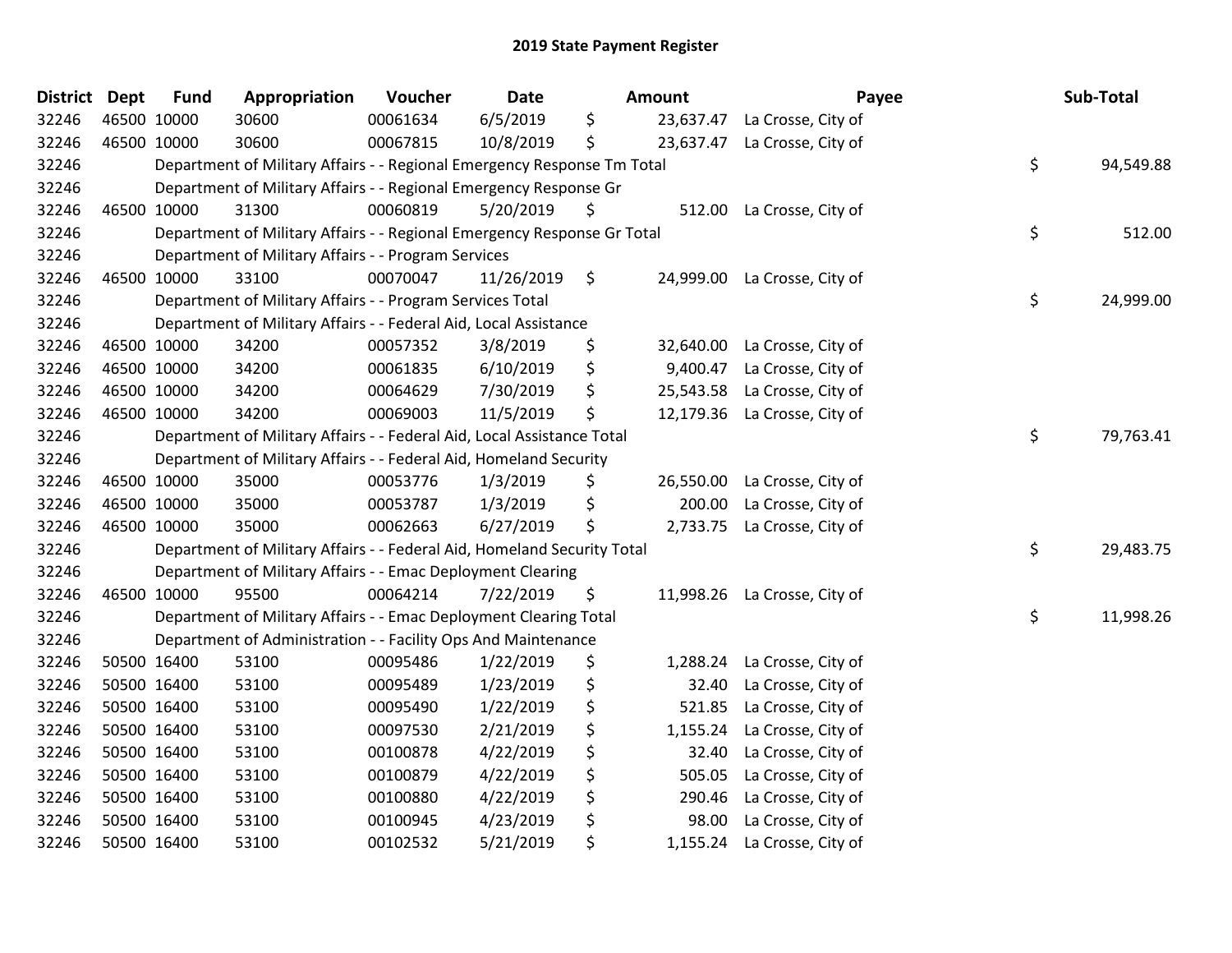| <b>District</b> | Dept | <b>Fund</b> | Appropriation                                                       | Voucher  | <b>Date</b> | Amount         | Payee                           | Sub-Total       |
|-----------------|------|-------------|---------------------------------------------------------------------|----------|-------------|----------------|---------------------------------|-----------------|
| 32246           |      | 50500 16400 | 53100                                                               | 00106150 | 7/29/2019   | \$<br>745.32   | La Crosse, City of              |                 |
| 32246           |      | 50500 16400 | 53100                                                               | 00106151 | 7/29/2019   | \$<br>32.40    | La Crosse, City of              |                 |
| 32246           |      | 50500 16400 | 53100                                                               | 00106152 | 7/29/2019   | \$<br>521.85   | La Crosse, City of              |                 |
| 32246           |      | 50500 16400 | 53100                                                               | 00107461 | 8/21/2019   | \$<br>1,155.24 | La Crosse, City of              |                 |
| 32246           |      | 50500 16400 | 53100                                                               | 00110943 | 10/18/2019  | \$<br>3,240.22 | La Crosse, City of              |                 |
| 32246           |      | 50500 16400 | 53100                                                               | 00110949 | 10/18/2019  | \$<br>32.72    | La Crosse, City of              |                 |
| 32246           |      | 50500 16400 | 53100                                                               | 00110950 | 10/18/2019  | \$<br>529.27   | La Crosse, City of              |                 |
| 32246           |      | 50500 16400 | 53100                                                               | 00112890 | 11/21/2019  | \$<br>1,155.24 | La Crosse, City of              |                 |
| 32246           |      |             | Department of Administration - - Facility Ops And Maintenance Total |          |             |                |                                 | \$<br>12,491.14 |
| 32246           |      |             | Elections Commission - - General Program Ops, GPR                   |          |             |                |                                 |                 |
| 32246           |      | 51000 10000 | 10100                                                               | 00001513 | 1/25/2019   | \$<br>255.20   | La Crosse, City of              |                 |
| 32246           |      | 51000 10000 | 10100                                                               | 00001569 | 1/25/2019   | \$<br>300.00   | La Crosse, City of              |                 |
| 32246           |      |             | Elections Commission - - General Program Ops, GPR Total             |          |             |                |                                 | \$<br>555.20    |
| 32246           |      |             | Elections Commission - - 2018 Hava Election Security                |          |             |                |                                 |                 |
| 32246           |      | 51000 22000 | 18200                                                               | 00002007 | 8/30/2019   | \$<br>225.10   | La Crosse, City of              |                 |
| 32246           |      |             | Elections Commission - - 2018 Hava Election Security Total          |          |             |                |                                 | \$<br>225.10    |
| 32246           |      |             | Public Defender Board - - Transcript, Discovery And Int             |          |             |                |                                 |                 |
| 32246           |      | 55000 10000 | 10600                                                               | 00175851 | 1/9/2019    | \$<br>21.41    | La Crosse, City of              |                 |
| 32246           |      | 55000 10000 | 10600                                                               | 00180353 | 2/8/2019    | \$<br>26.88    | La Crosse, City of              |                 |
| 32246           |      | 55000 10000 | 10600                                                               | 00189663 | 4/3/2019    | \$<br>6.06     | La Crosse, City of              |                 |
| 32246           |      | 55000 10000 | 10600                                                               | 00193467 | 5/3/2019    | \$<br>8.08     | La Crosse, City of              |                 |
| 32246           |      | 55000 10000 | 10600                                                               | 00196214 | 5/21/2019   | \$<br>15.55    | La Crosse, City of              |                 |
| 32246           |      | 55000 10000 | 10600                                                               | 00203993 | 7/1/2019    | \$<br>21.61    | La Crosse, City of              |                 |
| 32246           |      | 55000 10000 | 10600                                                               | 00203994 | 7/1/2019    | \$<br>4.04     | La Crosse, City of              |                 |
| 32246           |      | 55000 10000 | 10600                                                               | 00205940 | 7/18/2019   | \$<br>2.02     | La Crosse, City of              |                 |
| 32246           |      | 55000 10000 | 10600                                                               | 00210103 | 8/20/2019   | \$<br>26.45    | La Crosse, City of              |                 |
| 32246           |      | 55000 10000 | 10600                                                               | 00213891 | 9/16/2019   | \$<br>19.00    | La Crosse, City of              |                 |
| 32246           |      | 55000 10000 | 10600                                                               | 00219328 | 10/28/2019  | \$<br>8.49     | La Crosse, City of              |                 |
| 32246           |      | 55000 10000 | 10600                                                               | 00227648 | 12/23/2019  | \$<br>40.49    | La Crosse, City of              |                 |
| 32246           |      | 55000 10000 | 10600                                                               | 00227653 | 12/23/2019  | \$<br>34.24    | La Crosse, City of              |                 |
| 32246           |      |             | Public Defender Board - - Transcript, Discovery And Int Total       |          |             |                |                                 | \$<br>234.32    |
| 32246           |      |             | Shared Revenue and Tax Relief - - Expenditure Restraint Program     |          |             |                |                                 |                 |
| 32246           |      | 83500 10000 | 10100                                                               | 00049080 | 7/22/2019   | \$             | 1,321,578.30 La Crosse, City of |                 |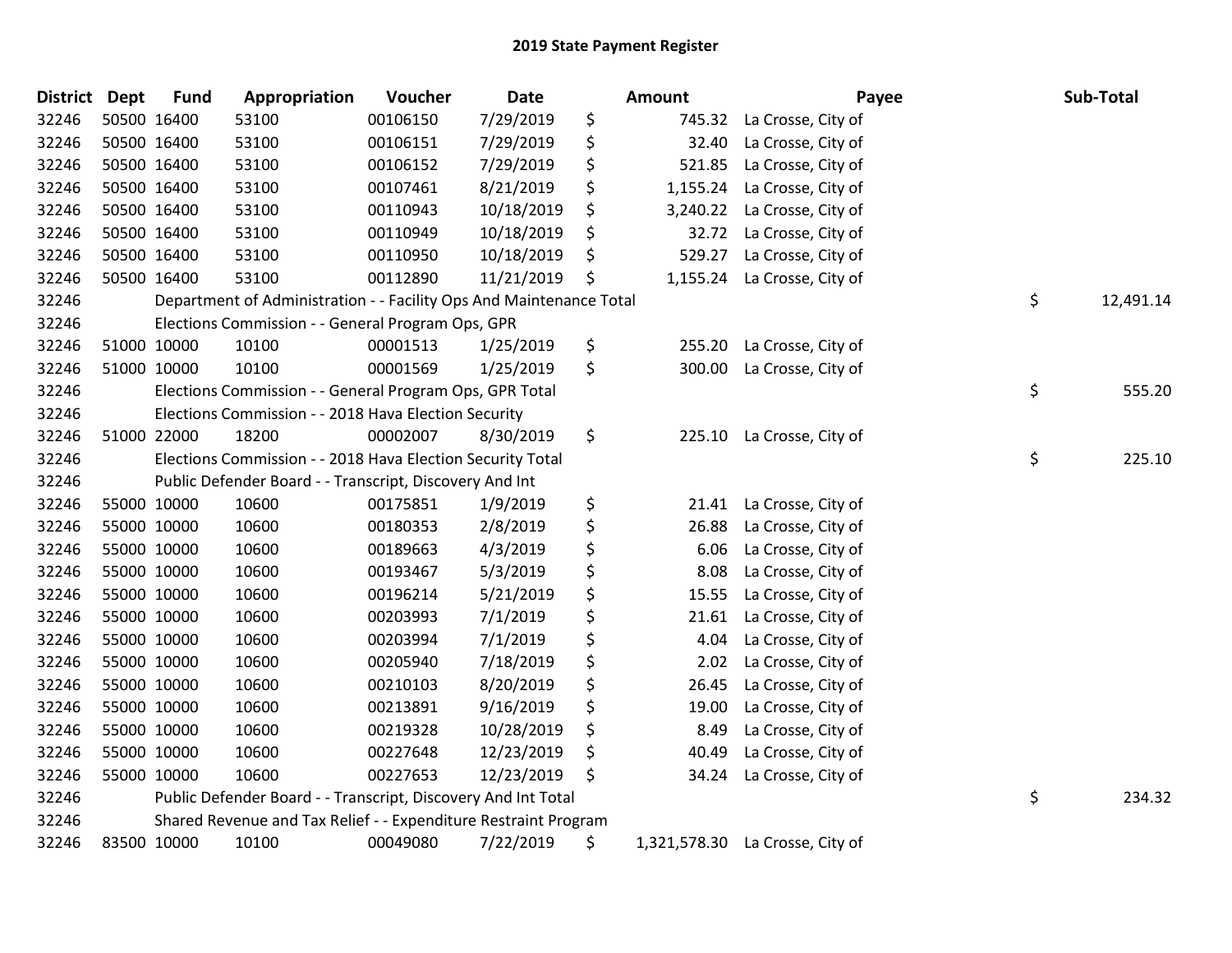| <b>District</b> | <b>Dept</b> | <b>Fund</b> | Appropriation                                                         | Voucher  | <b>Date</b> |    | Amount       | Payee                           | Sub-Total           |
|-----------------|-------------|-------------|-----------------------------------------------------------------------|----------|-------------|----|--------------|---------------------------------|---------------------|
| 32246           |             |             | Shared Revenue and Tax Relief - - Expenditure Restraint Program Total |          |             |    |              |                                 | \$<br>1,321,578.30  |
| 32246           |             |             | Shared Revenue and Tax Relief - - County And Municipal Aid            |          |             |    |              |                                 |                     |
| 32246           | 83500 10000 |             | 10500                                                                 | 00049080 | 7/22/2019   | \$ | 1,354,951.10 | La Crosse, City of              |                     |
| 32246           | 83500 10000 |             | 10500                                                                 | 00053377 | 11/18/2019  | Ś. | 7,678,056.25 | La Crosse, City of              |                     |
| 32246           |             |             | Shared Revenue and Tax Relief - - County And Municipal Aid Total      |          |             |    |              |                                 | \$<br>9,033,007.35  |
| 32246           |             |             | Shared Revenue and Tax Relief - - Exempt Computer Aid                 |          |             |    |              |                                 |                     |
| 32246           | 83500 10000 |             | 10900                                                                 | 00046207 | 7/22/2019   | \$ | 209,278.49   | La Crosse, City of              |                     |
| 32246           | 83500 10000 |             | 10900                                                                 | 00047874 | 7/22/2019   | \$ |              | 1,621,768.82 La Crosse, City of |                     |
| 32246           |             |             | Shared Revenue and Tax Relief - - Exempt Computer Aid Total           |          |             |    |              |                                 | \$<br>1,831,047.31  |
| 32246           |             |             | Shared Revenue and Tax Relief - - Utility Aid                         |          |             |    |              |                                 |                     |
| 32246           | 83500 10000 |             | 11000                                                                 | 00049080 | 7/22/2019   | \$ | 94,557.02    | La Crosse, City of              |                     |
| 32246           | 83500 10000 |             | 11000                                                                 | 00053377 | 11/18/2019  | \$ | 575,489.86   | La Crosse, City of              |                     |
| 32246           |             |             | Shared Revenue and Tax Relief - - Utility Aid Total                   |          |             |    |              |                                 | \$<br>670,046.88    |
| 32246           |             |             | Shared Revenue and Tax Relief - - Personal Property Aid               |          |             |    |              |                                 |                     |
| 32246           | 83500 10000 |             | 11100                                                                 | 00040753 | 5/6/2019    | \$ | 406,426.18   | La Crosse, City of              |                     |
| 32246           | 83500 10000 |             | 11100                                                                 | 00042614 | 5/6/2019    | \$ | 139,256.04   | La Crosse, City of              |                     |
| 32246           |             |             | Shared Revenue and Tax Relief - - Personal Property Aid Total         |          |             |    |              |                                 | \$<br>545,682.22    |
| 32246           |             |             | Shared Revenue and Tax Relief - - School Lvy Tx/First Dollar Cr       |          |             |    |              |                                 |                     |
| 32246           | 83500 10000 |             | 30200                                                                 | 00045263 | 7/22/2019   | \$ | 7,194,968.48 | La Crosse, City of              |                     |
| 32246           | 83500 10000 |             | 30200                                                                 | 00048147 | 7/22/2019   | \$ | 1,183,809.00 | La Crosse, City of              |                     |
| 32246           |             |             | Shared Revenue and Tax Relief - - School Lvy Tx/First Dollar Cr Total |          |             |    |              |                                 | \$<br>8,378,777.48  |
| 32246           |             |             | Shared Revenue and Tax Relief - - Payments For Municipal Svcs         |          |             |    |              |                                 |                     |
| 32246           | 83500 10000 |             | 50100                                                                 | 00037820 | 1/31/2019   | \$ | 869,985.53   | La Crosse, City of              |                     |
| 32246           |             |             | Shared Revenue and Tax Relief - - Payments For Municipal Svcs Total   |          |             |    |              |                                 | \$<br>869,985.53    |
| 32246           |             |             | Shared Revenue and Tax Relief - - Lottery & Gaming Credit             |          |             |    |              |                                 |                     |
| 32246           | 83500 52100 |             | 36300                                                                 | 00038348 | 3/25/2019   | \$ | 45,854.32    | La Crosse, City of              |                     |
| 32246           | 83500 52100 |             | 36300                                                                 | 00038633 | 3/25/2019   | \$ | 1,577,669.82 | La Crosse, City of              |                     |
| 32246           |             |             | Shared Revenue and Tax Relief - - Lottery & Gaming Credit Total       |          |             |    |              |                                 | \$<br>1,623,524.14  |
| 32246 Total     |             |             |                                                                       |          |             |    |              |                                 | \$<br>29,800,683.36 |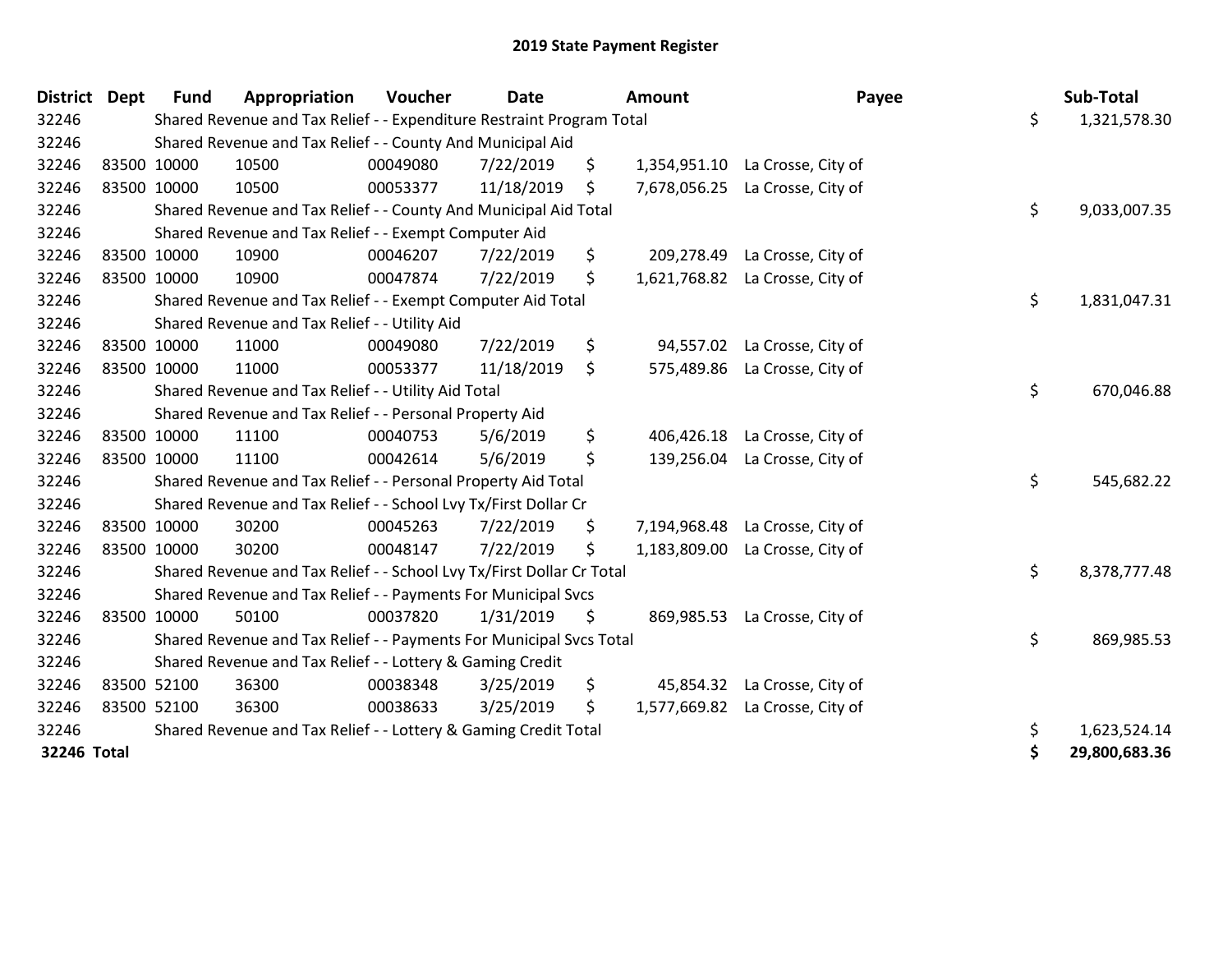| <b>District Dept</b> | <b>Fund</b> | Appropriation                                                      | Voucher  | <b>Date</b> | Amount           | Payee                       | Sub-Total        |
|----------------------|-------------|--------------------------------------------------------------------|----------|-------------|------------------|-----------------------------|------------------|
| 32265                |             | Dept of Safety & Prof Services - - Fire Dues Distribution          |          |             |                  |                             |                  |
| 32265                | 16500 10000 | 22500                                                              | 00029791 | 7/3/2019    | \$               | 86,577.07 Onalaska, City of |                  |
| 32265                |             | Dept of Safety & Prof Services - - Fire Dues Distribution Total    |          |             |                  |                             | \$<br>86,577.07  |
| 32265                |             | Dept of Natural Resources - - Aids In Lieu Of Taxes - Gener        |          |             |                  |                             |                  |
| 32265                | 37000 10000 | 50300                                                              | 00296698 | 2/6/2019    | \$<br>2.44       | Onalaska, City of           |                  |
| 32265                | 37000 10000 | 50300                                                              | 00314160 | 4/19/2019   | \$<br>111.01     | Onalaska, City of           |                  |
| 32265                |             | Dept of Natural Resources - - Aids In Lieu Of Taxes - Gener Total  |          |             |                  |                             | \$<br>113.45     |
| 32265                |             | Dept of Natural Resources - - Gen Program Ops-State Funds          |          |             |                  |                             |                  |
| 32265                | 37000 21200 | 16100                                                              | 00291475 | 1/17/2019   | \$<br>114.65     | Onalaska, City of           |                  |
| 32265                | 37000 21200 | 16100                                                              | 00310172 | 4/11/2019   | \$<br>117.23     | Onalaska, City of           |                  |
| 32265                | 37000 21200 | 16100                                                              | 00340534 | 7/15/2019   | \$<br>117.23     | Onalaska, City of           |                  |
| 32265                | 37000 21200 | 16100                                                              | 00364626 | 10/16/2019  | \$<br>117.23     | Onalaska, City of           |                  |
| 32265                |             | Dept of Natural Resources - - Gen Program Ops-State Funds Total    |          |             |                  |                             | \$<br>466.34     |
| 32265                |             | Dept of Natural Resources - - Resaids - Urban Forestry Grant       |          |             |                  |                             |                  |
| 32265                | 37000 21200 | 58700                                                              | 00301560 | 2/28/2019   | \$               | 7,201.32 Onalaska, City of  |                  |
| 32265                |             | Dept of Natural Resources - - Resaids - Urban Forestry Grant Total |          |             |                  |                             | \$<br>7,201.32   |
| 32265                |             | Dept of Natural Resources - - Fin Asst For Responsible Units       |          |             |                  |                             |                  |
| 32265                | 37000 27400 | 67000                                                              | 00323194 | 5/22/2019   | \$               | 35,726.23 Onalaska, City of |                  |
| 32265                |             | Dept of Natural Resources - - Fin Asst For Responsible Units Total |          |             |                  |                             | \$<br>35,726.23  |
| 32265                |             | Dept of Natural Resources - - Recycling Consolidation Grants       |          |             |                  |                             |                  |
| 32265                | 37000 27400 | 67300                                                              | 00323194 | 5/22/2019   | \$               | 4,780.07 Onalaska, City of  |                  |
| 32265                |             | Dept of Natural Resources - - Recycling Consolidation Grants Total |          |             |                  |                             | \$<br>4,780.07   |
| 32265                |             | WI Dept of Transportation - - Conn Hwy Aids St Fds                 |          |             |                  |                             |                  |
| 32265                | 39500 21100 | 16200                                                              | 00337740 | 1/7/2019    | \$<br>12,073.07  | Onalaska, City of           |                  |
| 32265                | 39500 21100 | 16200                                                              | 00365054 | 4/1/2019    | \$<br>12,073.07  | Onalaska, City of           |                  |
| 32265                | 39500 21100 | 16200                                                              | 00403063 | 7/1/2019    | \$<br>12,073.07  | Onalaska, City of           |                  |
| 32265                | 39500 21100 | 16200                                                              | 00445881 | 10/7/2019   | \$<br>12,073.07  | Onalaska, City of           |                  |
| 32265                |             | WI Dept of Transportation - - Conn Hwy Aids St Fds Total           |          |             |                  |                             | \$<br>48,292.28  |
| 32265                |             | WI Dept of Transportation - - Tb, Trns Oper Aid Sf                 |          |             |                  |                             |                  |
| 32265                | 39500 21100 | 17600                                                              | 00354074 | 2/20/2019   | \$<br>20,111.00  | Onalaska, City of           |                  |
| 32265                | 39500 21100 | 17600                                                              | 00390245 | 6/5/2019    | \$<br>48,669.00  | Onalaska, City of           |                  |
| 32265                | 39500 21100 | 17600                                                              | 00416976 | 7/30/2019   | \$<br>146,006.00 | Onalaska, City of           |                  |
| 32265                |             | WI Dept of Transportation - - Tb, Trns Oper Aid Sf Total           |          |             |                  |                             | \$<br>214,786.00 |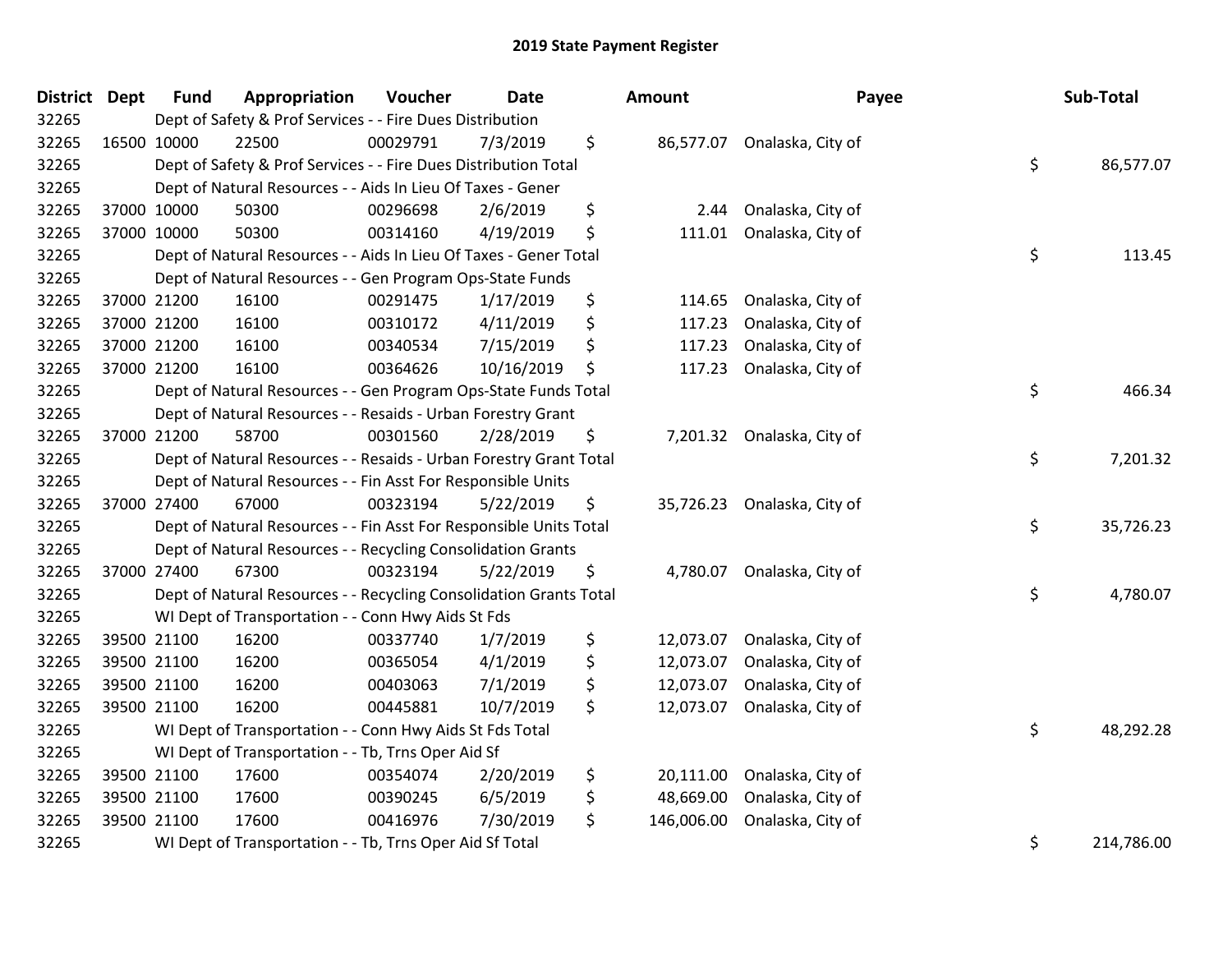| District Dept |             | <b>Fund</b> | Appropriation                                                     | Voucher  | <b>Date</b> |             | <b>Amount</b> | Payee             | Sub-Total        |
|---------------|-------------|-------------|-------------------------------------------------------------------|----------|-------------|-------------|---------------|-------------------|------------------|
| 32265         |             |             | WI Dept of Transportation - - Hwy Sfty Loc Aid Ffd                |          |             |             |               |                   |                  |
| 32265         |             | 39500 21100 | 18500                                                             | 00436092 | 9/19/2019   | \$          | 7,195.34      | Onalaska, City of |                  |
| 32265         |             | 39500 21100 | 18500                                                             | 00449354 | 10/16/2019  | \$          | 2,168.32      | Onalaska, City of |                  |
| 32265         |             |             | WI Dept of Transportation - - Hwy Sfty Loc Aid Ffd Total          |          |             |             |               |                   | \$<br>9,363.66   |
| 32265         |             |             | WI Dept of Transportation - - Trns Aids To Mnc.-Sf                |          |             |             |               |                   |                  |
| 32265         |             | 39500 21100 | 19100                                                             | 00336655 | 1/7/2019    | \$          | 187,245.10    | Onalaska, City of |                  |
| 32265         |             | 39500 21100 | 19100                                                             | 00363970 | 4/1/2019    | \$          | 187,245.10    | Onalaska, City of |                  |
| 32265         |             | 39500 21100 | 19100                                                             | 00401979 | 7/1/2019    | \$          | 187,245.10    | Onalaska, City of |                  |
| 32265         | 39500 21100 |             | 19100                                                             | 00444797 | 10/7/2019   | \$          | 187,245.12    | Onalaska, City of |                  |
| 32265         |             |             | WI Dept of Transportation - - Trns Aids To Mnc.-Sf Total          |          |             |             |               |                   | \$<br>748,980.42 |
| 32265         |             |             | WI Dept of Transportation - - Dept Mgt & Oper St Fd               |          |             |             |               |                   |                  |
| 32265         |             | 39500 21100 | 46100                                                             | 00340835 | 1/10/2019   | \$          | 705.34        | Onalaska, City of |                  |
| 32265         |             | 39500 21100 | 46100                                                             | 00369486 | 4/8/2019    | \$          | 747.47        | Onalaska, City of |                  |
| 32265         |             | 39500 21100 | 46100                                                             | 00411193 | 7/12/2019   | \$          | 788.06        | Onalaska, City of |                  |
| 32265         | 39500 21100 |             | 46100                                                             | 00446543 | 10/8/2019   | \$          | 734.22        | Onalaska, City of |                  |
| 32265         |             |             | WI Dept of Transportation - - Dept Mgt & Oper St Fd Total         |          |             |             |               |                   | \$<br>2,975.09   |
| 32265         |             |             | Department of Justice - - Law Enforcement Train, Local            |          |             |             |               |                   |                  |
| 32265         | 45500 10000 |             | 23100                                                             | 00073945 | 10/31/2019  | \$          | 4,000.00      | Onalaska, City of |                  |
| 32265         |             |             | Department of Justice - - Law Enforcement Train, Local Total      |          |             |             |               |                   | \$<br>4,000.00   |
| 32265         |             |             | Department of Administration - - Women'S Council Operations       |          |             |             |               |                   |                  |
| 32265         | 50500 10000 |             | 40600                                                             | 00099515 | 3/27/2019   | \$          | 651.68        | Onalaska, City of |                  |
| 32265         |             |             | Department of Administration - - Women'S Council Operations Total |          |             |             |               |                   | \$<br>651.68     |
| 32265         |             |             | Elections Commission - - 2018 Hava Election Security              |          |             |             |               |                   |                  |
| 32265         |             | 51000 22000 | 18200                                                             | 00003005 | 12/16/2019  | $\varsigma$ | 600.00        | Onalaska, City of |                  |
| 32265         |             |             | Elections Commission - - 2018 Hava Election Security Total        |          |             |             |               |                   | \$<br>600.00     |
| 32265         |             |             | Public Defender Board - - Transcript, Discovery And Int           |          |             |             |               |                   |                  |
| 32265         |             | 55000 10000 | 10600                                                             | 00174680 | 1/3/2019    | \$          | 6.00          | Onalaska, City of |                  |
| 32265         |             | 55000 10000 | 10600                                                             | 00174705 | 1/3/2019    | \$          | 22.00         | Onalaska, City of |                  |
| 32265         | 55000 10000 |             | 10600                                                             | 00182611 | 2/19/2019   | \$          | 6.00          | Onalaska, City of |                  |
| 32265         | 55000 10000 |             | 10600                                                             | 00182640 | 2/19/2019   | \$          | 5.00          | Onalaska, City of |                  |
| 32265         |             | 55000 10000 | 10600                                                             | 00186369 | 3/7/2019    | \$          | 11.00         | Onalaska, City of |                  |
| 32265         | 55000 10000 |             | 10600                                                             | 00189693 | 4/3/2019    | \$          | 6.00          | Onalaska, City of |                  |
| 32265         |             | 55000 10000 | 10600                                                             | 00191531 | 4/18/2019   | \$          | 6.00          | Onalaska, City of |                  |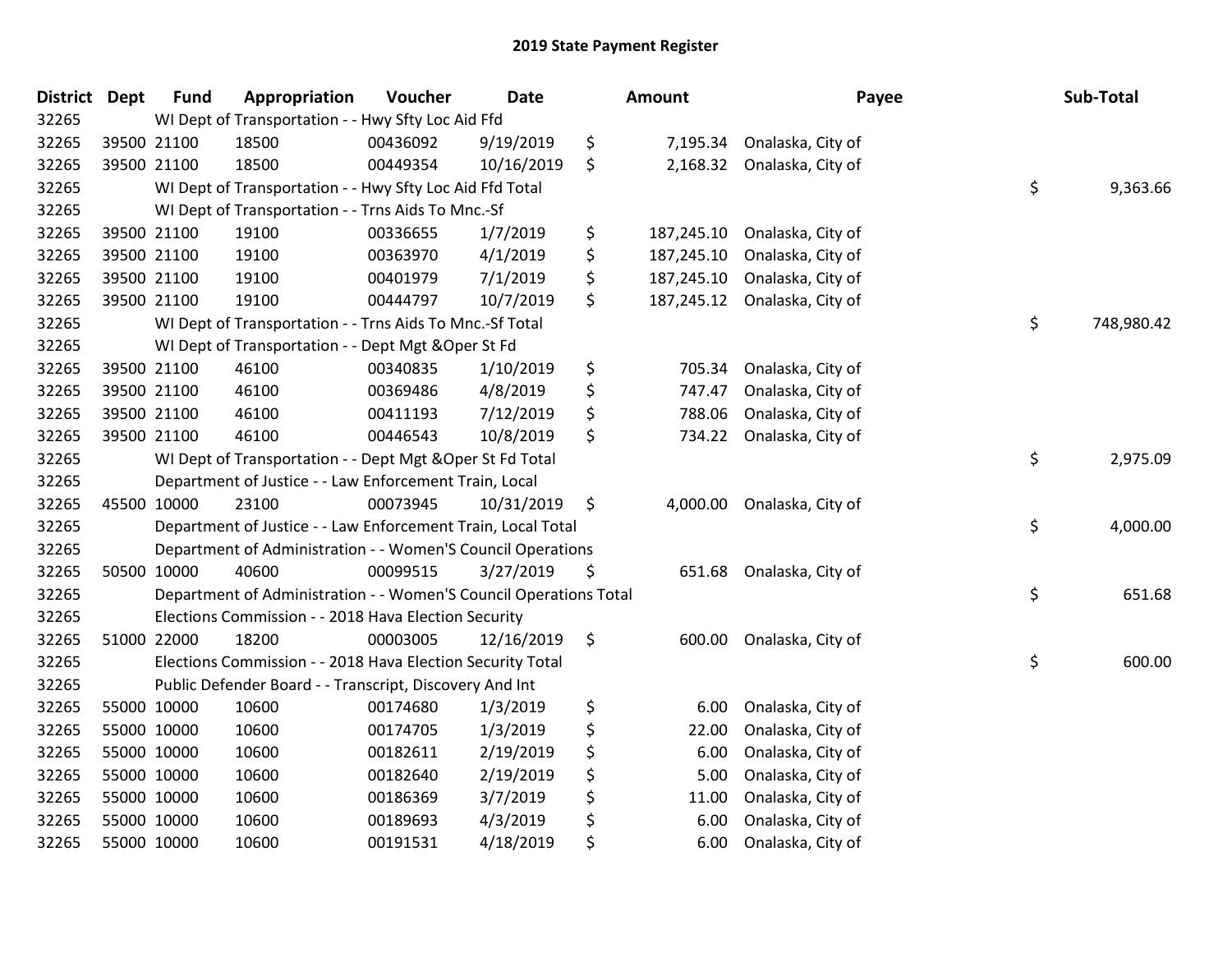| <b>District</b> | <b>Dept</b> | <b>Fund</b> | Appropriation                                                         | Voucher  | Date       | Amount           | Payee             | Sub-Total        |
|-----------------|-------------|-------------|-----------------------------------------------------------------------|----------|------------|------------------|-------------------|------------------|
| 32265           | 55000 10000 |             | 10600                                                                 | 00193413 | 5/3/2019   | \$<br>6.00       | Onalaska, City of |                  |
| 32265           | 55000 10000 |             | 10600                                                                 | 00193414 | 5/3/2019   | \$<br>6.00       | Onalaska, City of |                  |
| 32265           | 55000 10000 |             | 10600                                                                 | 00193415 | 5/3/2019   | \$<br>11.00      | Onalaska, City of |                  |
| 32265           | 55000 10000 |             | 10600                                                                 | 00193468 | 5/3/2019   | \$<br>6.00       | Onalaska, City of |                  |
| 32265           | 55000 10000 |             | 10600                                                                 | 00196226 | 5/21/2019  | \$<br>7.54       | Onalaska, City of |                  |
| 32265           | 55000 10000 |             | 10600                                                                 | 00196227 | 5/21/2019  | \$<br>5.00       | Onalaska, City of |                  |
| 32265           | 55000 10000 |             | 10600                                                                 | 00196228 | 5/21/2019  | \$<br>14.13      | Onalaska, City of |                  |
| 32265           |             | 55000 10000 | 10600                                                                 | 00197478 | 5/30/2019  | \$<br>11.00      | Onalaska, City of |                  |
| 32265           | 55000 10000 |             | 10600                                                                 | 00200681 | 6/12/2019  | \$<br>5.00       | Onalaska, City of |                  |
| 32265           | 55000 10000 |             | 10600                                                                 | 00203999 | 7/1/2019   | \$<br>5.00       | Onalaska, City of |                  |
| 32265           | 55000 10000 |             | 10600                                                                 | 00204000 | 7/1/2019   | \$<br>12.00      | Onalaska, City of |                  |
| 32265           | 55000 10000 |             | 10600                                                                 | 00206475 | 7/19/2019  | \$<br>5.00       | Onalaska, City of |                  |
| 32265           | 55000 10000 |             | 10600                                                                 | 00210120 | 8/20/2019  | \$<br>10.00      | Onalaska, City of |                  |
| 32265           | 55000 10000 |             | 10600                                                                 | 00210121 | 8/20/2019  | \$<br>5.00       | Onalaska, City of |                  |
| 32265           | 55000 10000 |             | 10600                                                                 | 00210122 | 8/20/2019  | \$<br>11.00      | Onalaska, City of |                  |
| 32265           | 55000 10000 |             | 10600                                                                 | 00213913 | 9/16/2019  | \$<br>5.00       | Onalaska, City of |                  |
| 32265           | 55000 10000 |             | 10600                                                                 | 00213914 | 9/16/2019  | \$<br>5.00       | Onalaska, City of |                  |
| 32265           |             |             | Public Defender Board - - Transcript, Discovery And Int Total         |          |            |                  |                   | \$<br>191.67     |
| 32265           |             |             | Department of Revenue - - Warrants and Satisfactions                  |          |            |                  |                   |                  |
| 32265           |             | 56600 10000 | 10100                                                                 | 00131232 | 4/12/2019  | \$<br>150.00     | Onalaska, City of |                  |
| 32265           |             | 56600 10000 | 10100                                                                 | 00135669 | 5/31/2019  | \$<br>150.00     | Onalaska, City of |                  |
| 32265           |             | 56600 10000 | 10100                                                                 | 00154033 | 12/17/2019 | \$<br>150.00     | Onalaska, City of |                  |
| 32265           |             |             | Department of Revenue - - Warrants and Satisfactions Total            |          |            |                  |                   | \$<br>450.00     |
| 32265           |             |             | Shared Revenue and Tax Relief - - Expenditure Restraint Program       |          |            |                  |                   |                  |
| 32265           | 83500 10000 |             | 10100                                                                 | 00049081 | 7/22/2019  | \$<br>82,183.48  | Onalaska, City of |                  |
| 32265           |             |             | Shared Revenue and Tax Relief - - Expenditure Restraint Program Total |          |            |                  |                   | \$<br>82,183.48  |
| 32265           |             |             | Shared Revenue and Tax Relief - - County And Municipal Aid            |          |            |                  |                   |                  |
| 32265           | 83500 10000 |             | 10500                                                                 | 00049081 | 7/22/2019  | \$<br>76,922.36  | Onalaska, City of |                  |
| 32265           | 83500 10000 |             | 10500                                                                 | 00053378 | 11/18/2019 | \$<br>435,893.37 | Onalaska, City of |                  |
| 32265           |             |             | Shared Revenue and Tax Relief - - County And Municipal Aid Total      |          |            |                  |                   | \$<br>512,815.73 |
| 32265           |             |             | Shared Revenue and Tax Relief - - Exempt Computer Aid                 |          |            |                  |                   |                  |
| 32265           | 83500 10000 |             | 10900                                                                 | 00046208 | 7/22/2019  | \$<br>109,811.92 | Onalaska, City of |                  |
| 32265           |             |             | Shared Revenue and Tax Relief - - Exempt Computer Aid Total           |          |            |                  |                   | \$<br>109,811.92 |